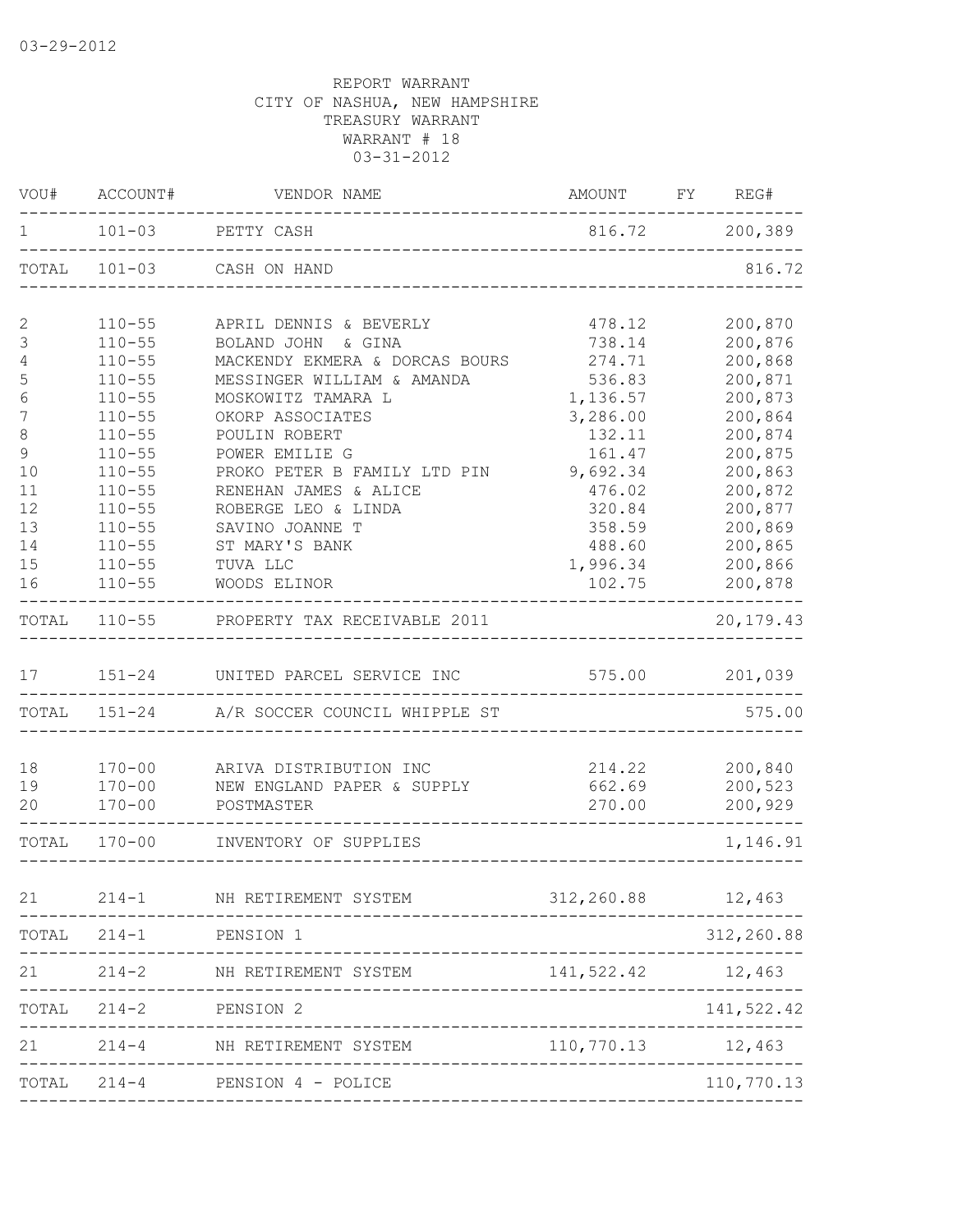| VOU#  | ACCOUNT#   | VENDOR NAME                                                                | AMOUNT FY REG#                                    |            |
|-------|------------|----------------------------------------------------------------------------|---------------------------------------------------|------------|
|       |            | 21 214-5 NH RETIREMENT SYSTEM 101,428.41 12,463<br>_______________         |                                                   |            |
|       |            | TOTAL 214-5 PENSION 4 - FIRE                                               |                                                   | 101,428.41 |
| 22    | $214 - DC$ | ALLEN STACEY L                                                             | 192.31                                            | 200,640    |
| 23    | $214 - DC$ | ARRINGTON ERICA                                                            | 375.00                                            | 200,771    |
| 24    | $214 - DC$ | BRODEUR KATERI                                                             | 192.30                                            | 200,851    |
| 25    | $214 - DC$ | DAVIDSON PATRICIA                                                          | 192.30                                            | 200,555    |
| 26    | $214 - DC$ | DEHAYOS JERALYN M                                                          | 192.31                                            | 200,641    |
| 27    | $214-DC$   | DUGAS ROSS                                                                 | 1,980.00                                          | 200,833    |
| 28    | $214-DC$   | GLEASON KAREN                                                              | 360.00                                            | 200,854    |
| 29    | $214 - DC$ | HAMILTON TINA                                                              | 100.00                                            | 200,644    |
| 30    | $214 - DC$ | JAGENTENFL AMANDA                                                          | 192.31                                            | 200,856    |
| 31    | $214-DC$   | LAMONTAGNE LYNNE                                                           | 680.00                                            | 200,556    |
| 32    | $214-DC$   | LYONS JOHN                                                                 | 192.30                                            | 200,834    |
| 33    | $214 - DC$ | MCINTOSH LORI                                                              | 82.90                                             | 200,835    |
| 34    | $214-DC$   | MENARD PAUL                                                                | 192.31                                            | 200,530    |
| 35    | $214-DC$   | MOBLEY ARCHIE S III                                                        | 192.30                                            | 200,839    |
| 36    | $214-DC$   | REICH KIMBERLEE                                                            | 192.31                                            | 200,855    |
| 37    | $214 - DC$ | STANSFIELD JILL                                                            | 192.30                                            | 200,930    |
|       |            | TOTAL 214-DC DEPENDENT CARE DEDUCTION                                      |                                                   | 5,500.95   |
|       |            | 38 214-FS BENEFIT STRATEGIES INC                                           | 43,688.06 12,488                                  |            |
|       |            | 39 214-FS BENEFIT STRATEGIES INC                                           | 16,964.54 12,495                                  |            |
|       |            | TOTAL 214-FS FLEXIBLE SPENDING-MEDICAL                                     |                                                   | 60,652.60  |
|       |            | 40 214-K PROTECTIVE LIFE INSURANCE COMP 47.08 12,474                       |                                                   |            |
|       |            | TOTAL 214-K KEMPER TERM LIFE INSURANCE<br>-------------------------------- | _____________________________________             | 47.08      |
| 41    |            | 214-SL SUN LIFE ASSURANCE COMPANY OF 7,384.44 12,489                       |                                                   |            |
|       |            | TOTAL 214-SL BPW GROUP INS-SUN LIFE                                        |                                                   | 7,384.44   |
| 42    | $214 - W$  | BOSTON MUTUAL LIFE INSURANCE                                               | ------------------------------------<br>11,232.78 | 12,471     |
| TOTAL | $214 - W$  | WHOLE LIFE DEDUCTION                                                       |                                                   | 11,232.78  |
|       |            |                                                                            |                                                   |            |
| 43    | $255 - 00$ | STATE OF NH                                                                | 16.50                                             | 201,014    |
| 44    | $255 - 00$ | STATE OF NH-MV                                                             | 11,785.18                                         | 12,470     |
| 45    | $255 - 00$ | STATE OF NH-MV                                                             | 11,289.96                                         | 12,475     |
| 46    | $255 - 00$ | STATE OF NH-MV                                                             | 15, 273.37                                        | 12,476     |
| 47    | $255 - 00$ | STATE OF NH-MV                                                             | 13,935.39                                         | 12,478     |
| 48    | $255 - 00$ | STATE OF NH-MV                                                             | 14,646.51                                         | 12,479     |
| 49    | $255 - 00$ | STATE OF NH-MV                                                             | 12,789.25                                         | 12,480     |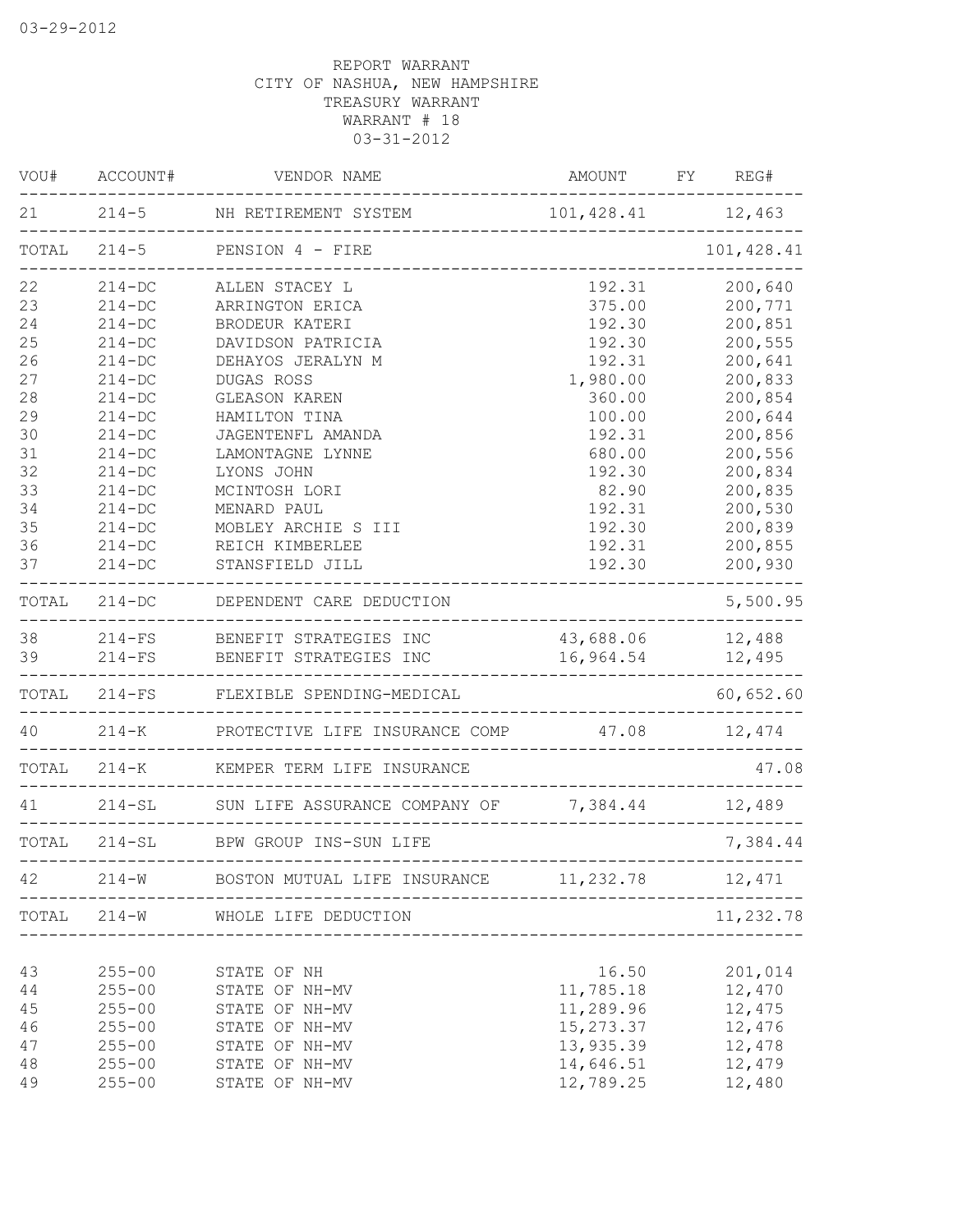| VOU#                 | ACCOUNT#                                             | VENDOR NAME                                                          | AMOUNT                                             | FY. | REG#                                 |
|----------------------|------------------------------------------------------|----------------------------------------------------------------------|----------------------------------------------------|-----|--------------------------------------|
| 50<br>51<br>52<br>53 | $255 - 00$<br>$255 - 00$<br>$255 - 00$<br>$255 - 00$ | STATE OF NH-MV<br>STATE OF NH-MV<br>STATE OF NH-MV<br>STATE OF NH-MV | 16, 111.23<br>19,306.75<br>23, 242.80<br>21,393.86 |     | 12,482<br>12,483<br>12,486<br>12,493 |
| TOTAL                | $255 - 00$                                           | STATE MVR                                                            |                                                    |     | 159,790.80                           |
| 54                   | 255-05                                               | STATE OF NH                                                          | 16.50                                              |     | 201,014                              |
| TOTAL                |                                                      | 255-05 STATE OF NH-FBI FINGERPRNT FEE                                |                                                    |     | 16.50                                |
| 55                   | $291 - 18$                                           | IULIANO BETH                                                         | 109.19                                             |     | 200,387                              |
| TOTAL                | $291 - 18$                                           | PAYROLL CONTINGENCY                                                  |                                                    |     | 109.19                               |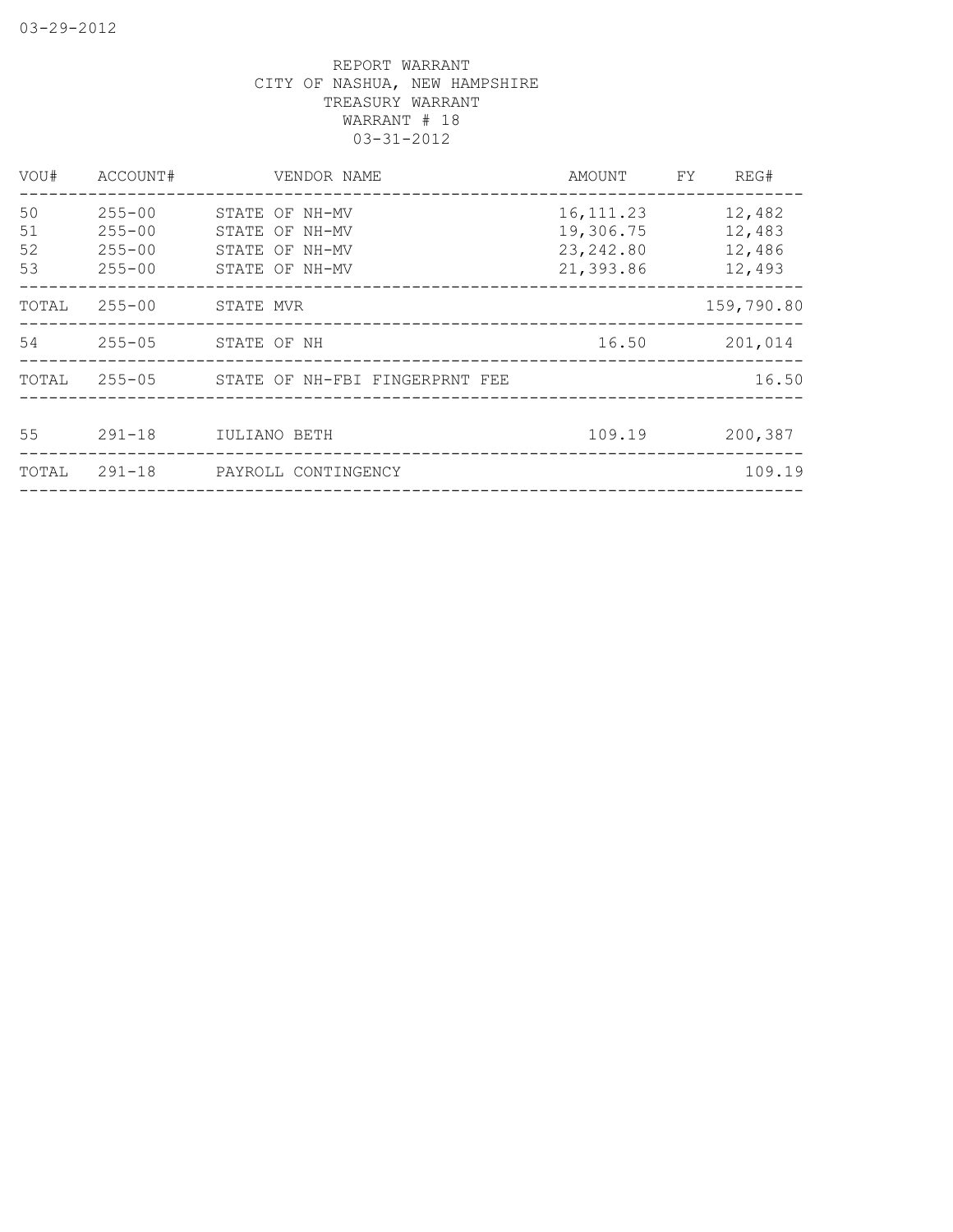| VOU#  | ACCOUNT#   | VENDOR NAME                   | AMOUNT      | FY | REG#     |
|-------|------------|-------------------------------|-------------|----|----------|
| 56    | 305-34015  | METROMEDIA ENERGY INC         | 33.50       |    | 201,012  |
| 57    | 305-59286  | COLLINS JOHN                  | 50.00       |    | 200,562  |
| 58    | 305-59286  | JEYNES MIKE                   | 162.50      |    | 200,655  |
| 59    | 305-59286  | KING THOMAS                   | 50.00       |    | 200,559  |
| 60    | 305-59286  | MCLEAN JIM                    | 375.00      |    | 200,533  |
| 61    | 305-59286  | O'NEIL TIM                    | 300.00      |    | 200,535  |
| 62    | 305-59286  | WALLENT FRANK J               | 312.50      |    | 200,449  |
| 63    | 305-59286  | WALLENT LOUISE                | 50.00       |    | 200,645  |
| TOTAL | 305        | SRF - CIVIC & COMM ACTIVITIES |             |    | 1,333.50 |
|       |            |                               |             |    |          |
| 64    | $308 - 40$ | HARVARD PILGRIM HEALTH CARE   | 131,936.21  |    | 12,466   |
| 65    | 308-41015  | STAPLES ADVANTAGE             | 86.18       |    | 200,633  |
| 66    | 308-59400  | ANTHEM BLUE CROSS BLUE SHIELD | 58,738.08   |    | 12,465   |
| 67    | 308-59400  | HARVARD PILGRIM HEALTH CARE   | 12,712.98   |    | 12,466   |
| 68    | 308-59402  | ANTHEM BLUE CROSS BLUE SHIELD | 45,029.43   |    | 12,465   |
| 69    | 308-59402  | HARVARD PILGRIM HEALTH CARE   | 17,108.39   |    | 12,466   |
| 70    | 308-83004  | VISION SERVICE PLAN-NH        | 2,814.30    |    | 201,053  |
| 71    | 308-83010  | ANTHEM BLUE CROSS BLUE SHIELD | 42, 424.38  |    | 12,465   |
| 72    | 308-83010  | ANTHEM BLUE CROSS BLUE SHIELD | 10,836.12   |    | 12,484   |
| 73    | 308-83010  | ANTHEM BLUE CROSS BLUE SHIELD | 68,088.70   |    | 12,491   |
| 74    | 308-83012  | ANTHEM BLUE CROSS BLUE SHIELD | 223, 146.42 |    | 12,465   |
| 75    | 308-83012  | ANTHEM BLUE CROSS BLUE SHIELD | 244,326.05  |    | 12,484   |
| 76    | 308-83012  | ANTHEM BLUE CROSS BLUE SHIELD | 279,146.96  |    | 12,491   |
| 77    | 308-83013  | ANTHEM BLUE CROSS BLUE SHIELD | 196,060.33  |    | 12,465   |
| 78    | 308-83013  | ANTHEM BLUE CROSS BLUE SHIELD | 178, 913.61 |    | 12,484   |
| 79    | 308-83013  | ANTHEM BLUE CROSS BLUE SHIELD | 250,619.64  |    | 12,491   |
| 80    | 308-83016  | HARVARD PILGRIM HEALTH CARE   | 70,577.48   |    | 12,466   |
| 81    | 308-83016  | HARVARD PILGRIM HEALTH CARE   | 43, 312.44  |    | 12,485   |
| 82    | 308-83016  | HARVARD PILGRIM HEALTH CARE   | 46, 182.92  |    | 12,492   |
| 83    | 308-83017  | HARVARD PILGRIM HEALTH CARE   | 44,072.44   |    | 12,466   |
| 84    | 308-83017  | HARVARD PILGRIM HEALTH CARE   | 66,276.13   |    | 12,485   |
| 85    | 308-83017  | HARVARD PILGRIM HEALTH CARE   | 51,826.50   |    | 12,492   |
| 86    | 308-83018  | ANTHEM BLUE CROSS BLUE SHIELD | 29, 119.48  |    | 12,465   |
| 87    | 308-83018  | ANTHEM BLUE CROSS BLUE SHIELD | 54,690.05   |    | 12,484   |
| 88    | 308-83018  | ANTHEM BLUE CROSS BLUE SHIELD | 90,109.09   |    | 12,491   |
| 89    | 308-83019  | ANTHEM BLUE CROSS BLUE SHIELD | 22,028.71   |    | 12,465   |
| 90    | 308-83019  | ANTHEM BLUE CROSS BLUE SHIELD | 36,186.01   |    | 12,484   |
| 91    | 308-83019  | ANTHEM BLUE CROSS BLUE SHIELD | 50,295.63   |    | 12,491   |
| 92    | 308-83020  | CAMPBELL DAVID                | 66.34       |    | 200,832  |
| 93    | 308-83020  | NORTHEAST DELTA               | 14,691.11   |    | 12,469   |
| 94    | 308-83020  | NORTHEAST DELTA               | 10,374.78   |    | 12,487   |
| 95    | 308-83020  | NORTHEAST DELTA               | 14,531.82   |    | 12,494   |
| 96    | 308-83021  | NORTHEAST DELTA               | 9,791.08    |    | 12,469   |
| 97    | 308-83021  | NORTHEAST DELTA               | 11,769.92   |    | 12,487   |
| 98    | 308-83021  | NORTHEAST DELTA               | 5,354.81    |    | 12,494   |
| 99    | 308-83023  |                               | 23.89       |    | 200,931  |
|       |            | MORIN MATTHEW                 |             |    |          |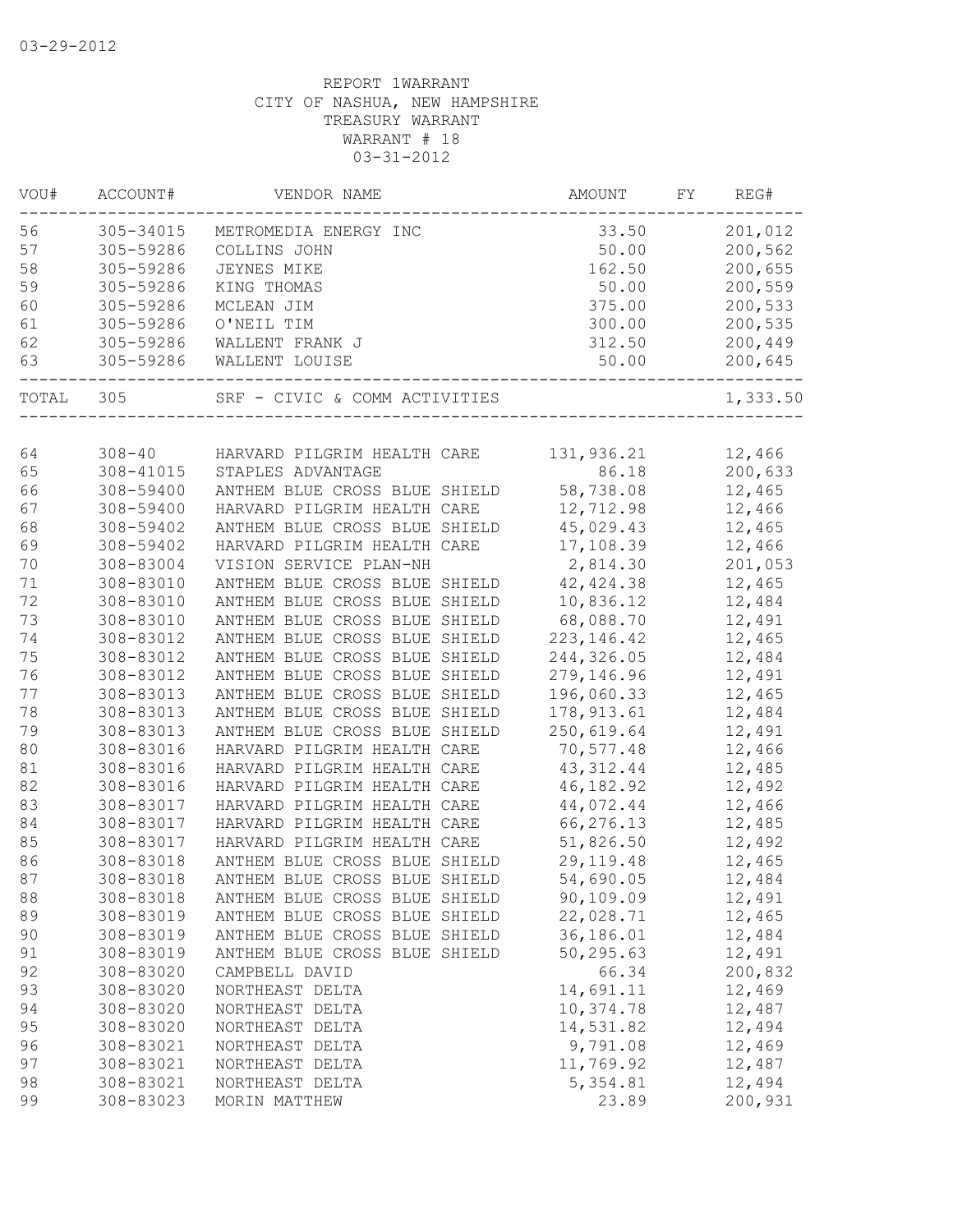| WOU# | ACCOUNT#      | VENDOR NAME                    | AMOUNT    | FY | REG#    |
|------|---------------|--------------------------------|-----------|----|---------|
| 100  | 308-83028     | BENEFIT STRATEGIES INC         | 3,660.00  |    | 12,490  |
| 101  | 308-83030     | ITT HARTFORD                   | 15,411.10 |    | 12,468  |
| 101  | 308-83031     | ITT HARTFORD                   | 19,104.43 |    | 12,468  |
| 102  | 308-83040     | MEDICAL PROFESSIONAL MUTUAL IN | 10,020.00 |    | 200,388 |
| 103  | 308-83041     | CULLENCOLLIMORE PLLC           | 4,027.00  |    | 200,619 |
| 104  | 308-83053     | ANESTHESIA CARE GROUP PC       | 1,127.00  |    | 200,397 |
| 105  | 308-83053     | ASSOCIATED RADIOLOGISTS PA     | 100.00    |    | 200,563 |
| 106  | 308-83053     | BRASSIL JOSEPH                 | 36.98     |    | 200,470 |
| 107  | $308 - 83053$ | DARTMOUTH-HITCHCOCK CLINIC     | 933.11    |    | 200,596 |
| 109  | 308-83053     | FOUR SEASONS ORTHOPAEDIC CTR P | 500.00    |    | 200,391 |
| 108  | 308-83053     | FOUR SEASONS ORTHOPAEDIC CTR P | 501.00    |    | 200,582 |
| 110  | 308-83053     | MERRIMACK VALLEY PT LLC        | 384.00    |    | 200,462 |
| 111  | 308-83053     | NH HAND THERAPY CTR INC        | 1,106.00  |    | 200,883 |
| 112  | 308-83053     | SJ PHYSICIAN SERVICES          | 115.00    |    | 200,395 |
| 113  | 308-83053     | SO NH REGIONAL MEDICAL CENTER  | 2,849.09  |    | 200,564 |
| 114  | 308-83053     | ST JOSEPH'S HOSPITAL           | 3,486.50  |    | 200,432 |
| 115  | 308-83053     | STONERIVER PHARMACY SOLUTIONS  | 91.77     |    | 200,574 |
| 116  | 308-83054     | DARTMOUTH-HITCHCOCK CLINIC     | 116.00    |    | 200,596 |
| 117  | 308-83054     | FOUNDATION MEDICAL PARTNERS    | 203.00    |    | 200,576 |
| 118  | 308-83054     | FOUR SEASONS ORTHOPAEDIC CTR P | 1,855.00  |    | 200,582 |
| 119  | 308-83054     | NH HAND THERAPY CTR INC        | 733.00    |    | 200,883 |
| 120  | 308-83054     | SJ PHYSICIAN SERVICES          | 115.00    |    | 200,395 |
| 121  | 308-83054     | SO NH REGIONAL MEDICAL CENTER  | 1,233.02  |    | 200,564 |
| 122  | 308-83054     | SOUTHERN NH RADIOLOGY CONSULTA | 50.00     |    | 200,485 |
| 123  | 308-83054     | STONERIVER PHARMACY SOLUTIONS  | 1,731.53  |    | 200,574 |
| 124  | 308-83055     | CLAIMS VERIFICATION INC        | 1,945.00  |    | 200,415 |
| 125  | 308-83055     | CULLENCOLLIMORE PLLC           | 770.00    |    | 200,619 |
| 126  | 308-83055     | DEVINE MILLIMET & BRANCH PA    | 2,040.75  |    | 200,566 |
| 127  | 308-83055     | LEE DENNIS P                   | 538.28    |    | 200,478 |
| 128  | 308-83056     | LIFESAVERS INC                 | 757.50    |    | 200,831 |
| 129  | 308-83056     | OCCUPATIONAL DRUG TESTING LLC  | 1,182.00  |    | 200,558 |
| 130  | 308-83063     | CULLENCOLLIMORE PLLC           | 122.50    |    | 200,619 |
| 131  | 308-83063     | GATE CITY FENCE CO INC         | 3,345.00  |    | 200,565 |
| 132  | 308-83064     | COUROUNIS BRAD                 | 166.98    |    | 200,881 |
| 133  | 308-83064     | CULLENCOLLIMORE PLLC           | 1,207.50  |    | 200,619 |
| 134  | 308-83064     | GATE CITY FENCE CO INC         | 175.00    |    | 200,565 |
| 135  | 308-83064     | ILLG AUTOMOTIVE CORP           | 1,713.70  |    | 200,808 |
| 136  | 308-83064     | PAPE & ASSOCIATES INC          | 630.00    |    | 200,859 |
| 137  | 308-83064     | PSNH                           | 2,602.59  |    | 201,044 |
| 138  | 308-83064     | STATEWIDE COLLISION LLC        | 965.50    |    | 200,491 |
| 139  | 308-83065     | GATE CITY FENCE CO INC         | 490.00    |    | 200,565 |
| 140  | 308-83070     | TREASURER STATE OF NH          | 150.00    |    | 201,036 |
| 141  | 308-83075     | CULLENCOLLIMORE PLLC           | 1,750.00  |    | 200,619 |
| 142  | 308-83076     | FRED C CHURCH INSURANCE        | 60,547.33 |    | 12,481  |
| 143  | 308-83077     | HM LIFE INSURANCE COMPANY      | 67,616.78 |    | 12,467  |
| 144  | 308-83084     | VERMETTE MARK                  | 7,500.00  |    | 200,390 |
| 145  | 308-83102     | <b>BACTES</b>                  | 89.62     |    | 201,020 |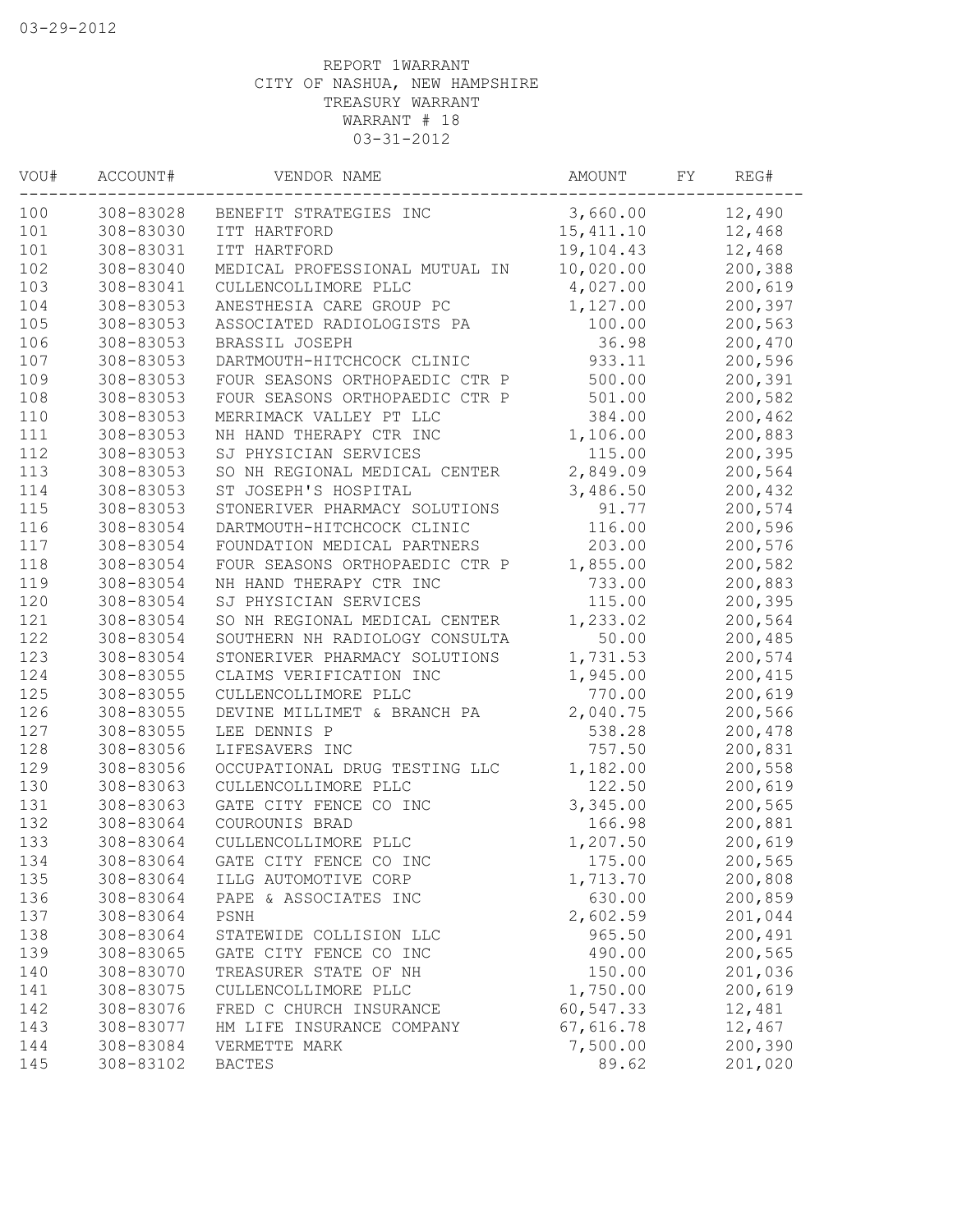| VOU#      | ACCOUNT#            | VENDOR NAME                                                  | AMOUNT    | REG#<br>FY       |
|-----------|---------------------|--------------------------------------------------------------|-----------|------------------|
|           |                     | TOTAL 308 SRF - INSURANCE<br>_______________________________ |           | 2,659,063.97     |
|           |                     | 235,552 3092-49075 COSTA FRUIT & PRODUCE CO INC              | 142.10    | 200,812          |
|           |                     | 235,553 3092-49075 MANSFIELD PAPER CO INC                    | 91.45     | 200,781          |
|           |                     | 235,554 3092-49085 M SAUNDERS INC                            | 8,188.37  | 200,709          |
| TOTAL 309 |                     | FY12 FRESH FRUIT & VEG GRANT                                 |           | 8,421.92         |
|           |                     |                                                              |           |                  |
|           | 235, 555 3097-41015 | RALPH PAULE                                                  | 17.59     | 200,658          |
|           | 235,556 3097-49075  | CENTRAL PAPER                                                | 1,477.58  | 200,700          |
|           | 235, 557 3097-49075 | MANSFIELD PAPER CO INC                                       | 9,126.80  | 200,781          |
|           | 235,558 3097-49085  | BOSTON PIE INC                                               | 273.60    | 200,789          |
|           | 235,559 3097-49085  | COCA-COLA BOTTLING COMPANY                                   | 3,618.00  | 200,669          |
|           | 235,560 3097-49085  | COSTA FRUIT & PRODUCE CO INC                                 | 4,561.58  | 200,812          |
|           | 235,560 3097-49085  | COSTA FRUIT & PRODUCE CO INC                                 | 39,558.02 | 200,813          |
|           | 235,561 3097-49085  | FANTINI BAKING CO., INC.                                     | 5,591.69  | 200,732          |
|           | 235,561 3097-49085  | FANTINI BAKING CO., INC.                                     | 156.14    | 200,733          |
|           | 235,562 3097-49085  | GARELICK FARMS LLC                                           | 27,627.65 | 200,553          |
|           | 235,562 3097-49085  | GARELICK FARMS LLC                                           | 1,864.80  | 200,554          |
|           | 235,563 3097-49085  | GILL'S PIZZA CO.                                             | 8,445.60  | 200,721          |
|           | 235,564 3097-49085  | GREAT STATE BEVERAGES INC                                    | 1,517.01  | 200,702          |
|           | 235,565 3097-49085  | M SAUNDERS INC                                               | 2,138.45  | 200,709          |
|           | 235,565 3097-49085  | M SAUNDERS INC                                               | 6,764.45  | 200,710          |
|           | 235,566 3097-49085  | MCKEE FOODS CORP                                             | 660.48    | 200,496          |
|           | 235,567 3097-49085  | NEW ENGLAND ICE CREAM CORP                                   | 2,529.67  | 200,729          |
|           | 235,568 3097-49085  | NUTRITION PLUS VENDING                                       | 77.04     | 200,891          |
|           | 235,569 3097-49085  | ORIGINAL CRISPY PIZZA CRUST CO                               | 6,061.49  | 200,521          |
|           | 235,570 3097-49085  | OTIS SPUNKMEYER INC                                          | 300.24    | 200,663          |
|           | 235,571 3097-49085  | SURPLUS DISTRIBUTION SECTION                                 | 1,969.00  | 200,539          |
|           | 235, 572 3097-64335 | NORTHEAST FOOD SVC EQUIPMENT &                               | 825.25    | 200,426          |
|           | 235, 573 3097-74092 | CASCO                                                        | 202.48    | 200,411          |
|           | 3097-82025          | NH RETIREMENT SYSTEM                                         | 6,428.06  | 12,463           |
|           | 235,574 3097-91005  | <b>GUSTIN KAREN</b>                                          | 70.49     | 200,706          |
|           |                     | TOTAL 309 SRF - FOOD SERVICES                                |           | 131,863.16       |
|           |                     | 235,575 3117-78007 MACMULKIN CHEVROLET INC                   |           | 1,269.09 200,769 |
|           |                     | TOTAL 311 DRIVER'S EDUCATION                                 |           | 1,269.09         |
|           |                     |                                                              |           |                  |
| 147       | 312-43005           | PRINTGRAPHICS OF MAINE                                       | 58.06     | 200,455          |
| 148       |                     | 312-46025 BEN'S UNIFORMS                                     | 450.00    | 200,799          |
| 149       | 312-59182           | PRINTGRAPHICS OF MAINE                                       | 138.50    | 200,455          |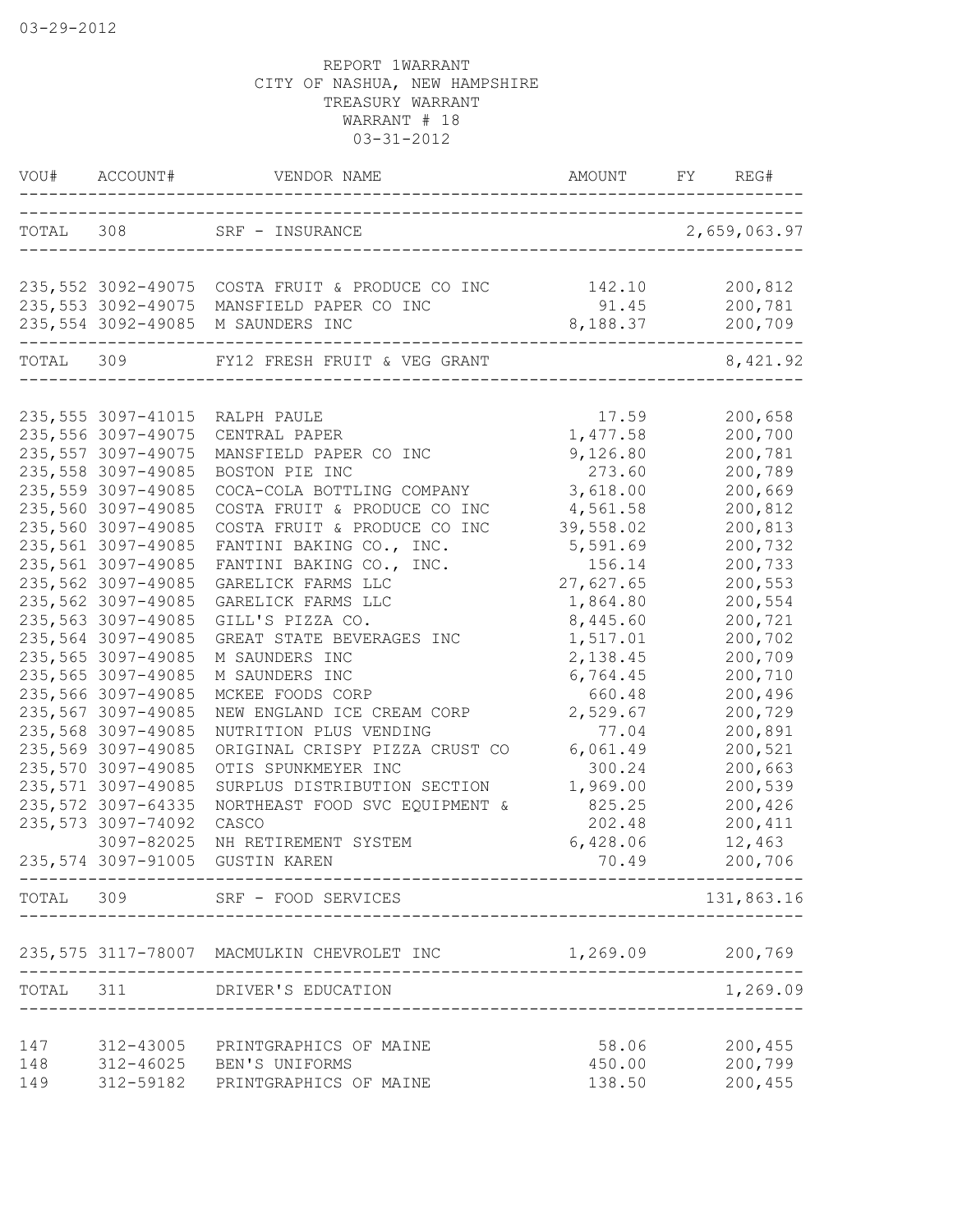| VOU#       | ACCOUNT#               | VENDOR NAME                                         | AMOUNT             | FY | REG#              |
|------------|------------------------|-----------------------------------------------------|--------------------|----|-------------------|
| 150        | 312-705                | BRENNAN CHRISTINE                                   | 100.00             |    | 200,618           |
| 151        | $312 - 705$            | D & R TOWING INC                                    | 620.00             |    | 200,778           |
| 152        | $312 - 705$            | PARE STEVEN                                         | 210.00             |    | 200,887           |
| 153        | 312-91015              | PEARL RICHARD                                       | 131.64             |    | 200,932           |
| TOTAL      | 312                    | SRF - FINANCIAL SERVICES                            |                    |    | 1,708.20          |
|            |                        | 235,576 3122-49050 JOSTENS INC                      | 126.24             |    | 200,667           |
|            |                        | 235,577 3122-49075 YATES LISA                       | 15.16              |    | 200,753           |
| TOTAL 312  |                        | ADULT ED/CONTINUING ED                              |                    |    | 141.40            |
| 154        |                        | 320-59100 GREAT AMERICAN DOWNTOWN                   | 75.00              |    | 201,023           |
| 155        | 320-59100              | MCHALE ALLAN                                        | 500.00             |    | 200,884           |
| TOTAL      | 320                    | SRF - HUNT BUILDING                                 |                    |    | 575.00            |
|            |                        | 235,578 3247-49075 DEARY'S GYMNASTICS SUPPLY 9.9    | 186.00             |    | 200,720           |
|            | 235,579 3247-49075     | HERLIHY TOM                                         | 267.49             |    | 200,734           |
|            | 235,580 3247-49075     | HUDSON TROPHY COMPANY                               | 690.00             |    | 200,511           |
|            |                        | 235,581 3247-64192 BERTRAND KEITH                   | 145.80             |    | 200,904           |
| TOTAL 324  |                        | ATHLETICS-ENTERPRISE FUND                           |                    |    | 1,289.29          |
|            |                        | 3262-82025 NH RETIREMENT SYSTEM                     | 499.79             |    | 12,463            |
| TOTAL      | 326                    | NH ALTERNATE ASSESS COACH                           |                    |    | 499.79            |
|            |                        |                                                     |                    |    |                   |
| 157        | 331-31050              | VERIZON WIRELESS                                    | 531.85             |    | 201,013           |
| 158        | 331-45220              | BATTERIES PLUS                                      | 186.00             |    | 200,612           |
| 159        | 331-59100              | CKC PHOTOGRAPHY                                     | 503.40             |    | 200,846           |
| 160        | 331-64192              | SHI INTERNATIONAL CORP                              | 1,430.00           |    | 200,768           |
| 161        | 331-78007              | CARPARTS OF NASHUA                                  | 19.36              |    | 200,409           |
| 162<br>163 | 331-78007<br>331-82030 | DEPENDABLE LOCK SERVICE INC<br>NH RETIREMENT SYSTEM | 495.00<br>2,857.25 |    | 200,603<br>12,463 |
| TOTAL      | 331                    | SRF - POLICE DEPARTMENT                             |                    |    | 6,022.86          |
| 164        | 332-64192              | INDUSTRIAL PROTECTION SERVICES                      | 182.12             |    | 200,436           |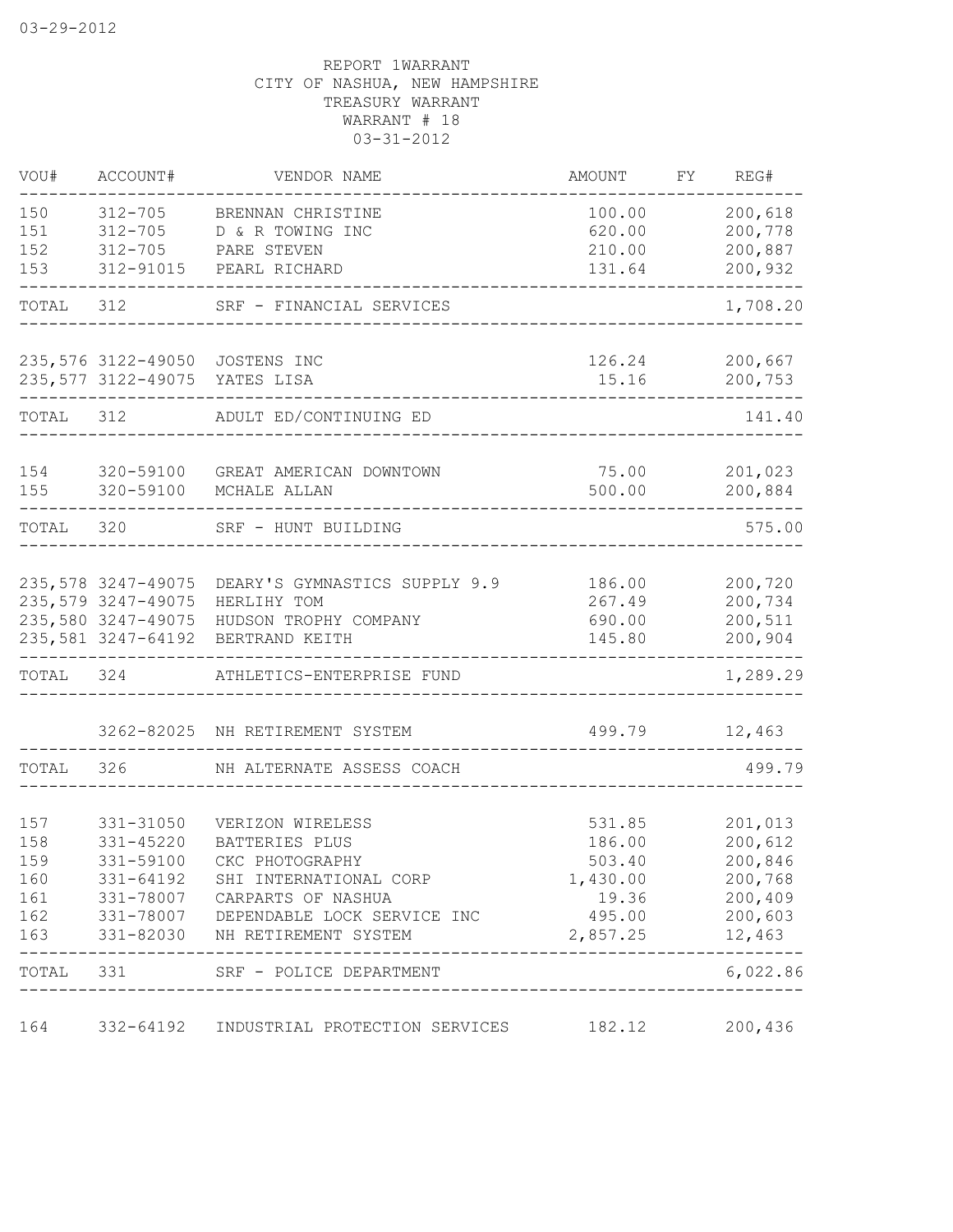|                                        | VOU# ACCOUNT#<br>___________                                                                               | VENDOR NAME                                                                                                                                                                                                                                                                                                             | AMOUNT FY                                                   | REG#                                                                                        |
|----------------------------------------|------------------------------------------------------------------------------------------------------------|-------------------------------------------------------------------------------------------------------------------------------------------------------------------------------------------------------------------------------------------------------------------------------------------------------------------------|-------------------------------------------------------------|---------------------------------------------------------------------------------------------|
| TOTAL 332                              |                                                                                                            | SRF - FIRE DEPARTMENT                                                                                                                                                                                                                                                                                                   |                                                             | 182.12                                                                                      |
|                                        |                                                                                                            | 235,582 3372-64045 APPLE COMPUTER INC                                                                                                                                                                                                                                                                                   | 4,061.00 200,690                                            |                                                                                             |
| TOTAL 337                              |                                                                                                            | TITLE I SINI LEDGE STREET                                                                                                                                                                                                                                                                                               |                                                             | 4,061.00                                                                                    |
| 165<br>165<br>166<br>167<br>168<br>169 | 341-01968<br>341-01969<br>341-41015<br>341-64030<br>341-91025<br>341-91025                                 | HARBOR HOMES INC<br>HARBOR HOMES INC<br>PETTY CASH<br>DELL MARKETING LP<br>CROOKER PATRICIA<br>PETTY CASH                                                                                                                                                                                                               | 23, 218.00<br>1,625.26<br>15.96<br>97.91<br>241.55<br>69.00 | 200,520<br>200,520<br>200,933<br>200,467<br>200,624<br>200,933                              |
| TOTAL 341                              |                                                                                                            | SRF - COMMUNITY SERVICES                                                                                                                                                                                                                                                                                                |                                                             | 25, 267.68                                                                                  |
| 170<br>171<br>172                      | 342-94025<br>342-94025<br>342-94025                                                                        | BISSELL NANCY<br>CARON CHRISTINE<br>O'MEARA JILL                                                                                                                                                                                                                                                                        | 60.00<br>60.00<br>60.00                                     | 200,606<br>200,489<br>200,934                                                               |
| TOTAL                                  | 342                                                                                                        | SRF - COMMUNITY HEALTH                                                                                                                                                                                                                                                                                                  |                                                             | 180.00                                                                                      |
|                                        | 235,583 3440-49075<br>235,584 3440-49075<br>235,585 3440-49075<br>235,586 3440-49075<br>235,587 3440-49075 | AC MOORE INC<br>COGSWELL CATHERINE<br>GARELICK FARMS LLC<br>MARKET BASKET<br>NEW ENGLAND ICE CREAM CORP                                                                                                                                                                                                                 | 40.90<br>97.90<br>299.55<br>135.41<br>662.00                | 200,699<br>200,695<br>200,554<br>200,517<br>200,729                                         |
| TOTAL 344                              |                                                                                                            | AFTER SCHOOL PROGRAM                                                                                                                                                                                                                                                                                                    |                                                             | 1,235.76                                                                                    |
|                                        |                                                                                                            | 3452-82025 NH RETIREMENT SYSTEM                                                                                                                                                                                                                                                                                         | 1,239.08                                                    | 12,463                                                                                      |
|                                        |                                                                                                            | TOTAL 345 TITLE IV 21ST CENT ELEM                                                                                                                                                                                                                                                                                       |                                                             | 1,239.08                                                                                    |
|                                        | 235,593 3462-49075 SAM'S CLUB                                                                              | 235,588 3462-49075 BULLUCK SHERI<br>235,589 3462-49075 GARELICK FARMS LLC<br>235,590 3462-49075 HOME DEPOT CREDIT SERVICES<br>235,591 3462-49075 MARKET BASKET<br>235,592 3462-49075 NEW ENGLAND ICE CREAM CORP 493.55<br>235,594 3462-49075 TREASURER STATE OF NH<br>235,595 3462-53103 BOYS & GIRLS CLUB OF GREATER N | 42.84<br>159.96<br>40.53<br>203.14<br>160.00<br>1,000.00    | 200,909<br>109.26 200,554<br>200,703<br>200,517<br>200,729<br>201,049<br>200,998<br>200,427 |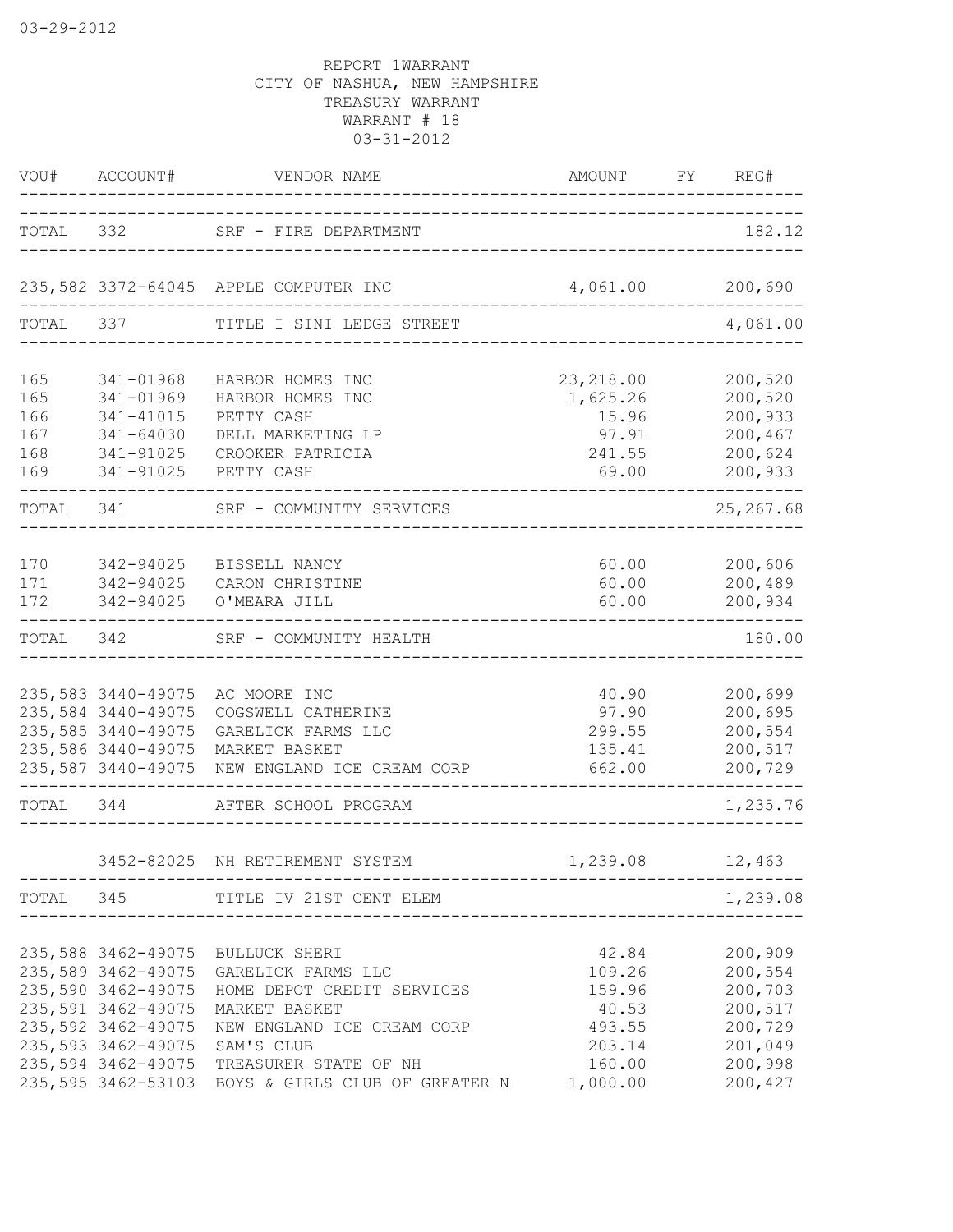|           | VOU# ACCOUNT#                            | VENDOR NAME                                                                       | AMOUNT FY REG#       |                                 |
|-----------|------------------------------------------|-----------------------------------------------------------------------------------|----------------------|---------------------------------|
|           |                                          | 235,596 3462-55020 FIRST STUDENT INC<br>3462-82025 NH RETIREMENT SYSTEM           |                      | 424.43 200,686<br>186.15 12,463 |
|           |                                          | TOTAL 346 TITLE IV 21ST CENT MIDDLE                                               | ________________     | 2,819.86                        |
|           |                                          |                                                                                   |                      |                                 |
|           | 3468-82025                               | NH RETIREMENT SYSTEM                                                              | 983.28               | 12,463                          |
|           | 235,597 3468-91040<br>235,598 3468-91040 | ARRINGTON ERICA                                                                   | 128.29<br>124.32     | 200,771<br>200,919              |
|           | 235,599 3468-91040                       | BEAUMONT RICHARD<br>BELOIN FRANCES                                                | 128.29               | 200,751                         |
|           | 235,600 3468-91040                       | BURNS NATHAN                                                                      | 86.86                | 200,714                         |
|           | 235,601 3468-91040                       | CLAFFEY NEIL                                                                      | 78.76                | 200,758                         |
|           | 235,602 3468-91040                       | DEROSA PHIL                                                                       | 173.49               | 200,764                         |
|           | 235,603 3468-91040                       | GABRIEL KELLIE A                                                                  | 300.00               | 200,659                         |
|           | 235,604 3468-91040                       | GAJ JAMES                                                                         | 34.09                | 200,752                         |
|           | 235,605 3468-91040                       | HARRINGTON MICHAEL                                                                | 80.41                | 200,602                         |
|           | 235,606 3468-91040                       | MCQUESTEN LESA                                                                    | 84.49                | 200,682                         |
|           | 235,607 3468-91040                       | PORPIGLIA CAITLIN                                                                 | 85.00                | 200,893                         |
|           | 235,608 3468-91040                       | REYNOLDS MARGARET                                                                 | 59.05                | 200,662                         |
|           | 235,609 3468-91040                       | STEWART MARY                                                                      | 98.11                | 200,759                         |
|           |                                          | 235,610 3468-91040 VAN DAM REBECCA                                                | 85.00                | 200,750                         |
|           |                                          | TOTAL 346 SMALLER LEARNING COMMUNITY                                              |                      | 2,529.44                        |
|           |                                          | 235, 611 3471-91040 REYNOLDS MARGARET                                             |                      | 108.78 200,662                  |
|           |                                          | TOTAL 347 CSSR-SECONDARY SCHOOL REDESIGN                                          |                      | 108.78                          |
|           |                                          |                                                                                   |                      |                                 |
|           |                                          | 235, 612 3501-49075 O'BRIEN WALTER                                                |                      | 34.95 200,683                   |
|           |                                          | 235,613 3501-91040 PAONI SUSAN                                                    | 100.00               | 200,923                         |
|           |                                          | TOTAL 350 TITLE IIA QUALITY TEACHERS                                              |                      | 134.95                          |
|           |                                          |                                                                                   |                      |                                 |
|           |                                          | 3502-82025 NH RETIREMENT SYSTEM                                                   | 3,055.71             | 12,463                          |
|           |                                          | TOTAL 350 TITLE IIA HQT                                                           |                      | 3,055.71                        |
|           |                                          | 174 353-45060 SPOT DEVICES INC                                                    | 6,651.00 200,857     |                                 |
| TOTAL 353 |                                          | SRF - STREET DEPT                                                                 |                      | 6,651.00                        |
|           |                                          |                                                                                   |                      |                                 |
|           |                                          | 235, 614 3532-49075 WB MASON COMPANY INC<br>235, 615 3532-91040 HAMILTON DENNIS L | 1,451.50<br>2,500.00 | 200,425<br>200,725              |
|           |                                          |                                                                                   |                      |                                 |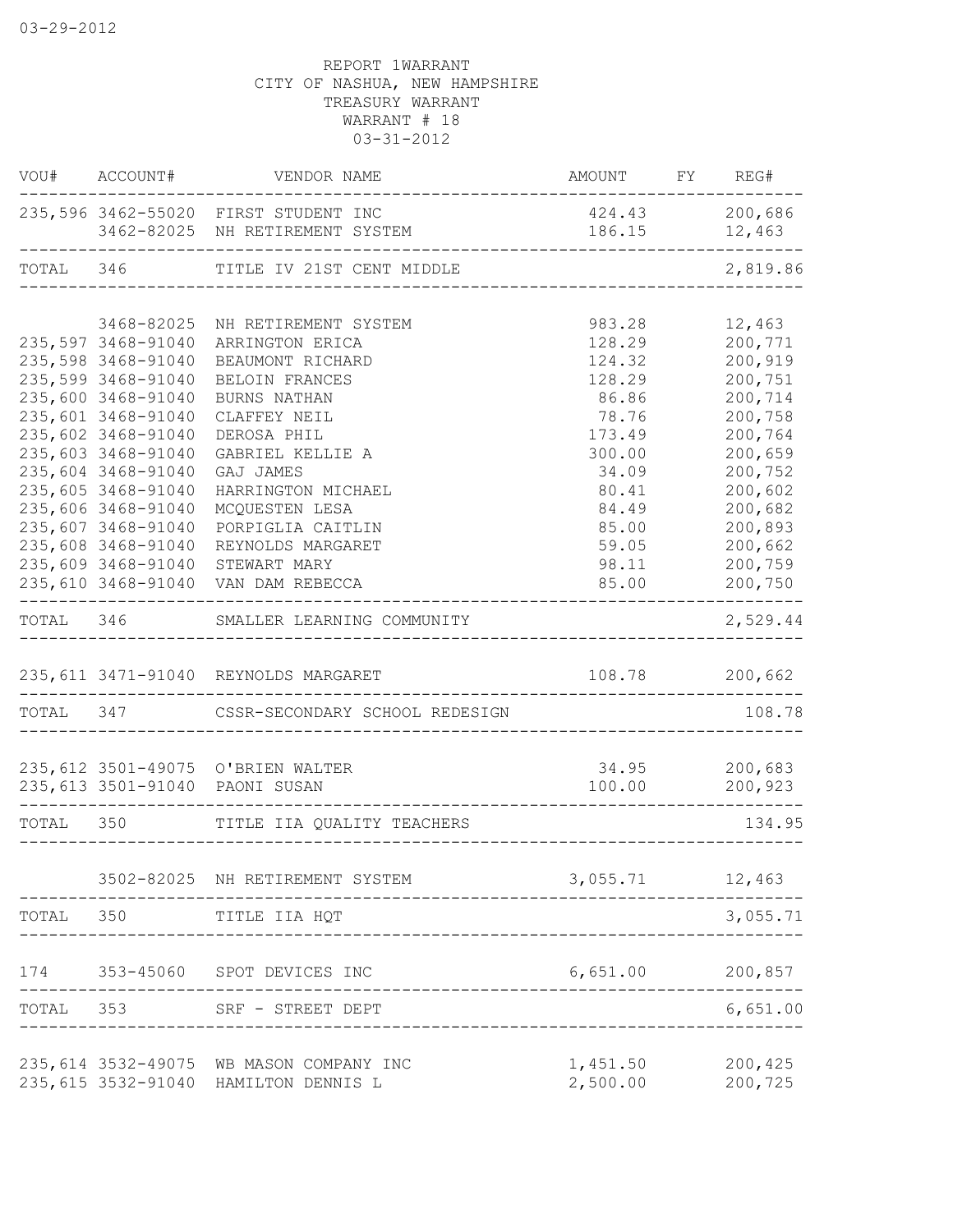| VOU#                                   | ACCOUNT#                                                                                                    | VENDOR NAME                                                                                                                           | AMOUNT<br>------------------------------                    | FY<br>REG#                                                     |
|----------------------------------------|-------------------------------------------------------------------------------------------------------------|---------------------------------------------------------------------------------------------------------------------------------------|-------------------------------------------------------------|----------------------------------------------------------------|
| TOTAL                                  | 353                                                                                                         | ADULT BASIC ED DIPLOMA PROGRAM                                                                                                        |                                                             | 3,951.50                                                       |
|                                        | 3612-82025                                                                                                  | NH RETIREMENT SYSTEM                                                                                                                  | 1,043.70 12,463                                             |                                                                |
| TOTAL                                  | 361                                                                                                         | ED JOBS<br>___________________________________                                                                                        |                                                             | 1,043.70                                                       |
| 176                                    |                                                                                                             | 371-53100 NCM DEMOLITION & REMEDIATION L 62,719.90 200,849                                                                            |                                                             |                                                                |
| TOTAL                                  | 371                                                                                                         | SRF - COMMUNITY DEVELOPMENT                                                                                                           |                                                             | 62,719.90                                                      |
| 177                                    |                                                                                                             | 373-68045 MHQ MUNICIPAL VEHICLES 24,000.00 200,537                                                                                    |                                                             |                                                                |
| TOTAL                                  | 373                                                                                                         | SRF - ECONOMIC DEVELOPMENT                                                                                                            |                                                             | 24,000.00                                                      |
| 178<br>179<br>180<br>181<br>182<br>183 | $374 - 07045$<br>374-07296<br>374-07340<br>374-07563<br>374-08034<br>374-59212                              | TROMBLY ENTERPRISES INC<br>GIVEN MASONRY INC<br>STAPLES ADVANTAGE<br>HARBOR HOMES INC & MUNOZ CONST<br>NORTHERN BUS SALES INC<br>PSNH | 450.00<br>13,950.00<br>96.18<br>2,000.00<br>265.64<br>72.05 | 200,936<br>200,935<br>200,633<br>200,937<br>200,493<br>201,031 |
| TOTAL                                  | 374                                                                                                         | SRF - URBAN PROGRAMS                                                                                                                  |                                                             | 16,833.87                                                      |
| 184                                    | 375-45050                                                                                                   | UNIQUE MANAGEMENT SERVICES INC                                                                                                        | 733.90                                                      | 200,474                                                        |
| TOTAL                                  | 375                                                                                                         | SRF - PUBLIC LIBRARIES                                                                                                                | ---------------------------------                           | 733.90                                                         |
|                                        | 235,616 3762-49035<br>235,617 3762-49050<br>235,619 3762-53101<br>235,620 3762-53101<br>235, 621 3762-53101 | CRYSTAL SPRINGS BOOKS<br>SCHOOL SPECIALTY INC<br>235,618 3762-49075 HUNT MARIA<br>A+ TUTORS FOR SCHOLARS INC<br>ACES<br>BLUNT STEVE   | 53.80<br>50.21<br>40.00<br>13,712.50<br>15,034.42<br>200.00 | 200,687<br>200,668<br>200,917<br>200,916<br>200,760<br>200,696 |
|                                        | 235,622 3762-56020<br>3762-82025<br>235,623 3762-94030<br>235,624 3762-94030<br>235,625 3762-94030          | FIRST CHURCH<br>NH RETIREMENT SYSTEM<br>BUREAU OF EDUCATION & RESEARCH<br>SDE INC<br>SOLUTION TREE INC                                | 3,524.00<br>4,293.78<br>645.00<br>945.00<br>2,157.00        | 200,464<br>12,463<br>200,722<br>200,691<br>200,773             |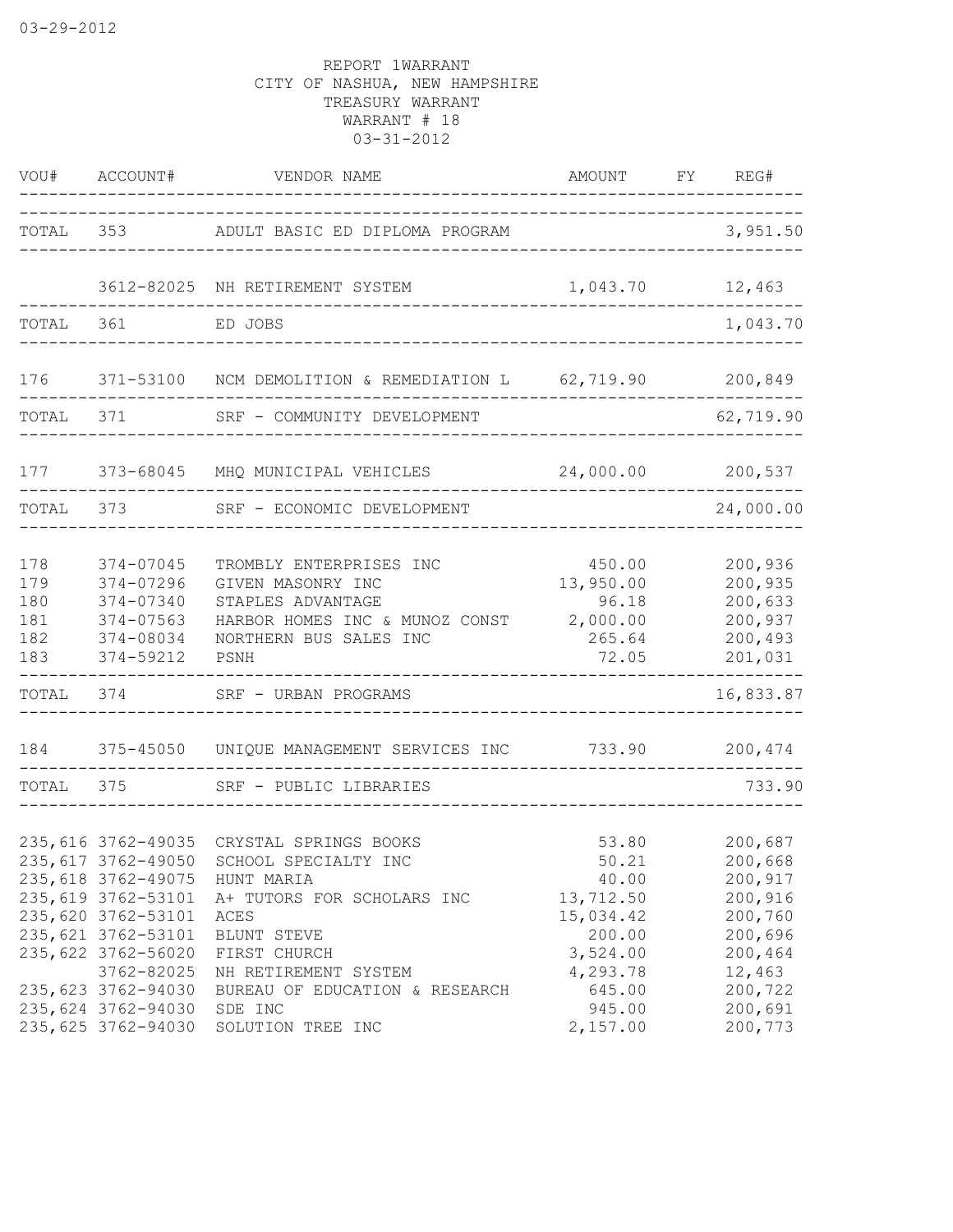| VOU#                                                                             | ACCOUNT#                                                                                                                                                                                                                                                                                   | VENDOR NAME                                                                                                                                                                                                                                                       | AMOUNT                                                                                                                                                    | FY REG#                                                                                                                                      |
|----------------------------------------------------------------------------------|--------------------------------------------------------------------------------------------------------------------------------------------------------------------------------------------------------------------------------------------------------------------------------------------|-------------------------------------------------------------------------------------------------------------------------------------------------------------------------------------------------------------------------------------------------------------------|-----------------------------------------------------------------------------------------------------------------------------------------------------------|----------------------------------------------------------------------------------------------------------------------------------------------|
|                                                                                  |                                                                                                                                                                                                                                                                                            | TOTAL 376 TITLE I ESEA                                                                                                                                                                                                                                            |                                                                                                                                                           | 40,655.71                                                                                                                                    |
|                                                                                  |                                                                                                                                                                                                                                                                                            | 235,626 3771-91040 GEORGE WASHINGTON UNIVERSITY -1,754.00 200,905                                                                                                                                                                                                 |                                                                                                                                                           |                                                                                                                                              |
|                                                                                  |                                                                                                                                                                                                                                                                                            | TOTAL 377 TITLE III ENHANCING ENG LANG                                                                                                                                                                                                                            |                                                                                                                                                           | $-1,754.00$                                                                                                                                  |
|                                                                                  |                                                                                                                                                                                                                                                                                            | 235,626 3772-91040 GEORGE WASHINGTON UNIVERSITY 3,444.00 200,905                                                                                                                                                                                                  |                                                                                                                                                           |                                                                                                                                              |
|                                                                                  |                                                                                                                                                                                                                                                                                            | TOTAL 377 TITLE III ENHANCING ENG LANG                                                                                                                                                                                                                            |                                                                                                                                                           | 3,444.00                                                                                                                                     |
| 186<br>187<br>188<br>189<br>189<br>190<br>190<br>191<br>192<br>193<br>194<br>195 | 378-09031<br>378-09091<br>378-09091<br>378-09101<br>378-09104<br>378-09112<br>378-09114<br>378-09114<br>378-09115<br>378-09124<br>378-09261<br>378-09261                                                                                                                                   | LOOMIS<br>GILLIG LLC<br>STAPLES ADVANTAGE<br>PSNH<br>PSNH<br>METROMEDIA ENERGY INC<br>METROMEDIA ENERGY INC<br>NATIONAL GRID<br>METROMEDIA ENERGY INC<br>PENNICHUCK WATER<br>LAFLEUR LINTA T<br>LORMAN LORI                                                       | 161.75<br>263.76<br>102.35<br>1,278.92<br>306.21<br>123.94<br>182.35<br>106.39<br>913.26<br>102.74<br>66.60<br>89.00<br>_________________________________ | 200,830<br>200,568<br>200,633<br>201,031<br>201,031<br>201,012<br>201,012<br>201,011<br>201,012<br>201,000<br>200,827<br>200,654             |
| TOTAL 378                                                                        |                                                                                                                                                                                                                                                                                            | TRANSPORTATION                                                                                                                                                                                                                                                    |                                                                                                                                                           | 3,697.27                                                                                                                                     |
|                                                                                  | 235,627 3902-53102<br>235,628 3902-53102<br>235,629 3902-53102<br>235,630 3902-53102<br>235,631 3902-53102<br>235,632 3902-54025<br>235,633 3902-54025<br>235,634 3902-55035<br>235,635 3902-64040<br>235,636 3902-64045<br>235,637 3902-91040<br>235,638 3902-91040<br>235,639 3902-91040 | ESTERLY GAYLE<br>GEORGIANA WAYNE<br>HASBROUCK TARA L<br>PROULX MARK<br>STECKEVICZ MICHAEL<br>EDUCATIONAL OUTFITTERS<br>LINDENMEYR MUNROE<br>FIRST STUDENT INC<br>SHI INTERNATIONAL CORP<br>PRO AV SYSTEMS INC<br>DARWISH COLLEEN<br>LEONE JEFFREY<br>ROZUMEK ADAM | 1,500.00<br>90.00<br>525.00<br>360.00<br>270.00<br>1,404.00<br>157.92<br>471.47<br>17,081.38<br>3,921.00<br>59.31<br>164.28<br>44.40                      | 200,925<br>200,915<br>200,754<br>200,531<br>200,914<br>200,896<br>200,801<br>200,686<br>200,768<br>200,737<br>200,735<br>200, 911<br>200,738 |
| TOTAL 390                                                                        |                                                                                                                                                                                                                                                                                            | VOC ED SECONDARY PERKINS<br>--------------------                                                                                                                                                                                                                  |                                                                                                                                                           | 26,048.76                                                                                                                                    |

235,640 3927-49050 GENERAL LINEN SERVICE INC 164.41 200,762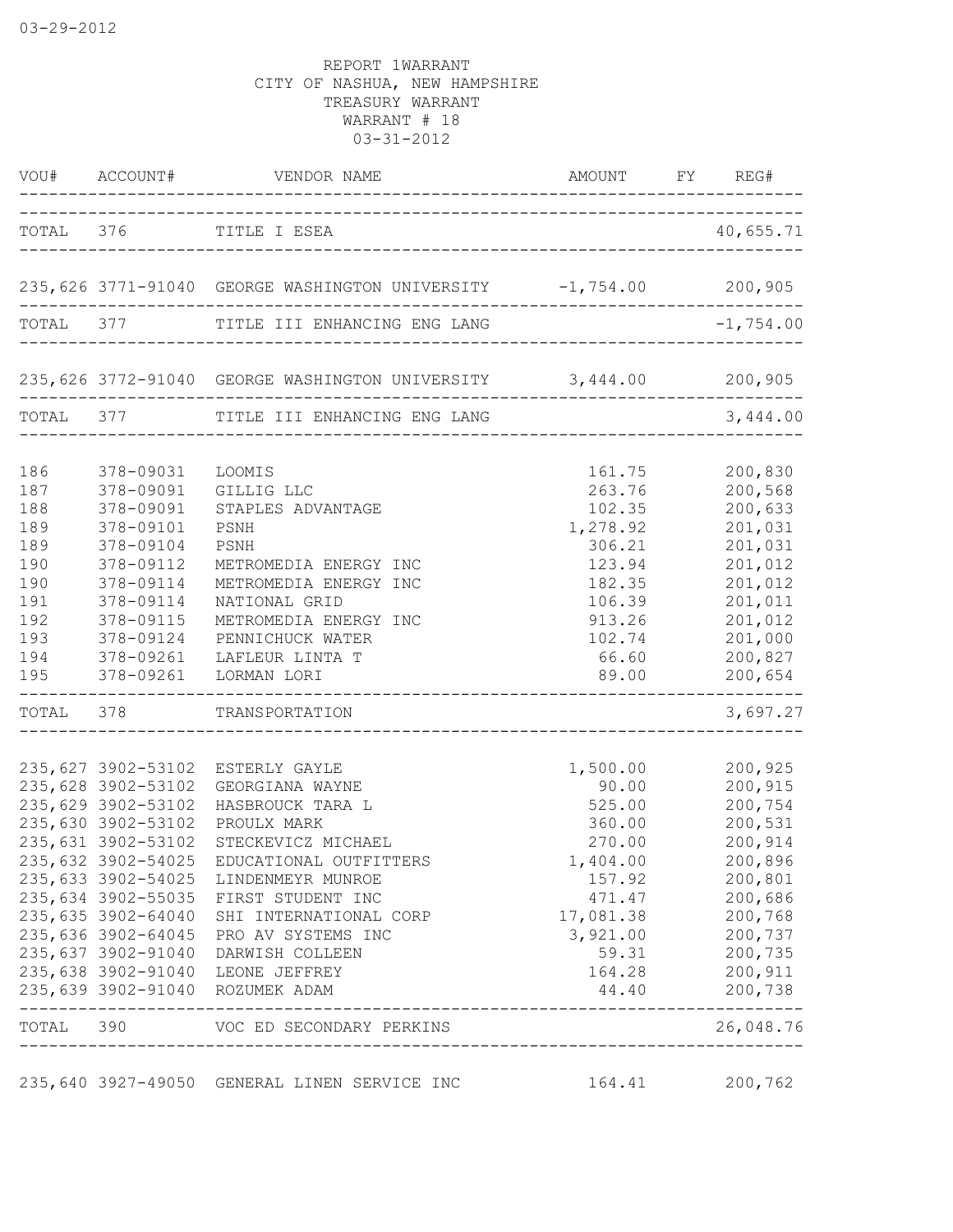| 235,641 3927-49050 NORTHCENTER FOODSERVICES LLC<br>1,496.34<br>235,642 3927-53100 D A BUCCI & SONS INC<br>27.00<br>TOTAL 392<br>CULINARY ARTS<br>3937-82025 NH RETIREMENT SYSTEM<br>149.03<br>12,463                                                                                                                                                                                                                                                                                                             | 200,689<br>200,423<br>1,687.75                                                                 |
|------------------------------------------------------------------------------------------------------------------------------------------------------------------------------------------------------------------------------------------------------------------------------------------------------------------------------------------------------------------------------------------------------------------------------------------------------------------------------------------------------------------|------------------------------------------------------------------------------------------------|
|                                                                                                                                                                                                                                                                                                                                                                                                                                                                                                                  |                                                                                                |
|                                                                                                                                                                                                                                                                                                                                                                                                                                                                                                                  |                                                                                                |
|                                                                                                                                                                                                                                                                                                                                                                                                                                                                                                                  |                                                                                                |
| TOTAL<br>393<br>DAY CARE                                                                                                                                                                                                                                                                                                                                                                                                                                                                                         | 149.03                                                                                         |
| 235,643 3952-53109<br>CARROLL CENTER FOR THE BLIND (<br>4,063.10<br>235,644 3952-53109<br>HAMILTON JEANNA<br>106.25<br>235,645 3952-53109<br>INTERIM HEALTHCARE OF THE NORT<br>1,079.00<br>235,646 3952-53109<br>250.00<br>LAVINE HOLLY<br>235,647 3952-53109<br>3,110.00<br>REGENCY NURSING CARE LLC<br>235,648 3952-53109<br>SERESC<br>682.50<br>3952-82025<br>15, 251. 11<br>NH RETIREMENT SYSTEM<br>235,649 3952-91040<br>COUNCIL FOR EXCEPTIONAL CHILDR<br>114.00<br>235,650 3952-91040<br>405.00<br>SERESC | 200,728<br>200,910<br>200,545<br>200,765<br>200,906<br>200,405<br>12,463<br>200,713<br>201,042 |
| TOTAL<br>395<br>IDEA B SPECIAL EDUCATION                                                                                                                                                                                                                                                                                                                                                                                                                                                                         | 25,060.96                                                                                      |
| 384.88<br>3962-82025 NH RETIREMENT SYSTEM<br>12,463                                                                                                                                                                                                                                                                                                                                                                                                                                                              |                                                                                                |
| TOTAL 396<br>IDEA PRESCHOOL                                                                                                                                                                                                                                                                                                                                                                                                                                                                                      | 384.88                                                                                         |
| 235,651 3977-53109 BOOTHBY THERAPY SERVICES LLC 1,358.88                                                                                                                                                                                                                                                                                                                                                                                                                                                         | 200,755                                                                                        |
| TOTAL<br>397<br>SPECIAL ED LOCAL                                                                                                                                                                                                                                                                                                                                                                                                                                                                                 | 1,358.88                                                                                       |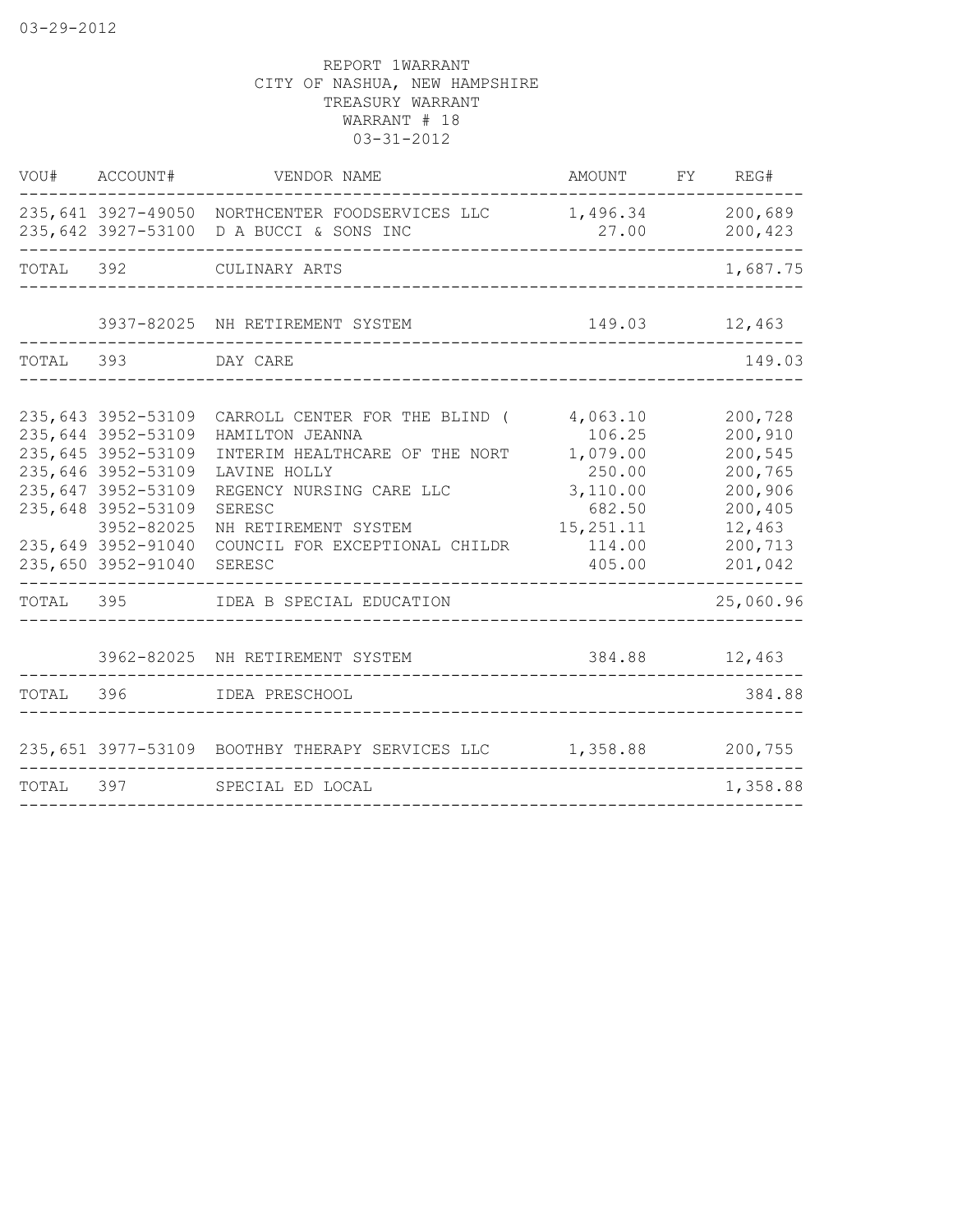| VOU#  | ACCOUNT# | VENDOR NAME | AMOUNT | <b>FY</b> | REG# |
|-------|----------|-------------|--------|-----------|------|
|       |          |             |        |           |      |
| TOTAL |          |             |        |           |      |
|       |          |             |        |           |      |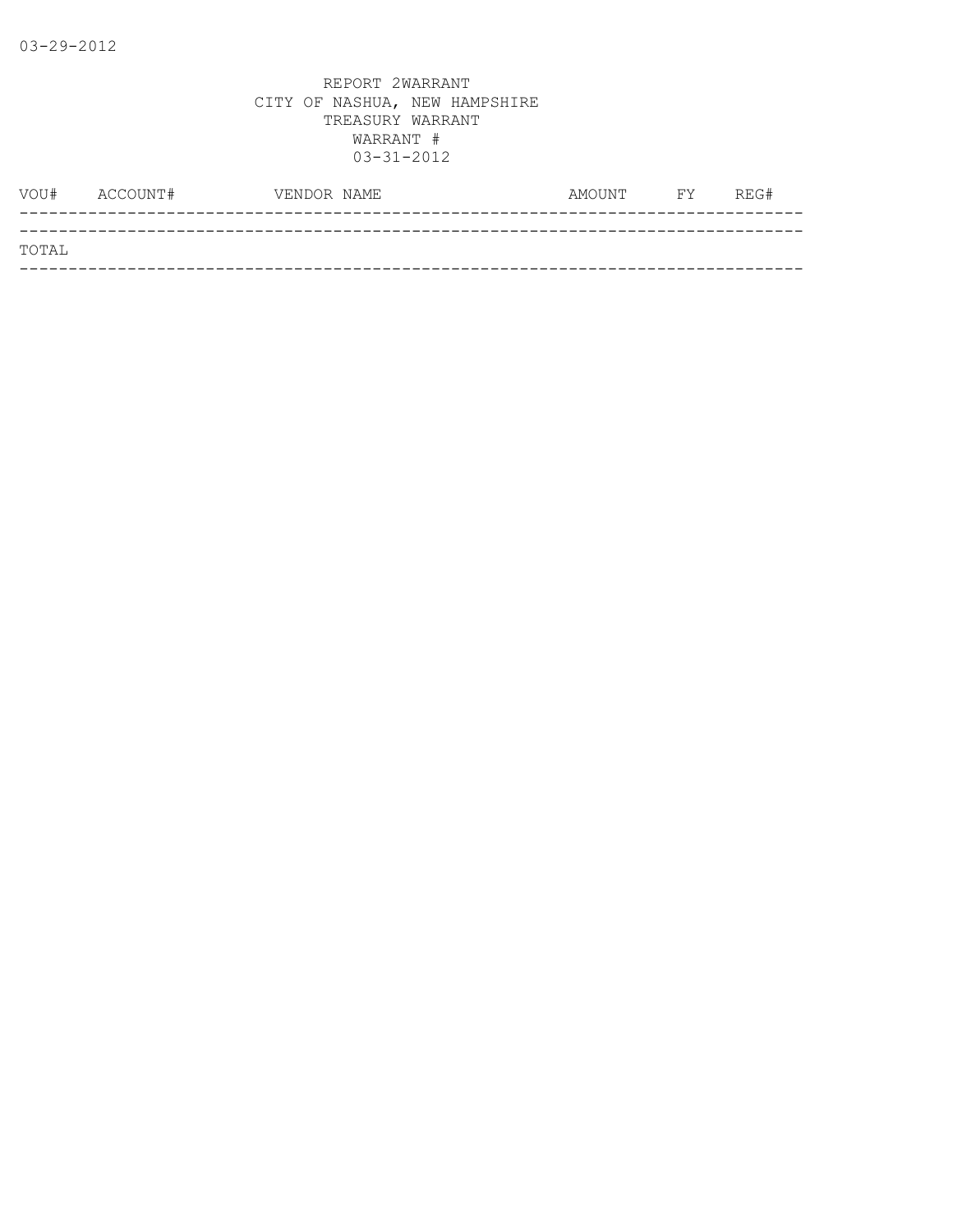| VOU#                                                                      | ACCOUNT#                                                                                                                                        | VENDOR NAME                                                                                                                                                                                                                                                                                    | AMOUNT                                                                                                                        | FY | REG#                                                                                                                  |
|---------------------------------------------------------------------------|-------------------------------------------------------------------------------------------------------------------------------------------------|------------------------------------------------------------------------------------------------------------------------------------------------------------------------------------------------------------------------------------------------------------------------------------------------|-------------------------------------------------------------------------------------------------------------------------------|----|-----------------------------------------------------------------------------------------------------------------------|
| 197<br>198                                                                | $501 - 43005$<br>501-98060                                                                                                                      | FEDEX<br>SAM'S CLUB DIRECT                                                                                                                                                                                                                                                                     | 29.49<br>28.72                                                                                                                |    | 200,986<br>201,003                                                                                                    |
| TOTAL                                                                     | 501                                                                                                                                             | MAYOR'S OFFICE                                                                                                                                                                                                                                                                                 |                                                                                                                               |    | 58.21                                                                                                                 |
| 199                                                                       | 502-49025                                                                                                                                       | MATTHEW BENDER & CO INC                                                                                                                                                                                                                                                                        | 145.78                                                                                                                        |    | 200,607                                                                                                               |
| TOTAL                                                                     | 502                                                                                                                                             | LEGAL DEPARTMENT                                                                                                                                                                                                                                                                               |                                                                                                                               |    | 145.78                                                                                                                |
| 200<br>201<br>202<br>203<br>204<br>205<br>206<br>207<br>208<br>209<br>210 | 505-81005<br>505-81011<br>$505 - 81025$<br>505-81022<br>505-81018<br>505-81007<br>505-81116<br>505-81017<br>505-81014<br>505-81129<br>505-81124 | ADULT LEARNING CENTER<br>AMERICAN RED CROSS<br>GIRLS INCORPORATED OF NH<br>GREATER NASHUA DENTAL CONNECTI<br>NASHUA CHILDREN'S HOME<br>NASHUA NORTH LITERACY CLUB<br>SALVATION ARMY<br>SOUTHERN NH HIV/AIDS TASK FORC<br>THE CAREGIVERS INC<br>TOLLES STREET MISSION<br>YMCA OF GREATER NASHUA | 6, 175.00<br>3,125.00<br>4,000.00<br>5,350.00<br>3,750.00<br>250.00<br>2,321.50<br>7,125.00<br>3,562.50<br>1,776.75<br>675.00 |    | 200,604<br>200,848<br>200,518<br>200,600<br>200,672<br>200,938<br>200,412<br>200,770<br>200,578<br>200,822<br>200,575 |
| TOTAL                                                                     | 505                                                                                                                                             | CIVIC & COMM. ACTIVITIES                                                                                                                                                                                                                                                                       |                                                                                                                               |    | 38, 110.75                                                                                                            |
| 211<br>212<br>213<br>214                                                  | 506-31005<br>506-31005<br>506-31005<br>506-31005                                                                                                | FAIRPOINT COMMUNICATIONS<br>LANGUAGE LINE SERVICES INC<br>LOVERING SUE<br>PAETEC COMMUNICATIONS INC                                                                                                                                                                                            | 294.26<br>64.47<br>33.00<br>5,046.05                                                                                          |    | 201,015<br>200,461<br>200,939<br>200,984                                                                              |
| TOTAL                                                                     | 506                                                                                                                                             | TELECOMMUNICATIONS                                                                                                                                                                                                                                                                             |                                                                                                                               |    | 5,437.78                                                                                                              |
| 215<br>215<br>215<br>215<br>215                                           | $507 - 82020$<br>507-82025                                                                                                                      | NH RETIREMENT SYSTEM<br>NH RETIREMENT SYSTEM<br>507-82030 NH RETIREMENT SYSTEM<br>507-82035 NH RETIREMENT SYSTEM<br>507-82040 NH RETIREMENT SYSTEM                                                                                                                                             | 196,753.56<br>91,523.84<br>188,472.02<br>479,290.10 12,463<br>76,433.58 12,463                                                |    | 12,463<br>12,463<br>12,463                                                                                            |
|                                                                           | TOTAL 507                                                                                                                                       | PENSIONS                                                                                                                                                                                                                                                                                       |                                                                                                                               |    | 1,032,473.10                                                                                                          |
|                                                                           |                                                                                                                                                 | 216 511-41015 STAPLES ADVANTAGE                                                                                                                                                                                                                                                                |                                                                                                                               |    | 60.59 200,633                                                                                                         |
| TOTAL 511                                                                 |                                                                                                                                                 | CITI-STAT                                                                                                                                                                                                                                                                                      |                                                                                                                               |    | 60.59                                                                                                                 |
|                                                                           |                                                                                                                                                 |                                                                                                                                                                                                                                                                                                |                                                                                                                               |    |                                                                                                                       |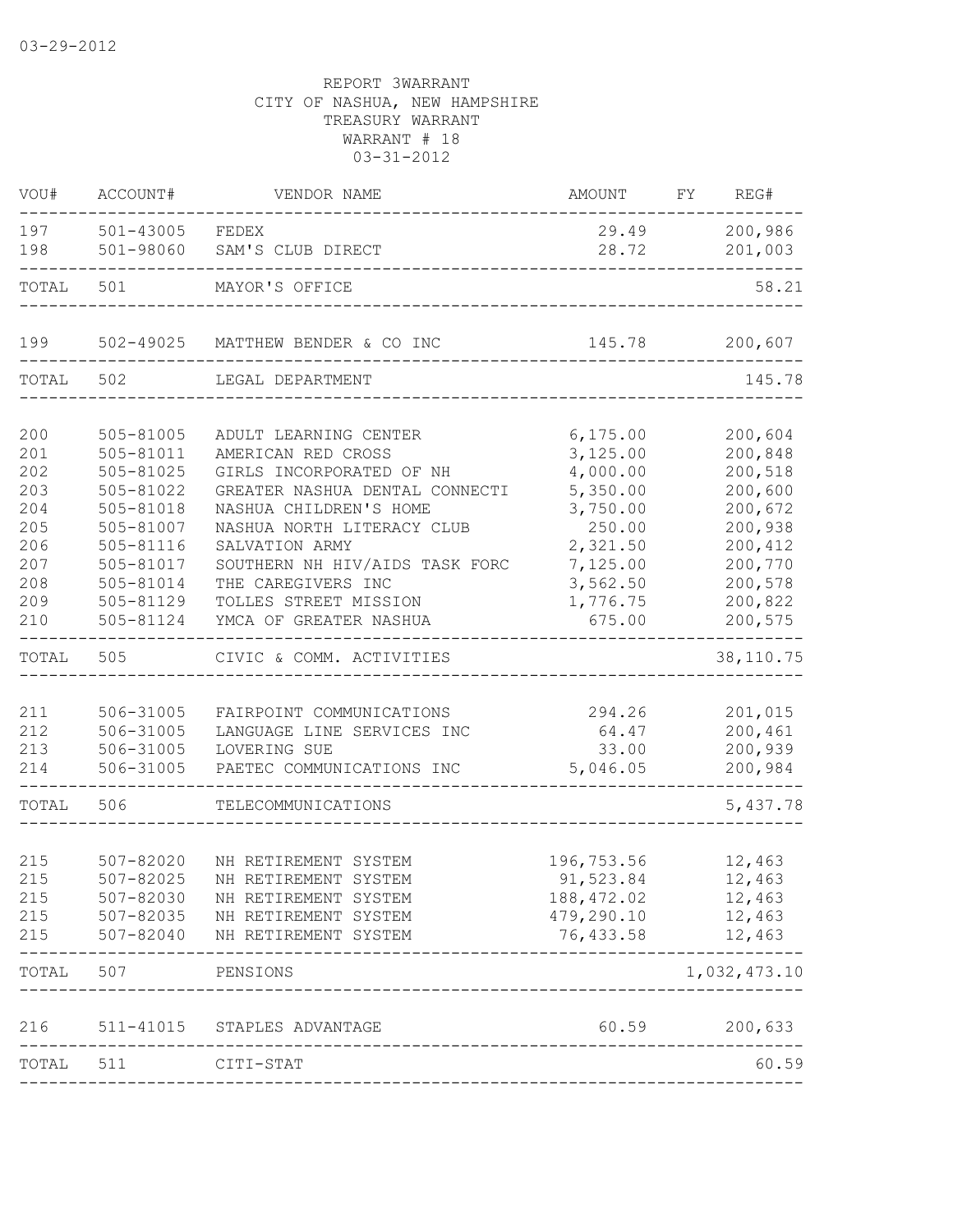| VOU#  | ACCOUNT#      | VENDOR NAME                    | AMOUNT    | FY. | REG#      |
|-------|---------------|--------------------------------|-----------|-----|-----------|
| 217   | 512-41010     | ANCO SIGNS & STAMPS INC        | 106.80    |     | 200,569   |
| 218   | 512-59095     | DOCULYNX INC                   | 528.64    |     | 200,824   |
| 219   | 512-52010     | MELANSON HEATH & COMPANY PC    | 10,000.00 |     | 200,492   |
| 220   | $512 - 94005$ | NH TAX COLLECTOR'S ASSN        | 50.00     |     | 200,386   |
| 221   | 512-43005     | PRINTGRAPHICS OF MAINE         | 58.07     |     | 200,455   |
| 221   | 512-59182     | PRINTGRAPHICS OF MAINE         | 784.83    |     | 200,455   |
| 222   | $512 - 66025$ | US BANCORP EQUIPMENT FINANCE I | 26.55     |     | 201,028   |
| TOTAL | 512           | FINANCIAL SERVICES             |           |     | 11,554.89 |
|       |               |                                |           |     |           |
| 223   | 513-59100     | ANDRUSKEVICH PHOTOGRAPHY/JOSEP | 780.00    |     | 200,621   |
| 224   | 513-44005     | GENERAL CODE                   | 1,195.00  |     | 200,527   |
| 225   | 513-43005     | KOFILE PRESERVATION INC        | 30.00     |     | 200,647   |
| 225   | 513-59026     | KOFILE PRESERVATION INC        | 1,776.00  |     | 200,647   |
| 225   | 513-59095     | KOFILE PRESERVATION INC        | 280.00    |     | 200,647   |
| 226   | 513-94005     | NAGARA                         | 244.16    |     | 201,018   |
| 227   | 513-59100     | NASHUA SCHOOL DISTRICT/FOOD SE | 2,380.00  |     | 200,557   |
| TOTAL | 513           | CITY CLERK'S OFFICE            |           |     | 6,685.16  |
| 228   | 515-41015     | STAPLES ADVANTAGE              | 115.45    |     | 200,633   |
| TOTAL | 515           | HUMAN RESOURCES                |           |     | 115.45    |
|       |               |                                |           |     |           |
| 229   | 516-45240     | ARIVA DISTRIBUTION INC         | 1,293.31  |     | 200,840   |
| 230   | 516-45240     | MCINTIRE BUSINESS PRODUCTS INC | 527.45    |     | 200,804   |
| 231   | 516-74125     | NESMITH RICHARD                | 49.70     |     | 200,636   |
| 232   | 516-66030     | PITNEY BOWES                   | 1,020.00  |     | 200,437   |
| 233   | 516-54016     | SUCCESS ADVERTISING INC        | 1,465.17  |     | 200,476   |
| 234   | 516-54011     | TELEGRAPH PUBLISHING COMPANY   | 734.00    |     | 200,791   |
| 234   | 516-54016     | TELEGRAPH PUBLISHING COMPANY   | 968.92    |     | 200,791   |
| TOTAL | 516           | PURCHASING DEPARTMENT          |           |     | 6,058.55  |
|       |               |                                |           |     |           |
| 235   | 517-75023     | BLUE TARP FINANCIAL, INC       | 62.19     |     | 201,021   |
| 236   | 517-34015     | METROMEDIA ENERGY INC          | 4,122.11  |     | 201,012   |
| 237   | 517-34015     | NATIONAL GRID                  | 741.38    |     | 201,011   |
| 238   | 517-33005     | PENNICHUCK WATER               | 731.47    |     | 201,000   |
| 239   | 517-59100     | PIERCE JAMES                   | 25.00     |     | 200,890   |
| 240   | 517-75023     | PROTECTION ONE INC             | 82.50     |     | 200,985   |
| 241   | 517-32005     | PSNH                           | 3,071.58  |     | 201,031   |
| 242   | 517-32005     | PUBLIC SERVICE OF NEW HAMPSHIR | 5,614.95  |     | 201,040   |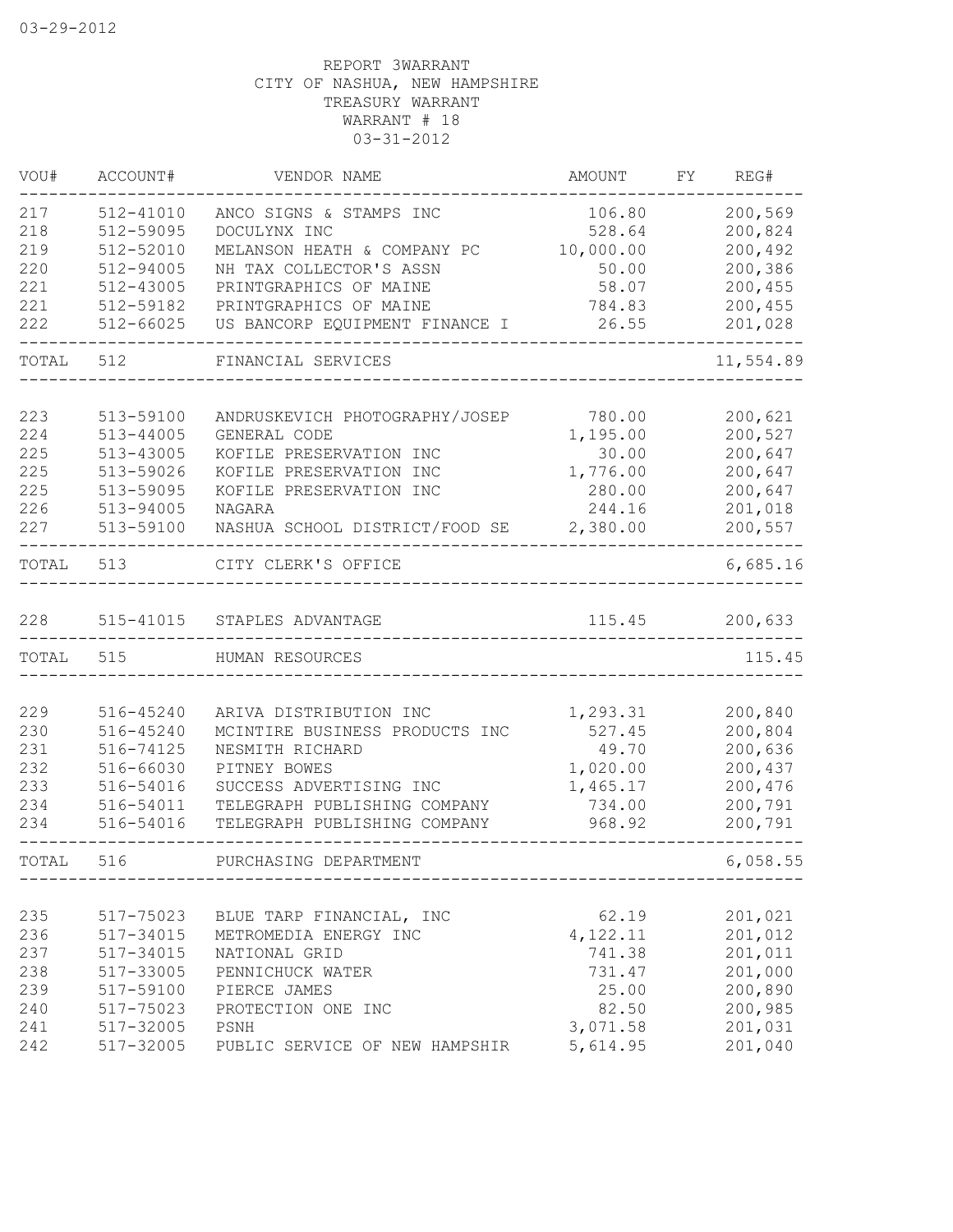| VOU#                     | ACCOUNT#                                                     | VENDOR NAME                                                                                      | AMOUNT                                   | FY. | REG#                                     |
|--------------------------|--------------------------------------------------------------|--------------------------------------------------------------------------------------------------|------------------------------------------|-----|------------------------------------------|
| TOTAL                    | 517                                                          | BUILDING MAINT - CITY ADMIN                                                                      |                                          |     | 14, 451.18                               |
| 243                      | 519-95005                                                    | IAAO                                                                                             | 175.00                                   |     | 201,041                                  |
| TOTAL                    | 519                                                          | ASSESSORS                                                                                        |                                          |     | 175.00                                   |
|                          |                                                              |                                                                                                  |                                          |     |                                          |
| 244<br>245<br>246<br>247 | 520-34015<br>$520 - 34015$<br>520-33005<br>520-33005         | METROMEDIA ENERGY INC<br>NATIONAL GRID<br>PENNICHUCK WATER<br>PSNH                               | 835.12<br>282.19<br>68.97<br>438.60      |     | 201,012<br>201,011<br>201,000<br>201,031 |
| TOTAL                    | 520                                                          | HUNT BUILDING                                                                                    |                                          |     | 1,624.88                                 |
| 248<br>249               | 523-74035<br>523-53032                                       | ESRI INC<br>PICTOMETRY                                                                           | 15,850.00<br>1,440.00                    |     | 201,048<br>200,468                       |
| TOTAL                    | 523                                                          | GIS                                                                                              |                                          |     | 17,290.00                                |
| 250<br>251<br>251        | $524 - 64045$<br>$524 - 64045$<br>$524 - 64053$              | CDW GOVERNMENT INC<br>DELL MARKETING LP<br>DELL MARKETING LP                                     | 432.03<br>537.05<br>310.85               |     | 200,665<br>200,467<br>200,467            |
| TOTAL                    | 524                                                          | COMPUTERS - CITYWIDE                                                                             |                                          |     | 1,279.93                                 |
|                          |                                                              |                                                                                                  |                                          |     |                                          |
| 252<br>253<br>254<br>254 | 531-53056<br>$531 - 46030$<br>$531 - 46040$<br>$531 - 46045$ | AAA CREDIT SCREENING SERV LLC<br>ALDEN SHOE CO<br>ALEC'S SHOE STORE INC<br>ALEC'S SHOE STORE INC | 100.00<br>1,096.80<br>1,788.50<br>384.80 |     | 200,408<br>200,605<br>200,494<br>200,494 |
| 255<br>256<br>257<br>258 | 531-91025<br>531-74092<br>531-59100<br>531-69005             | ALLEN MATTHEW<br>AMERICAN TANK MANAGEMENT INC<br>ANDRUSKEVICH PHOTOGRAPHY/JOSEP                  | 44.40<br>390.00<br>300.00<br>70.72       |     | 200,957<br>200,505<br>200,621<br>200,452 |
| 259<br>260<br>260        | $531 - 46040$<br>531-75023<br>531-78007                      | ANIMAL CARE EQUIPMENT & SERVIC<br>BAXTER KERRY<br>BELLETETES INC<br>BELLETETES INC               | 349.72<br>108.87<br>10.23                |     | 200,941<br>200,503<br>200,503            |
| 261<br>261<br>261        | 531-46030<br>$531 - 46040$<br>$531 - 46045$                  | BEN'S UNIFORMS<br>BEN'S UNIFORMS<br>BEN'S UNIFORMS                                               | 155.98<br>2,622.49<br>550.89             |     | 200,799<br>200,799<br>200,799            |
| 262<br>263<br>264<br>265 | 531-78007<br>531-45125<br>531-94010<br>531-91025             | BEST FORD<br>BIT DIRECT INC<br>BOURGEOIS FRANCIS<br>CARON CHRISTOPHER                            | 16.00<br>430.00<br>711.00<br>44.40       |     | 200,410<br>200,847<br>200,940<br>200,950 |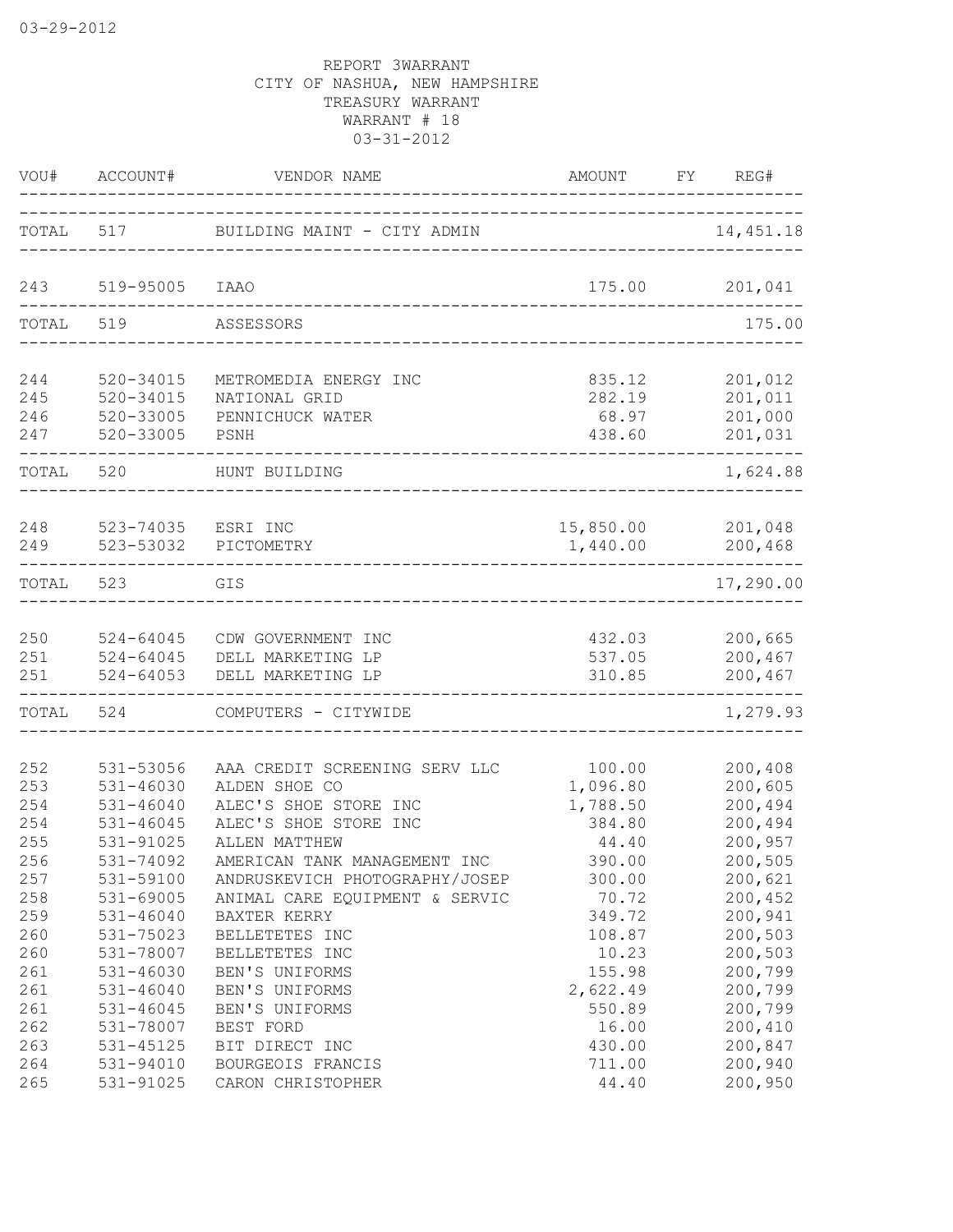| VOU# | ACCOUNT#      | VENDOR NAME                    | AMOUNT   | FΥ | REG#    |
|------|---------------|--------------------------------|----------|----|---------|
| 266  |               | 531-78007 CARPARTS OF NASHUA   | 472.32   |    | 200,409 |
| 267  | 531-42000     | CENTRAL PAPER PRODUCTS CO      | 332.67   |    | 200,626 |
| 268  | 531-91025     | CIULLA JAMES                   | 44.40    |    | 200,959 |
| 269  | 531-31025     | COMCAST                        | 129.94   |    | 201,006 |
| 270  | 531-41015     | CONWAY OFFICE PRODUCTS LLC     | 194.23   |    | 200,483 |
| 271  | $531 - 46040$ | COSTA PHILLIP                  | 99.99    |    | 200,942 |
| 272  | 531-78075     | DAVE ILLG'S COLLISION REPAIR C | 484.07   |    | 200,806 |
| 273  | 531-91025     | DELANEY KEVIN                  | 44.40    |    | 200,951 |
| 274  | 531-53125     | DILLON WILLIAM                 | 250.00   |    | 200,948 |
| 275  | 531-75023     | F W WEBB COMPANY               | 464.14   |    | 200,459 |
| 276  | 531-31025     | FAIRPOINT COMMUNICATIONS       | 84.08    |    | 201,015 |
| 277  | 531-78007     | FISHER AUTO PARTS              | 5.78     |    | 200,836 |
| 278  | 531-46040     | GAPHARDT CLARK                 | 80.77    |    | 200,947 |
| 279  | 531-98035     | GOOD MORNING SALES INC         | 200.75   |    | 200,632 |
| 280  | 531-78007     | GRAPPONE AUTOMOTIVE GROUP      | 3.16     |    | 200,543 |
| 281  | 531-95000     | GREATER NASHUA CHAMBER OF COMM | 90.00    |    | 200,996 |
| 282  | $531 - 46040$ | HAGAN ANDREW                   | 318.95   |    | 200,962 |
| 283  | 531-91025     | HALL MATTHEW                   | 44.40    |    | 200,953 |
| 284  | $531 - 46040$ | HANNON PATRICK                 | 176.54   |    | 200,946 |
| 285  | 531-91025     | HATZIPETROS MICHAEL            | 44.40    |    | 200,952 |
| 286  | 531-42000     | HOME DEPOT CREDIT SERVICES     | 45.39    |    | 201,008 |
| 286  | 531-75023     | HOME DEPOT CREDIT SERVICES     | 179.02   |    | 201,008 |
| 287  | $531 - 46040$ | HOWE SCOTT                     | 50.97    |    | 200,960 |
| 288  | 531-45005     | INTERSTATE ARMS CORP           | 561.63   |    | 200,431 |
| 289  | 531-53056     | IPMA-HR                        | 3,962.50 |    | 200,454 |
| 290  | 531-75023     | JM'S TRAYS UNLIMITED           | 850.00   |    | 200,490 |
| 291  | 531-94005     | L.E.A.D. CONSULTANTS           | 600.00   |    | 201,010 |
| 292  | 531-75023     | LOWE'S                         | 74.00    |    | 201,009 |
| 293  | 531-78007     | MAC MULKIN CHEVROLET INC       | 707.52   |    | 200,779 |
| 294  | $531 - 46040$ | MACISAAC TIMOTHY               | 88.80    |    | 200,944 |
| 295  | 531-91025     | MARQUIS JACLYN                 | 44.40    |    | 200,954 |
| 296  | 531-95000     | MATTHEW BENDER & CO INC        | 64.36    |    | 200,607 |
| 297  | 531-41015     | MCINTIRE BUSINESS PRODUCTS INC | 187.23   |    | 200,804 |
| 298  | 531-34015     | METROMEDIA ENERGY INC          | 5,212.16 |    | 201,012 |
| 299  | 531-75023     | NASHUA WALLPAPER & PAINT CO    |          |    | 200,515 |
| 300  | 531-34015     | NATIONAL GRID                  | 122.31   |    | 201,011 |
| 301  | 531-78007     | NEW G.H. BERLIN OIL COMPANY    | 1,413.68 |    | 200,529 |
| 302  | $531 - 95000$ | NEW HAMPSHIRE OF ASSOC         | 100.00   |    | 201,025 |
| 303  | 531-78007     | NORTHERN FOREIGN CAR PARTS INC | 101.45   |    | 200,815 |
| 304  | 531-53045     | OCCUPATIONAL DRUG TESTING LLC  | 60.00    |    | 200,558 |
| 305  | $531 - 46040$ | OSTLER DANIEL C                | 99.00    |    | 200,943 |
| 306  | 531-31040     | PAETEC COMMUNICATIONS INC      | 239.78   |    | 200,984 |
| 307  | 531-33005     | PENNICHUCK WATER               | 21.77    |    | 201,000 |
| 308  | 531-41015     | PETTY CASH                     | 39.98    |    | 200,955 |
| 309  | 531-41015     | PETTY CASH                     | 16.95    |    | 200,956 |
| 309  | 531-45125     | PETTY CASH                     | 10.99    |    | 200,956 |
| 309  | 531-75023     | PETTY CASH                     | 10.00    |    | 200,956 |
| 310  | 531-32035     | PSNH                           | 394.69   |    | 201,031 |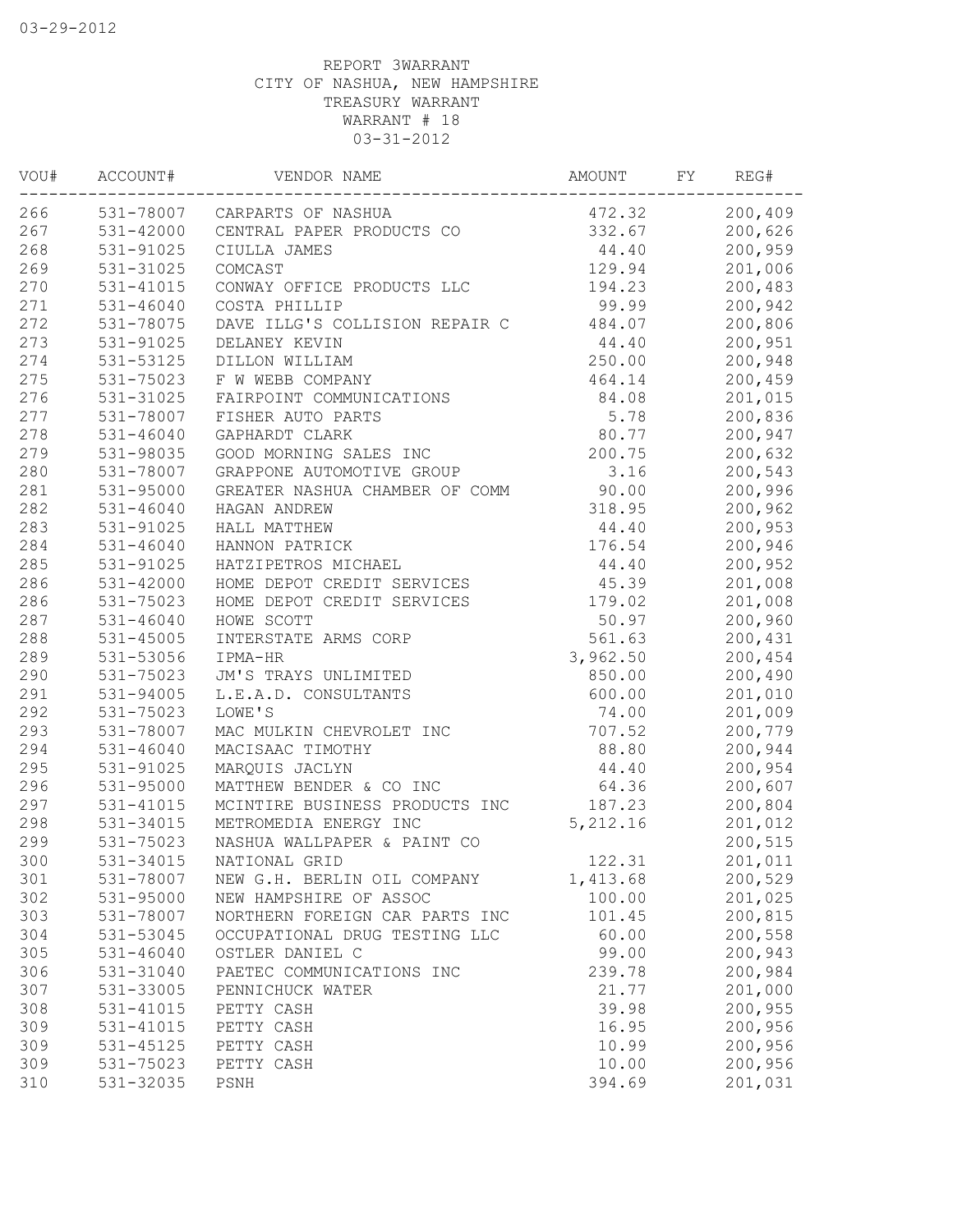| VOU#      | ACCOUNT#      | VENDOR NAME                                       | AMOUNT   | FY | REG#       |
|-----------|---------------|---------------------------------------------------|----------|----|------------|
| 311       |               | 531-94005 PUBLIC AGENCY TRAINING COUNCIL 2,250.00 |          |    | 201,005    |
| 312       | 531-46040     | PUCILLO KEVIN                                     | 381.93   |    | 200,958    |
| 312       | 531-91025     | PUCILLO KEVIN                                     | 44.40    |    | 200,958    |
| 313       | 531-78007     | QUIRK GM PARTS DEPOT                              | 583.00   |    | 200,550    |
| 314       | $531 - 42000$ | <b>REXEL</b>                                      | 296.72   |    | 200,843    |
| 315       | $531 - 46040$ | ROY ANDREW                                        | 49.95    |    | 200,949    |
| 316       | $531 - 42000$ | SAM'S CLUB DIRECT                                 | 44.64    |    | 201,003    |
| 316       | 531-98025     | SAM'S CLUB DIRECT                                 | 9.88     |    | 201,003    |
| 317       | 531-34015     | SHATTUCK MALONE OIL CO                            | 703.79   |    | 200,982    |
| 318       | 531-45125     | SHI INTERNATIONAL CORP                            | 251.00   |    | 200,768    |
| 319       | $531 - 46040$ | SPRANKLE RICHARD                                  | 54.91    |    | 200,961    |
| 320       | 531-78075     | STATEWIDE COLLISION LLC                           | 193.47   |    | 200,491    |
| 321       | 531-78065     | SULLIVAN TIRE INC                                 | 171.88   |    | 200,416    |
| 321       | 531-78100     | SULLIVAN TIRE INC                                 | 42.00    |    | 200,416    |
| 322       | 531-78007     | TOWERS MOTOR PARTS CORP                           | 117.06   |    | 200,588    |
| 323       | 531-74145     | TREASURER STATE OF NH                             | 67.50    |    | 200,994    |
| 324       | 531-43005     | UNITED PARCEL SERVICE                             | 62.37    |    | 201,045    |
| 325       | 531-46040     | URBAN PETER                                       | 105.00   |    | 200,945    |
| 327       | 531-31025     | VERIZON WIRELESS                                  | 1,072.69 |    | 200,384    |
| 326       | 531-31025     | VERIZON WIRELESS                                  | 577.84   |    | 201,007    |
| 328       | $531 - 64215$ | W B HUNT COMPANY, INC                             | 3,599.85 |    | 200,583    |
| 329       | 531-74035     | WEST PAYMENT CENTER                               | 272.72   |    | 200,463    |
| 330       | 531-45125     | WINCO IDENTIFICATION CORP                         | 193.67   |    | 200,513    |
| TOTAL 531 |               | POLICE DEPARTMENT                                 |          |    | 39, 144.64 |
|           |               |                                                   |          |    |            |
| 331       | 532-78070     | ADVANCED EMERGENCY PRODUCTS                       | 190.67   |    | 200,502    |
| 332       | 532-63005     | AIR CLEANING SPECIALISTS OF NE                    | 1,955.00 |    | 200,595    |
| 333       | 532-74092     | AQUATIC SPECIALTIES                               | 221.85   |    | 200,818    |
| 334       | 532-75023     | ARROW PAPER CORP                                  | 409.85   |    | 200,484    |
| 335       | 532-79045     | BATTERIES PLUS                                    | 111.27   |    | 200,612    |
| 336       | 532-75901     | BELLETETES INC                                    | 3.60     |    | 200,503    |
| 336       | 532-78100     | BELLETETES INC                                    | 27.97    |    | 200,503    |
| 336       | 532-98005     | BELLETETES INC                                    | 78.44    |    | 200,503    |
| 337       | 532-46030     | BERGERON PROTECTIVE CLOTHING                      | 2,230.86 |    | 200,628    |
| 338       | 532-69010     | CINTAS FIRE PROTECTION                            | 123.00   |    | 200,850    |
| 339       | 532-73005     | COMPLETE HEAT                                     | 245.00   |    | 200,651    |
| 340       | 532-64080     | FIRE TECH & SAFETY OF NEW ENGL                    | 4,347.00 |    | 200,594    |
| 340       | 532-64192     | FIRE TECH & SAFETY OF NEW ENGL                    | 298.00   |    | 200,594    |
| 340       | 532-74092     | FIRE TECH & SAFETY OF NEW ENGL                    | 695.00   |    | 200,594    |
| 341       | 532-45165     | INDUSTRIAL PROTECTION SERVICES                    | 646.69   |    | 200,436    |
| 341       | 532-46030     | INDUSTRIAL PROTECTION SERVICES                    | 945.51   |    | 200,436    |
| 342       | 532-78095     | JACK YOUNG COMPANY, INC                           | 526.03   |    | 200,620    |
| 343       | 532-49025     | JONES & BARTLETT LEARNING LLC                     | 899.00   |    | 200,820    |
| 344       | 532-59135     | JP PEST SERVICES                                  | 85.00    |    | 200,500    |
| 345       | 532-78020     | LIBERTY INTN'L TRUCKS OF NH LL                    | 49.04    |    | 200,783    |
| 346       | 532-75105     | M & M ELECTRICAL SUPPLY CO INC                    | 39.80    |    | 200,774    |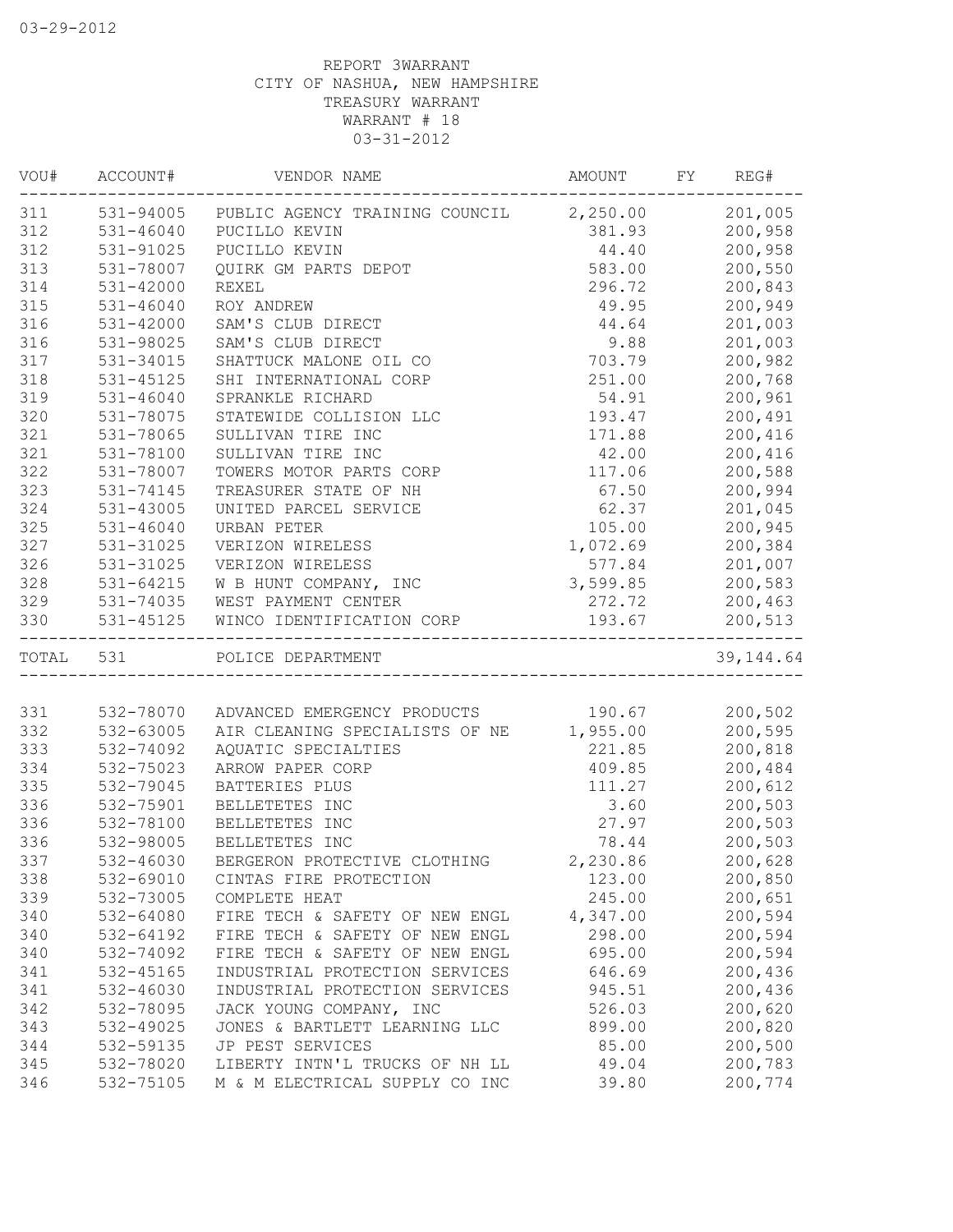| WOU#       | ACCOUNT#               | VENDOR NAME                    | AMOUNT          | FY | REG#               |
|------------|------------------------|--------------------------------|-----------------|----|--------------------|
| 347        | 532-78065              | MAYNARD & LESIEUR INCORPORATED | 1,066.00        |    | 200,786            |
| 348        | 532-34015              | METROMEDIA ENERGY INC          | 7,016.52        |    | 201,012            |
| 349        | 532-45160              | MHQ MUNICIPAL VEHICLES         | 3,000.00        |    | 200,537            |
| 349        | 532-45165              | MHQ MUNICIPAL VEHICLES         | 3,810.00        |    | 200,537            |
| 350        | 532-94005              | MORRISSEY BRIAN                | 70.00           |    | 200,963            |
| 351        | 532-34015              | NATIONAL GRID                  | 2,260.23        |    | 201,011            |
| 352        | 532-42005              | NEW ENGLAND PAPER & SUPPLY     | 706.15          |    | 200,523            |
| 352        | 532-42010              | NEW ENGLAND PAPER & SUPPLY     | 240.39          |    | 200,523            |
| 352        | 532-42015              | NEW ENGLAND PAPER & SUPPLY     | 134.72          |    | 200,523            |
| 352        | 532-42020              | NEW ENGLAND PAPER & SUPPLY     | 224.00          |    | 200,523            |
| 353        | 532-78035              | NEW G.H. BERLIN OIL COMPANY    | 267.14          |    | 200,529            |
| 354        | 532-46030              | NORTHEAST RESCUE SYSTEMS       | 11,920.00       |    | 200,615            |
| 355        | 532-31040              | PAETEC COMMUNICATIONS INC      | 13.32           |    | 200,984            |
| 356        | 532-32005              | PENNICHUCK WATER               | 133.60          |    | 201,000            |
| 356        | 532-33005              | PENNICHUCK WATER               | 1,088.80        |    | 201,000            |
| 357        | 532-32005              | PSNH                           | 7,136.78        |    | 201,031            |
| 358        | 532-79045              | R B ALLEN CO INC               | 2,000.00        |    | 200,399            |
| 359        | 532-74038              | R WHITE EQUIPMENT CENTER INC   | 26.00           |    | 200,788            |
| 360        | 532-45110              | SANEL AUTO PARTS CO            | 404.55          |    | 200,507            |
| 360        | 532-78007              | SANEL AUTO PARTS CO            | 357.80          |    | 200,507            |
| 360        | 532-78020              | SANEL AUTO PARTS CO            | 317.28          |    | 200,507            |
| 360        | 532-78080              | SANEL AUTO PARTS CO            | 115.88          |    | 200,507            |
| 361        | 532-41005              | STAPLES ADVANTAGE              | 647.88          |    | 200,633            |
| 361        | 532-41015              | STAPLES ADVANTAGE              | 188.12          |    | 200,633            |
| 362        | 532-59100              | TRUE BLUE CLEANERS             | 280.22          |    | 200,532            |
| 363        | 532-43005              | UNITED PARCEL SERVICE          | 152.83          |    | 201,045            |
| 364        | 532-64192              | W S DARLEY                     | 210.21          |    | 200,587            |
| 365        | 532-69025              | WITMER PUBLIC SAFETY GROUP     | 43.98           |    | 200,807            |
| 366        | 532-73005              | YANKEE EQUIPMENT SYSTEMS INC   | 87.00           |    | 200,419            |
| 367        | 532-78080              | YANKEE TRUCKS                  | 37.36           |    | 200,417            |
| 367        | 532-78095              | YANKEE TRUCKS                  | 336.95          |    | 200, 417           |
| TOTAL      | 532                    | FIRE DEPARTMENT                |                 |    | 58,422.29          |
|            |                        |                                |                 |    |                    |
| 368        | 536-74150              | CARPARTS OF NASHUA             | 516.75          |    | 200,409            |
| 369        | 536-64255              | CYBER COMMUNICATIONS SOLUTIONS | 255.00          |    | 200,652            |
| 370        | 536-78007              | MAC MULKIN CHEVROLET INC       | 290.25          |    | 200,779            |
| 371        | 536-49075              | PETTY CASH                     | 4.95            |    | 200,964            |
| 372        | 536-32035              | PSNH                           | 651.10          |    | 201,031            |
| 373        | 536-78007              | QUIRK GM PARTS DEPOT           | 137.88          |    | 200,550            |
| 374        | 536-31050              | VERIZON WIRELESS               | 74.95           |    | 201,007            |
| TOTAL      | 536                    | CITYWIDE COMMUNICATIONS        |                 |    | 1,930.88           |
|            |                        |                                |                 |    |                    |
| 375<br>376 | 541-33005<br>541-53072 | PENNICHUCK WATER<br>PETTY CASH | 368.38<br>10.26 |    | 201,000<br>200,965 |
|            |                        |                                |                 |    |                    |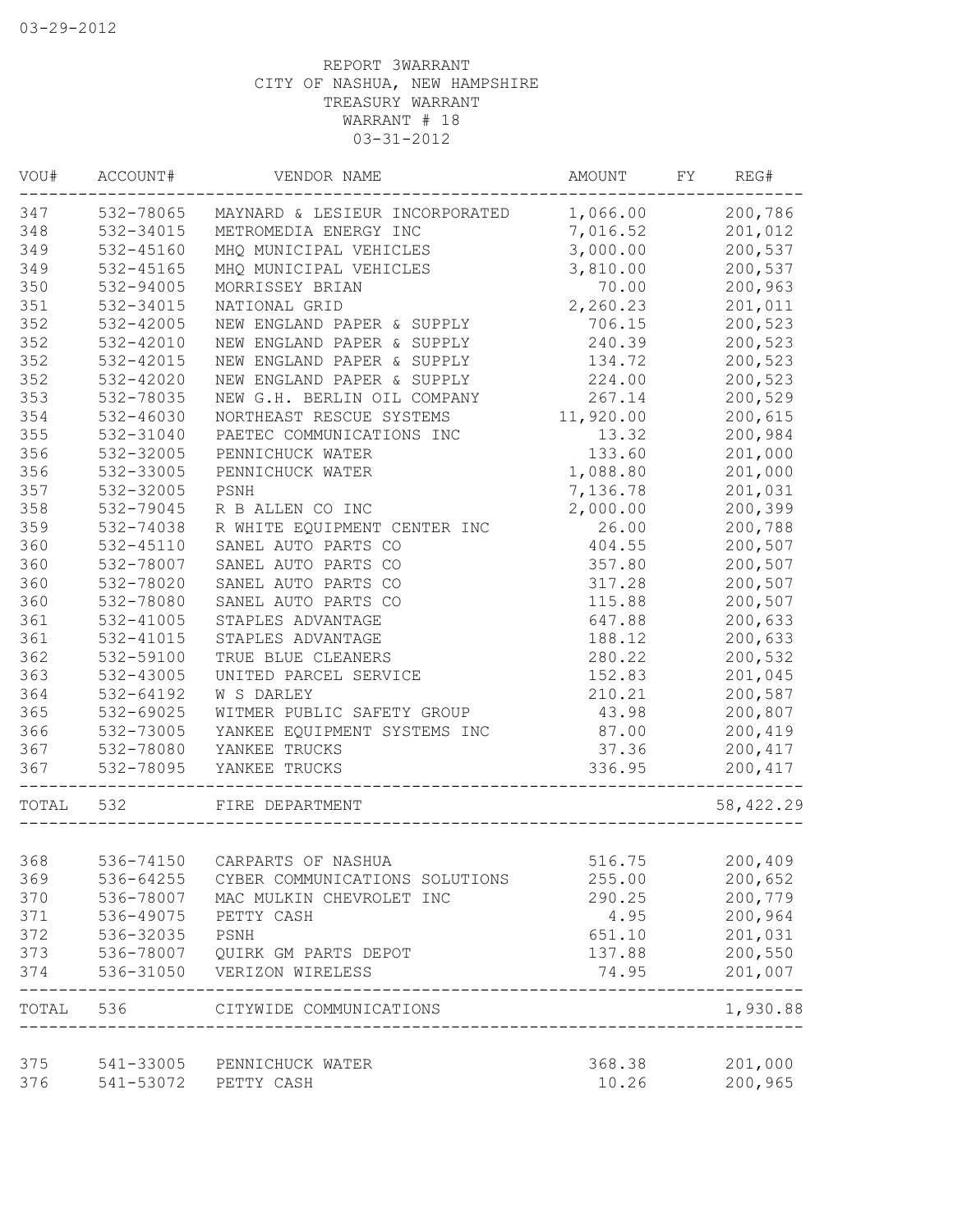| 376<br>541-91015<br>108.68<br>PETTY CASH<br>377<br>541-32005<br>1,041.21<br>PUBLIC SERVICE OF NEW HAMPSHIR<br>378<br>1,154.66<br>541-34005<br>SHATTUCK MALONE OIL CO<br>541<br>TOTAL<br>COMMUNITY SERVICES DIVISION<br>117.66<br>379<br>542-91005<br>SESKES NANCY<br>TOTAL 542<br>COMMUNITY HEALTH | REG#<br>FY         |
|----------------------------------------------------------------------------------------------------------------------------------------------------------------------------------------------------------------------------------------------------------------------------------------------------|--------------------|
|                                                                                                                                                                                                                                                                                                    | 200,965            |
|                                                                                                                                                                                                                                                                                                    | 201,040            |
|                                                                                                                                                                                                                                                                                                    | 200,982            |
|                                                                                                                                                                                                                                                                                                    | 2,683.19           |
|                                                                                                                                                                                                                                                                                                    | 200,966            |
|                                                                                                                                                                                                                                                                                                    | 117.66             |
| 380<br>543-49050 CENTRAL RESTAURANT PRODUCTS<br>728.91<br>543-49075<br>5.99<br>381<br>PETTY CASH                                                                                                                                                                                                   | 200,650<br>200,967 |
| TOTAL 543<br>ENVIRONMENTAL HEALTH DEPT.                                                                                                                                                                                                                                                            | 734.90             |
|                                                                                                                                                                                                                                                                                                    |                    |
| 382<br>44.40<br>544-91005<br>MARTINEZ VICTOR<br>383<br>544-94005<br>24.00<br>PETTY CASH                                                                                                                                                                                                            | 200,968<br>200,969 |
| TOTAL<br>544<br>WELFARE ADMINISTRATION                                                                                                                                                                                                                                                             | 68.40              |
|                                                                                                                                                                                                                                                                                                    |                    |
| 384<br>545-97020<br>188 CONCORD ST LLC DBA LILLIAN<br>404.00                                                                                                                                                                                                                                       | 200,561            |
| 385<br>545-97020<br>23-25 TEMPLE ST REALTY LLC<br>300.00                                                                                                                                                                                                                                           | 200,567            |
| 386<br>545-97020<br>3-5 ALLDS LLC<br>785.00                                                                                                                                                                                                                                                        | 200,861            |
| 387<br>545-97020<br>AMHERST PARK APARTMENTS LLC<br>402.00                                                                                                                                                                                                                                          | 200,498            |
| 388<br>545-97020<br>BLANCHARD BLDG INVESTS/KENNETH<br>600.00                                                                                                                                                                                                                                       | 200,456            |
| 389<br>545-97020<br>811.42<br>DAKIN TERRY                                                                                                                                                                                                                                                          | 200,573            |
| 390<br>DAVIS FUNERAL HOME<br>750.00<br>545-97020                                                                                                                                                                                                                                                   | 200,420            |
| 391<br>DEMOULAS SUPERMARKETS INC<br>2,202.05<br>545-97015                                                                                                                                                                                                                                          | 200,983            |
| 392<br>545-97020<br>GAUTHIER REALTY/CONNIE GAUTHIE<br>517.04                                                                                                                                                                                                                                       | 200,623            |
| 393<br>545-97020<br>ISAKOV ITAMAR<br>785.87                                                                                                                                                                                                                                                        | 200,639            |
| 394<br>LAMERAND ENTERPRISES/KYLE LAME<br>545-97020<br>450.00                                                                                                                                                                                                                                       | 200,586            |
| 395<br>545-97020<br>LTA INVESTMENTS LLC<br>500.00                                                                                                                                                                                                                                                  | 200,542            |
| 396<br>545-97020<br>MARGUERITE'S PLACE INC<br>368.00                                                                                                                                                                                                                                               | 200,418            |
| 397<br>545-97020<br>MEDEIROS WARREN<br>900.97                                                                                                                                                                                                                                                      | 200,541            |
| 398<br>545-97020<br>NASHUA HOUSING AUTHORITY<br>131.00                                                                                                                                                                                                                                             | 200,593            |
| 399<br>545-97020<br>NEIGHBORHOOD HOUSING SERVICES<br>700.00                                                                                                                                                                                                                                        | 200,446            |
| 400<br>545-97015<br>PSNH<br>512.53                                                                                                                                                                                                                                                                 | 201,034            |
| 401<br>545-97020<br>TRAVERS SUZAN<br>1,179.21                                                                                                                                                                                                                                                      | 200,858            |
| 402<br>545-97020<br>351.98<br>TURNING POINT INC                                                                                                                                                                                                                                                    |                    |
| 545-97020<br>750.00<br>403<br>WILLIAMS PAUL                                                                                                                                                                                                                                                        |                    |
| 545-97020<br>956.34<br>404<br>WRN REAL ESTATE LLC                                                                                                                                                                                                                                                  | 200,852<br>200,642 |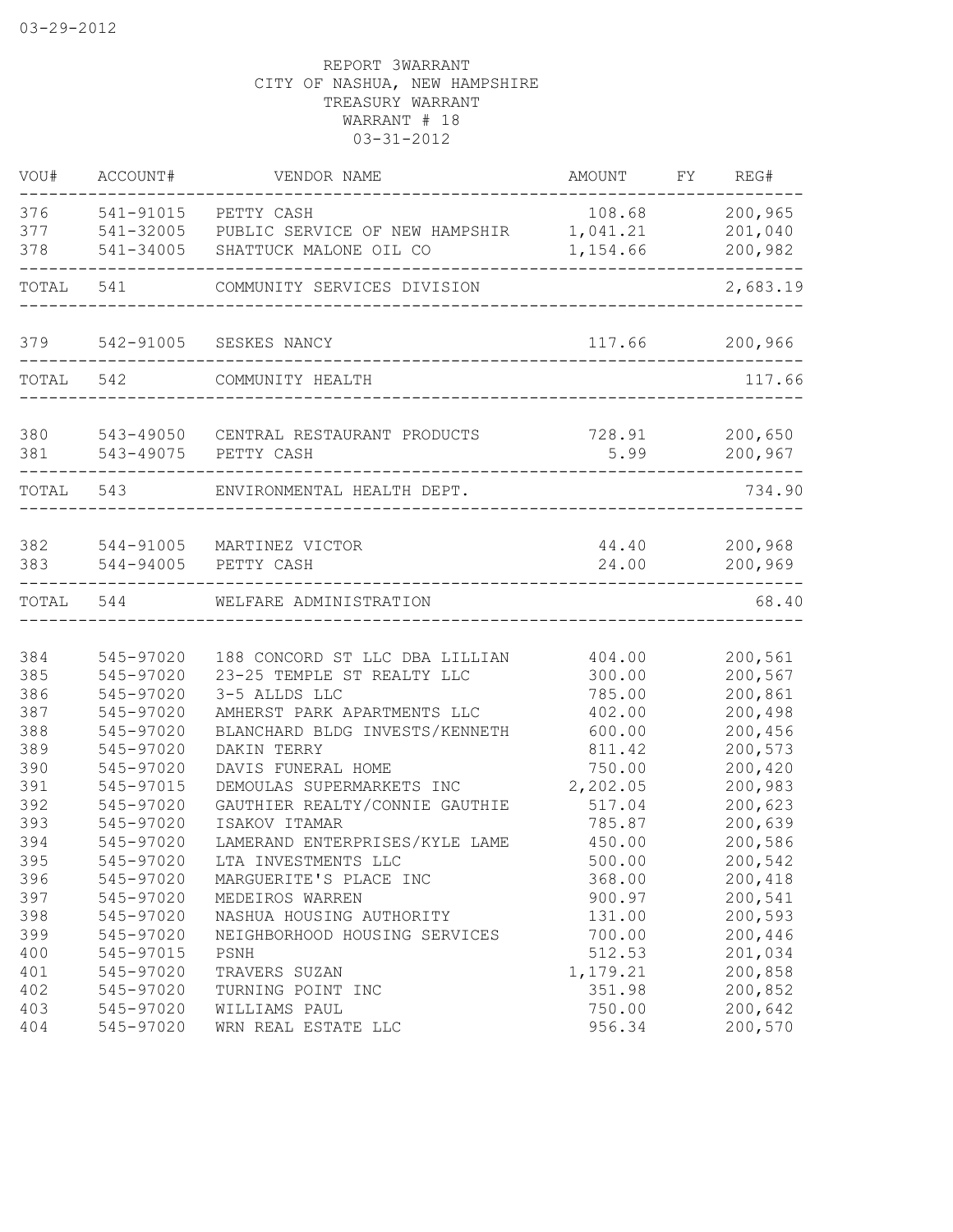| VOU#       | ACCOUNT#      | VENDOR NAME                    | <b>AMOUNT</b> | FY. | REG#               |
|------------|---------------|--------------------------------|---------------|-----|--------------------|
|            | TOTAL 545     | WELFARE COSTS                  |               |     | 14,357.41          |
|            |               |                                |               |     |                    |
| 405        | 551-64040     | ESRI INC                       | 249.90        |     | 201,048            |
| 406        | 551-49075     | IMTEK REPROGRAPHICS INC        | 548.00        |     | 200,680            |
| 407        | 551-64300     | MAINE TECHNICAL SOURCE INC     | 199.25        |     | 200,438            |
| 408        | 551-34015     | METROMEDIA ENERGY INC          | 120.59        |     | 201,012            |
| 409        | 551-31040     | PAETEC COMMUNICATIONS INC      | 4.55          |     | 200,984            |
| 410        | 551-41015     | STAPLES ADVANTAGE              | 326.93        |     | 200,633            |
| 411        | 551-59100     | TWIN CITY LOCK & KEY           | 405.00        |     | 200,552            |
| 412        | 551-94005     | UNH TECHNOLOGY TRANSFER CENTER | 60.00         |     | 201,022            |
| TOTAL 551  |               | PUBLIC WORKS DIV & ENGINEERING |               |     | 1,914.22           |
| 413        | 552-59050     | BAKER CHRISTOPHER              | 1,669.00      |     | 200,534            |
| 414        | $552 - 42010$ | BANNER SYSTEMS OF MASSACHUSETT | 437.47        |     | 200,772            |
| 415        | 552-75021     | BELLETETES INC                 | 125.52        |     | 200,503            |
| 416        | 552-78007     | CARPARTS OF NASHUA             | 201.68        |     | 200,409            |
| 417        | 552-59050     | COLLINS JOHN                   | 985.00        |     | 200,577            |
| 418        | 552-59050     | COYLE KEVIN                    | 560.00        |     | 200,433            |
| 419        | 552-48015     | DENNIS K BURKE INC             | 2,764.55      |     | 201,046            |
| 420        | $552 - 64040$ | ESRI INC                       | 249.90        |     | 201,048            |
| 421        | 552-75021     | F W WEBB COMPANY               | 23.86         |     | 200,459            |
| 422        | 552-75021     | GATE CITY MONUMENT INC         | 610.00        |     | 200,999            |
| 423        | 552-46030     | GRAINGER                       | 263.36        |     | 200,442            |
| 424        | 552-78100     | GRANITE STATE GLASS            | 194.30        |     | 200,560            |
| 425        | $552 - 45200$ | HARRIS TROPHY                  | 962.50        |     | 200,488            |
| 426        | 552-75022     | HARRY W WELLS & SON INC        | 160.00        |     | 200,705            |
| 427        | 552-69035     | HOME DEPOT CREDIT SERVICES     | 39.93         |     | 200,997            |
| 427        | 552-75021     | HOME DEPOT CREDIT SERVICES     | 1,054.15      |     | 200,997            |
| 427        | 552-75022     | HOME DEPOT CREDIT SERVICES     | 202.83        |     | 200,997            |
| 427        | 552-75040     | HOME DEPOT CREDIT SERVICES     | 116.95        |     | 200,997            |
| 427        | 552-75135     | HOME DEPOT CREDIT SERVICES     | 41.80         |     | 200,997            |
| 428        | 552-46030     | HUDSON SMALL ENGINE            | 85.00         |     | 200,495            |
| 428        | 552-64192     | HUDSON SMALL ENGINE            | 123.00        |     | 200,495            |
| 429        | 552-78100     | LEMELIN ENVIRONMENTAL SERVICES | 69.58         |     | 200,767            |
| 430        | 552-75021     | LOWE'S                         | 14.19         |     | 201,009            |
|            | 552-75022     |                                |               |     |                    |
| 431        |               | M & M ELECTRICAL SUPPLY CO INC | 101.25        |     | 200,774            |
| 432<br>432 | 552-78007     | MAC MULKIN CHEVROLET INC       | 162.54        |     | 200,779<br>200,779 |
|            | 552-78100     | MAC MULKIN CHEVROLET INC       | 60.33         |     |                    |
| 433        | 552-78065     | MAYNARD & LESIEUR INCORPORATED | 51.50         |     | 200,786            |
| 434        | 552-34015     | METROMEDIA ENERGY INC          | 1,156.27      |     | 201,012            |
| 434        | 552-34045     | METROMEDIA ENERGY INC          | 613.49        |     | 201,012            |
| 435        | 552-78007     | NAPA AUTO PARTS                | 2,293.25      |     | 200,584            |
| 436        | 552-75021     | NASHUA OUTDOOR POWER EQUIPMENT | 191.18        |     | 200,512            |
| 437        | 552-75022     | NASHUA WALLPAPER & PAINT CO    | 2,789.44      |     | 200,515            |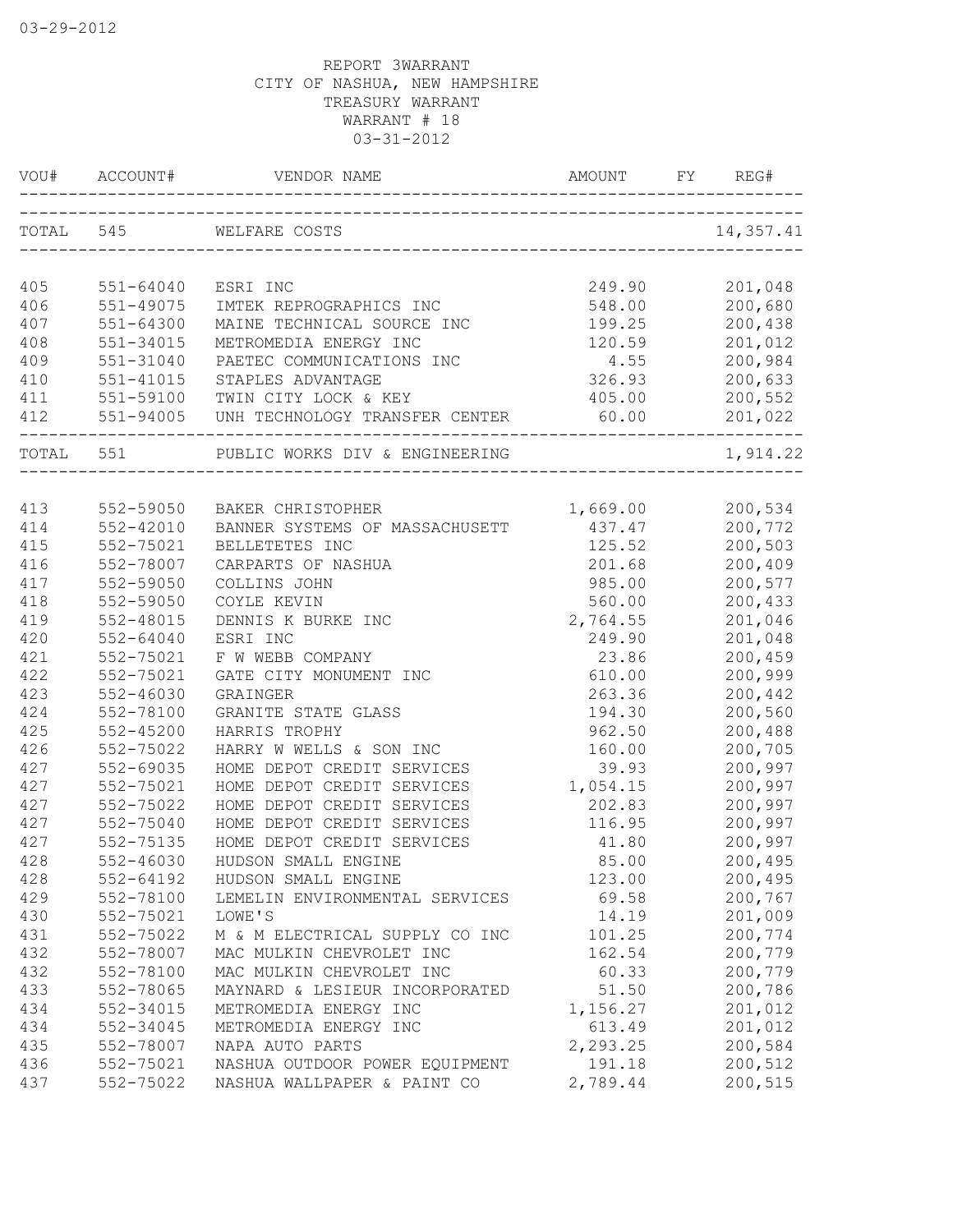| VOU#      | ACCOUNT#      | VENDOR NAME                    | AMOUNT     | FY | REG#       |
|-----------|---------------|--------------------------------|------------|----|------------|
| 438       | 552-34015     | NATIONAL GRID                  | 532.07     |    | 201,011    |
| 438       | 552-34045     | NATIONAL GRID                  | 345.21     |    | 201,011    |
| 439       | $552 - 46045$ | NH BRAGG & SONS INC            | 1,950.52   |    | 200,404    |
| 440       | 552-31040     | PAETEC COMMUNICATIONS INC      | 12.77      |    | 200,984    |
| 441       | 552-33005     | PENNICHUCK WATER               | 576.05     |    | 201,000    |
| 442       | 552-59050     | PERRIN DAVID                   | 44.00      |    | 200,860    |
| 443       | 552-59180     | PIONEER TREE SERVICE LLC       | 2,100.00   |    | 200,676    |
| 444       | 552-32005     | PSNH                           | 1,855.41   |    | 201,031    |
| 444       | 552-32005     | PSNH                           | 100.07     |    | 201,032    |
| 444       | 552-32030     | PSNH                           | 1,174.39   |    | 201,032    |
| 445       | 552-78007     | RBG INC                        | 2,973.30   |    | 200,393    |
| 446       | 552-59050     | ROBICHAUD ROGER                | 208.00     |    | 200,590    |
| 447       | 552-59050     | ROCHETTE ERIC                  | 486.00     |    | 200,400    |
| 448       | 552-59050     | SAIA FRANK                     | 530.00     |    | 200,441    |
| 449       | 552-78007     | SANEL AUTO PARTS CO            | 191.50     |    | 200,507    |
| 450       | 552-59180     | SOUTHERN NH TREE & LANDSCAPE L | 100.00     |    | 200,591    |
| 451       | 552-75021     | TURF PRODUCTS CORP             | 629.85     |    | 200,635    |
| 452       | 552-81086     | UNITED PARCEL SERVICE INC      | 1,850.00   |    | 201,039    |
| 453       | 552-66000     | UNITED SITE SERVICES NORTHEAST | 54.97      |    | 201,016    |
| 454       | 552-59050     | WELLIVER RON                   | 44.00      |    | 200,479    |
| TOTAL 552 |               | PARKS AND RECREATION           |            |    | 34, 131.93 |
|           |               |                                |            |    |            |
| 455       |               | 553-94010 BAKER WILLIAM        | 90.00      |    | 200,970    |
| 456       | 553-45060     | BELLETETES INC                 | 127.20     |    | 200,503    |
| 456       | 553-49075     | BELLETETES INC                 | 2.58       |    | 200,503    |
| 456       | 553-69025     | BELLETETES INC                 | 82.80      |    | 200,503    |
| 457       | 553-45010     | BROX INDUSTRIES INC            | 125.74     |    | 200,430    |
| 457       | 553-45015     | BROX INDUSTRIES INC            | 753.40     |    | 200,430    |
| 457       | 553-45025     | BROX INDUSTRIES INC            | 53.13      |    | 200,430    |
| 457       | 553-45190     | BROX INDUSTRIES INC            | 969.75     |    | 200,430    |
| 458       | 553-75023     | CONGRESS SUPPLY INC            | 42.90      |    | 200,790    |
| 459       | 553-45060     | CORRIVEAU ROUTHIER INC         | 441.52     |    | 200,777    |
| 460       | 553-77020     | DONOVAN SPRING COMPANY INC     | 948.22     |    | 200,428    |
| 461       | 553-45260     | EASTERN MINERALS INC           | 15, 333.14 |    | 200,610    |
| 462       | 553-59100     | EASTERN NE HYDRAULICS INC      | 395.00     |    | 200,629    |
| 463       | 553-64040     | ESRI INC                       | 249.90     |    | 201,048    |
| 464       | 553-75130     | G H PHILBRICK SONS INC         | 170.00     |    | 200,522    |
| 465       | 553-45260     | GRANITE STATE MINERALS INC     | 11,569.40  |    | 200,394    |
| 466       | 553-46045     | IBARRA JONATHAN                | 82.00      |    | 200,971    |
| 467       | 553-59135     | JP PEST SERVICES               | 65.00      |    | 200,500    |
| 468       | 553-78100     | LIBERTY INTN'L TRUCKS OF NH LL | 780.14     |    | 200,783    |
| 469       | 553-49075     | MAC MULKIN CHEVROLET INC       | 7.62       |    | 200,779    |
| 469       | 553-77020     | MAC MULKIN CHEVROLET INC       | 308.30     |    | 200,779    |
| 470       | 553-78100     | MAYNARD & LESIEUR INCORPORATED | 206.00     |    | 200,786    |
| 471       | 553-78100     | MCDEVITT TRUCKS INC            | 308.40     |    | 200,613    |
| 472       | 553-34015     | METROMEDIA ENERGY INC          | 5,244.49   |    | 201,012    |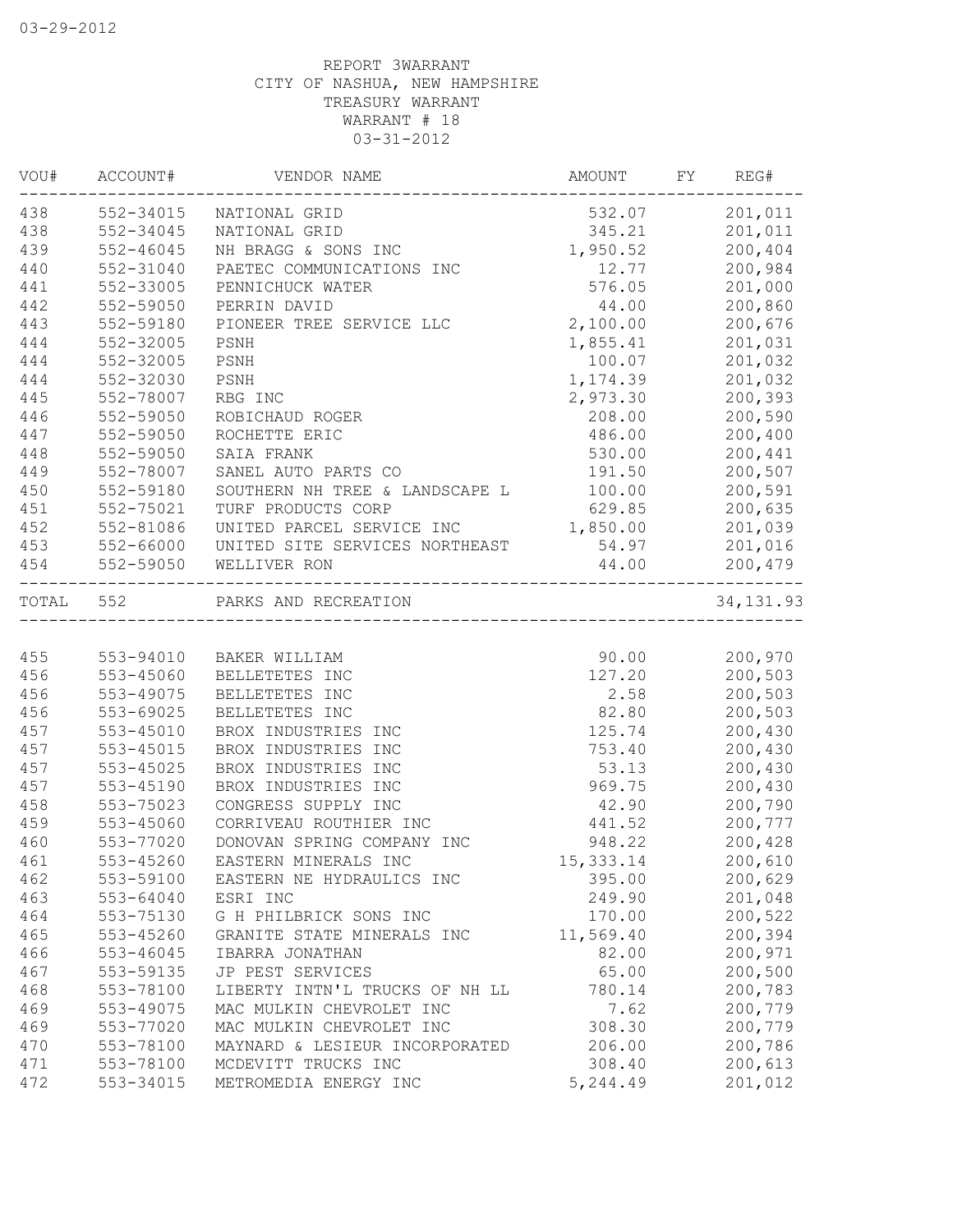| VOU#  | ACCOUNT#      | VENDOR NAME                          | AMOUNT   | FY | REG#       |
|-------|---------------|--------------------------------------|----------|----|------------|
| 473   | 553-49075     | NAPA AUTO PARTS                      | 573.40   |    | 200,584    |
| 473   | 553-49075     | NAPA AUTO PARTS                      | 330.28   |    | 200,585    |
| 473   | 553-78035     | NAPA AUTO PARTS                      | 150.45   |    | 200,584    |
| 473   | 553-78100     | NAPA AUTO PARTS                      | 707.47   |    | 200,584    |
| 473   | 553-78100     | NAPA AUTO PARTS                      | 1,658.61 |    | 200,585    |
| 474   | 553-78035     | NEW G.H. BERLIN OIL COMPANY          | 4,444.20 |    | 200,529    |
| 475   | $553 - 46045$ | NH BRAGG & SONS INC                  | 150.77   |    | 200,404    |
| 476   | 553-31050     | NORTHEAST PAGING/UCOM                | 333.40   |    | 200,823    |
| 477   | 553-31040     | PAETEC COMMUNICATIONS INC            | 19.16    |    | 200,984    |
| 478   | 553-59100     | PORTLAND GLASS                       | 1,395.75 |    | 200,701    |
| 479   | 553-49075     | SANEL AUTO PARTS CO                  | 175.33   |    | 200,507    |
| 479   | 553-69025     | SANEL AUTO PARTS CO                  | 19.32    |    | 200,507    |
| 479   | 553-78035     | SANEL AUTO PARTS CO                  | 277.26   |    | 200,507    |
| 479   | 553-78100     | SANEL AUTO PARTS CO                  | 244.82   |    | 200,507    |
| 480   | 553-48005     | SHATTUCK MALONE OIL CO               | 7,809.66 |    | 200,982    |
| 481   | 553-69025     | SNAP ON TOOLS                        | 62.25    |    | 200,429    |
| 482   | 553-78100     | SOUTHWORTH MILTON INC                | $-61.63$ |    | 200,422    |
| 483   | 553-41015     | STAPLES ADVANTAGE                    | 36.54    |    | 200,633    |
| 484   | 553-59100     | STEVE SHUMSKY UNLIMITED DOOR S       | 1,550.00 |    | 200,886    |
| 485   | 553-62000     | SURPLUS OFFICE EQUIPMENT INC         | 359.00   |    | 200,609    |
| 486   | 553-66020     | TAYLOR RENTAL INC                    | 44.60    |    | 200,486    |
| 487   | 553-94010     | UNH TECHNOLOGY TRANSFER CENTER       | 270.00   |    | 201,022    |
| 488   | 553-46045     | UNIFIRST CORPORATION                 | 1,197.16 |    | 200,601    |
| 489   | 553-78100     | WINDHAM INDUSTRIAL REPAIR            | 1,510.00 |    | 200,885    |
| TOTAL | 553           | STREET DEPARTMENT                    |          |    | 61, 614.43 |
|       |               |                                      |          |    |            |
| 490   | 555-47010     | BASS FIRST AID SERVICE COMPANY 49.85 |          |    | 200,453    |
| 491   | 555-64040     | ESRI INC                             | 124.95   |    | 201,048    |
| 492   | 555-45285     | FASTENAL COMPANY                     | 156.87   |    | 200,546    |
| 493   | 555-74170     | MARLIN CONTROLS INC                  | 1,875.00 |    | 200,547    |
| 494   | 555-31040     | PAETEC COMMUNICATIONS INC            | 19.15    |    | 200,984    |
| 495   | 555-32025     | PSNH                                 | 1,423.81 |    | 201,032    |
| 495   | 555-32025     | PSNH                                 | 1,436.01 |    | 201,033    |
| 496   | 555-75023     | UNIFIRST CORPORATION                 | 26.95    |    | 200,601    |
|       | TOTAL 555     | TRAFFIC DEPARTMENT                   |          |    | 5, 112.59  |
|       |               |                                      |          |    |            |
| 497   | 557-74105     | BOBCAT OF NEW HAMPSHIRE              | 44.79    |    | 200,499    |
| 497   | 557-75023     | BOBCAT OF NEW HAMPSHIRE              | 1,596.00 |    | 200,499    |
| 498   | 557-43005     | COIN ACCEPTORS INC                   | 9.95     |    | 200,648    |
| 498   | $557 - 64192$ | COIN ACCEPTORS INC                   | 156.00   |    | 200,648    |
| 499   | 557-64192     | GRAINGER                             | 328.50   |    | 200,442    |
| 500   | 557-59100     | <b>LOOMIS</b>                        | 53.03    |    | 200,830    |
| 501   | 557-64035     | NAPA AUTO PARTS                      | 32.03    |    | 200,585    |
| 501   | 557-78140     | NAPA AUTO PARTS                      | 2.89     |    | 200,585    |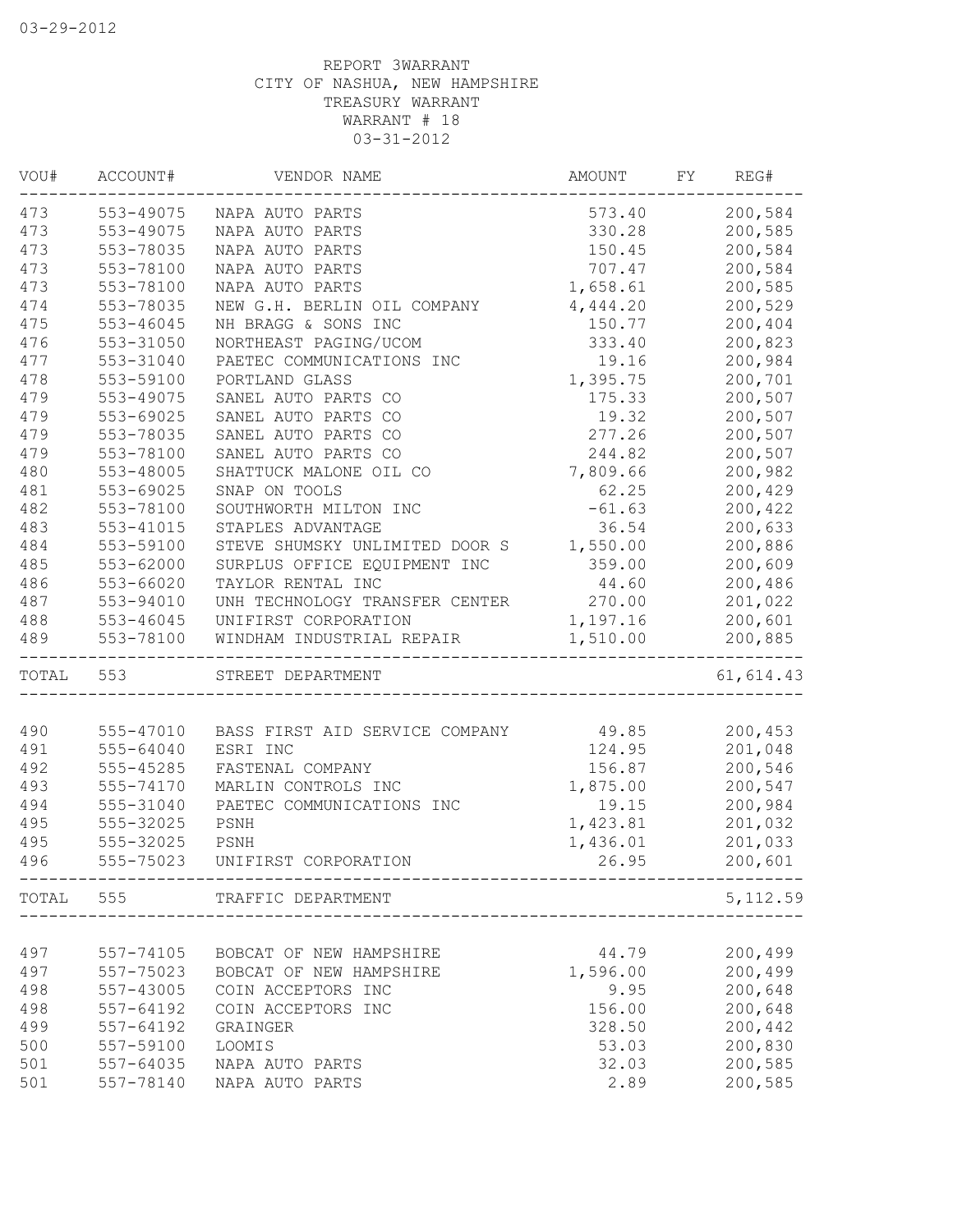| VOU#      | ACCOUNT#      | VENDOR NAME                             | AMOUNT   | FY | REG#     |
|-----------|---------------|-----------------------------------------|----------|----|----------|
| 502       | 557-31040     | PAETEC COMMUNICATIONS INC               | 7.40     |    | 200,984  |
| 503       | 557-33005     | PENNICHUCK WATER                        | 74.98    |    | 201,000  |
| 504       | 557-32005     | PUBLIC SERVICE OF NEW HAMPSHIR          | 2,318.82 |    | 201,040  |
| 505       | 557-59100     | STANSFIELD JILL                         | 28.25    |    | 200,972  |
| 506       | $557 - 41015$ | STAPLES ADVANTAGE                       | 114.71   |    | 200,633  |
| 507       | 557-59100     | UNITED SITE SERVICES NORTHEAST          | 54.97    |    | 201,016  |
| TOTAL     | 557           | PARKING LOTS                            |          |    | 4,822.32 |
|           |               |                                         |          |    |          |
| 508       | 561-75023     | HOME DEPOT CREDIT SERVICES              | 6.95     |    | 200,997  |
| 509       | 561-78100     | MAFFEE'S GARAGE INC                     | 91.80    |    | 200,775  |
| 510       | 561-74085     | NASHUA OUTDOOR POWER EQUIPMENT          | 65.79    |    | 200,512  |
| 511       | 561-32005     | PSNH                                    | 124.13   |    | 201,033  |
| TOTAL     | 561           | EDGEWOOD CEMETERY                       |          |    | 288.67   |
|           |               |                                         |          |    |          |
| 512       | 563-75023     | HOME DEPOT CREDIT SERVICES              | 9.63     |    | 200,997  |
| 513       | 563-78100     | MORIN ENGINE SERVICES LLC               | 308.62   |    | 200,888  |
| 514       | 563-74085     | NASHUA OUTDOOR POWER EQUIPMENT          | 174.18   |    | 200,512  |
| 515       | 563-34015     | NATIONAL GRID                           | 245.14   |    | 201,011  |
| 516       | 563-31040     | PAETEC COMMUNICATIONS INC               | 12.67    |    | 200,984  |
| 517       | 563-32005     | PSNH                                    | 179.51   |    | 201,033  |
| 518       | 563-78007     | SANEL AUTO PARTS CO                     | 36.64    |    | 200,507  |
| TOTAL     | 563           | WOODLAWN CEMETERY                       |          |    | 966.39   |
|           |               |                                         |          |    |          |
| 519       | 571-41005     | SPILLER'S                               | 503.00   |    | 200,580  |
| 520       | 571-41015     | STAPLES ADVANTAGE                       | 64.76    |    | 200,633  |
| TOTAL     | 571           | COMMUNITY DEVELOPMENT                   |          |    | 567.76   |
|           |               |                                         |          |    |          |
| 521       | 572-95005     | AMERICAN PLANNING ASSOC                 | 411.00   |    | 201,047  |
| 522       |               | 572-95005 AMERICAN PLANNING ASSOCIATION | 244.00   |    | 200,995  |
| 523       |               | 572-44005 SPILLER'S                     | 254.90   |    | 200,580  |
| TOTAL 572 |               | PLANNING DEPARTMENT                     |          |    | 909.90   |
|           |               |                                         |          |    |          |
| 524       | 575-45150     | AC MOORE INC                            | 62.79    |    | 200,524  |
| 525       | 575-45085     | BAKER & TAYLOR ENTERTAINMENT            | 258.01   |    | 200,443  |
| 525       | 575-45315     | BAKER & TAYLOR ENTERTAINMENT            | 953.20   |    | 200,443  |
| 526       | 575-57010     | CENTURION HOLDINGS I LLC                | 115.42   |    | 200,816  |
| 527       | 575-72060     | COCCI COMPUTER SERVICES LLC             | 104.00   |    | 200,506  |
| 528       | 575-45220     | DEMCO INC                               | 338.79   |    | 200,448  |
|           |               |                                         |          |    |          |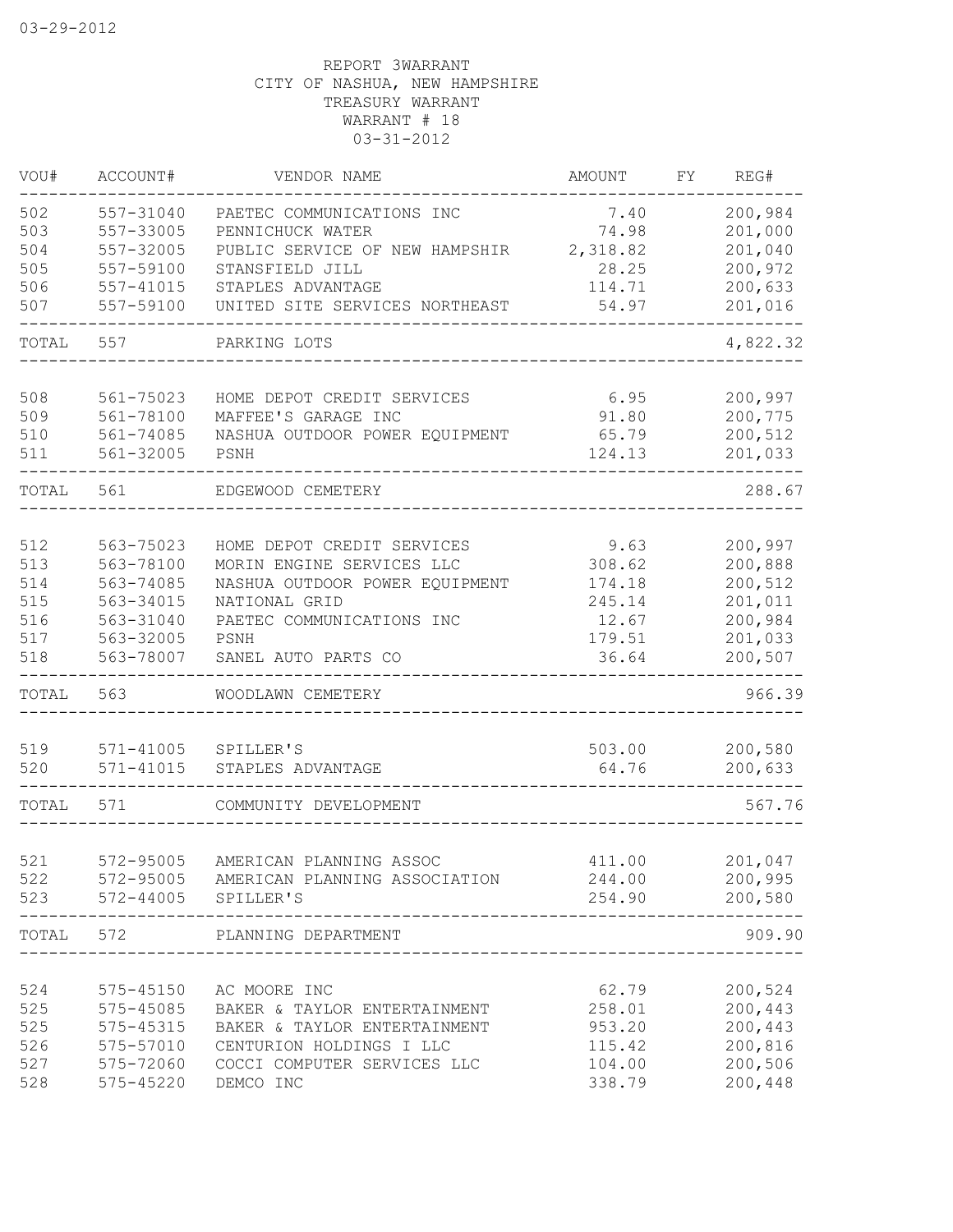| VOU#  | ACCOUNT#          | VENDOR NAME                    | AMOUNT    | FY | REG#           |
|-------|-------------------|--------------------------------|-----------|----|----------------|
| 529   | 575-91015         | DESCHENES SUSAN                | 21.09     |    | 200,614        |
| 530   | 575-57010         | EVANCED SOLUTIONS LLC          | 2,650.00  |    | 200,649        |
| 531   | 575-45215         | HERITAGE ARCHIVES INC          | 186.75    |    | 200,825        |
| 532   | 575-91015         | HINDERER JENNIFER              | 541.86    |    | 200,973        |
| 532   | 575-94005         | HINDERER JENNIFER              | 385.00    |    | 200,973        |
| 533   | 575-45315         | JAPANESE AMERICAN NATIONAL MUS | 29.90     |    | 201,027        |
| 534   | 575-34015         | METROMEDIA ENERGY INC          | 2,236.33  |    | 201,012        |
| 535   | 575-45085         | MICROMARKETING LLC             | 356.27    |    | 200,501        |
| 536   | 575-45315         | MULTICULTURAL BOOKS & VIDEOS   | 107.75    |    | 200,519        |
| 537   | 575-95005         | NELA                           | 80.00     |    | 200,992        |
| 538   | 575-42005         | NEW ENGLAND PAPER & SUPPLY     | 82.60     |    | 200,523        |
| 538   | 575-42020         | NEW ENGLAND PAPER & SUPPLY     | 379.96    |    | 200,523        |
| 539   | 575-31040         | PAETEC COMMUNICATIONS INC      | 12.77     |    | 200,984        |
| 540   | 575-33005         | PENNICHUCK WATER               | 296.17    |    | 201,000        |
| 541   | 575-75023         | PIANOARTS INC                  | 99.00     |    | 200,692        |
| 542   | 575-45085         | RANDOM HOUSE INC               | 51.00     |    | 200,638        |
| 543   | 575-45085         | RECORDED BOOKS LLC             | 236.86    |    | 200,991        |
| 544   | 575-64045         | SCHOOL OUTFITTERS              | 86.99     |    | 200,681        |
| 545   | 575-75023         | STANLEY ELEVATOR COMPANY INC   | 249.00    |    | 200,798        |
| 546   | 575-41005         | STAPLES ADVANTAGE              | 329.64    |    | 200,633        |
| 547   | 575-45090         | UPSTART                        | 225.25    |    | 200,841        |
| TOTAL | 575               | PUBLIC LIBRARIES               |           |    | 10,476.40      |
|       |                   |                                |           |    |                |
| 548   | 576-49025 ICC     |                                |           |    | 106.95 201,029 |
| 549   | 576-91005         | MICHAUD DAWN                   | 140.20    |    | 200,974        |
| TOTAL | 576               | BUILDING DEPARTMENT            |           |    | 247.15         |
| 550   |                   | 577-49075 STAPLES ADVANTAGE    | 182.78    |    | 200,633        |
| TOTAL | 577               | CODE ENFORCEMENT               |           |    | 182.78         |
|       |                   |                                |           |    |                |
|       | 235,652 581-49050 | A & E ROASTERY                 | 185.70    |    | 200,901        |
|       | 235,653 581-49075 | ABLENET INC                    | 77.00     |    | 200,814        |
|       | 235,654 581-84030 | ADULT LEARNING CENTER          | 26,850.00 |    | 200,604        |
|       | 235,655 581-42110 | ALARMAX DISTRIBUTORS INC       | 693.63    |    | 200,656        |
|       | 235,656 581-44005 | ALPHAGRAPHICS                  | 1,132.08  |    | 200,510        |
|       | 235,657 581-72065 | ALTERNATIVE COMMUNICATIONS SER | 100.00    |    | 200,581        |
|       | 235,658 581-91005 | ALVES ARELINDA                 | 38.58     |    | 200,744        |
|       | 235,659 581-59130 | ANZIVINO ANTHONY               | 60.00     |    | 200,912        |
|       | 235,660 581-49050 | AP SOUND INC                   | 4,299.00  |    | 200,926        |
|       | 235,661 581-91005 | ARCARO JANICE                  | 134.89    |    | 200,661        |
|       | 235,662 581-53103 | ARCHITECTS FOR LEARNING WELLES | 2,250.00  |    | 200,913        |
|       | 235,663 581-42130 | ARCSOURCE INC                  | 137.55    |    | 200,509        |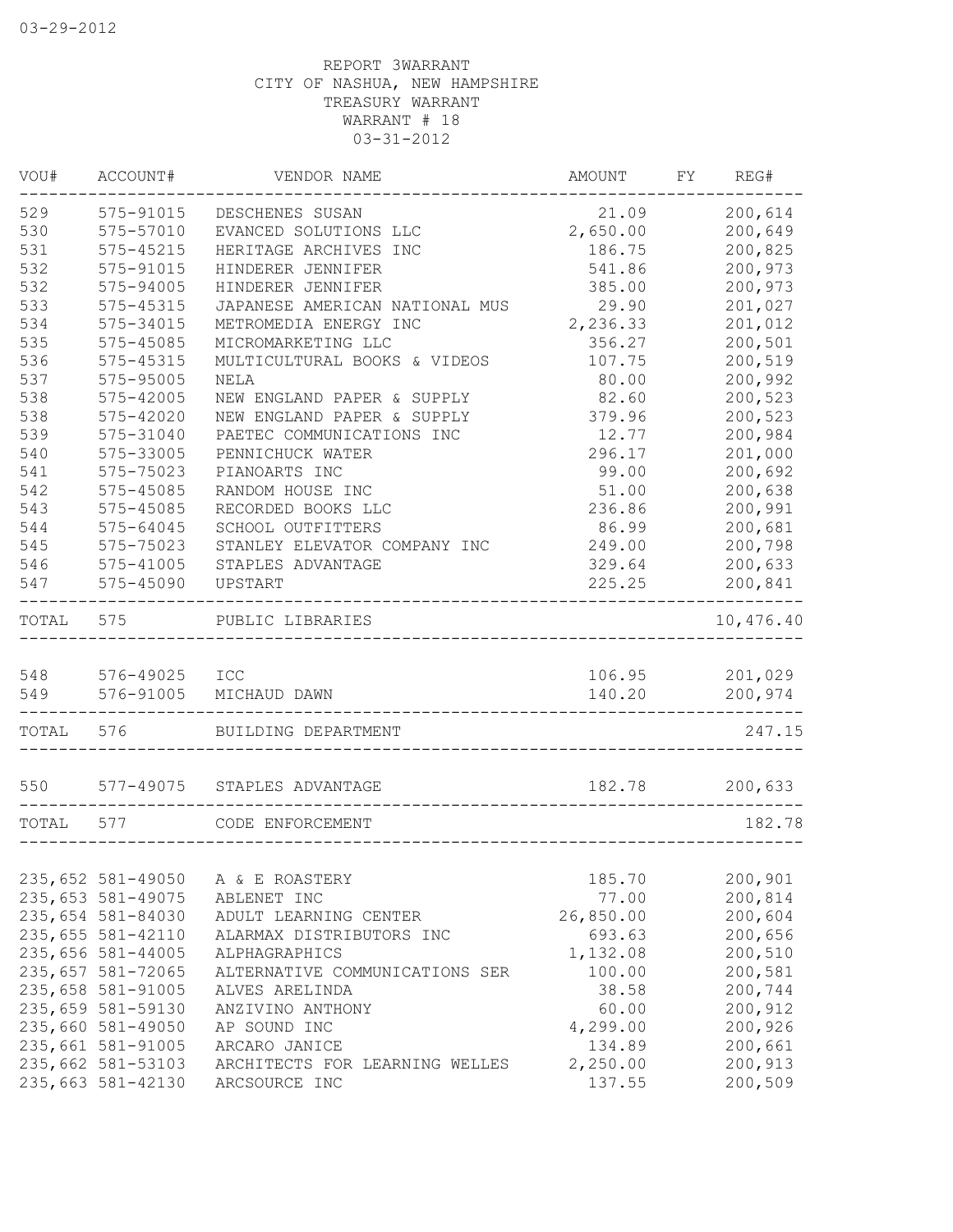| ACCOUNT# | VENDOR NAME                                                                                                                                                                                                                                                                                                                                                                                                                                                                                                                                                                                                                                                                                                                                                                                                                                                                                                                                                                                                                          | AMOUNT                                                                                                                                                                                                                                                                                                                                                                                                                                                                                                                                                                                                                                                                                                                                                                             | FY.                                                                                                                                                                                                                                                                                                                                              | REG#     |
|----------|--------------------------------------------------------------------------------------------------------------------------------------------------------------------------------------------------------------------------------------------------------------------------------------------------------------------------------------------------------------------------------------------------------------------------------------------------------------------------------------------------------------------------------------------------------------------------------------------------------------------------------------------------------------------------------------------------------------------------------------------------------------------------------------------------------------------------------------------------------------------------------------------------------------------------------------------------------------------------------------------------------------------------------------|------------------------------------------------------------------------------------------------------------------------------------------------------------------------------------------------------------------------------------------------------------------------------------------------------------------------------------------------------------------------------------------------------------------------------------------------------------------------------------------------------------------------------------------------------------------------------------------------------------------------------------------------------------------------------------------------------------------------------------------------------------------------------------|--------------------------------------------------------------------------------------------------------------------------------------------------------------------------------------------------------------------------------------------------------------------------------------------------------------------------------------------------|----------|
|          | ARRIA THOMAS                                                                                                                                                                                                                                                                                                                                                                                                                                                                                                                                                                                                                                                                                                                                                                                                                                                                                                                                                                                                                         | 85.92                                                                                                                                                                                                                                                                                                                                                                                                                                                                                                                                                                                                                                                                                                                                                                              |                                                                                                                                                                                                                                                                                                                                                  | 200,903  |
|          | ARRIA THOMAS                                                                                                                                                                                                                                                                                                                                                                                                                                                                                                                                                                                                                                                                                                                                                                                                                                                                                                                                                                                                                         | 278.81                                                                                                                                                                                                                                                                                                                                                                                                                                                                                                                                                                                                                                                                                                                                                                             |                                                                                                                                                                                                                                                                                                                                                  | 200,903  |
|          | B & S LOCKSMITH INC                                                                                                                                                                                                                                                                                                                                                                                                                                                                                                                                                                                                                                                                                                                                                                                                                                                                                                                                                                                                                  | 283.04                                                                                                                                                                                                                                                                                                                                                                                                                                                                                                                                                                                                                                                                                                                                                                             |                                                                                                                                                                                                                                                                                                                                                  | 200,540  |
|          | BAILEY DAVID                                                                                                                                                                                                                                                                                                                                                                                                                                                                                                                                                                                                                                                                                                                                                                                                                                                                                                                                                                                                                         | 40.00                                                                                                                                                                                                                                                                                                                                                                                                                                                                                                                                                                                                                                                                                                                                                                              |                                                                                                                                                                                                                                                                                                                                                  | 200,439  |
|          | BARNES & NOBLE INC                                                                                                                                                                                                                                                                                                                                                                                                                                                                                                                                                                                                                                                                                                                                                                                                                                                                                                                                                                                                                   | 1,155.93                                                                                                                                                                                                                                                                                                                                                                                                                                                                                                                                                                                                                                                                                                                                                                           |                                                                                                                                                                                                                                                                                                                                                  | 200,392  |
|          | BEARINGS SPECIALTY CO INC                                                                                                                                                                                                                                                                                                                                                                                                                                                                                                                                                                                                                                                                                                                                                                                                                                                                                                                                                                                                            | 212.92                                                                                                                                                                                                                                                                                                                                                                                                                                                                                                                                                                                                                                                                                                                                                                             |                                                                                                                                                                                                                                                                                                                                                  | 200,810  |
|          | BELLETETES INC                                                                                                                                                                                                                                                                                                                                                                                                                                                                                                                                                                                                                                                                                                                                                                                                                                                                                                                                                                                                                       | 228.82                                                                                                                                                                                                                                                                                                                                                                                                                                                                                                                                                                                                                                                                                                                                                                             |                                                                                                                                                                                                                                                                                                                                                  | 200,503  |
|          | BELLETETES INC                                                                                                                                                                                                                                                                                                                                                                                                                                                                                                                                                                                                                                                                                                                                                                                                                                                                                                                                                                                                                       | 296.46                                                                                                                                                                                                                                                                                                                                                                                                                                                                                                                                                                                                                                                                                                                                                                             |                                                                                                                                                                                                                                                                                                                                                  | 200,503  |
|          |                                                                                                                                                                                                                                                                                                                                                                                                                                                                                                                                                                                                                                                                                                                                                                                                                                                                                                                                                                                                                                      |                                                                                                                                                                                                                                                                                                                                                                                                                                                                                                                                                                                                                                                                                                                                                                                    |                                                                                                                                                                                                                                                                                                                                                  | 200,898  |
|          |                                                                                                                                                                                                                                                                                                                                                                                                                                                                                                                                                                                                                                                                                                                                                                                                                                                                                                                                                                                                                                      | 43.83                                                                                                                                                                                                                                                                                                                                                                                                                                                                                                                                                                                                                                                                                                                                                                              |                                                                                                                                                                                                                                                                                                                                                  | 200,755  |
|          |                                                                                                                                                                                                                                                                                                                                                                                                                                                                                                                                                                                                                                                                                                                                                                                                                                                                                                                                                                                                                                      |                                                                                                                                                                                                                                                                                                                                                                                                                                                                                                                                                                                                                                                                                                                                                                                    |                                                                                                                                                                                                                                                                                                                                                  | 200,755  |
|          |                                                                                                                                                                                                                                                                                                                                                                                                                                                                                                                                                                                                                                                                                                                                                                                                                                                                                                                                                                                                                                      |                                                                                                                                                                                                                                                                                                                                                                                                                                                                                                                                                                                                                                                                                                                                                                                    |                                                                                                                                                                                                                                                                                                                                                  | 200,782  |
|          |                                                                                                                                                                                                                                                                                                                                                                                                                                                                                                                                                                                                                                                                                                                                                                                                                                                                                                                                                                                                                                      |                                                                                                                                                                                                                                                                                                                                                                                                                                                                                                                                                                                                                                                                                                                                                                                    |                                                                                                                                                                                                                                                                                                                                                  | 200,715  |
|          |                                                                                                                                                                                                                                                                                                                                                                                                                                                                                                                                                                                                                                                                                                                                                                                                                                                                                                                                                                                                                                      |                                                                                                                                                                                                                                                                                                                                                                                                                                                                                                                                                                                                                                                                                                                                                                                    |                                                                                                                                                                                                                                                                                                                                                  | 200,643  |
|          |                                                                                                                                                                                                                                                                                                                                                                                                                                                                                                                                                                                                                                                                                                                                                                                                                                                                                                                                                                                                                                      |                                                                                                                                                                                                                                                                                                                                                                                                                                                                                                                                                                                                                                                                                                                                                                                    |                                                                                                                                                                                                                                                                                                                                                  | 200,792  |
|          |                                                                                                                                                                                                                                                                                                                                                                                                                                                                                                                                                                                                                                                                                                                                                                                                                                                                                                                                                                                                                                      |                                                                                                                                                                                                                                                                                                                                                                                                                                                                                                                                                                                                                                                                                                                                                                                    |                                                                                                                                                                                                                                                                                                                                                  | 200,776  |
|          |                                                                                                                                                                                                                                                                                                                                                                                                                                                                                                                                                                                                                                                                                                                                                                                                                                                                                                                                                                                                                                      |                                                                                                                                                                                                                                                                                                                                                                                                                                                                                                                                                                                                                                                                                                                                                                                    |                                                                                                                                                                                                                                                                                                                                                  | 200,736  |
|          |                                                                                                                                                                                                                                                                                                                                                                                                                                                                                                                                                                                                                                                                                                                                                                                                                                                                                                                                                                                                                                      |                                                                                                                                                                                                                                                                                                                                                                                                                                                                                                                                                                                                                                                                                                                                                                                    |                                                                                                                                                                                                                                                                                                                                                  | 200,445  |
|          |                                                                                                                                                                                                                                                                                                                                                                                                                                                                                                                                                                                                                                                                                                                                                                                                                                                                                                                                                                                                                                      |                                                                                                                                                                                                                                                                                                                                                                                                                                                                                                                                                                                                                                                                                                                                                                                    |                                                                                                                                                                                                                                                                                                                                                  | 200,403  |
|          |                                                                                                                                                                                                                                                                                                                                                                                                                                                                                                                                                                                                                                                                                                                                                                                                                                                                                                                                                                                                                                      |                                                                                                                                                                                                                                                                                                                                                                                                                                                                                                                                                                                                                                                                                                                                                                                    |                                                                                                                                                                                                                                                                                                                                                  | 200,794  |
|          |                                                                                                                                                                                                                                                                                                                                                                                                                                                                                                                                                                                                                                                                                                                                                                                                                                                                                                                                                                                                                                      |                                                                                                                                                                                                                                                                                                                                                                                                                                                                                                                                                                                                                                                                                                                                                                                    |                                                                                                                                                                                                                                                                                                                                                  | 200,794  |
|          |                                                                                                                                                                                                                                                                                                                                                                                                                                                                                                                                                                                                                                                                                                                                                                                                                                                                                                                                                                                                                                      |                                                                                                                                                                                                                                                                                                                                                                                                                                                                                                                                                                                                                                                                                                                                                                                    |                                                                                                                                                                                                                                                                                                                                                  | 200,670  |
|          |                                                                                                                                                                                                                                                                                                                                                                                                                                                                                                                                                                                                                                                                                                                                                                                                                                                                                                                                                                                                                                      |                                                                                                                                                                                                                                                                                                                                                                                                                                                                                                                                                                                                                                                                                                                                                                                    |                                                                                                                                                                                                                                                                                                                                                  | 200,435  |
|          |                                                                                                                                                                                                                                                                                                                                                                                                                                                                                                                                                                                                                                                                                                                                                                                                                                                                                                                                                                                                                                      |                                                                                                                                                                                                                                                                                                                                                                                                                                                                                                                                                                                                                                                                                                                                                                                    |                                                                                                                                                                                                                                                                                                                                                  | 200,797  |
|          |                                                                                                                                                                                                                                                                                                                                                                                                                                                                                                                                                                                                                                                                                                                                                                                                                                                                                                                                                                                                                                      |                                                                                                                                                                                                                                                                                                                                                                                                                                                                                                                                                                                                                                                                                                                                                                                    |                                                                                                                                                                                                                                                                                                                                                  | 200,730  |
|          |                                                                                                                                                                                                                                                                                                                                                                                                                                                                                                                                                                                                                                                                                                                                                                                                                                                                                                                                                                                                                                      |                                                                                                                                                                                                                                                                                                                                                                                                                                                                                                                                                                                                                                                                                                                                                                                    |                                                                                                                                                                                                                                                                                                                                                  |          |
|          |                                                                                                                                                                                                                                                                                                                                                                                                                                                                                                                                                                                                                                                                                                                                                                                                                                                                                                                                                                                                                                      |                                                                                                                                                                                                                                                                                                                                                                                                                                                                                                                                                                                                                                                                                                                                                                                    |                                                                                                                                                                                                                                                                                                                                                  | 200,646  |
|          |                                                                                                                                                                                                                                                                                                                                                                                                                                                                                                                                                                                                                                                                                                                                                                                                                                                                                                                                                                                                                                      |                                                                                                                                                                                                                                                                                                                                                                                                                                                                                                                                                                                                                                                                                                                                                                                    |                                                                                                                                                                                                                                                                                                                                                  | 200,483  |
|          |                                                                                                                                                                                                                                                                                                                                                                                                                                                                                                                                                                                                                                                                                                                                                                                                                                                                                                                                                                                                                                      |                                                                                                                                                                                                                                                                                                                                                                                                                                                                                                                                                                                                                                                                                                                                                                                    |                                                                                                                                                                                                                                                                                                                                                  | 200,694  |
|          |                                                                                                                                                                                                                                                                                                                                                                                                                                                                                                                                                                                                                                                                                                                                                                                                                                                                                                                                                                                                                                      |                                                                                                                                                                                                                                                                                                                                                                                                                                                                                                                                                                                                                                                                                                                                                                                    |                                                                                                                                                                                                                                                                                                                                                  | 200,924  |
|          |                                                                                                                                                                                                                                                                                                                                                                                                                                                                                                                                                                                                                                                                                                                                                                                                                                                                                                                                                                                                                                      |                                                                                                                                                                                                                                                                                                                                                                                                                                                                                                                                                                                                                                                                                                                                                                                    |                                                                                                                                                                                                                                                                                                                                                  | 200,805  |
|          |                                                                                                                                                                                                                                                                                                                                                                                                                                                                                                                                                                                                                                                                                                                                                                                                                                                                                                                                                                                                                                      |                                                                                                                                                                                                                                                                                                                                                                                                                                                                                                                                                                                                                                                                                                                                                                                    |                                                                                                                                                                                                                                                                                                                                                  | 200,743  |
|          |                                                                                                                                                                                                                                                                                                                                                                                                                                                                                                                                                                                                                                                                                                                                                                                                                                                                                                                                                                                                                                      |                                                                                                                                                                                                                                                                                                                                                                                                                                                                                                                                                                                                                                                                                                                                                                                    |                                                                                                                                                                                                                                                                                                                                                  | 200,735  |
|          |                                                                                                                                                                                                                                                                                                                                                                                                                                                                                                                                                                                                                                                                                                                                                                                                                                                                                                                                                                                                                                      |                                                                                                                                                                                                                                                                                                                                                                                                                                                                                                                                                                                                                                                                                                                                                                                    |                                                                                                                                                                                                                                                                                                                                                  | 200,892  |
|          |                                                                                                                                                                                                                                                                                                                                                                                                                                                                                                                                                                                                                                                                                                                                                                                                                                                                                                                                                                                                                                      |                                                                                                                                                                                                                                                                                                                                                                                                                                                                                                                                                                                                                                                                                                                                                                                    |                                                                                                                                                                                                                                                                                                                                                  | 200,679  |
|          |                                                                                                                                                                                                                                                                                                                                                                                                                                                                                                                                                                                                                                                                                                                                                                                                                                                                                                                                                                                                                                      |                                                                                                                                                                                                                                                                                                                                                                                                                                                                                                                                                                                                                                                                                                                                                                                    |                                                                                                                                                                                                                                                                                                                                                  | 200,894  |
|          |                                                                                                                                                                                                                                                                                                                                                                                                                                                                                                                                                                                                                                                                                                                                                                                                                                                                                                                                                                                                                                      |                                                                                                                                                                                                                                                                                                                                                                                                                                                                                                                                                                                                                                                                                                                                                                                    |                                                                                                                                                                                                                                                                                                                                                  | 200,824  |
|          |                                                                                                                                                                                                                                                                                                                                                                                                                                                                                                                                                                                                                                                                                                                                                                                                                                                                                                                                                                                                                                      |                                                                                                                                                                                                                                                                                                                                                                                                                                                                                                                                                                                                                                                                                                                                                                                    |                                                                                                                                                                                                                                                                                                                                                  | 200,766  |
|          |                                                                                                                                                                                                                                                                                                                                                                                                                                                                                                                                                                                                                                                                                                                                                                                                                                                                                                                                                                                                                                      |                                                                                                                                                                                                                                                                                                                                                                                                                                                                                                                                                                                                                                                                                                                                                                                    |                                                                                                                                                                                                                                                                                                                                                  | 200,608  |
|          |                                                                                                                                                                                                                                                                                                                                                                                                                                                                                                                                                                                                                                                                                                                                                                                                                                                                                                                                                                                                                                      |                                                                                                                                                                                                                                                                                                                                                                                                                                                                                                                                                                                                                                                                                                                                                                                    |                                                                                                                                                                                                                                                                                                                                                  | 200,608  |
|          | <b>EBSCO</b>                                                                                                                                                                                                                                                                                                                                                                                                                                                                                                                                                                                                                                                                                                                                                                                                                                                                                                                                                                                                                         |                                                                                                                                                                                                                                                                                                                                                                                                                                                                                                                                                                                                                                                                                                                                                                                    |                                                                                                                                                                                                                                                                                                                                                  | 200,793  |
|          | <b>EDVOTEK</b>                                                                                                                                                                                                                                                                                                                                                                                                                                                                                                                                                                                                                                                                                                                                                                                                                                                                                                                                                                                                                       |                                                                                                                                                                                                                                                                                                                                                                                                                                                                                                                                                                                                                                                                                                                                                                                    |                                                                                                                                                                                                                                                                                                                                                  | 200,711  |
|          | F W WEBB COMPANY                                                                                                                                                                                                                                                                                                                                                                                                                                                                                                                                                                                                                                                                                                                                                                                                                                                                                                                                                                                                                     | 544.04                                                                                                                                                                                                                                                                                                                                                                                                                                                                                                                                                                                                                                                                                                                                                                             |                                                                                                                                                                                                                                                                                                                                                  | 200, 459 |
|          | F W WEBB COMPANY                                                                                                                                                                                                                                                                                                                                                                                                                                                                                                                                                                                                                                                                                                                                                                                                                                                                                                                                                                                                                     | 502.80                                                                                                                                                                                                                                                                                                                                                                                                                                                                                                                                                                                                                                                                                                                                                                             |                                                                                                                                                                                                                                                                                                                                                  | 200,459  |
|          | FAIRPOINT COMMUNICATIONS INC                                                                                                                                                                                                                                                                                                                                                                                                                                                                                                                                                                                                                                                                                                                                                                                                                                                                                                                                                                                                         | 28.69                                                                                                                                                                                                                                                                                                                                                                                                                                                                                                                                                                                                                                                                                                                                                                              |                                                                                                                                                                                                                                                                                                                                                  | 201,051  |
|          | FARRENKOPF RICHARD                                                                                                                                                                                                                                                                                                                                                                                                                                                                                                                                                                                                                                                                                                                                                                                                                                                                                                                                                                                                                   | 47.95                                                                                                                                                                                                                                                                                                                                                                                                                                                                                                                                                                                                                                                                                                                                                                              |                                                                                                                                                                                                                                                                                                                                                  | 200,718  |
|          | FASTENAL CO                                                                                                                                                                                                                                                                                                                                                                                                                                                                                                                                                                                                                                                                                                                                                                                                                                                                                                                                                                                                                          | 46.52                                                                                                                                                                                                                                                                                                                                                                                                                                                                                                                                                                                                                                                                                                                                                                              |                                                                                                                                                                                                                                                                                                                                                  | 200,421  |
|          | FEDEX                                                                                                                                                                                                                                                                                                                                                                                                                                                                                                                                                                                                                                                                                                                                                                                                                                                                                                                                                                                                                                | 29.23                                                                                                                                                                                                                                                                                                                                                                                                                                                                                                                                                                                                                                                                                                                                                                              |                                                                                                                                                                                                                                                                                                                                                  | 201,030  |
|          | FIRST STUDENT INC                                                                                                                                                                                                                                                                                                                                                                                                                                                                                                                                                                                                                                                                                                                                                                                                                                                                                                                                                                                                                    | 133.75                                                                                                                                                                                                                                                                                                                                                                                                                                                                                                                                                                                                                                                                                                                                                                             |                                                                                                                                                                                                                                                                                                                                                  | 200,686  |
|          | 235,664 581-44005<br>235,664 581-91005<br>235,665 581-49075<br>235,666 581-74092<br>235,667 581-49050<br>235,668 581-42130<br>235,669 581-49050<br>235,669 581-49075<br>235,670 581-49075<br>235,671 581-53103<br>235,671 581-84030<br>235,672 581-94010<br>235,673 581-91005<br>235,674 581-42130<br>235,675 581-49035<br>235,676 581-49050<br>235,677 581-49050<br>235,678 581-42110<br>235,679 581-84030<br>235,680 581-42010<br>235,680 581-42020<br>235,681 581-49050<br>235,682 581-53103<br>235,683 581-49050<br>235,684 581-84055<br>235,685 581-75015<br>235,686 581-41015<br>235,687 581-55010<br>235,688 581-49050<br>235,689 581-49050<br>235,690 581-49050<br>235,691 581-49050<br>235,692 581-55020<br>235,693 581-49050<br>235,694 581-91005<br>581-53100<br>235,695 581-49050<br>235,696 581-84030<br>235,696 581-84055<br>235,697 581-45910<br>235,698 581-49050<br>235,699 581-42130<br>235,699 581-49050<br>235,700 581-31005<br>235,701 581-64040<br>235,702 581-49075<br>235,703 581-43005<br>235,704 581-49050 | BLUETARP FINANCIAL INC<br>BOOTHBY THERAPY SERVICES LLC<br>BOOTHBY THERAPY SERVICES LLC<br>BREEN CARA<br>CAMPION TODD<br>CAPP INC<br>CAROLINA BIOLOGICAL SUPPLY CO<br>CARPARTS OF NASHUA<br>CARTRIDGE WORLD NASHUA<br>CED/GILMAN/TWIN STATE ELECTRIC<br>CEDARCREST INC<br>CENTRAL PAPER PRODUCTS CO<br>CENTRAL PAPER PRODUCTS CO<br>CHILDSWORK CHILDSPLAY<br>CLARK ASSOCIATES/DEBRA P CLARK<br>COMPUTER HUT OF N E INC<br>CONTOOCOOK VALLEY SCHOOL DISTR<br>CONTROL TECHNOLOGIES INC<br>CONWAY OFFICE PRODUCTS LLC<br>COUROUNIS ANTHONY<br>COVART FRANK<br>CRYSTAL PRODUCTIONS<br>CRYSTAL ROCK BOTTLED WATER<br>DARWISH COLLEEN<br>DATTCO INC<br>DELTA EDUCATION LLC<br>DICHARD ALLAN<br>DOCULYNX INC<br>DURACO EXPRESS CHICAGO<br>EASTER SEALS OF NH INC<br>EASTER SEALS OF NH INC | 62.47<br>1,309.44<br>1,137.60<br>29.97<br>410.00<br>497.00<br>190.51<br>107.97<br>1,125.00<br>4,848.10<br>48.60<br>12,517.97<br>32.85<br>33, 512.75<br>139.95<br>8,272.62<br>29,534.25<br>897.23<br>103.99<br>127.80<br>216.32<br>87.16<br>22.99<br>782.48<br>126.49<br>163.04<br>126.25<br>483.17<br>13, 311.68<br>9,851.58<br>300.16<br>498.10 |          |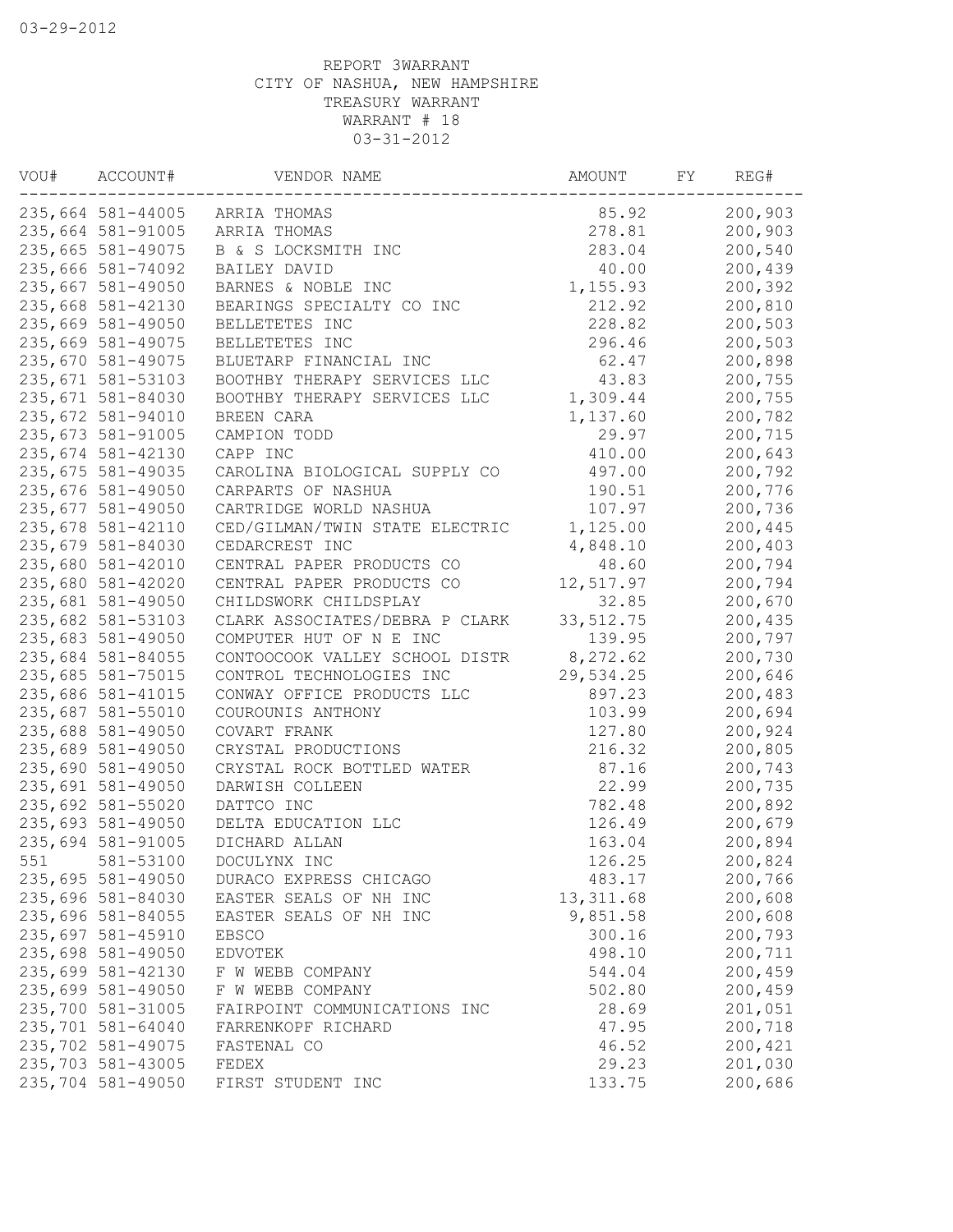| VOU# | ACCOUNT#           | VENDOR NAME                    | AMOUNT      | FΥ | REG#    |
|------|--------------------|--------------------------------|-------------|----|---------|
|      | 235,704 581-55005  | FIRST STUDENT INC              | 2,902.65    |    | 200,686 |
|      | 235,704 581-55010  | FIRST STUDENT INC              | 187.07      |    | 200,686 |
|      | 235,705 581-49050  | FITZGERALD JENNIFER            | 209.98      |    | 200,716 |
|      | 235,706 581-49030  | FOLLETT LIBRARY RESOURCES      | 1,466.81    |    | 200,414 |
|      | 235,706 581-49055  | FOLLETT LIBRARY RESOURCES      | 270.08      |    | 200,414 |
|      | 235,707 581-53100  | GALLEY THEATRE LIGHTING        | 1,300.00    |    | 200,928 |
|      | 235,708 581-49910  | GATE CITY FENCE CO INC         | 10.00       |    | 200,487 |
|      | 235,709 581-74092  | GLOBAL TRADEQUEST INC          | 448.86      |    | 200,902 |
|      | 235,710 581-49050  | GOPHER SPORT                   | 2,211.40    |    | 200,657 |
|      | 235,711 581-42130  | GRAINGER                       | 305.28      |    | 200,471 |
|      | 235,712 581-91005  | GREENBERG ELLEN                | 760.45      |    | 200,742 |
|      | 235,713 581-49050  | HANNAFORD                      | 379.39      |    | 200,616 |
|      | 235,714 581-78007  | HANSON'S AUTOMOTIVE SERVICE    | 1,021.65    |    | 200,731 |
|      | 235, 715 581-41015 | HASLER INC                     | 123.00      |    | 201,054 |
|      | 235,716 581-49050  | HEALEY CHARLES                 | 269.50      |    | 200,677 |
|      | 235,717 581-78007  | HEAVY DUTY TRUCK & DIESEL SERV | 322.77      |    | 200,780 |
|      | 235,718 581-49050  | HIGHSMITH LLC                  | 188.97      |    | 200,842 |
|      | 235,719 581-74092  | HILLYARD/MANCHESTER            | 372.50      |    | 200,900 |
|      | 235,720 581-49050  | HM RECEIVABLES CO LLC          | 59.99       |    | 200,761 |
|      | 235, 721 581-49075 | HOME DEPOT CREDIT SERVICES     | 176.01      |    | 200,674 |
|      | 235,722 581-49050  | HOME DEPOT CREDIT SERVICES     | 849.85      |    | 200,703 |
|      | 235,723 581-84030  | INSTITUTE OF PROFESSIONAL PRAC | 2,817.99    |    | 200,739 |
|      | 235,724 581-49050  | J W PEPPER & SON INC           | 259.94      |    | 200,472 |
|      | 235,725 581-49035  |                                | 85.92       |    | 200,756 |
|      |                    | JAGENTENFL AMANDA              |             |    |         |
|      | 235,726 581-49910  | JOHN DEERE LANDSCAPES INC      | 5.10        |    | 200,457 |
|      | 235,727 581-94010  | JOHNSON PATRICK                | 540.00      |    | 200,895 |
|      | 235,728 581-59130  | KELLEY SHAWN                   | 60.00       |    | 200,785 |
|      | 235,729 581-91005  | KOSOW CARMEN                   | 18.73       |    | 200,673 |
|      | 235,730 581-94030  | LAKE JOANNE                    | 27.95       |    | 200,918 |
|      | 235,731 581-49050  | LAKESHORE LEARNING MATERIALS   | 530.76      |    | 200,477 |
|      | 235,732 581-49050  | LALIBERTE CATHERINE            | 83.64       |    | 200,685 |
|      | 235,733 581-84030  | LEARNING CENTER FOR THE DEAF   | 10,449.60   |    | 200,741 |
|      | 235,734 581-94010  | LOPES AMANDA                   | 540.00      |    | 200,907 |
|      | 235,735 581-53103  | LUTHERAN COMMUNITY SERVICES OF | 90.00       |    | 200,698 |
|      | 235,736 581-42110  | M & M ELECTRICAL SUPPLY CO INC | 347.38      |    | 200,774 |
|      | 235,737 581-49050  | MANSFIELD PAPER CO INC         | 432.25      |    | 200,781 |
|      | 235,738 581-91005  | MARANDOS SARAH                 | 135.06      |    | 200,763 |
|      | 235,739 581-49050  | MARKET BASKET                  | 749.41      |    | 200,517 |
|      | 235,740 581-49050  | MARSHALL LISA                  | 272.53      |    | 200,660 |
|      | 235,741 581-78007  | MAYNARD & LESIEUR INCORPORATED | 909.00      |    | 200,786 |
|      | 235,742 581-53103  | MCCARTNEY AMY                  | 3,625.00    |    | 200,745 |
|      | 235,743 581-34015  | METROMEDIA ENERGY INC          | 151,515.33  |    | 201,050 |
|      | 235,744 581-84055  | MOUNT PROSPECT ACADEMY         | 7,135.68    |    | 200,712 |
|      | 235,745 581-53100  | MULTI-STATE BILLING SERVICES L | 10,639.82   |    | 200,746 |
|      | 235,746 581-78007  | NAPA AUTO PARTS                | 22.63       |    | 200,585 |
|      | 235,747 581-49050  | NASCO                          | 23.62       |    | 200,795 |
|      | 235,748 581-84030  | NASHOBA LEARNING GROUP INC     | 7,089.28    |    | 200,726 |
|      | 235,749 581-84030  | NASHUA CHILDREN'S HOME         | 33, 487. 11 |    | 200,672 |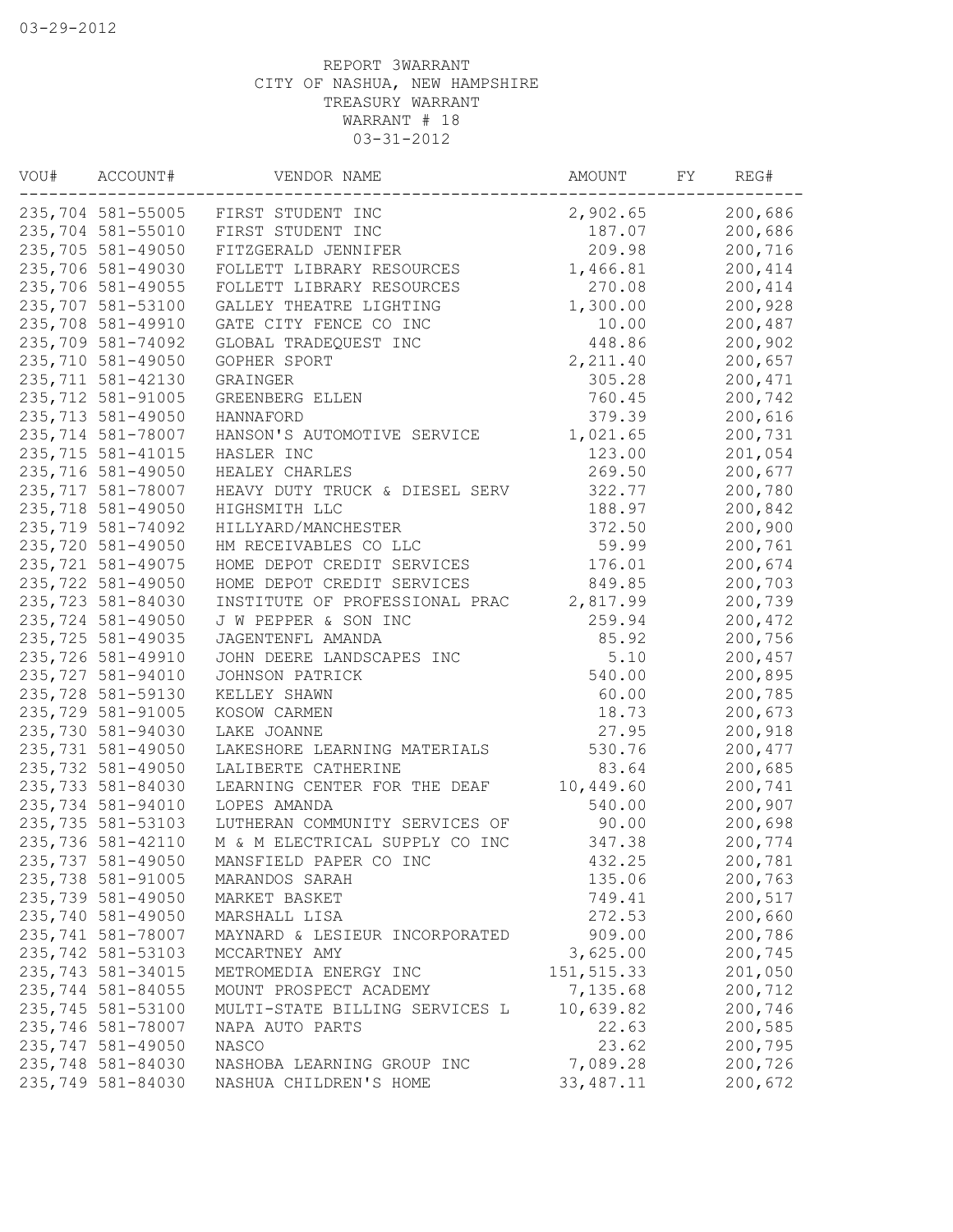| VOU# | ACCOUNT#           | VENDOR NAME                    | AMOUNT     | FΥ | REG#    |
|------|--------------------|--------------------------------|------------|----|---------|
|      | 235,750 581-49910  | NASHUA OUTDOOR POWER EQUIPMENT | 67.52      |    | 200,512 |
|      | 235,751 581-49075  | NASHUA WALLPAPER & PAINT CO    | 1,220.00   |    | 200,515 |
|      | 235,752 581-34015  | NATIONAL GRID                  | 28,628.33  |    | 201,057 |
|      | 235,753 581-42010  | NATIONWIDE SALES & SERVICE     | 470.00     |    | 200,664 |
|      | 235,754 581-49050  | NCS PEARSON INC                | 112.45     |    | 200,688 |
|      | 235,755 581-95005  | $\rm{NCTM}$                    | 104.00     |    | 201,052 |
|      | 235,756 581-94030  | NHTM                           | 60.00      |    | 201,055 |
|      | 235,757 581-64192  | NORTHEAST FOOD SVC EQUIPMENT & | 216.60     |    | 200,426 |
|      | 235,758 581-91005  | O'TOOLE TAMMY                  | 42.76      |    | 200,406 |
|      | 235,759 581-55010  | OLSEN KRISTIN                  | 63.27      |    | 200,611 |
|      | 235,760 581-49050  | PAETZOLD KATHY                 | 98.91      |    | 200,747 |
|      | 235,761 581-42120  | PEABODY SUPPLY CO INC          | 50.08      |    | 200,899 |
|      | 235,762 581-33005  | PENNICHUCK WATER WORKS INC     | 5,760.94   |    | 200,988 |
|      | 235,763 581-43005  | PETTY CASH                     | 5.30       |    | 200,975 |
|      | 235,763 581-49050  | PETTY CASH                     | 62.97      |    | 200,975 |
|      | 235,764 581-43005  | PETTY CASH                     | 21.80      |    | 200,976 |
|      | 235,764 581-49050  | PETTY CASH                     | 42.93      |    | 200,976 |
|      | 235,765 581-41015  | PETTY CASH                     | 51.49      |    | 200,977 |
|      | 235,765 581-43005  | PETTY CASH                     | 15.72      |    | 200,977 |
|      | 235,765 581-49050  | PETTY CASH                     | 26.65      |    | 200,977 |
|      | 235,766 581-43005  | PETTY CASH                     | 30.19      |    | 200,978 |
|      | 235,766 581-49050  | PETTY CASH                     | 11.25      |    | 200,978 |
|      | 235,767 581-84030  | PLUS CO INC (THE)              | 250.00     |    | 200,579 |
|      | 235,768 581-64045  | PRO AV SYSTEMS INC             | 2,883.00   |    | 200,737 |
|      | 235,768 581-64192  | PRO AV SYSTEMS INC             | 2,851.00   |    | 200,737 |
|      | 235,769 581-32005  | PSNH                           | 1,890.96   |    | 201,037 |
|      | 235,770 581-32005  | PUBLIC SERVICE OF NH           | 115,948.65 |    | 201,035 |
|      | 235,771 581-49050  | RED HOT SPORTS PROMOTIONS      |            |    | 200,684 |
|      |                    |                                | 44.70      |    |         |
|      | 235,772 581-84030  | REGIONAL SERVICES & EDUCATION  | 11,945.39  |    | 200,407 |
|      | 235, 773 581-42110 | <b>REXEL</b>                   | 191.64     |    | 200,843 |
|      | 235,774 581-91005  | RICKER RONALD L                | 44.96      |    | 200,481 |
|      | 235,775 581-84030  | RIVERVIEW SCHOOL INC           | 8,289.94   |    | 200,717 |
|      | 235,776 581-84055  | ROCHESTER SCHOOL DEPARTMENT    | 19,176.30  |    | 200,678 |
|      | 235,777 581-94010  | ROUSSEAU JENNIFER              | 672.00     |    | 200,927 |
|      | 235,778 581-94010  | ROY SARA                       | 800.00     |    | 200,598 |
|      | 235,779 581-49050  | SAGE PUBLICATIONS INC          | 40.90      |    | 200,402 |
|      | 235,780 581-49075  | SAM'S CLUB/GEMB                | 398.00     |    | 200,993 |
|      | 235,781 581-78007  | SANEL AUTO PARTS CO            | 102.84     |    | 200,507 |
|      | 235,782 581-49050  | SARGENT-WELCH                  | 27.76      |    | 200,440 |
|      | 235,783 581-94030  | SAUNDERS ALICE                 | 50.00      |    | 200,920 |
|      | 235,784 581-91005  | SAUNDERS SHARON                | 232.56     |    | 200,757 |
|      | 235,785 581-49035  | SCHOLASTIC INCORPORATED        | 147.08     |    | 200,796 |
|      | 235,786 581-47010  | SCHOOL HEALTH CORP             | 481.52     |    | 200,413 |
|      | 235,787 581-41015  | SCHOOL SPECIALTY INC           | 157.79     |    | 200,668 |
|      | 235,787 581-49050  | SCHOOL SPECIALTY INC           | 6,776.48   |    | 200,668 |
|      | 235,788 581-49075  | SCIENTIFIC LEARNING CORP       | 280.00     |    | 200,922 |
|      | 235,789 581-64040  | SHI INTERNATIONAL CORP         | 1,759.00   |    | 200,768 |
|      | 235,790 581-42110  | SIMPLEXGRINNELL                | 1,575.00   |    | 200,401 |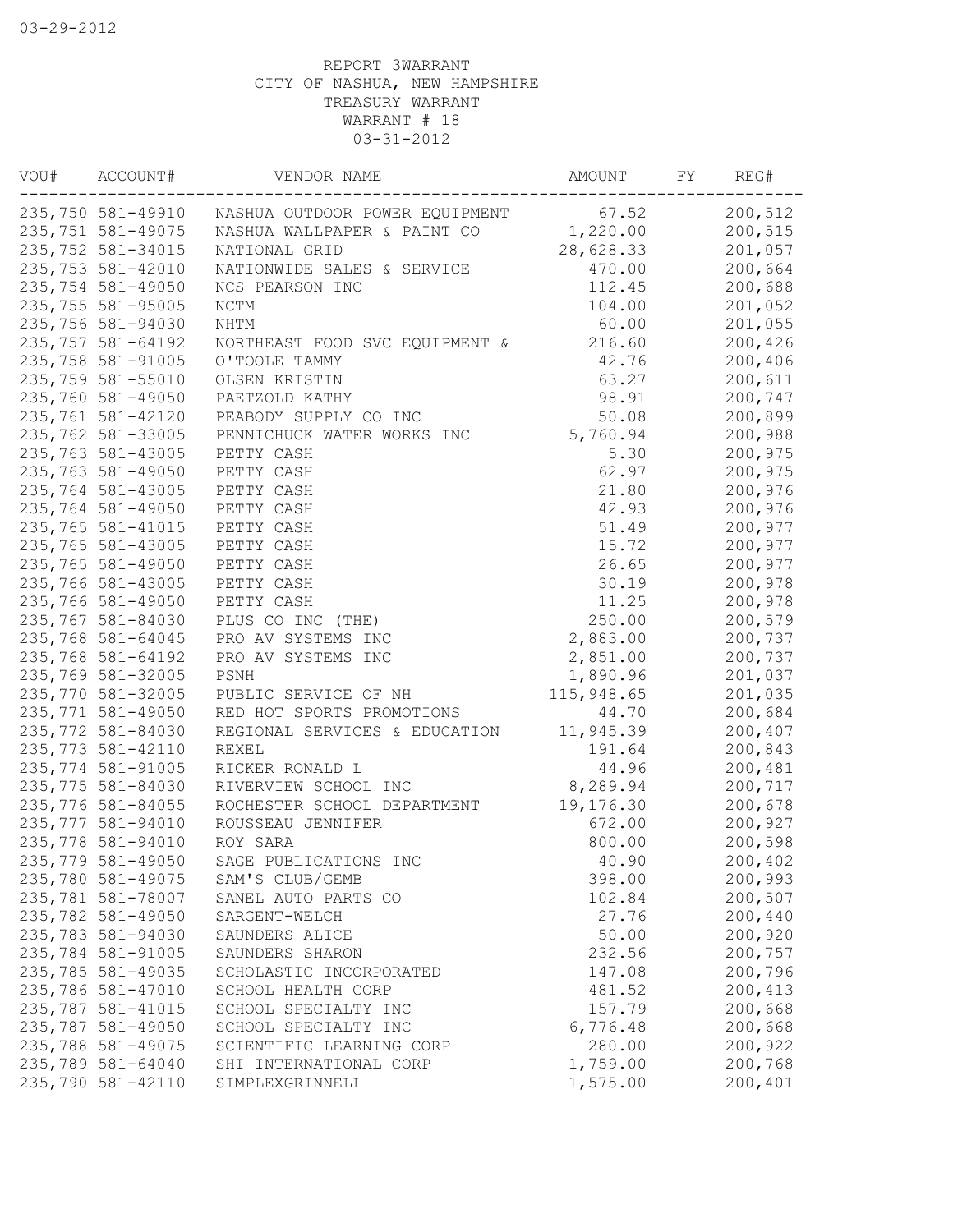| VOU#  | ACCOUNT#          | VENDOR NAME                    | AMOUNT    | FΥ | REG#       |
|-------|-------------------|--------------------------------|-----------|----|------------|
|       | 235,791 581-74092 | SIROIS & SON APPLIANCE REPAIRS | 65.00     |    | 200,800    |
|       | 235,792 581-95010 | SMART COMPUTING                | 29.00     |    | 201,038    |
|       | 235,793 581-91005 | SNOW PAT                       | 112.40    |    | 200,740    |
|       | 235,794 581-49050 | SOCIAL STUDIES SCHOOL SERVICE  | 123.09    |    | 200,480    |
|       | 235,795 581-84030 | SPAULDING YOUTH CENTER         | 14,536.22 |    | 200,396    |
|       | 235,795 581-84055 | SPAULDING YOUTH CENTER         | 3,976.74  |    | 200,396    |
|       | 235,796 581-84030 | ST ANN'S HOME INC              | 4,167.52  |    | 200,460    |
|       | 235,797 581-53100 | STANLEY ELEVATOR COMPANY INC   | 488.00    |    | 200,798    |
|       | 235,798 581-41015 | STAPLES BUSINESS ADVANTAGE     | 843.05    |    | 200,572    |
|       | 235,798 581-41040 | STAPLES BUSINESS ADVANTAGE     | $-875.94$ |    | 200,572    |
|       | 235,798 581-41045 | STAPLES BUSINESS ADVANTAGE     | 178.72    |    | 200,572    |
|       | 235,798 581-49050 | STAPLES BUSINESS ADVANTAGE     | 1,218.77  |    | 200,572    |
|       | 235,798 581-49110 | STAPLES BUSINESS ADVANTAGE     | 598.44    |    | 200,572    |
|       | 235,799 581-55015 | SUTHERLAND DONNA M             | 568.32    |    | 200,897    |
|       | 235,800 581-49050 | SYSCO BOSTON LLC               | 1,205.84  |    | 200,908    |
|       | 235,801 581-49050 | TEACHER'S DISCOVERY            | 330.42    |    | 200,675    |
|       | 235,802 581-53100 | TERMINIX PROCESSING CENTER     | 30.00     |    | 200,727    |
|       | 235,803 581-78007 | TOWERS MOTOR PARTS CORP        | 220.60    |    | 200,588    |
|       | 235,804 581-84055 | TREASURER STATE OF NH          | 15,442.43 |    | 200,666    |
|       | 235,805 581-49050 | TREMBLAY KATHRYN               | 506.61    |    | 200,693    |
|       | 235,806 581-49050 | TROMBLY DENISE                 | 102.91    |    | 200,697    |
|       | 235,807 581-74092 | TWIN STATE//VOICE.DATA.VIDEO.I | 1,012.32  |    | 200,704    |
|       | 235,808 581-43005 | U S POSTAL SERVICES            | 479.50    |    | 200,979    |
|       | 235,809 581-49050 | UNIVERSITY MUSIC               | 358.00    |    | 200,749    |
|       | 235,810 581-83102 | UNUM LIFE INSURANCE            |           |    | 201,056    |
|       |                   |                                | 2,876.75  |    |            |
|       | 235,810 581-83103 | UNUM LIFE INSURANCE            | 1,855.30  |    | 201,056    |
|       | 235,811 581-84030 | VERMONT CTR FOR THE DEAF &     | 15,588.60 |    | 200,748    |
|       | 235,812 581-49050 | WALMART COMMUNITY              | 551.64    |    | 200,637    |
|       | 235,813 581-49050 | WARD'S NATURAL SCIENCE         | 82.68     |    | 200,551    |
|       | 235,814 581-41045 | WB MASON COMPANY INC           | 9,083.67  |    | 200,425    |
|       | 235,814 581-49050 | WB MASON COMPANY INC           | 467.20    |    | 200,425    |
|       | 235,815 581-74092 | WILLIAM C MARLOW LLC           | 477.85    |    | 200,921    |
|       | 235,816 581-42110 | WILLIAMS COMMUNICATIONS SERVIC | 237.50    |    | 200,708    |
|       | 235,817 581-49035 | WILSON LANGUAGE TRAINING CORP  | 1,050.52  |    | 200,719    |
|       | 235,818 581-49050 | WOODWIND & BRASSWIND           | 104.00    |    | 200,671    |
|       | 235,819 581-53100 | YOUTH EDUCATIONAL EMPLOYMENT S | 741.09    |    | 200,989    |
|       |                   | TOTAL 581 SCHOOL DEPARTMENT    |           |    | 699,537.96 |
| 552   | 590-23531         | DELL MARKETING LP              | 5,463.00  |    | 200,467    |
| 553   | 590-24501         | WOODBURY SCOTT                 | 1,000.00  |    | 200,838    |
| TOTAL | 590               | PRIOR YEAR OBLIGATIONS         |           |    | 6,463.00   |
| 554   | 592-85004         | FEDEX                          | 62.65     |    | 200,986    |
| 555   | 592-85010         | US BANK                        | 8,012.50  |    | 12,464     |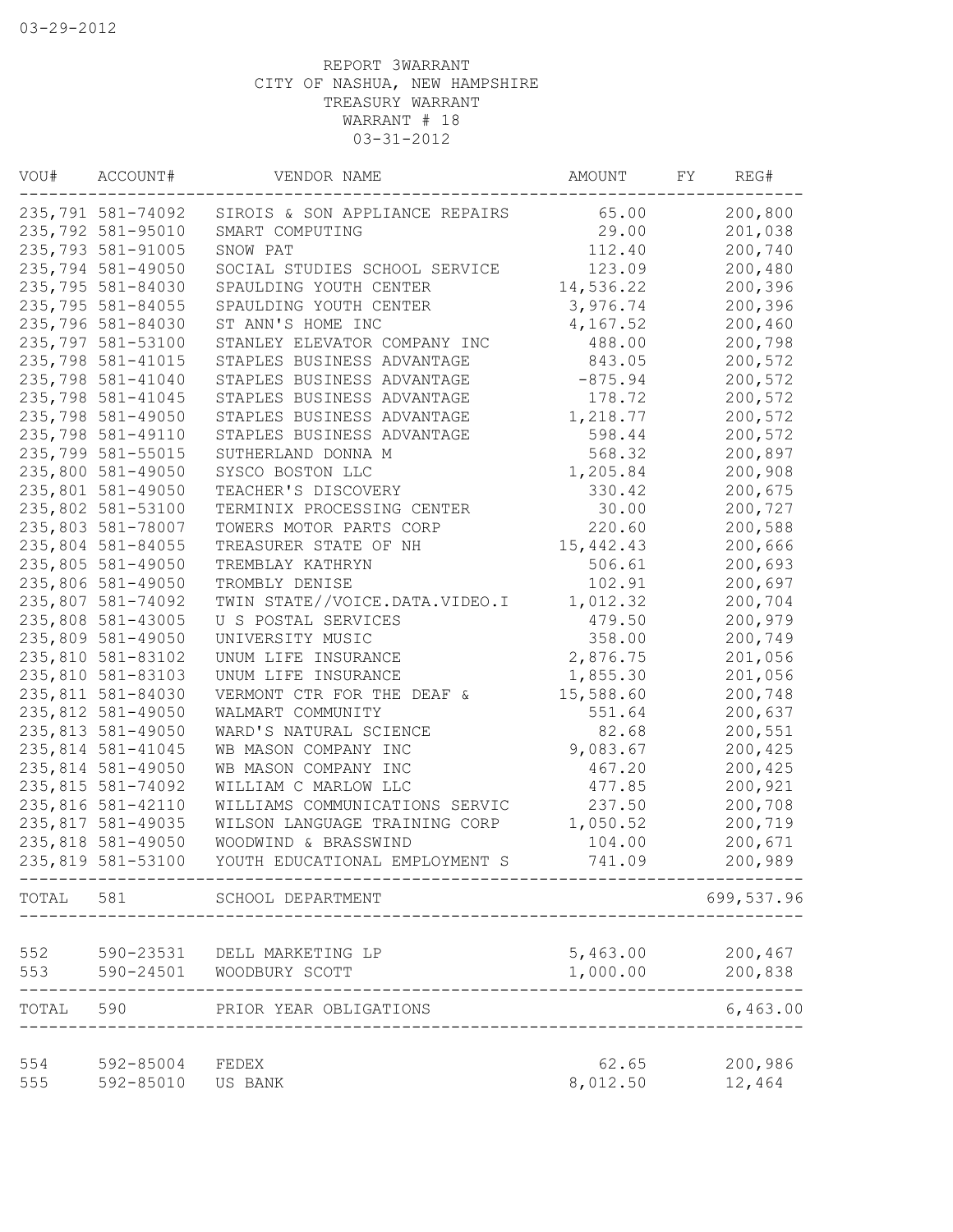| VOU#              | ACCOUNT#                            | VENDOR NAME                                | AMOUNT                                   | FY | REG#                       |
|-------------------|-------------------------------------|--------------------------------------------|------------------------------------------|----|----------------------------|
| 555<br>555<br>555 | 592-85015<br>592-85020<br>592-85025 | US BANK<br>US BANK<br>US BANK              | 643,350.00<br>175,000.00<br>2,310,000.00 |    | 12,464<br>12,464<br>12,464 |
| TOTAL 592         |                                     | BONDED DEBT SERVICE                        |                                          |    | 3, 136, 425. 15            |
|                   |                                     |                                            |                                          |    |                            |
| 556               | 595-22015                           | APRIL DENNIS & BEVERLY                     | 10.80                                    |    | 200,870                    |
| 557               | 595-22015                           | BOLAND JOHN & GINA                         | 16.20                                    |    | 200,876                    |
| 558               | 595-22015                           | BRADY SULLIVAN JACKSON FLL                 | 1,157.85                                 |    | 200,867                    |
| 559               | 595-22015                           | MACKENDY EKMERA & DORCAS BOURS             | 6.70                                     |    | 200,868                    |
| 560               | 595-22015                           | MESSINGER WILLIAM & AMANDA                 | 10.80                                    |    | 200,871                    |
| 561               | 595-22015                           | MOSKOWITZ TAMARA L                         | 24.32                                    |    | 200,873                    |
| 562               | 595-22015                           | OKORP ASSOCIATES                           | 317.09                                   |    | 200,864                    |
| 563               | 595-22015                           | POULIN ROBERT                              | 2.70                                     |    | 200,874                    |
| 564               | 595-22015                           | POWER EMILIE G                             | 4.02                                     |    | 200,875                    |
| 565               | 595-22015                           | PROKO PETER B FAMILY LTD PIN               | 948.91                                   |    | 200,863                    |
| 566               | 595-22015                           | RENEHAN JAMES & ALICE                      | 9.04                                     |    | 200,872                    |
| 567               | 595-22015                           | ROBERGE LEO & LINDA                        | 5.90                                     |    | 200,877                    |
| 568               | 595-22015                           | SAVINO JOANNE T                            | 8.04                                     |    | 200,869                    |
| 569<br>570        | 595-22015<br>595-22015              | ST MARY'S BANK                             | 49.44<br>196.98                          |    | 200,865                    |
| 571               | 595-22015                           | TUVA LLC                                   |                                          |    | 200,866<br>200,878         |
| 572               | 595-22020                           | WOODS ELINOR<br>BRADY SULLIVAN JACKSON FLL | 2.58<br>14,932.80                        |    | 200,867                    |
| 573               | 595-22020                           | OKORP ASSOCIATES                           | 3,196.68                                 |    | 200,864                    |
| 574               | 595-22020                           | PROKO PETER B FAMILY LTD PIN               | 9,428.88                                 |    | 200,863                    |
| 575               | 595-22020                           | ST MARY'S BANK                             | 475.32                                   |    | 200,865                    |
| 576               | 595-22020                           | TUVA LLC                                   | 1,942.08                                 |    | 200,866                    |
| TOTAL             | 595                                 | OVERLAY                                    |                                          |    | 32,747.13                  |
| 577               | 599-68060                           | MHQ MUNICIPAL VEHICLES                     | 55,417.00                                |    | 200,537                    |
| TOTAL             | 599                                 | "CERF" - EQUIPMENT PURCHASES               |                                          |    | 55,417.00                  |
|                   |                                     |                                            |                                          |    |                            |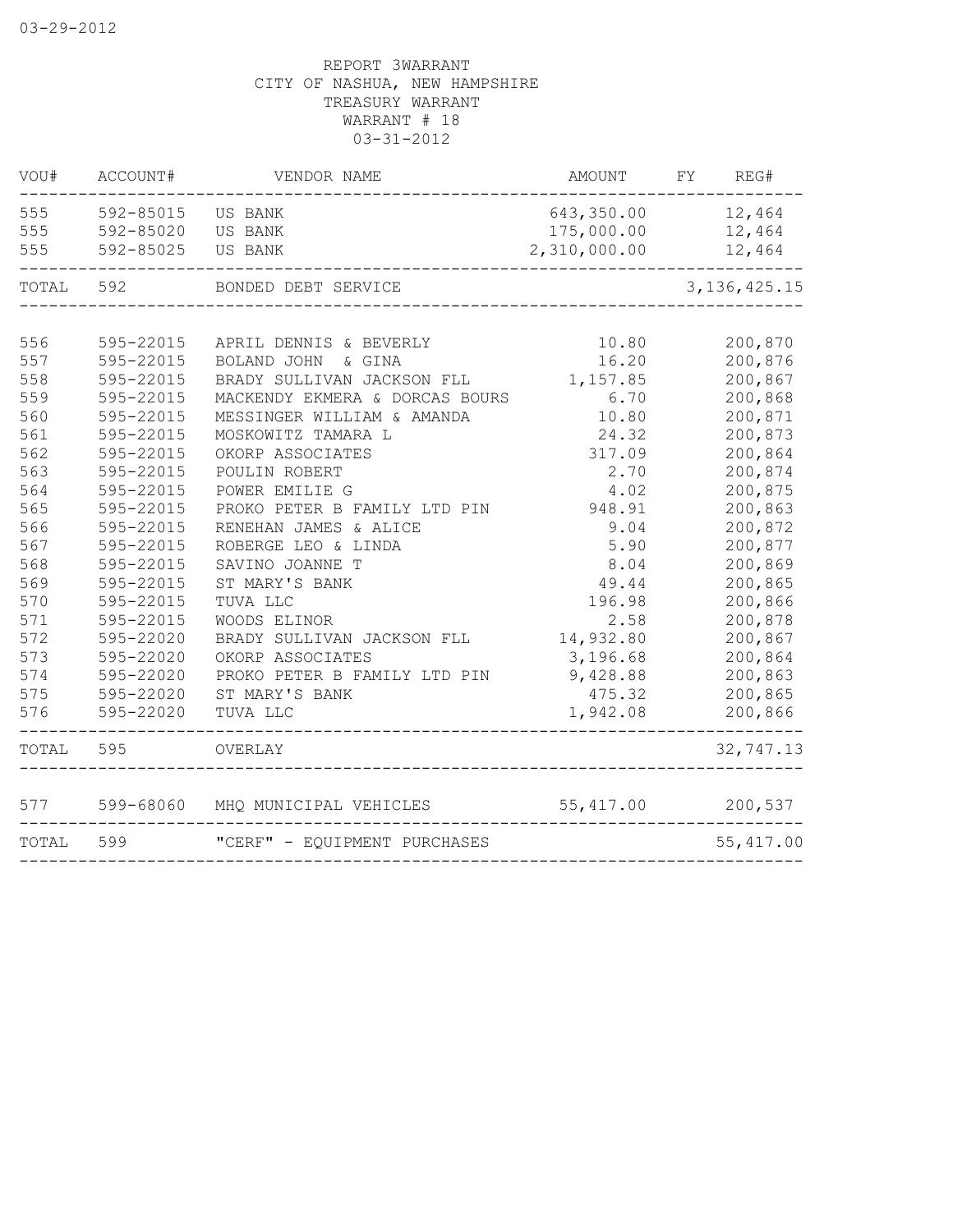| VOU#  | ACCOUNT#            | VENDOR NAME                                                    | AMOUNT   | FY | REG#     |
|-------|---------------------|----------------------------------------------------------------|----------|----|----------|
|       | 578 617-01 SMRT INC |                                                                | 4,295.20 |    | 200,458  |
| TOTAL |                     | 617-01 CAP IMP - BUILDING MAINT<br>GENERAL REPAIRS - CITY HALL |          |    | 4,295.20 |
| 579   | $632 - 10$          | J LAWRENCE HALL INC                                            | 1,164.44 |    | 200,803  |
| TOTAL | $632 - 10$          | CAP IMP - FIRE<br>DEFERRED BUILDING MAINT FY10                 |          |    | 1,164.44 |
| 580   |                     | 653-20 SPOT DEVICES INC                                        | 6,650.00 |    | 200,857  |
| TOTAL | 653-20              | CAP IMP - STREET DEPT<br>SIDEWALK CONSTR & REPLACEMENT         |          |    | 6,650.00 |
|       |                     |                                                                |          |    |          |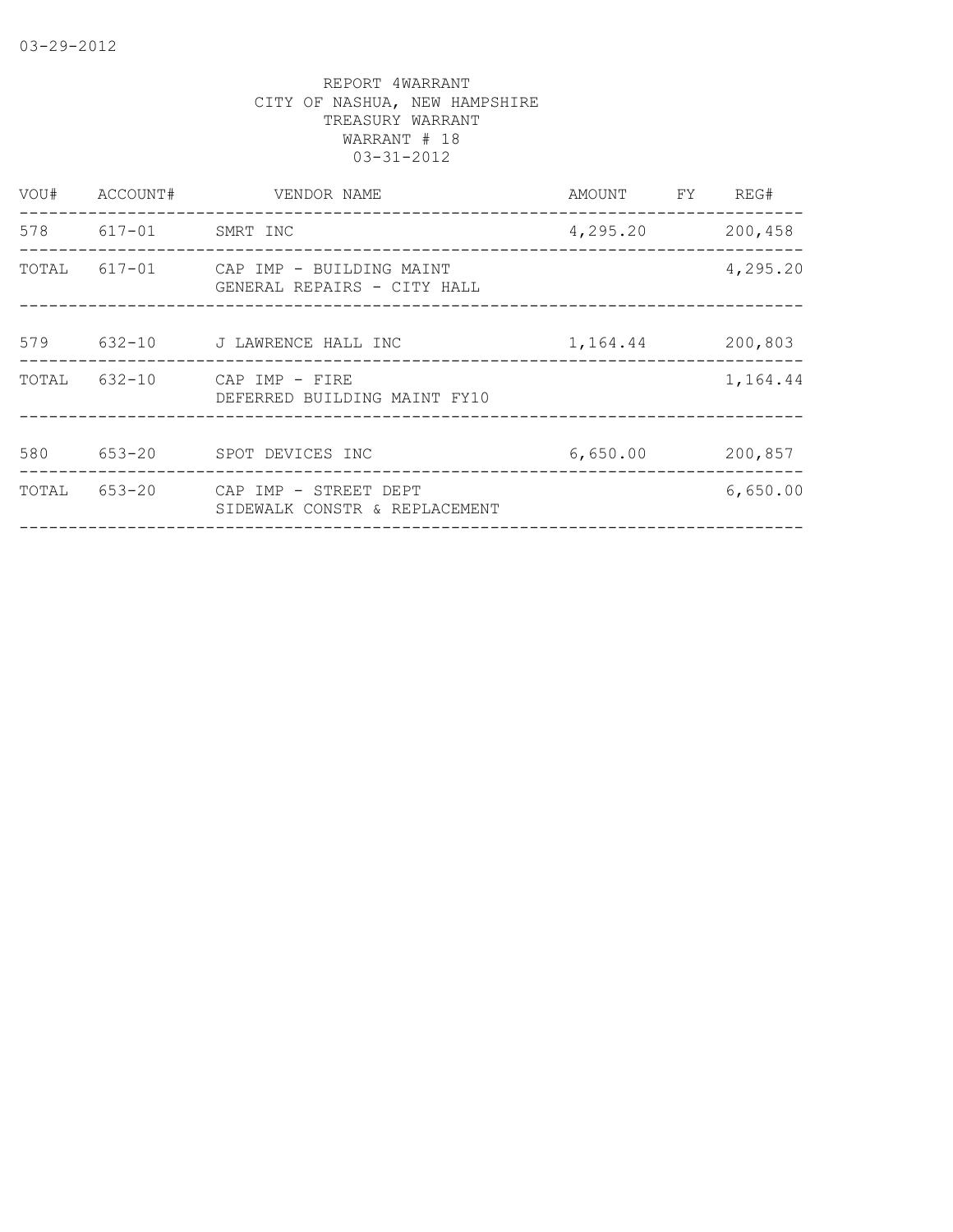| VOU#                            | ACCOUNT#                                                      | PROGRAM<br>VENDOR NAME                                                                                                                               | AMOUNT                                                       | FY.<br>REG#                                         |
|---------------------------------|---------------------------------------------------------------|------------------------------------------------------------------------------------------------------------------------------------------------------|--------------------------------------------------------------|-----------------------------------------------------|
| 581<br>582<br>583               | 701-51005<br>701-53025<br>701-53025                           | 3753 RATH YOUNG & PIGNATELLI PC<br>3753 FIRST SOUTHWEST COMPANY<br>3753 PECKAR & ABRAMSON                                                            | 4,943.39<br>174, 922.15<br>743.93                            | 200,627<br>200,385<br>200,819                       |
| TOTAL                           | 701                                                           | CPF-MAYOR'S OFFICE                                                                                                                                   | 180,609.47                                                   |                                                     |
| 584<br>585<br>586<br>587<br>588 | 722-53029<br>722-53036<br>722-53036<br>722-53140<br>722-98033 | 3735 VELOCITY TECHNOLOGY SOLUTIONS<br>3735 COURTYARD BY MARRIOTT NASHUA<br>3735 CROWNE PLAZA HOTEL<br>3735 CAREER CONNECTIONS<br>3735 AMAZON.COM LLC | 1,080.00<br>174.00<br>630.00<br>1,622.71<br>109.47           | 200,829<br>200,853<br>200,516<br>200,482<br>201,043 |
| TOTAL                           | 722                                                           | CPF-INFORMATION TECHNOLOGY                                                                                                                           | 3,616.18                                                     |                                                     |
| 589<br>590                      | 753-53075<br>753-53075                                        | 3740 HAYNER/SWANSON INC<br>3740 URBAN DESIGN ASSOCIATES                                                                                              | 27,887.90<br>3,017.44                                        | 200,707<br>200,424                                  |
| TOTAL                           | 753                                                           | CPF-STREET DEPT                                                                                                                                      | 30,905.34                                                    |                                                     |
| 591                             | 757-53184                                                     | 3737 NATIONAL RESTORATION SYSTEMS I                                                                                                                  | 5,745.75                                                     | 12,477                                              |
| TOTAL                           | 757                                                           | CPF-PARKING LOTS                                                                                                                                     | 5,745.75                                                     |                                                     |
| 592<br>593<br>594<br>595<br>596 | 792-01310<br>792-01310<br>792-53075<br>792-53075<br>792-59100 | 3748 DEFELICE CORP/RETAINAGE<br>3748 DEFELICE CORPORATION<br>3748 HAYNER/SWANSON INC<br>3745 HAZEN & SAWYER, PC<br>3795 PIONEER TREE SERVICE LLC     | 12, 477.65<br>112,298.89<br>5,926.51<br>9,595.86<br>2,200.00 | 12,496<br>200,844<br>200,707<br>200,630<br>200,676  |
| TOTAL                           | 792                                                           | CPF-WASTEWATER USER FUND                                                                                                                             | 142,498.91                                                   |                                                     |
|                                 |                                                               |                                                                                                                                                      |                                                              |                                                     |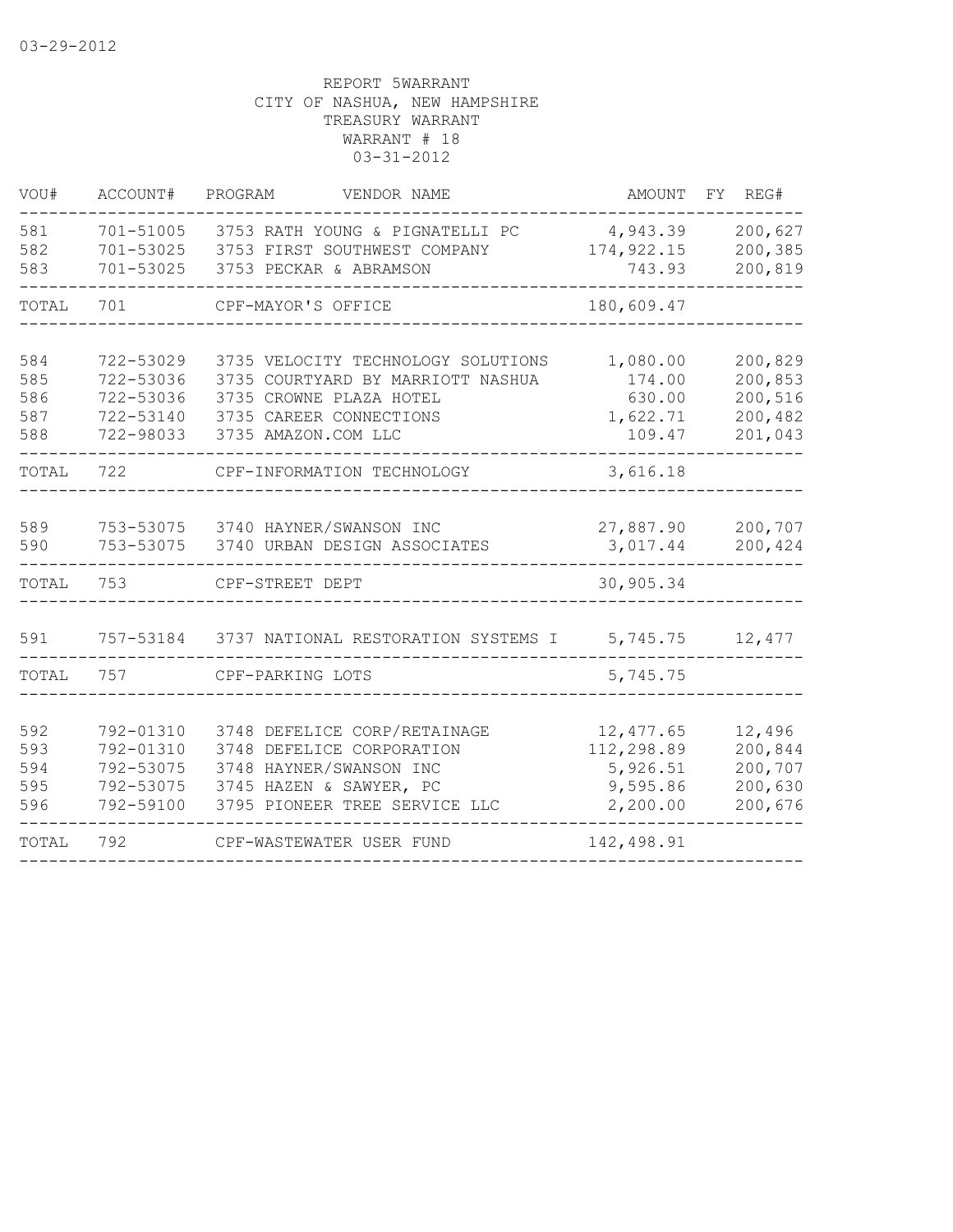| VOU#  | ACCOUNT#         | VENDOR NAME                    | AMOUNT    | FΥ | REG#       |
|-------|------------------|--------------------------------|-----------|----|------------|
| 597   | 801-31005        | COMCAST                        | 75.48     |    | 201,004    |
| 598   | 801-31040        | PAETEC COMMUNICATIONS INC      | 4.87      |    | 200,984    |
| 599   | 801-41015        | STAPLES ADVANTAGE              | 278.76    |    | 200,633    |
| 600   | 801-47010        | BASS FIRST AID SERVICE COMPANY | 86.40     |    | 200,453    |
| 601   | 801-48005        | SHATTUCK MALONE OIL CO         | 718.63    |    | 200,982    |
| 601   | 801-48005        | SHATTUCK MALONE OIL CO         | 624.89    |    | 200,982    |
| 601   | 801-48005        | SHATTUCK MALONE OIL CO         | 218.72    |    | 200,982    |
| 602   | 801-48014        | AVSG LP                        | 1,452.73  |    | 201,026    |
| 602   | 801-48014        | AVSG LP                        | 2,904.00  |    | 201,026    |
| 603   | 801-49040        | UNIFIRST CORPORATION           | 321.71    |    | 200,601    |
| 604   | 801-53030        | SANBORN HEAD & ASSOCIATES INC  | 4,658.44  |    | 201,017    |
| 605   | 801-53075        | USDA APHIS                     | 16,324.95 |    | 201,002    |
| 606   | 801-53109        | INTEGRATED PAPER RECYCLERS     | 1,087.40  |    | 200,817    |
| 607   | 801-59100        | LIBERTY TIRE RECYCLING LLC     | 1,076.13  |    | 200,845    |
| 608   | 801-59100        | NORTHEAST SCALE CO INC         | 1,000.00  |    | 200,398    |
| 609   | 801-59100        | TREASURER STATE OF NH          | 958.15    |    | 201,019    |
| 610   | 801-59238        | DOCULYNX INC                   | 22.43     |    | 200,824    |
| 611   | 801-59238        | US BANCORP EQUIPMENT FINANCE I | 26.55     |    | 201,028    |
| 612   | 801-64040        | ESRI INC                       | 250.50    |    | 201,048    |
| 613   | 801-77020        | LIBERTY INTN'L TRUCKS OF NH LL | 608.68    |    | 200,783    |
| 614   | 801-77020        | NAPA AUTO PARTS                | 223.74    |    | 200,585    |
| 615   | 801-77020        | SOUTHWORTH MILTON INC          | 4,977.71  |    | 200,422    |
| 616   | 801-78065        | MAYNARD & LESIEUR INCORPORATED | 2,082.72  |    | 200,786    |
| 617   | 801-78100        | CN WOOD CO INC                 | 476.95    |    | 200,724    |
| 618   | 801-78100        | DONOVAN SPRING COMPANY INC     | 1,200.00  |    | 200,428    |
| 618   | 801-78100        | DONOVAN SPRING COMPANY INC     | 1,351.92  |    | 200,428    |
| 618   | 801-78100        | DONOVAN SPRING COMPANY INC     | 606.94    |    | 200,428    |
| 619   | 801-78100        | FREIGHTLINER OF NH INC         | 78.75     |    | 200,599    |
| 620   | 801-78100        | GRANITE STATE GLASS            | 315.00    |    | 200,560    |
| 621   | 801-78100        | NEW ENGLAND PAPER & SUPPLY     | 247.84    |    | 200,523    |
| 622   | 801-78100        | NEW G.H. BERLIN OIL COMPANY    | 1,794.89  |    | 200,529    |
| 623   | 801-78100        | OMEGA INDUSTRIAL SUPPLY INC    | 219.48    |    | 200,548    |
| 624   | 801-78100        | P/M SERVICES OF NEW HAMPSHIRE  | 9,341.00  |    | 200,862    |
| 625   | 801-78100        | SANEL AUTO PARTS CO            | 72.73     |    | 200,507    |
| 626   | 801-82025        | NH RETIREMENT SYSTEM           | 523.32    |    | 12,463     |
| TOTAL | 801              | SOLID WASTE DISPOSAL           |           |    | 56, 212.41 |
|       |                  |                                |           |    |            |
| 627   | $802 - 215 - 00$ | BAZZOCCHI RAMON & MURIEL       | 100.20    |    | 200,882    |
| 628   | $802 - 215 - 00$ | BECHARD HOLLY                  | 54.20     |    | 200,889    |
| 629   | $802 - 215 - 00$ | PRUNIER & PROLMAN PA           | 40.17     |    | 200,880    |
| 630   | $802 - 215 - 00$ | ZELOSKI STEPHEN                | 13.86     |    | 200,879    |
| 631   | 802-31005        | CELLULAR SOLUTIONS INC         | 30.00     |    | 200,544    |
| 632   | 802-31040        | PAETEC COMMUNICATIONS INC      | 4.41      |    | 200,984    |
| 633   | 802-32005        | PUBLIC SERVICE OF NEW HAMPSHIR | 35,896.98 |    | 201,040    |
| 634   | 802-33005        | PENNICHUCK WATER               | 124.35    |    | 201,000    |
| 634   | 802-33005        | PENNICHUCK WATER               | 1,469.75  |    | 201,000    |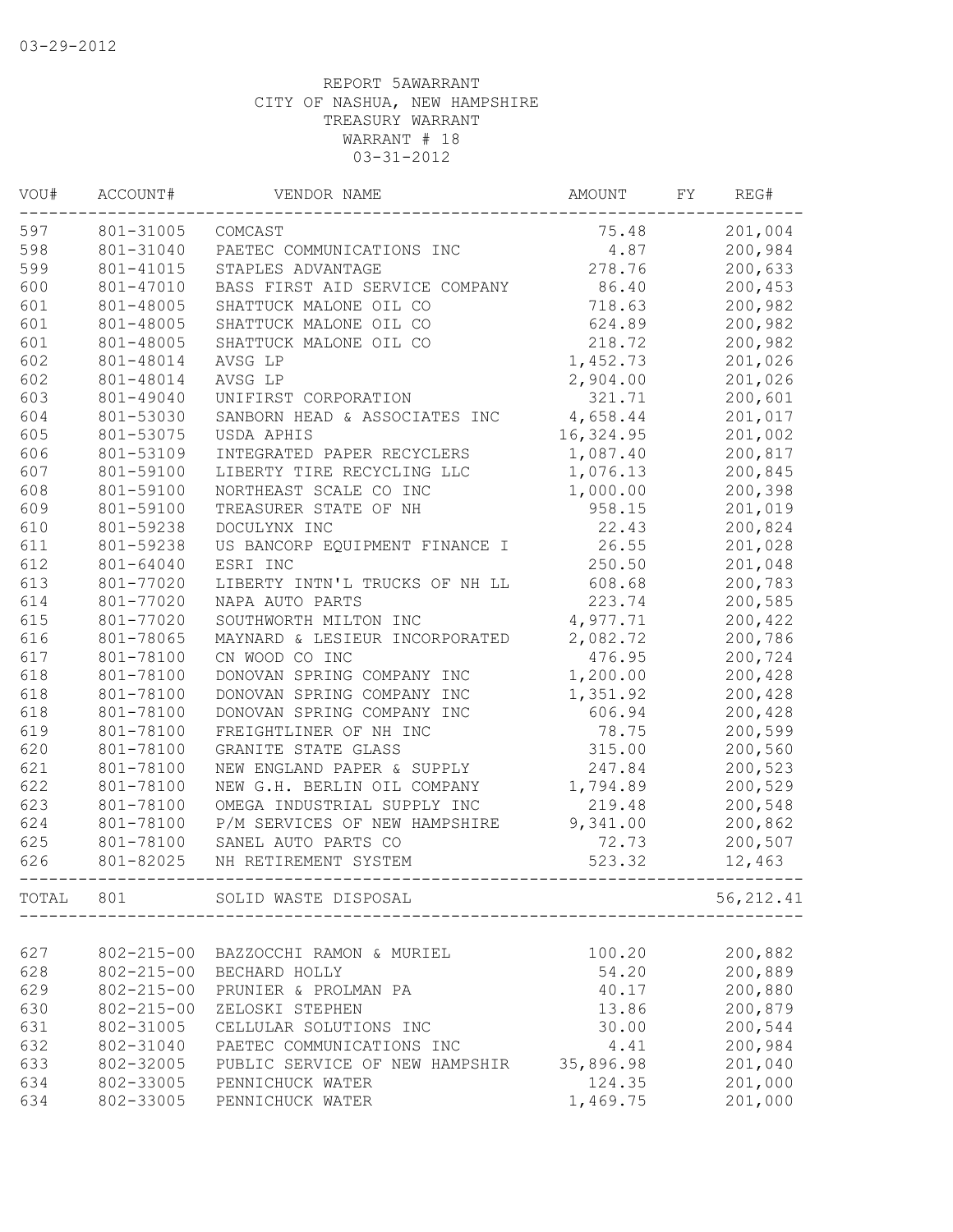| VOU# | ACCOUNT#  | VENDOR NAME                     | AMOUNT             | FY | REG#    |
|------|-----------|---------------------------------|--------------------|----|---------|
| 635  |           | 802-34015 METROMEDIA ENERGY INC | 10,970.57          |    | 201,012 |
| 636  | 802-34015 | NATIONAL GRID                   | 4,349.76           |    | 201,011 |
| 637  | 802-41015 | LECLERC MARIO                   | 42.68              |    | 200,980 |
| 638  | 802-41015 | STAPLES ADVANTAGE               | 615.33             |    | 200,633 |
| 639  | 802-45104 | JCI JONES                       | 2,400.10           |    | 200,826 |
| 640  | 802-45105 | HOLLAND COMPANY INC             | 5,751.36           |    | 200,473 |
| 641  | 802-45175 | ARCSOURCE INC                   | 63.00              |    | 200,509 |
| 642  | 802-46045 | ALEC'S SHOE STORE INC           | 82.00              |    | 200,494 |
| 643  | 802-46045 | LEAD APPAREL                    | 259.00             |    | 200,653 |
| 644  | 802-46045 | UNIFIRST CORPORATION            | 128.92             |    | 200,601 |
| 644  | 802-46045 | UNIFIRST CORPORATION            | 754.90             |    | 200,601 |
| 645  | 802-48015 | DENNIS K BURKE INC              | 896.65             |    | 201,046 |
| 645  | 802-48015 | DENNIS K BURKE INC              | 896.64             |    | 201,046 |
| 646  | 802-49025 | WATER ENVIRONMENT FEDERATION    | 206.25             |    | 201,001 |
| 647  | 802-49070 | HACH COMPANY                    | 451.75             |    | 200,592 |
| 648  | 802-49070 | VWR INTERNATIONAL INC           | 1,393.78           |    | 200,634 |
| 649  | 802-49075 | BAHR SALES INC                  | 1,414.04           |    | 200,811 |
| 650  | 802-49075 | STAPLES ADVANTAGE               | 824.90             |    | 200,633 |
| 651  | 802-53030 | CHEMSERVE ENVIRONMENTAL ANALYS  | 952.44             |    | 200,571 |
| 652  | 802-53030 | EASTERN ANALYTICAL INC          | 65.00              |    | 200,504 |
| 653  | 802-54015 | TELEGRAPH PUBLISHING COMPANY    | 132.41             |    | 200,791 |
| 654  | 802-59100 | AMERICAN TANK MANAGEMENT INC    | 1,200.00           |    | 200,505 |
| 655  | 802-59100 | ANSWERING SERVICES OF NH LLC    | 111.70             |    | 200,536 |
| 656  | 802-59100 | HEALTH STOP INC                 | 94.00              |    | 201,024 |
| 657  | 802-59100 | KENT CLEAN SEPTIC LLC           | 1,405.00           |    | 200,538 |
| 658  | 802-59100 | Q C SERVICES INC                | 690.00             |    | 200,526 |
| 659  | 802-59220 | PRINTGRAPHICS OF MAINE          | 515.21             |    | 200,455 |
| 660  | 802-59225 | RESOURCE MANAGEMENT INC         | 23,448.29          |    | 200,809 |
| 661  | 802-59230 | BROX INDUSTRIES INC             | 243.72             |    | 200,430 |
| 662  | 802-59230 | CORRIVEAU ROUTHIER INC          | 627.00             |    | 200,777 |
| 663  | 802-59238 | DOCULYNX INC                    | 50.96              |    |         |
| 664  | 802-59238 | US BANCORP EQUIPMENT FINANCE I  | 26.55              |    | 200,824 |
| 665  | 802-59265 |                                 |                    |    | 201,028 |
|      |           | CITIZENS BANK                   | 3,081.72<br>963.98 |    | 12,472  |
| 666  | 802-59265 | CITIZENS BANK                   |                    |    | 12,473  |
| 667  | 802-59275 | PENNICHUCK WATER                | 8,487.57           |    | 200,525 |
| 668  |           | 802-59320 CN WOOD CO INC        | 3,678.23           |    | 200,724 |
| 669  | 802-59320 | D & R TOWING INC                | 105.00             |    | 200,778 |
| 670  | 802-59320 | MAC MULKIN CHEVROLET INC        | 291.00             |    | 200,779 |
| 671  | 802-59320 | MAYNARD & LESIEUR INCORPORATED  | 145.00             |    | 200,786 |
| 672  | 802-59320 | NAPA AUTO PARTS                 | 38.03              |    | 200,585 |
| 672  | 802-59320 | NAPA AUTO PARTS                 | 24.41              |    | 200,585 |
| 673  | 802-59320 | SANEL AUTO PARTS CO             | 4.37               |    | 200,507 |
| 673  | 802-59320 | SANEL AUTO PARTS CO             | 15.64              |    | 200,508 |
| 674  | 802-64040 | ESRI INC                        | 249.90             |    | 201,048 |
| 674  | 802-64040 | ESRI INC                        | 124.95             |    | 201,048 |
| 675  | 802-64095 | PINE MOTOR PARTS                | 512.79             |    | 200,787 |
| 676  | 802-64192 | GRAINGER                        | 402.72             |    | 200,442 |
| 677  | 802-64192 | LAB SAFETY SUPPY INC            | 90.49              |    | 200,631 |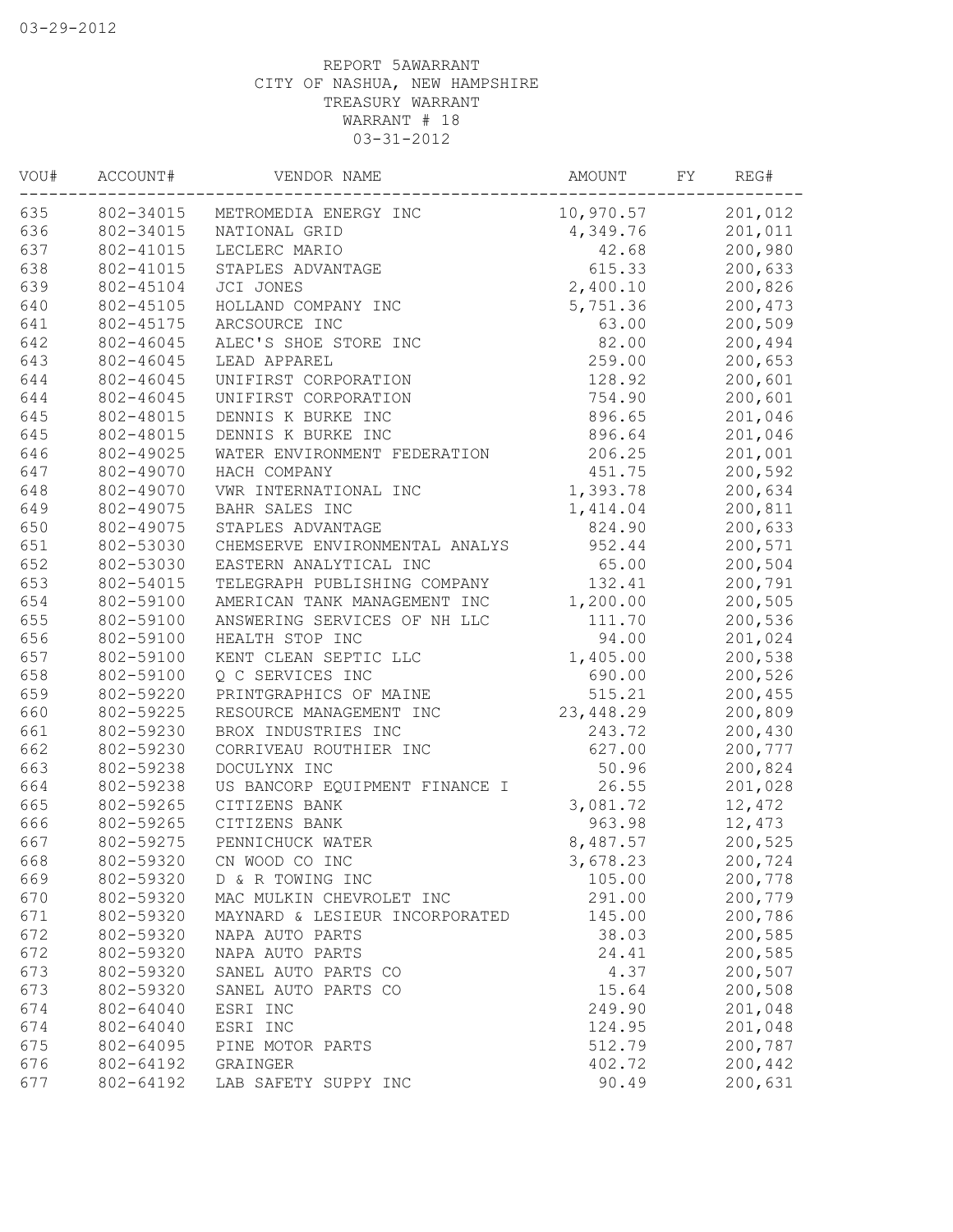| VOU#  | ACCOUNT#  | VENDOR NAME                                     | AMOUNT    | FY. | REG#       |
|-------|-----------|-------------------------------------------------|-----------|-----|------------|
| 678   | 802-64192 | M & M ELECTRICAL SUPPLY CO INC                  | 294.88    |     | 200,774    |
| 679   | 802-64192 | MOORE MEDICAL LLC                               | 467.29    |     | 200,528    |
| 680   | 802-64192 | NH BRAGG & SONS INC                             | 80.31     |     | 200,404    |
| 681   | 802-77050 | GATE CITY FENCE CO INC                          | 350.00    |     | 200,487    |
| 682   | 802-77050 | HOME DEPOT CREDIT SERVICES                      | 11.94     |     | 200,997    |
| 683   | 802-77065 | CLEAR EDGE                                      | 5,157.00  |     | 200,617    |
| 684   | 802-77065 | F W WEBB COMPANY                                | 87.86     |     | 200,459    |
| 685   | 802-77065 | M & M ELECTRICAL SUPPLY CO INC                  | 90.14     |     | 200,774    |
| 686   | 802-77066 | EASTERN INDUSTRIAL AUTOMATION                   | 320.46    |     | 200,828    |
| 687   | 802-77066 | FASTENAL COMPANY                                | 583.07    |     | 200,546    |
| 688   | 802-77066 | M & B MACHINING AND WELDING                     | 480.00    |     | 200,784    |
| 689   | 802-77066 | PEABODY SUPPLY COMPANY                          | 59.10     |     | 200,821    |
| 690   | 802-77067 | EASTERN INDUSTRIAL AUTOMATION                   | 29.89     |     | 200,828    |
| 691   | 802-77067 | YEOMANS CHICAGO CORPORATION                     | 567.25    |     | 200,434    |
| 692   | 802-77069 | DEPENDABLE LOCK SERVICE INC                     | 288.00    |     | 200,603    |
| 693   | 802-77069 | FASTENAL COMPANY                                | 355.88    |     | 200,546    |
| 694   | 802-77069 | FIMBEL PAUNET CORPORATION                       | 400.00    |     | 200,597    |
| 695   | 802-77069 | GRAINGER                                        | 421.90    |     | 200,442    |
| 695   | 802-77069 | GRAINGER                                        | 614.90    |     | 200,442    |
| 696   | 802-77069 | HOME DEPOT CREDIT SERVICES                      | 97.08     |     | 200,997    |
| 697   | 802-77069 | M & M ELECTRICAL SUPPLY CO INC                  | 377.91    |     | 200,774    |
| 697   | 802-77069 | M & M ELECTRICAL SUPPLY CO INC                  | 759.75    |     | 200,774    |
| 698   | 802-77069 | MCMASTER-CARR SUPPLY CO                         | 235.87    |     | 200,497    |
| 698   | 802-77069 | MCMASTER-CARR SUPPLY CO                         | 121.04    |     | 200,497    |
| 699   | 802-77069 | PEABODY SUPPLY COMPANY                          | 556.87    |     | 200,821    |
| 700   | 802-77069 | PINE MOTOR PARTS                                | 99.13     |     | 200,787    |
| 701   | 802-77069 | PROGRESSIVE ALARM SERVICES,<br>IN               | 285.00    |     | 200,723    |
| 702   | 802-77069 | SOUTHWORTH MILTON INC                           | 1,495.00  |     | 200,422    |
| 702   | 802-77069 | SOUTHWORTH MILTON INC                           | $-150.00$ |     | 200,422    |
| 702   | 802-77070 | SOUTHWORTH MILTON INC                           | 1,345.00  |     | 200,422    |
| 703   | 802-77070 | WINDWARD PETROLEUM PARTNERS IN                  | 2,004.49  |     | 200,447    |
| 704   | 802-77072 | HIGHLAND POWER                                  | 2,019.70  |     | 200,622    |
| 705   | 802-82025 | NH RETIREMENT SYSTEM                            | 174.76    |     | 12,463     |
| 705   | 802-82025 | NH RETIREMENT SYSTEM                            | 667.48    |     | 12,463     |
| 706   | 802-94005 | NEW ENGLAND WATER ENVIRONMENT                   | 25.00     |     | 200,987    |
| 707   | 802-94005 | WATER ENVIRONMENT FEDERATION                    | 847.00    |     | 200,990    |
| 708   | 802-96004 | HAZEN AND SAWYER PC                             | 15,868.09 |     | 200,549    |
| TOTAL | 802       | -------------------<br>SEWERAGE DISPOSAL SYSTEM |           |     | 154,502.67 |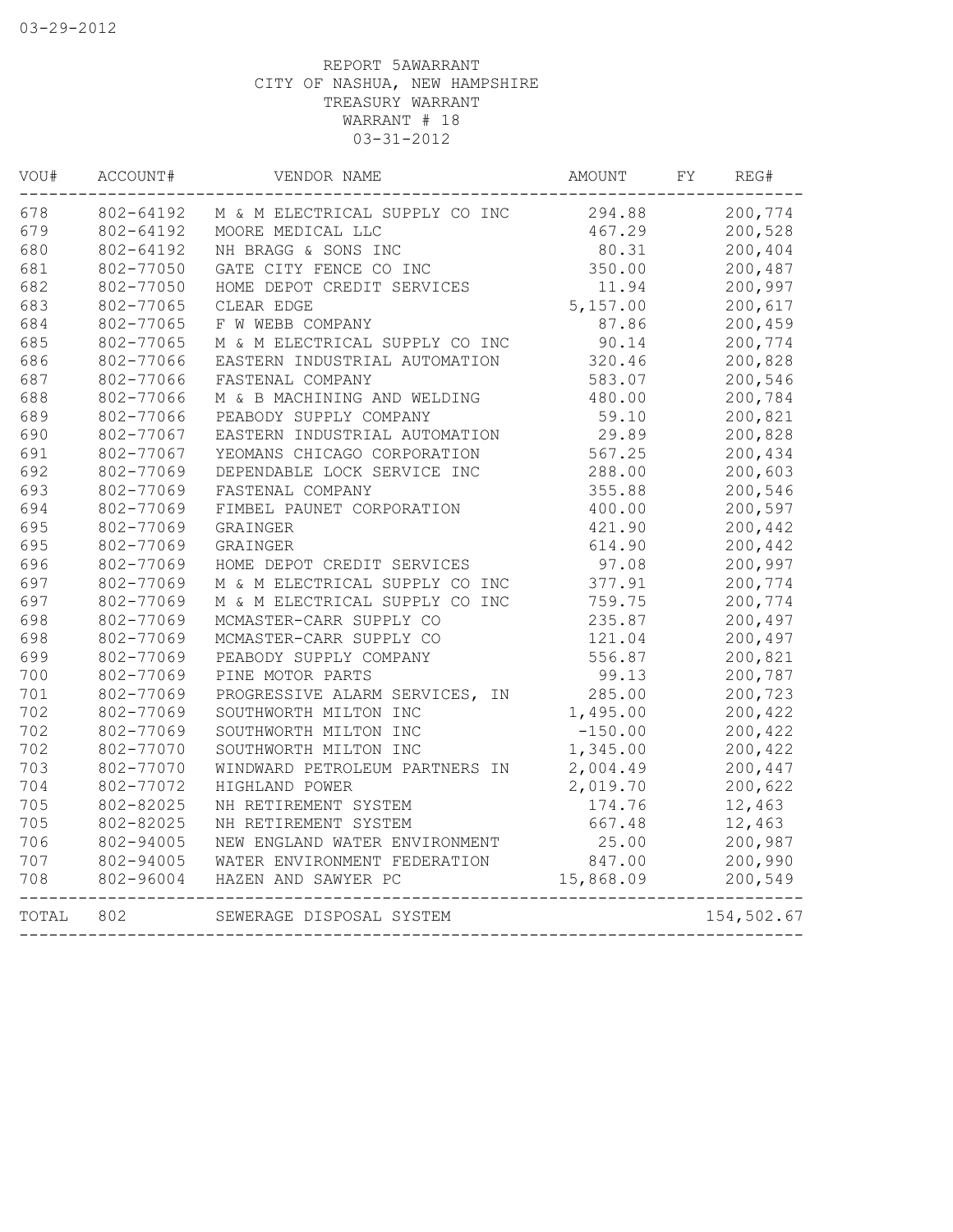| VOU#                                                               | ACCOUNT#                                                                                                                      | VENDOR NAME                                                                                                                                                                                                  | AMOUNT                                                                                             | FY | REG#                                                                                                       |
|--------------------------------------------------------------------|-------------------------------------------------------------------------------------------------------------------------------|--------------------------------------------------------------------------------------------------------------------------------------------------------------------------------------------------------------|----------------------------------------------------------------------------------------------------|----|------------------------------------------------------------------------------------------------------------|
| 709                                                                | 901-59100                                                                                                                     | UNIVERSAL RECYCLING TECH LLC                                                                                                                                                                                 | 1,338.38                                                                                           |    | 200,802                                                                                                    |
| TOTAL                                                              | 901                                                                                                                           | SOLID WASTE TRUST FUND                                                                                                                                                                                       |                                                                                                    |    | 1,338.38                                                                                                   |
| 710                                                                | 941-98029                                                                                                                     | PETTY CASH                                                                                                                                                                                                   | 60.00                                                                                              |    | 200,981                                                                                                    |
| TOTAL                                                              | 941                                                                                                                           | HEALTH & COMM SVCS TRUST FUND                                                                                                                                                                                |                                                                                                    |    | 60.00                                                                                                      |
| 711<br>712<br>713<br>714<br>715<br>715<br>716<br>717               | $952 - 05058$<br>$952 - 05058$<br>$952 - 45065$<br>952-59020<br>952-75021<br>952-75021<br>952-75021<br>952-81086              | NASHUA WALLPAPER & PAINT CO<br>UNITED SITE SERVICES NORTHEAST<br>GATE CITY FENCE CO INC<br>JEANNOTTE'S MARKET<br>BELLETETES INC<br>BELLETETES INC<br>HOME DEPOT CREDIT SERVICES<br>UNITED PARCEL SERVICE INC | 113.44<br>54.97<br>600.00<br>69.42<br>6.29<br>20.00<br>180.78<br>575.00                            |    | 200,515<br>201,016<br>200,487<br>200,465<br>200,503<br>200,503<br>200,997<br>201,039                       |
| TOTAL                                                              | 952                                                                                                                           | PARK & RECREATION TRUST FUND                                                                                                                                                                                 |                                                                                                    |    | 1,619.90                                                                                                   |
| 718                                                                |                                                                                                                               | 961-05054 LIZZIE'S GARAGE DOORS LLC                                                                                                                                                                          | 1,450.00                                                                                           |    | 200,475                                                                                                    |
| TOTAL                                                              | 961                                                                                                                           | EDGEWOOD CEMETERY TRUST FUND                                                                                                                                                                                 |                                                                                                    |    | 1,450.00                                                                                                   |
| 719<br>720<br>721                                                  | 963-05054<br>963-34005<br>963-45185                                                                                           | NORTHLAND INDUSTRIAL TRUCK CO.<br>MCLAUGHLIN OIL COMPANY<br>HARDY DORIC INC                                                                                                                                  | 698.50<br>612.26<br>780.00                                                                         |    | 200,837<br>200,466<br>200,514<br>------                                                                    |
| TOTAL                                                              | 963                                                                                                                           | WOODLAWN CEMETERY TRUST FUND                                                                                                                                                                                 |                                                                                                    |    | 2,090.76                                                                                                   |
| 722<br>723<br>724<br>725<br>726<br>726<br>727<br>728<br>729<br>730 | 975-33005<br>975-34015<br>975-45050<br>975-45050<br>$975 - 45050$<br>$975 - 45050$<br>$975 - 45050$<br>975-45050<br>975-45050 | PENNICHUCK WATER<br>METROMEDIA ENERGY INC<br>ACTRACE LLC<br>AMAZON.COM LLC<br>BAKER & TAYLOR<br>BAKER & TAYLOR<br>GALE<br>INGRAM LIBRARY SERVICES INC<br>975-45050 SIMON & SCHUSTER<br>WEST PAYMENT CENTER   | 23.85<br>311.28<br>660.00<br>545.43<br>1,151.01<br>773.84<br>263.00<br>1,440.84<br>31.64<br>836.50 |    | 201,000<br>201,012<br>200,469<br>201,043<br>200,450<br>200,451<br>200,589<br>200,625<br>200,444<br>200,463 |
| TOTAL                                                              | 975                                                                                                                           | LIBRARY TRUST FUND                                                                                                                                                                                           |                                                                                                    |    | 6,037.39                                                                                                   |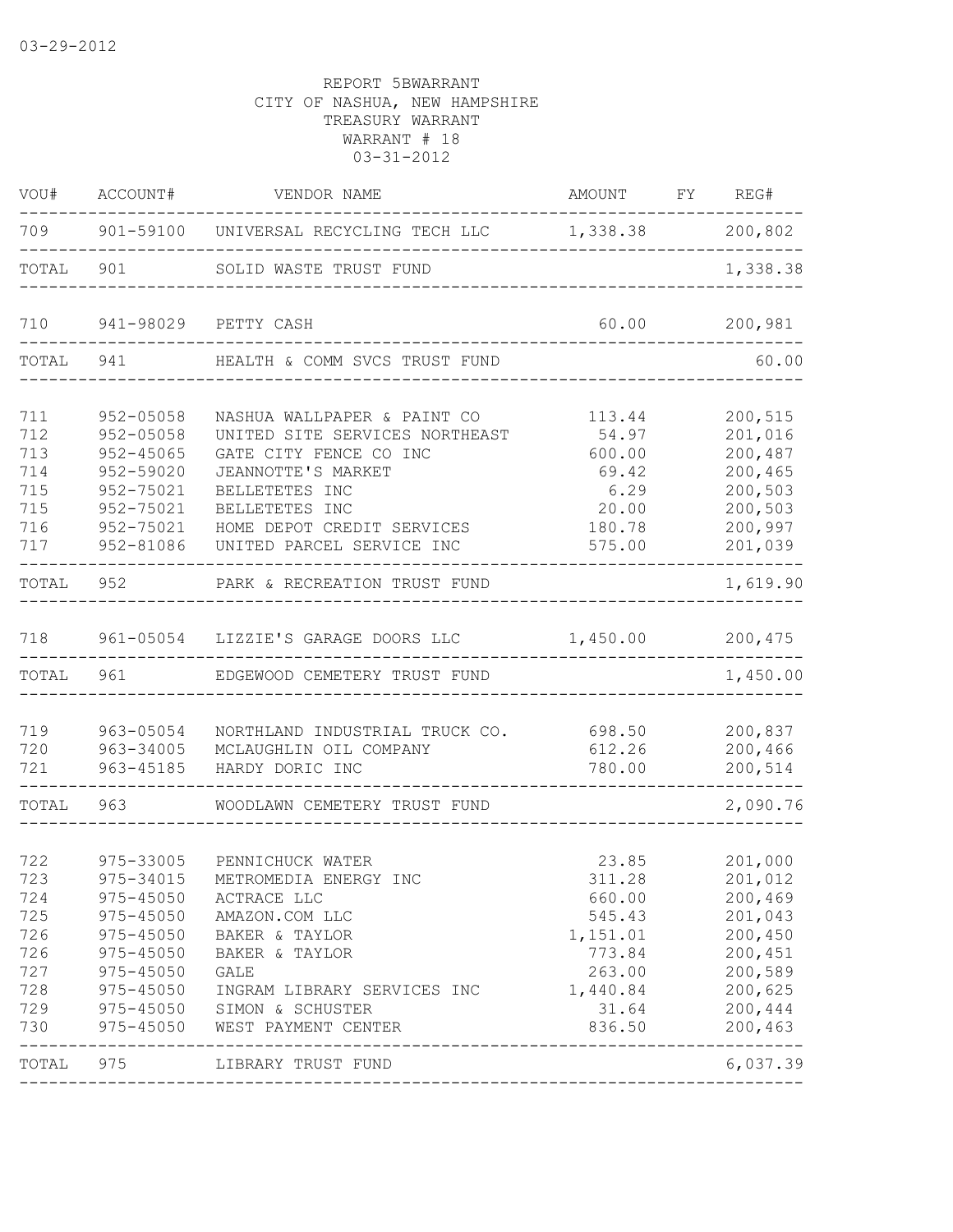| VOU#  | ACCOUNT#         | VENDOR NAME            | AMOUNT   | FY | REG#     |
|-------|------------------|------------------------|----------|----|----------|
|       | 235,82 981-49050 | EDUCATIONAL OUTFITTERS | 1,236.50 |    | 200,896  |
| TOTAL | 981              | SCHOOL TRUST FUND      |          |    | 1,236.50 |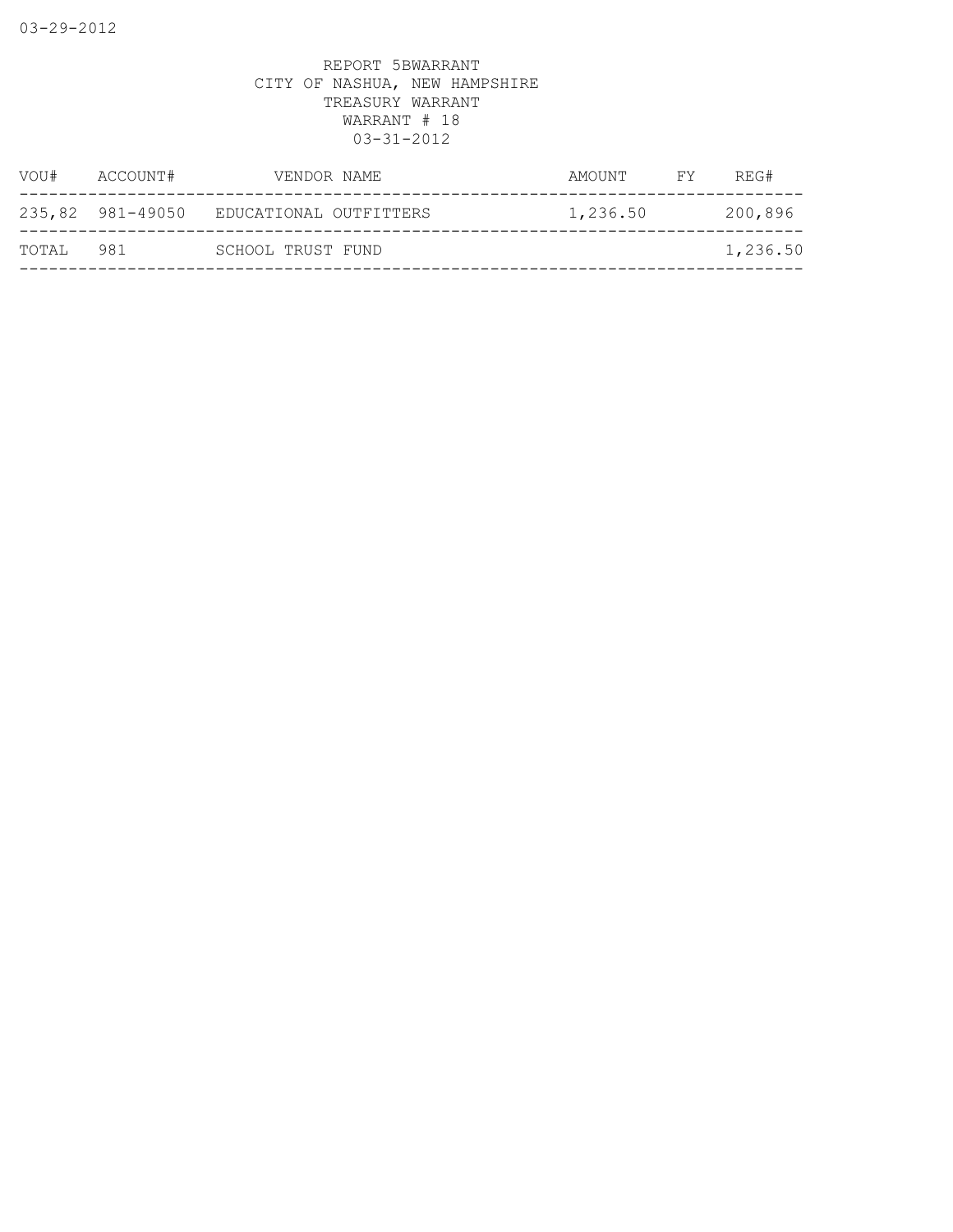|           | ACCOUNT# PAYROLL WEEK ENDING |  | AMOUNT |  |
|-----------|------------------------------|--|--------|--|
|           |                              |  |        |  |
| TOTAL 951 |                              |  |        |  |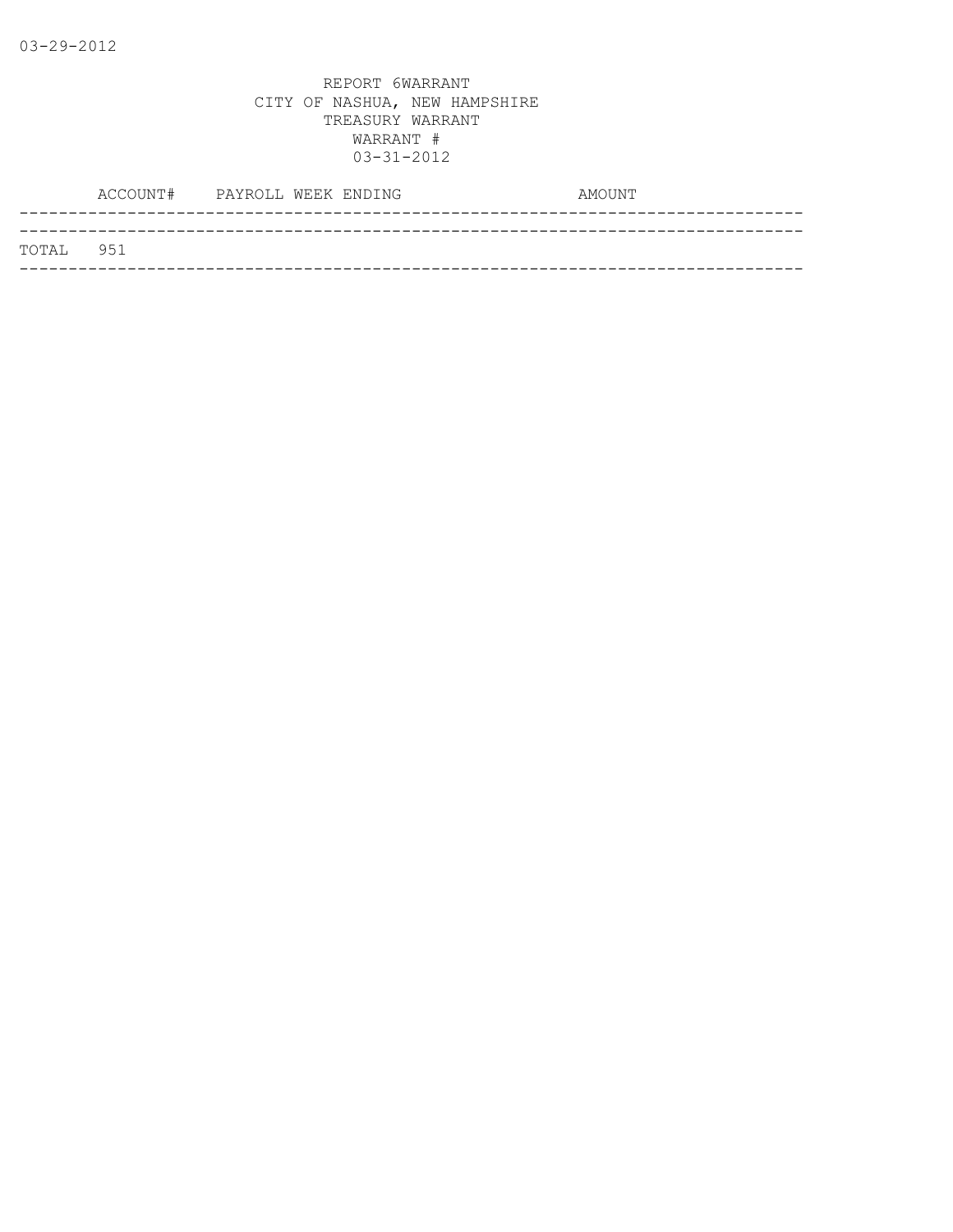|           | AMOUNT   | ACCOUNT# PAYROLL WEEK ENDING                              |               |           |
|-----------|----------|-----------------------------------------------------------|---------------|-----------|
|           | 20.00    | 300-31050 24-MAR-2012<br>________________________________ |               |           |
| 20.00     |          |                                                           |               | TOTAL 300 |
|           |          |                                                           |               |           |
|           | 962.06   | 17-MAR-2012                                               | 305-11125     |           |
|           | 962.06   | 24-MAR-2012                                               | 305-11125     |           |
|           | 1,080.52 | 17-MAR-2012                                               | 305-11239     |           |
|           | 1,080.52 | 24-MAR-2012                                               | 305-11239     |           |
|           | 100.00   | 305-31050 24-MAR-2012                                     |               |           |
| 4,185.16  |          | SRF - CIVIC & COMM ACTIVITIES                             |               | TOTAL 305 |
|           |          |                                                           |               |           |
|           | 862.73   | 308-11130  17-MAR-2012                                    |               |           |
|           | 862.73   | 308-11130 24-MAR-2012                                     |               |           |
|           | 526.34   | 17-MAR-2012                                               | 308-11418     |           |
|           | 526.34   | 24-MAR-2012                                               | 308-11418     |           |
|           | 1,453.63 | 17-MAR-2012                                               | $308 - 11441$ |           |
|           | 1,453.63 | 24-MAR-2012                                               | 308-11441     |           |
|           | 1,156.28 | 17-MAR-2012                                               | 308-11446     |           |
|           | 1,156.28 | 24-MAR-2012                                               | 308-11446     |           |
|           | 257.36   | 17-MAR-2012                                               | 308-11447     |           |
|           | 257.36   | 24-MAR-2012                                               | 308-11447     |           |
|           | 1,083.90 | 17-MAR-2012                                               | 308-11540     |           |
|           | 1,083.90 | 24-MAR-2012                                               | 308-11540     |           |
|           | 997.83   | 17-MAR-2012                                               | 308-11578     |           |
|           | 997.83   | 24-MAR-2012                                               | 308-11578     |           |
|           | 1,080.53 | 17-MAR-2012                                               | 308-11589     |           |
|           | 1,080.52 | 24-MAR-2012                                               | 308-11589     |           |
|           | 976.17   | 17-MAR-2012                                               | 308-11608     |           |
|           | 976.17   | 24-MAR-2012                                               | 308-11608     |           |
|           | 1,854.34 | 17-MAR-2012                                               | 308-83051     |           |
|           | 2,275.13 | 24-MAR-2012                                               | 308-83051     |           |
|           | 1,391.59 | 17-MAR-2012                                               | 308-83052     |           |
|           | 2,089.84 | 24-MAR-2012                                               | 308-83052     |           |
|           | 1,384.62 | 17-MAR-2012                                               | 308-83102     |           |
|           | 1,384.62 | 24-MAR-2012                                               | 308-83102     |           |
| 27,169.67 |          | SRF - INSURANCE                                           | 308           | TOTAL     |
|           | 40.00    | 309-31050 24-MAR-2012                                     |               |           |
| 40.00     |          |                                                           | 309           | TOTAL     |

3092-13004 17-MAR-2012 634.09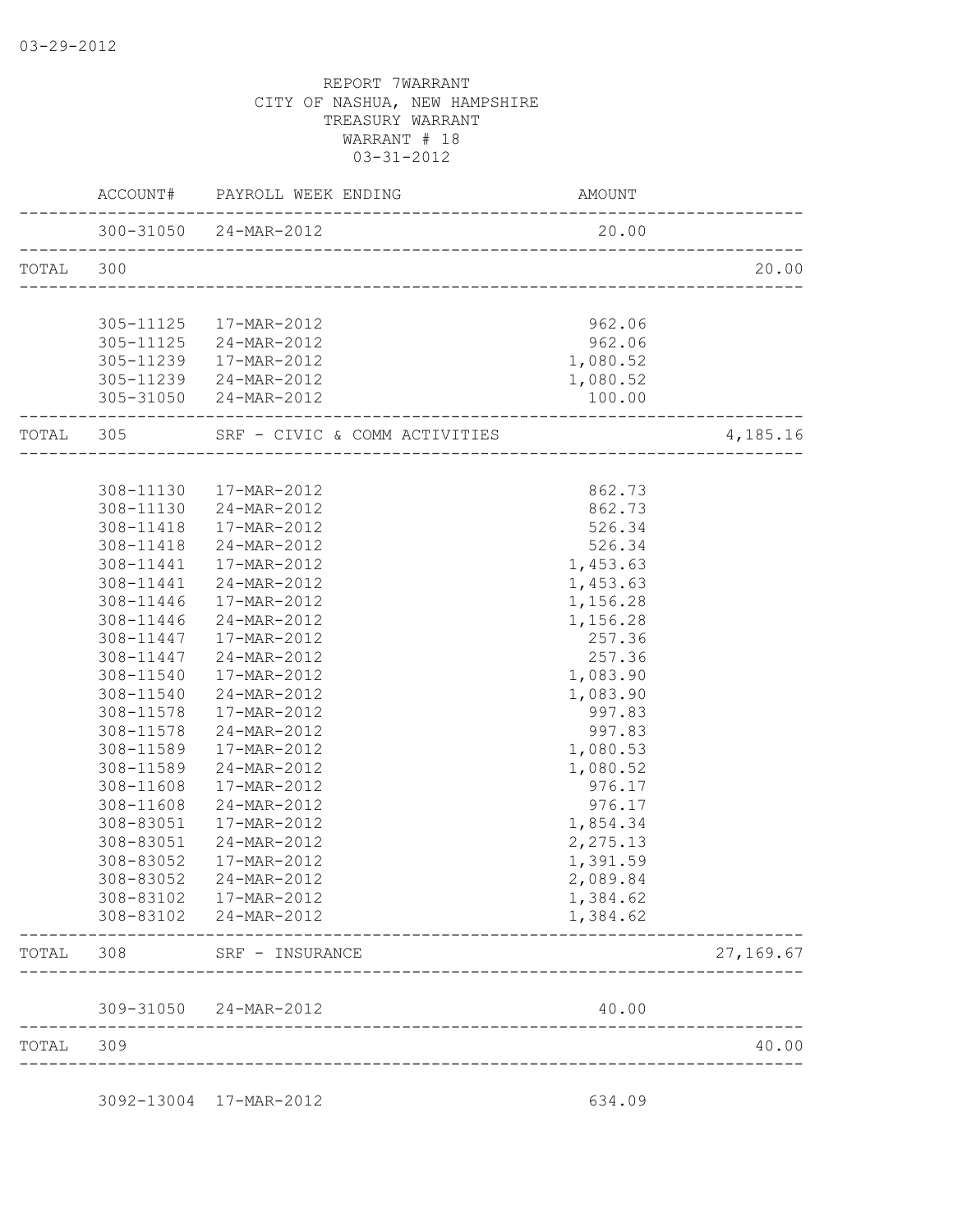|           |            | ACCOUNT# PAYROLL WEEK ENDING                                                          | AMOUNT      |                  |
|-----------|------------|---------------------------------------------------------------------------------------|-------------|------------------|
|           |            | 3092-13004 24-MAR-2012                                                                | 1,223.21    | ---------------- |
|           |            | TOTAL 309 FRESH FRUIT & VEGETABLE GRANT                                               |             | 1,857.30         |
|           |            |                                                                                       |             |                  |
|           |            | 3097-11162 17-MAR-2012                                                                | 645.75      |                  |
|           |            | 3097-11162 24-MAR-2012                                                                | 645.75      |                  |
|           |            | 3097-11408 17-MAR-2012                                                                | 670.07      |                  |
|           |            | 3097-11408 24-MAR-2012                                                                | 852.40      |                  |
|           |            | 3097-12112 17-MAR-2012                                                                | 523.78      |                  |
|           | 3097-12112 | 24-MAR-2012                                                                           | 602.98      |                  |
|           |            | 3097-12830 17-MAR-2012                                                                | 201.83      |                  |
|           |            | 3097-12830 24-MAR-2012                                                                | 25.89       |                  |
|           | 3097-19138 | 24-MAR-2012                                                                           | 3,029.27    |                  |
|           |            | 3097-19139 24-MAR-2012                                                                | 13, 142. 23 |                  |
|           |            | 3097-19140 17-MAR-2012                                                                | 8,933.28    |                  |
|           |            | 3097-19140 24-MAR-2012                                                                | 8,928.87    |                  |
|           |            | 3097-19540 17-MAR-2012                                                                | 24, 233.70  |                  |
|           |            | 3097-19540 24-MAR-2012                                                                | 24, 435.51  |                  |
|           |            | 3097-19544 17-MAR-2012                                                                | 644.66      |                  |
|           |            | 3097-19544 24-MAR-2012                                                                | 673.46      |                  |
|           |            | 3097-19545 17-MAR-2012                                                                | 1,349.37    |                  |
|           |            | 3097-19545 24-MAR-2012                                                                | 1,695.80    |                  |
|           |            | TOTAL 309 SRF - FOOD SERVICES                                                         |             | 91,234.60        |
|           |            |                                                                                       |             |                  |
|           |            | 3117-12006 17-MAR-2012                                                                | 875.00      |                  |
|           |            | 3117-12006 24-MAR-2012<br>----------------------<br>--------------------------------- | 2,250.00    |                  |
| TOTAL 311 |            | DRIVER'S EDUCATION                                                                    |             | 3,125.00         |
|           |            |                                                                                       |             |                  |
|           |            | 312-11165  17-MAR-2012                                                                | 1,070.96    |                  |
|           |            | 312-11165 24-MAR-2012                                                                 | 1,070.96    |                  |
|           | 312-11191  | 17-MAR-2012                                                                           | 827.26      |                  |
|           | 312-11191  | 24-MAR-2012                                                                           | 827.27      |                  |
|           | 312-11445  | 17-MAR-2012                                                                           | 109.36      |                  |
|           | 312-11445  | 24-MAR-2012                                                                           | 109.36      |                  |
|           | 312-11547  | 17-MAR-2012                                                                           | 2,235.48    |                  |
|           | 312-11547  | 24-MAR-2012                                                                           | 2,235.48    |                  |
|           | 312-12052  | 17-MAR-2012                                                                           | 627.49      |                  |
|           | 312-12052  | 24-MAR-2012                                                                           | 573.99      |                  |
|           | 312-13004  | 17-MAR-2012                                                                           | 785.35      |                  |
|           | 312-13004  | 24-MAR-2012                                                                           | 453.36      |                  |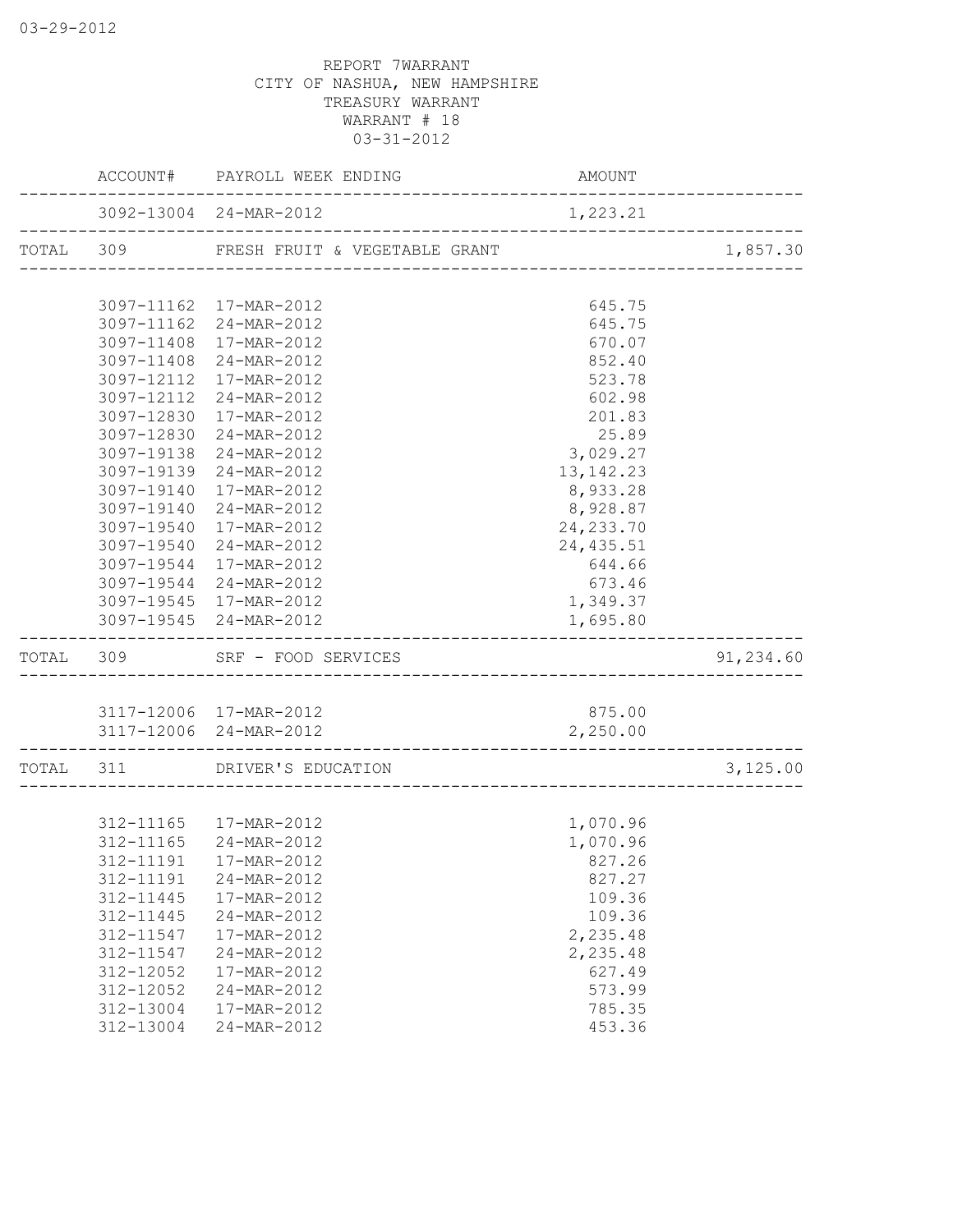|       |           | ACCOUNT# PAYROLL WEEK ENDING                     | AMOUNT           |                    |
|-------|-----------|--------------------------------------------------|------------------|--------------------|
|       |           | TOTAL 312 SRF - FINANCIAL SERVICES               |                  | 10,926.32          |
|       |           |                                                  |                  |                    |
|       |           | 3122-12006 17-MAR-2012                           | 225.00           |                    |
|       |           | 3122-12006 24-MAR-2012<br>3122-13004 24-MAR-2012 | 875.00<br>175.00 |                    |
|       |           | TOTAL 312 ADULT ED/CONTINUING ED                 |                  | 1,275.00           |
|       |           |                                                  |                  |                    |
|       |           | 3212-12006 24-MAR-2012                           | 600.00           |                    |
|       |           | TOTAL 321 ADULT ED/COLLEGE TRANSITIONS           |                  | 600.00             |
|       |           | 3249-19230 24-MAR-2012                           | 450.00           |                    |
|       |           | TOTAL 324 LAEP - WAIT TRAINING                   |                  | 450.00             |
|       |           |                                                  |                  |                    |
|       |           | 3262-11860 24-MAR-2012                           | 2,211.46         | ------------------ |
|       |           | TOTAL 326 NH ALTERNATE ASSES COACH               |                  | 2,211.46           |
|       |           |                                                  |                  |                    |
|       |           | 331-11250  17-MAR-2012<br>331-11250 24-MAR-2012  | 717.44<br>717.44 |                    |
|       |           | 331-11561  17-MAR-2012                           | 1,173.90         |                    |
|       | 331-11561 | 24-MAR-2012                                      | 1,173.90         |                    |
|       | 331-12115 | 17-MAR-2012                                      | 555.49           |                    |
|       | 331-12115 | 24-MAR-2012                                      | 555.49           |                    |
|       | 331-13038 | $17 - \text{MAR} - 2012$                         | 283.48           |                    |
|       | 331-13038 | 24-MAR-2012                                      | 283.48           |                    |
|       | 331-13044 | 17-MAR-2012                                      | 625.59           |                    |
|       | 331-13044 | 24-MAR-2012                                      | 1,500.41         |                    |
|       | 331-15002 | 17-MAR-2012                                      | 234.78           |                    |
|       |           | 331-18036  17-MAR-2012                           | 6,527.14         |                    |
|       |           | 331-18036 24-MAR-2012                            | 3,637.44         |                    |
| TOTAL | 331       | SRF - POLICE DEPARTMENT                          |                  | 17,985.98          |
|       |           | 332-18084  17-MAR-2012                           | 1,329.41         |                    |
| TOTAL | 332       | SRF - FIRE DEPARTMENT                            |                  | 1,329.41           |
|       |           | ____________________                             |                  |                    |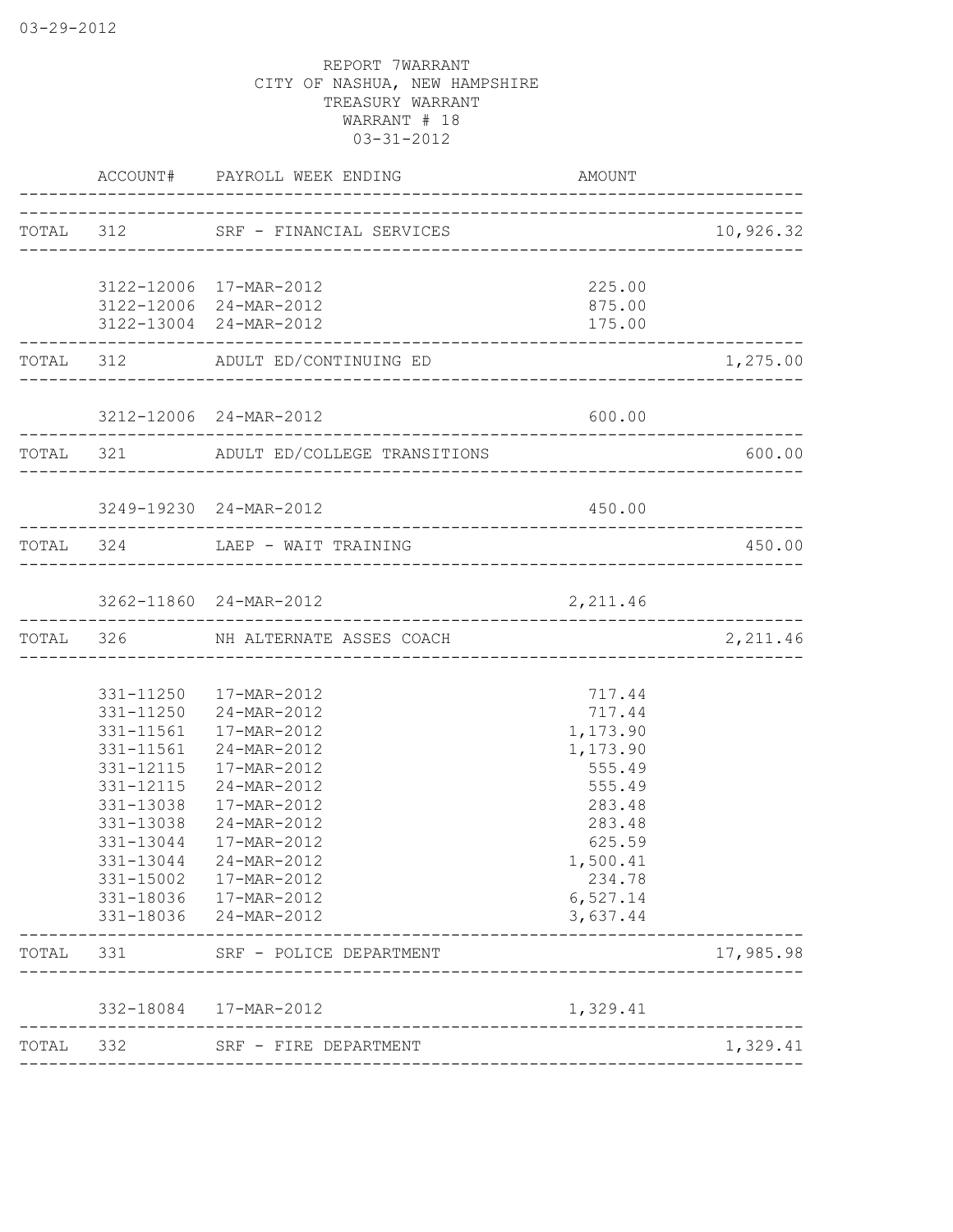|           |                        | ACCOUNT# PAYROLL WEEK ENDING                     | AMOUNT             |            |
|-----------|------------------------|--------------------------------------------------|--------------------|------------|
|           |                        | 3362-13133 24-MAR-2012                           | 375.00             |            |
|           |                        | TOTAL 336 TITLE I SINI DR CRISP                  |                    | 375.00     |
|           |                        | 3392-12201 17-MAR-2012                           | 303.80             |            |
|           |                        | TOTAL 339 TITLE I SINI FAIRGROUNDS               |                    | 303.80     |
|           |                        |                                                  |                    |            |
|           | 341-01210              | 17-MAR-2012                                      | 437.49             |            |
|           | 341-01210<br>341-11024 | 24-MAR-2012<br>17-MAR-2012                       | 437.49<br>264.35   |            |
|           | 341-11024              | 24-MAR-2012                                      | 264.35             |            |
|           | 341-11235              | 17-MAR-2012                                      | 730.30             |            |
|           | 341-11235              | 24-MAR-2012                                      | 973.73             |            |
|           | 341-11484              | 17-MAR-2012                                      | 791.20             |            |
|           | $341 - 11484$          | 24-MAR-2012                                      | 963.20             |            |
|           | 341-11563              | 17-MAR-2012                                      | 1,019.34           |            |
|           |                        | 341-11563 24-MAR-2012                            | 1,019.33           |            |
|           |                        | 341-31050 24-MAR-2012                            | 50.00              |            |
|           |                        | TOTAL 341 SRF - COMMUNITY SERVICES               |                    | 6,950.78   |
|           |                        |                                                  |                    |            |
|           |                        | 342-12000 17-MAR-2012                            | 656.26             |            |
|           |                        | 342-12000 24-MAR-2012                            | 656.26             |            |
|           | 342-12199              | 17-MAR-2012                                      | 959.35             |            |
|           |                        | 342-12199 24-MAR-2012                            | 959.35             |            |
|           |                        | 342-12582  17-MAR-2012<br>342-12582 24-MAR-2012  | 957.61<br>957.60   |            |
|           |                        |                                                  |                    |            |
| TOTAL 342 |                        | SRF - COMMUNITY HEALTH                           |                    | 5, 146. 43 |
|           |                        |                                                  |                    |            |
|           |                        | 3440-12006 24-MAR-2012                           | 4,412.39           |            |
|           |                        | 3440-12048 24-MAR-2012                           | 50.00              |            |
|           |                        | 3440-12078 17-MAR-2012<br>3440-12078 24-MAR-2012 | 887.50<br>9,212.50 |            |
|           |                        |                                                  |                    |            |
| TOTAL     | 344                    | AFTER SCHOOL PROGRAM                             |                    | 14,562.39  |
|           |                        | 3452-11162 17-MAR-2012                           | 711.38             |            |
|           | 3452-11162             | 24-MAR-2012                                      | 711.38             |            |
|           |                        | 3452-11860 24-MAR-2012                           | 7,124.28           |            |
|           | 3452-12006             | 17-MAR-2012                                      | 3,372.43           |            |
|           |                        | 3452-12006 24-MAR-2012                           | 451.98             |            |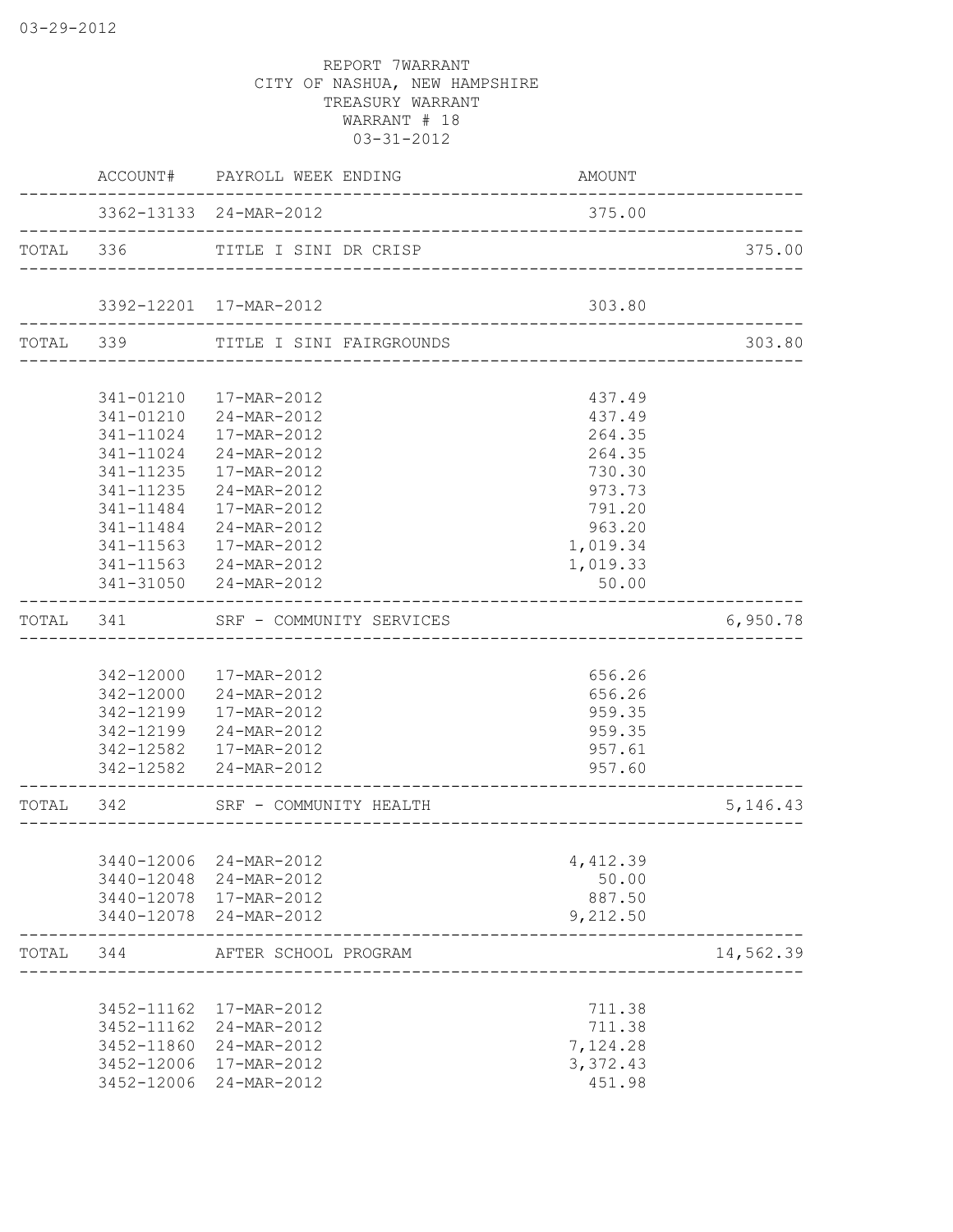|           | ACCOUNT#                 | PAYROLL WEEK ENDING                               | <b>AMOUNT</b>                         |           |
|-----------|--------------------------|---------------------------------------------------|---------------------------------------|-----------|
|           |                          | TOTAL 345 TITLE IV 21ST CENT ELEM                 |                                       | 12,371.45 |
|           |                          |                                                   |                                       |           |
|           |                          | 3462-11860 24-MAR-2012                            | 1,562.04                              |           |
|           |                          | 3462-12006 17-MAR-2012                            | 964.57                                |           |
|           |                          | 3462-12006 24-MAR-2012                            | 4, 151.54                             |           |
| TOTAL     | 346                      | TITLE IV 21ST CENT MIDDLE                         |                                       | 6,678.15  |
|           |                          |                                                   |                                       |           |
|           |                          | 3468-11162  17-MAR-2012<br>3468-11162 24-MAR-2012 | 645.75<br>645.75                      |           |
|           |                          | 3468-11870 24-MAR-2012                            | 4,488.22                              |           |
|           |                          | 3468-19230 24-MAR-2012                            | 600.00                                |           |
| TOTAL 346 |                          | SMALLER LEARNING COMMUNITY                        |                                       | 6,379.72  |
|           |                          |                                                   |                                       |           |
|           |                          | 3471-12201 17-MAR-2012                            | 434.00                                |           |
|           |                          | 3471-12201 24-MAR-2012                            | 248.00<br><u> Le Le Le Le Le Le L</u> |           |
| TOTAL     | 347                      | CSSR-SECONDARY SCHOOL REDESIGN                    |                                       | 682.00    |
|           |                          |                                                   |                                       |           |
|           |                          | 3502-11726 24-MAR-2012<br>3502-11803 24-MAR-2012  | 13,220.85<br>1,105.04                 |           |
|           |                          | 3502-12201 24-MAR-2012                            | 186.00                                |           |
| TOTAL 350 |                          | TITLE IIA HQT                                     |                                       | 14,511.89 |
|           |                          |                                                   |                                       |           |
|           |                          | 352-11562  17-MAR-2012                            | 420.52                                |           |
|           | 352-11562                | 24-MAR-2012                                       | 420.52                                |           |
| TOTAL     | 352                      | SRF - PARKS AND RECREATION                        |                                       | 841.04    |
|           |                          |                                                   |                                       |           |
|           | 3532-11870<br>3532-12006 | 24-MAR-2012<br>17-MAR-2012                        | 750.00<br>900.00                      |           |
|           | 3532-12006               | 24-MAR-2012                                       | 2,562.50                              |           |
|           | 3532-13032               | 17-MAR-2012                                       | 82.68                                 |           |
|           | 3532-13032               | 24-MAR-2012                                       | 179.13                                |           |
| TOTAL     | 353                      | ADULT ED/HS DIPLOMA PROGRAM                       |                                       | 4,474.31  |

3612-11515 24-MAR-2012 4,177.23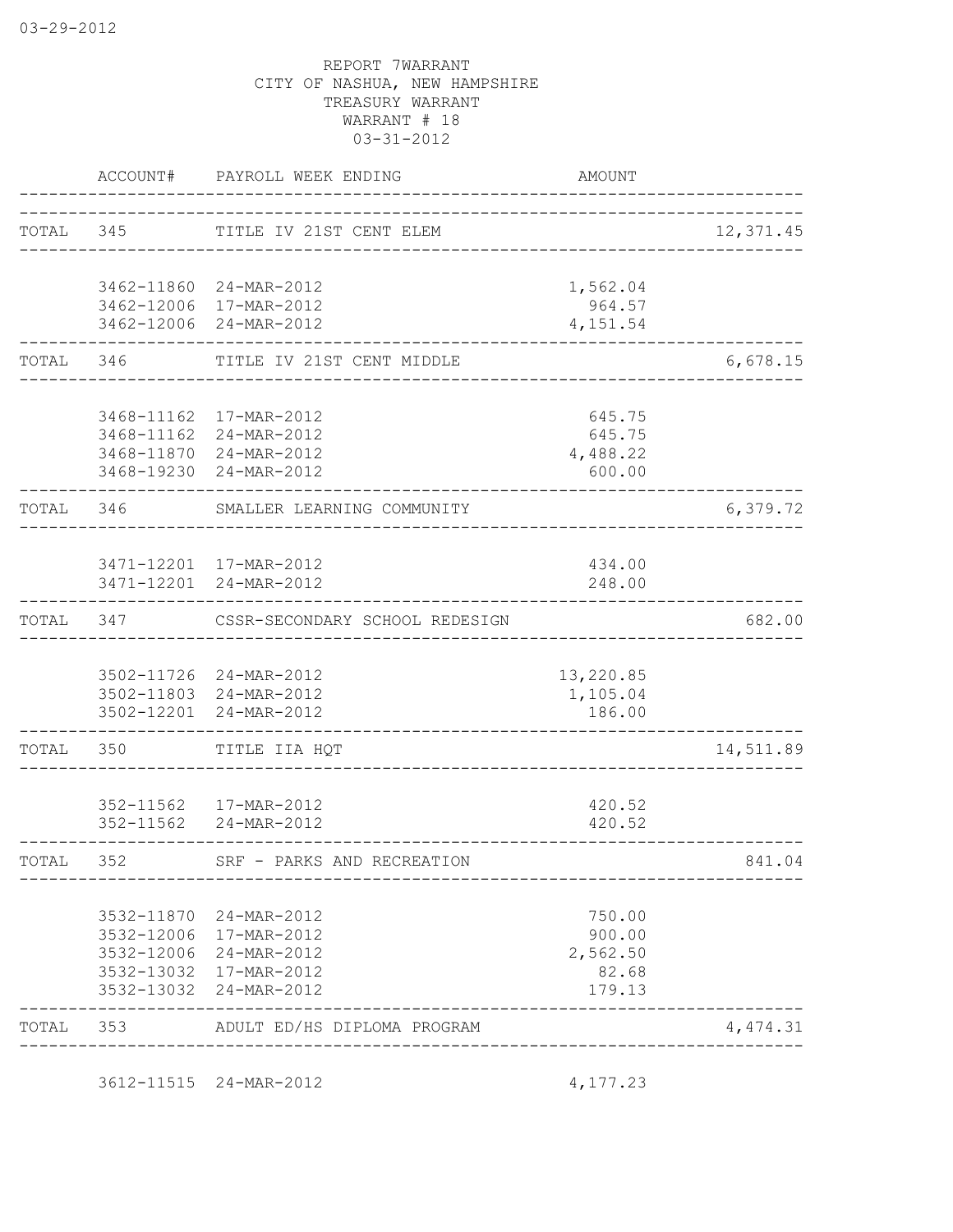|           | ACCOUNT#      | PAYROLL WEEK ENDING         | AMOUNT                                |           |
|-----------|---------------|-----------------------------|---------------------------------------|-----------|
|           |               | 3612-11726 24-MAR-2012      | 18,851.29                             |           |
|           | 3612-11845    | 17-MAR-2012                 | 115.74                                |           |
|           | 3612-11845    | 24-MAR-2012                 | 144.68                                |           |
|           | 3612-12111    | 17-MAR-2012                 | 14,577.79                             |           |
|           | 3612-12111    | 24-MAR-2012                 | 14,166.47                             |           |
|           | 3612-12198    | 24-MAR-2012                 | 1,748.26                              |           |
| TOTAL 361 |               | ED JOBS                     |                                       | 53,781.46 |
|           |               |                             |                                       |           |
|           |               | 371-12029  17-MAR-2012      | 18.52                                 |           |
| TOTAL 371 |               | SRF - COMMUNITY DEVELOPMENT |                                       | 18.52     |
|           |               | 373-53075   17-MAR-2012     | 111.13                                |           |
|           |               | 373-53075 24-MAR-2012       | 111.13                                |           |
| TOTAL     | 373           | SRF - ECONOMIC DEVELOPMENT  | . _ _ _ _ _ _ _ _ _ _ _ _ _ _ _ _ _ _ | 222.26    |
|           |               |                             |                                       |           |
|           | 374-0705M     | 24-MAR-2012                 | 160.00                                |           |
|           | $374 - 0705P$ | 17-MAR-2012                 | 1,780.29                              |           |
|           | 374-0705P     | 24-MAR-2012                 | 1,780.29                              |           |
|           | 374-07235     | 17-MAR-2012                 | 564.08                                |           |
|           | 374-07235     | 24-MAR-2012                 | 564.09                                |           |
|           | 374-07340     | 17-MAR-2012                 | 464.38                                |           |
|           | 374-07340     | 24-MAR-2012                 | 464.38                                |           |
|           | 374-0734P     | 17-MAR-2012                 | 1,081.59                              |           |
|           | 374-0734P     | 24-MAR-2012                 | 1,081.59                              |           |
|           | 374-07506     | 17-MAR-2012                 | 18.52                                 |           |
|           | 374-07506     | 24-MAR-2012                 | 55.56                                 |           |
|           | 374-31050     | 24-MAR-2012                 | 17.00                                 |           |
| TOTAL     | 374           | SRF - URBAN PROGRAMS        | _____________________________________ | 8,031.77  |
|           |               |                             |                                       |           |
|           | 3762-11726    | 24-MAR-2012                 | 17,324.18                             |           |
|           | 3762-11802    | 24-MAR-2012                 | 2,064.08                              |           |
|           | 3762-11870    | 24-MAR-2012                 | 2,860.09                              |           |
|           | 3762-12111    | 17-MAR-2012                 | 5,629.65                              |           |
|           | 3762-12111    | 24-MAR-2012                 | 5,626.17                              |           |
|           | 3762-12126    | 17-MAR-2012                 | 616.53                                |           |
|           | 3762-12126    | 24-MAR-2012                 | 616.53                                |           |
|           | 3762-12135    | 17-MAR-2012                 | 278.40                                |           |
|           | 3762-12135    | 24-MAR-2012                 | 278.40                                |           |
|           | 3762-12198    | 24-MAR-2012                 | 54,705.56                             |           |
|           | 3762-12201    | 24-MAR-2012                 | 372.00                                |           |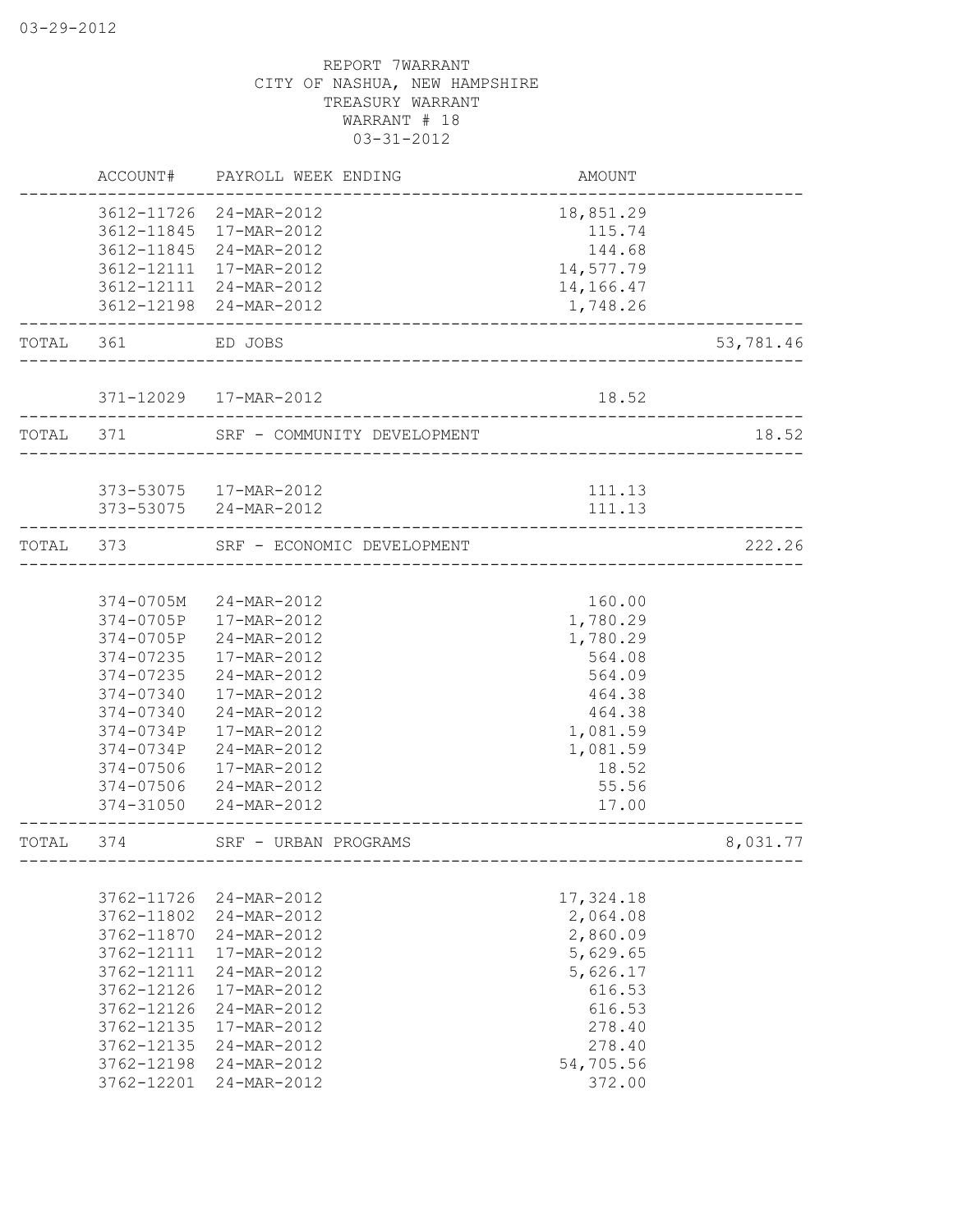|       |                        | ACCOUNT# PAYROLL WEEK ENDING                                | <b>AMOUNT</b>        |            |
|-------|------------------------|-------------------------------------------------------------|----------------------|------------|
|       |                        | 3762-13133 24-MAR-2012                                      | 606.25               |            |
|       |                        | 3762-19000 17-MAR-2012                                      | 4,219.14             |            |
|       |                        | 3762-19000 24-MAR-2012                                      | 3,721.99             |            |
|       | TOTAL 376 TITLE IA     |                                                             |                      | 98, 918.97 |
|       |                        | 3771-12006 17-MAR-2012                                      | 201.26               |            |
|       |                        | 3771-12006 24-MAR-2012                                      | 192.50               |            |
|       |                        | TOTAL 377 TITLE III ENHANCING ENG LANG                      |                      | 393.76     |
|       |                        | 3772-11515 24-MAR-2012                                      | 400.00               |            |
|       |                        | 3772-12006 17-MAR-2012                                      | 735.00               |            |
|       |                        | 3772-12006 24-MAR-2012<br>--------------------------------- | 1,880.00             |            |
|       |                        | TOTAL 377 TITLE III ENHANCING ENG LANG                      |                      | 3,015.00   |
|       |                        |                                                             |                      |            |
|       |                        | 378-01210  17-MAR-2012                                      | 550.36               |            |
|       |                        | 378-01210 24-MAR-2012                                       | 550.37               |            |
|       | 378-09003              | 17-MAR-2012                                                 | 550.37               |            |
|       |                        | 378-09003 24-MAR-2012                                       | 550.37               |            |
|       | 378-11676              | 17-MAR-2012                                                 | 934.06               |            |
|       | 378-11676              | 24-MAR-2012                                                 | 934.06               |            |
|       | 378-11677              | 17-MAR-2012                                                 | 222.26               |            |
|       | 378-11677              | 24-MAR-2012                                                 | 203.74               |            |
|       | 378-11679              | 17-MAR-2012                                                 | 928.77               |            |
|       | 378-11679              | 24-MAR-2012                                                 | 928.76               |            |
|       | 378-11680              | 17-MAR-2012                                                 | 833.90               |            |
|       | 378-11680              | 24-MAR-2012                                                 | 833.90               |            |
|       | 378-11683<br>378-11683 | 17-MAR-2012                                                 | 1,684.46<br>1,684.46 |            |
|       | 378-11688              | 24-MAR-2012                                                 |                      |            |
|       | 378-11688              | 17-MAR-2012<br>24-MAR-2012                                  | 620.56<br>620.56     |            |
|       | 378-11751              | 17-MAR-2012                                                 | 1,384.39             |            |
|       | 378-11751              | 24-MAR-2012                                                 | 1,384.39             |            |
|       | 378-12188              | 17-MAR-2012                                                 | 148.61               |            |
|       | 378-12188              | 24-MAR-2012                                                 | 148.61               |            |
| TOTAL | 378                    | TRANSPORTATION                                              |                      | 15,696.96  |

3902-13133 24-MAR-2012 462.50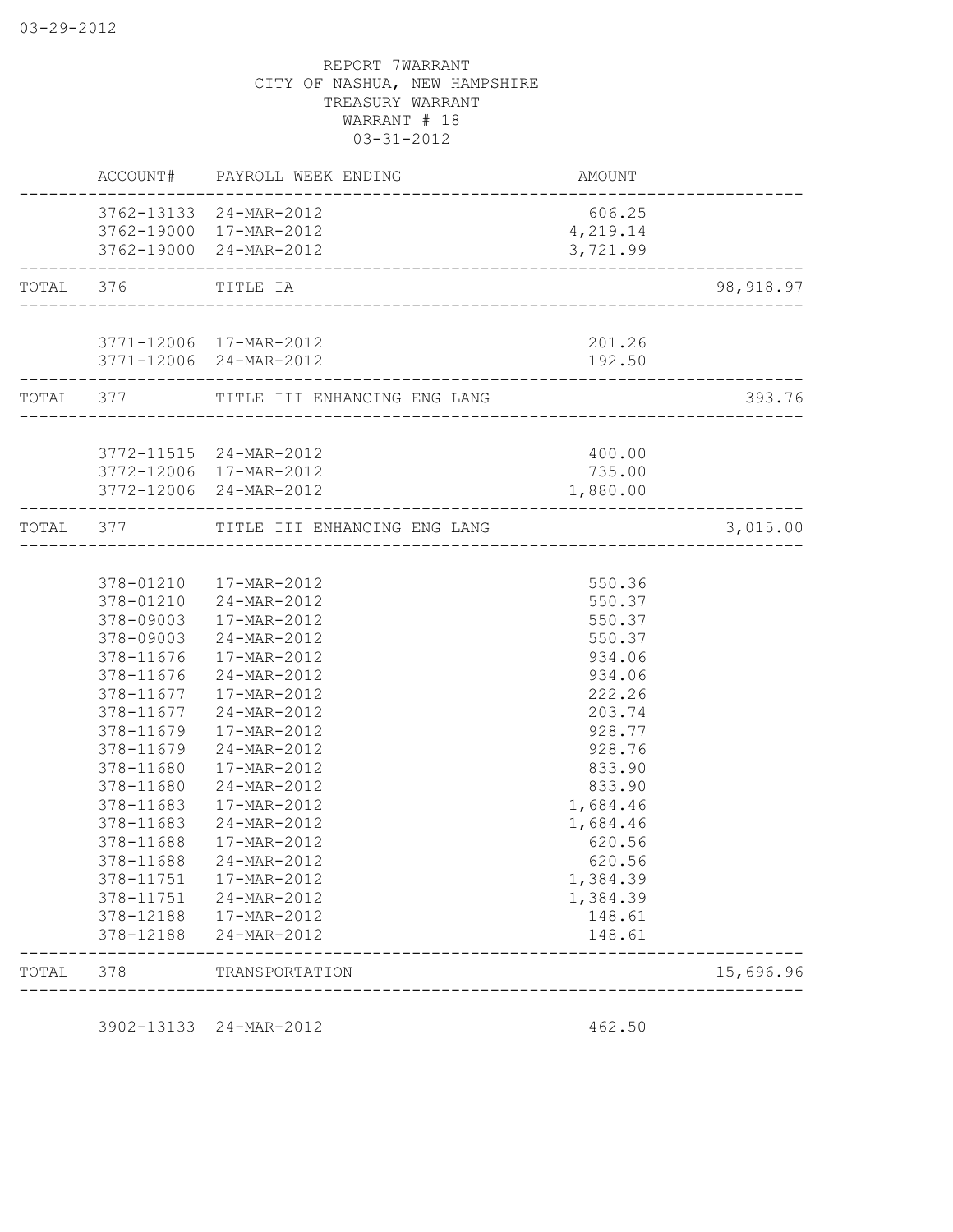|                    | ACCOUNT# PAYROLL WEEK ENDING                                               | AMOUNT                        |           |
|--------------------|----------------------------------------------------------------------------|-------------------------------|-----------|
|                    | TOTAL 390 VOC ED SECONDARY PERKINS                                         |                               | 462.50    |
|                    | 3937-19000 24-MAR-2012                                                     | 846.77                        |           |
| TOTAL 393 DAY CARE |                                                                            |                               | 846.77    |
|                    | 3952-11726 24-MAR-2012<br>3952-12201 17-MAR-2012<br>3952-12201 24-MAR-2012 | 67,183.17<br>198.40<br>155.00 |           |
|                    | TOTAL 395 IDEA B SPECIAL EDUCATION                                         |                               | 67,536.57 |
|                    | 3962-11726 24-MAR-2012<br>_________________________                        | 1,702.98                      |           |
|                    | TOTAL 396 IDEA PRESCHOOL                                                   |                               | 1,702.98  |
|                    | 3977-12111 17-MAR-2012<br>3977-12111 24-MAR-2012                           | 2,138.34<br>1,999.41          |           |
|                    | TOTAL 397 SPECIAL ED LOCAL                                                 |                               | 4,137.75  |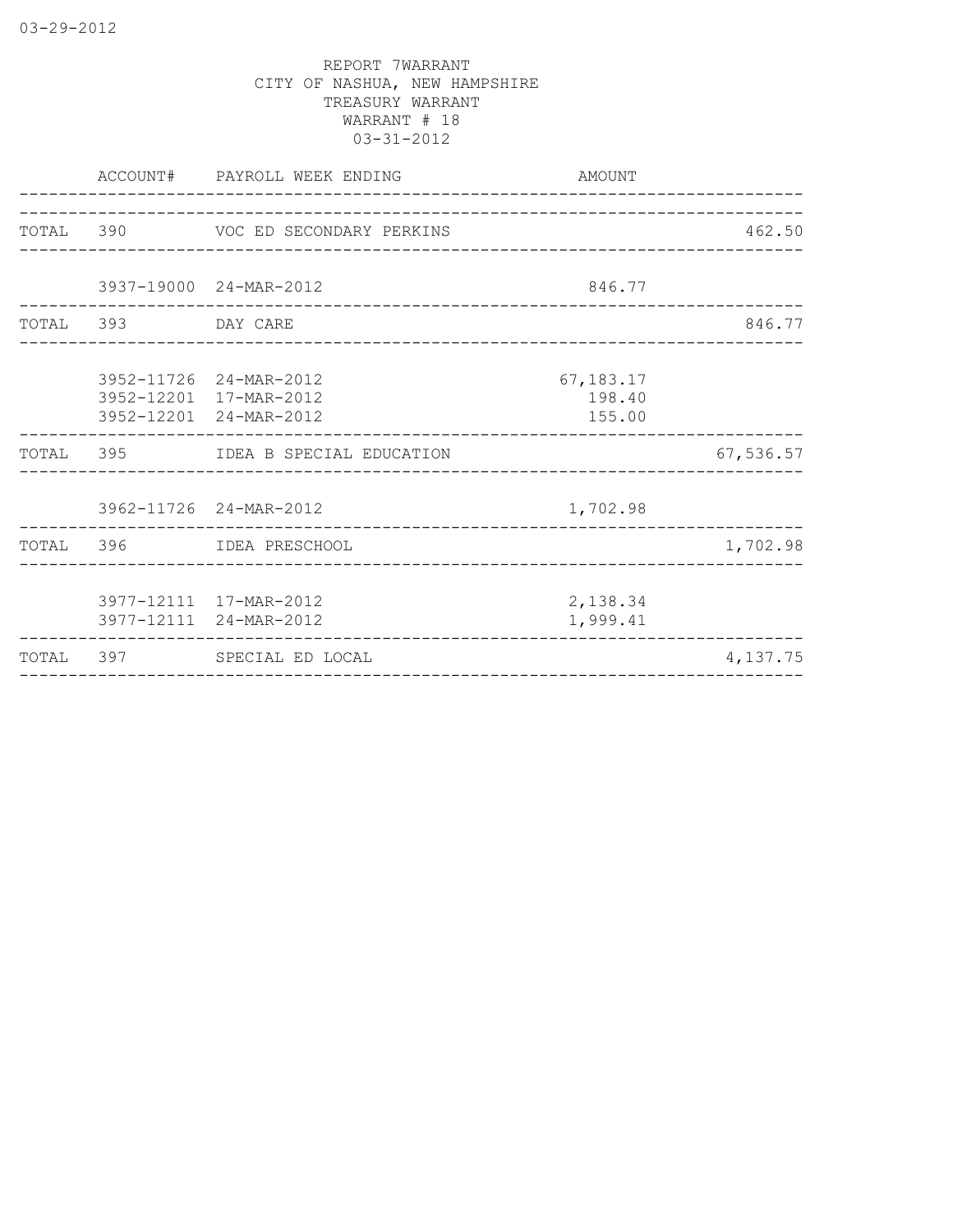|       | ACCOUNT#      | PAYROLL WEEK ENDING    | <b>AMOUNT</b>              |            |
|-------|---------------|------------------------|----------------------------|------------|
|       | 501-11033     | 17-MAR-2012            | 856.40                     |            |
|       | 501-11033     | 24-MAR-2012            | 856.40                     |            |
|       | 501-11445     | 17-MAR-2012            | 437.44                     |            |
|       | 501-11445     | 24-MAR-2012            | 437.44                     |            |
|       | 501-11463     | 17-MAR-2012            | 802.30                     |            |
|       | 501-11463     | 24-MAR-2012            | 802.30                     |            |
|       | $501 - 11470$ | 17-MAR-2012            | 881.65                     |            |
|       | $501 - 11470$ | 24-MAR-2012            | 881.66                     |            |
|       | 501-11471     | 17-MAR-2012            | 2,033.79                   |            |
|       | 501-11471     | 24-MAR-2012            | 2,033.79                   |            |
|       | 501-11611     | 17-MAR-2012            | 546.80                     |            |
|       | 501-11611     | 24-MAR-2012            | 546.80                     |            |
|       | 501-31050     | 24-MAR-2012            | 50.00                      |            |
| TOTAL | 501           | MAYOR'S OFFICE         |                            | 11,166.77  |
|       |               |                        |                            |            |
|       | 502-11195     | 17-MAR-2012            | 1,431.39                   |            |
|       | 502-11195     | 24-MAR-2012            | 1,431.39                   |            |
|       | 502-11219     | 17-MAR-2012            | 3,711.27                   |            |
|       | 502-11219     | 24-MAR-2012            | 3,711.27                   |            |
|       | 502-11518     | 17-MAR-2012            | 888.18                     |            |
|       |               | 502-11518 24-MAR-2012  | 888.18                     |            |
|       |               | 502-31050 24-MAR-2012  | 50.00                      |            |
| TOTAL | 502           | LEGAL DEPARTMENT       |                            | 12, 111.68 |
|       |               |                        |                            |            |
|       |               | 503-11071  17-MAR-2012 | 1,293.15                   |            |
|       | 503-11071     | 24-MAR-2012            | 1,293.15                   |            |
|       | 503-12092     | 17-MAR-2012            | 348.30                     |            |
|       | 503-12092     | 24-MAR-2012            | 348.30                     |            |
| TOTAL | 503           | BOARD OF ALDERMEN      | __________________________ | 3,282.90   |
|       | 507-82010     | 24-MAR-2012            | 763.18                     |            |
| TOTAL | 507           | PENSIONS               |                            | 763.18     |
|       |               |                        |                            |            |
|       | 511-11247     | 17-MAR-2012            | 670.28                     |            |
|       | 511-11247     | 24-MAR-2012            | 670.28                     |            |
|       | 511-11248     | 17-MAR-2012            | 1,442.83                   |            |
|       | 511-11248     | 24-MAR-2012            | 1,442.84                   |            |
|       |               |                        |                            |            |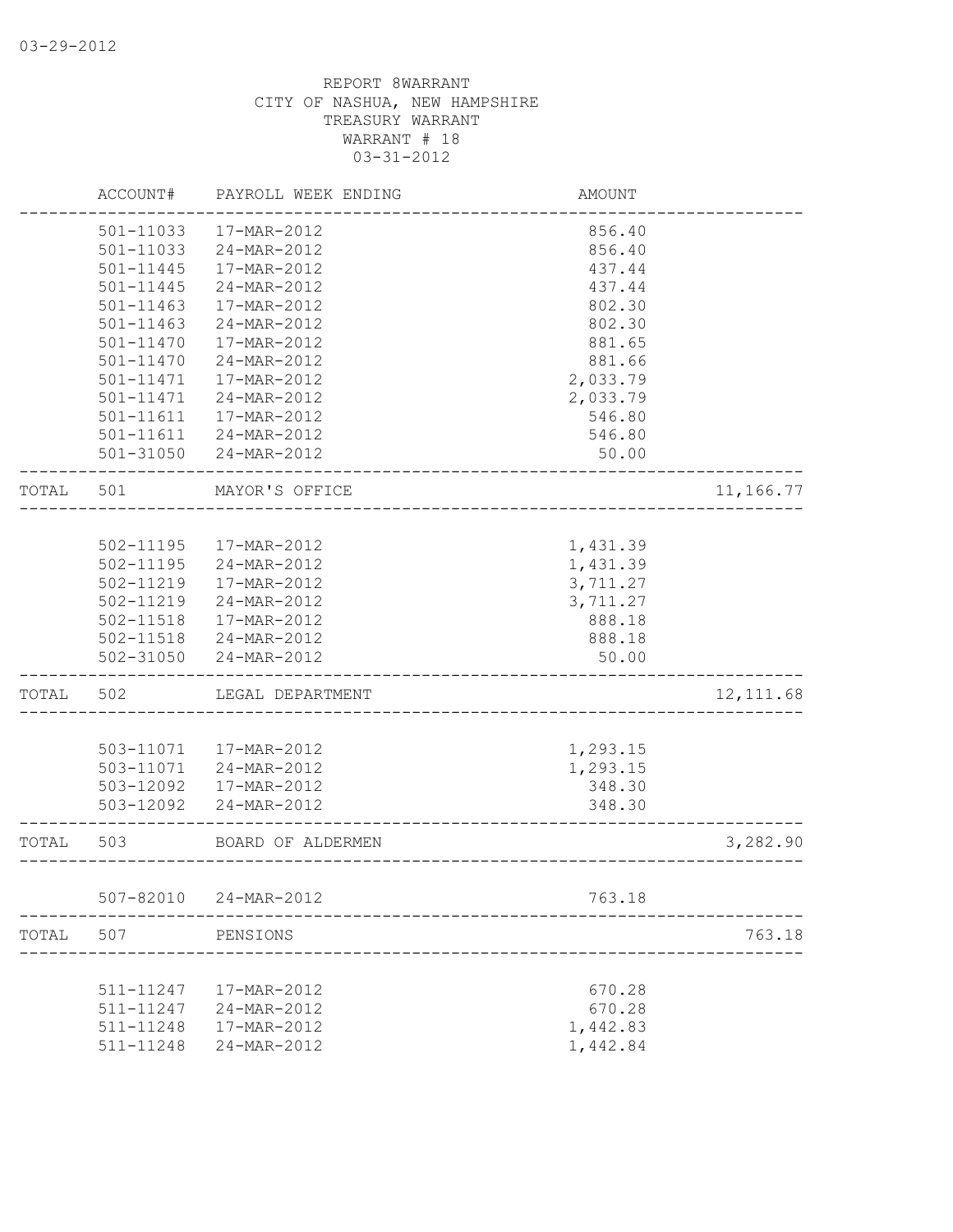|                     | ACCOUNT# PAYROLL WEEK ENDING | AMOUNT   |          |
|---------------------|------------------------------|----------|----------|
| TOTAL 511 CITI-STAT |                              |          | 4,226.23 |
|                     |                              |          |          |
|                     |                              |          |          |
| 512-11005           | 17-MAR-2012                  | 863.56   |          |
| 512-11005           | 24-MAR-2012                  | 863.55   |          |
| 512-11050           | 17-MAR-2012                  | 742.05   |          |
| 512-11050           | 24-MAR-2012                  | 742.06   |          |
| 512-11064           | 17-MAR-2012                  | 1,017.55 |          |
| 512-11064           | 24-MAR-2012                  | 1,017.55 |          |
| 512-11073           | 17-MAR-2012                  | 1,627.84 |          |
| 512-11073           | 24-MAR-2012                  | 1,627.85 |          |
| 512-11134           | 17-MAR-2012                  | 796.65   |          |
| 512-11134           | 24-MAR-2012                  | 796.65   |          |
| 512-11165           | 17-MAR-2012                  | 1,605.06 |          |
| 512-11165           | 24-MAR-2012                  | 1,605.06 |          |
| 512-11167           | 17-MAR-2012                  | 580.90   |          |
| 512-11167           | 24-MAR-2012                  | 580.90   |          |
| 512-11173           | 17-MAR-2012                  | 1,453.63 |          |
| 512-11173           | 24-MAR-2012                  | 1,453.63 |          |
| 512-11177           | 17-MAR-2012                  | 1,895.14 |          |
| 512-11177           | 24-MAR-2012                  | 1,895.15 |          |
| 512-11222           | 17-MAR-2012                  | 1,020.07 |          |
| 512-11222           | 24-MAR-2012                  | 1,020.07 |          |
| 512-11224           | 17-MAR-2012                  | 1,005.33 |          |
| 512-11224           | 24-MAR-2012                  | 1,005.33 |          |
| 512-11265           | 17-MAR-2012                  | 888.18   |          |
| 512-11265           | 24-MAR-2012                  | 888.18   |          |
| 512-11431           | 17-MAR-2012                  | 1,998.71 |          |
| 512-11431           | 24-MAR-2012                  | 1,998.71 |          |
| 512-11531           | 17-MAR-2012                  | 1,693.75 |          |
| 512-11531           | 24-MAR-2012                  | 1,693.75 |          |
| 512-11673           | 17-MAR-2012                  | 1,062.19 |          |
| 512-11673           | 24-MAR-2012                  | 1,062.19 |          |
| 512-11684           | 17-MAR-2012                  | 877.26   |          |
|                     | 24-MAR-2012                  | 877.27   |          |
| 512-11684           |                              |          |          |
| 512-11714           | 17-MAR-2012                  | 962.06   |          |
| 512-11714           | 24-MAR-2012                  | 962.06   |          |
| 512-11740           | 17-MAR-2012                  | 1,678.70 |          |
| 512-11740           | 24-MAR-2012                  | 1,678.70 |          |
| 512-12033           | 17-MAR-2012                  | 668.58   |          |
| 512-12033           | 24-MAR-2012                  | 619.06   |          |
| 512-12056           | 17-MAR-2012                  | 363.06   |          |
| 512-12056           | 24-MAR-2012                  | 363.07   |          |
| 512-12749           | 17-MAR-2012                  | 622.71   |          |
| 512-12749           | 24-MAR-2012                  | 622.71   |          |
| 512-13004           | 17-MAR-2012                  | 72.08    |          |
| 512-13004           | 24-MAR-2012                  | 122.52   |          |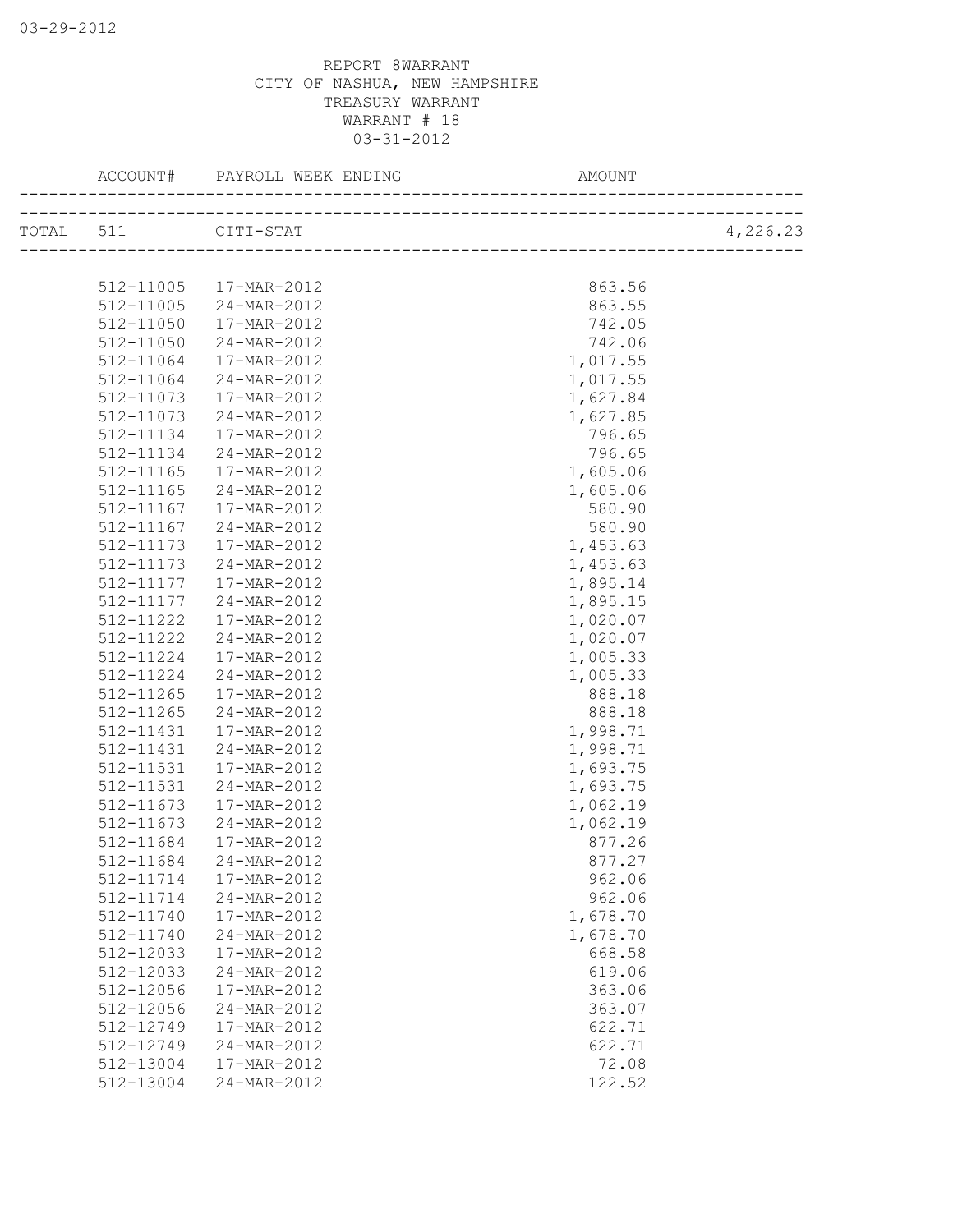|                             | ACCOUNT#  | PAYROLL WEEK ENDING     | AMOUNT              |           |
|-----------------------------|-----------|-------------------------|---------------------|-----------|
|                             |           | 512-31050 24-MAR-2012   | 100.00              |           |
| TOTAL 512<br>TOTAL<br>TOTAL |           | FINANCIAL SERVICES      | ___________________ | 47,091.08 |
|                             |           |                         |                     |           |
|                             |           | 513-11117  17-MAR-2012  | 1,626.12            |           |
|                             | 513-11117 | 24-MAR-2012             | 1,626.12            |           |
|                             | 513-11171 | 17-MAR-2012             | 1,286.34            |           |
|                             | 513-11171 | 24-MAR-2012             | 2,056.01            |           |
|                             | 513-11213 | 17-MAR-2012             | 1,299.58            |           |
|                             | 513-11213 | 24-MAR-2012             | 1,299.58            |           |
|                             | 513-11223 | 17-MAR-2012             | 774.94              |           |
|                             | 513-11223 | 24-MAR-2012             | 774.94              |           |
|                             | 513-12024 | 17-MAR-2012             | 120.00              |           |
|                             | 513-12085 | 17-MAR-2012             | 250.00              |           |
|                             |           | 513-12085 24-MAR-2012   | 250.00              |           |
|                             |           | 513-18018 24-MAR-2012   | 131.25              |           |
|                             |           | 513-18021 24-MAR-2012   | 156.25              |           |
|                             |           | 513-18024 24-MAR-2012   | 131.25              |           |
|                             | 513       | CITY CLERK'S OFFICE     |                     | 11,782.38 |
|                             |           |                         |                     |           |
|                             |           | 515-11185   17-MAR-2012 | 786.82              |           |
|                             |           | 515-11185 24-MAR-2012   | 786.82              |           |
|                             |           | 515-11350  17-MAR-2012  | 962.06              |           |
|                             |           | 515-11350 24-MAR-2012   | 962.06              |           |
|                             |           | 515-11447   17-MAR-2012 | 1,458.37            |           |
|                             |           | 515-11447 24-MAR-2012   | 1,458.37            |           |
|                             |           | 515-13004 24-MAR-2012   | 49.35               |           |
|                             | 515       | HUMAN RESOURCES         |                     | 6,463.85  |
|                             |           |                         |                     |           |
|                             |           | 516-11147   17-MAR-2012 | 637.19              |           |
|                             | 516-11147 | 24-MAR-2012             | 637.20              |           |
|                             | 516-11148 | 17-MAR-2012             | 985.60              |           |
|                             | 516-11148 | 24-MAR-2012             | 985.60              |           |
|                             | 516-11459 | 17-MAR-2012             | 1,293.15            |           |
|                             | 516-11459 | 24-MAR-2012             | 1,293.14            |           |
|                             | 516-11573 | 17-MAR-2012             | 939.12              |           |
|                             | 516-11573 | 24-MAR-2012             | 939.12              |           |
| TOTAL 516                   |           | PURCHASING DEPARTMENT   |                     | 7,710.12  |
|                             |           |                         |                     |           |
|                             | 517-11198 | 17-MAR-2012             | 1,127.96            |           |
|                             | 517-11198 | 24-MAR-2012             | 1,127.96            |           |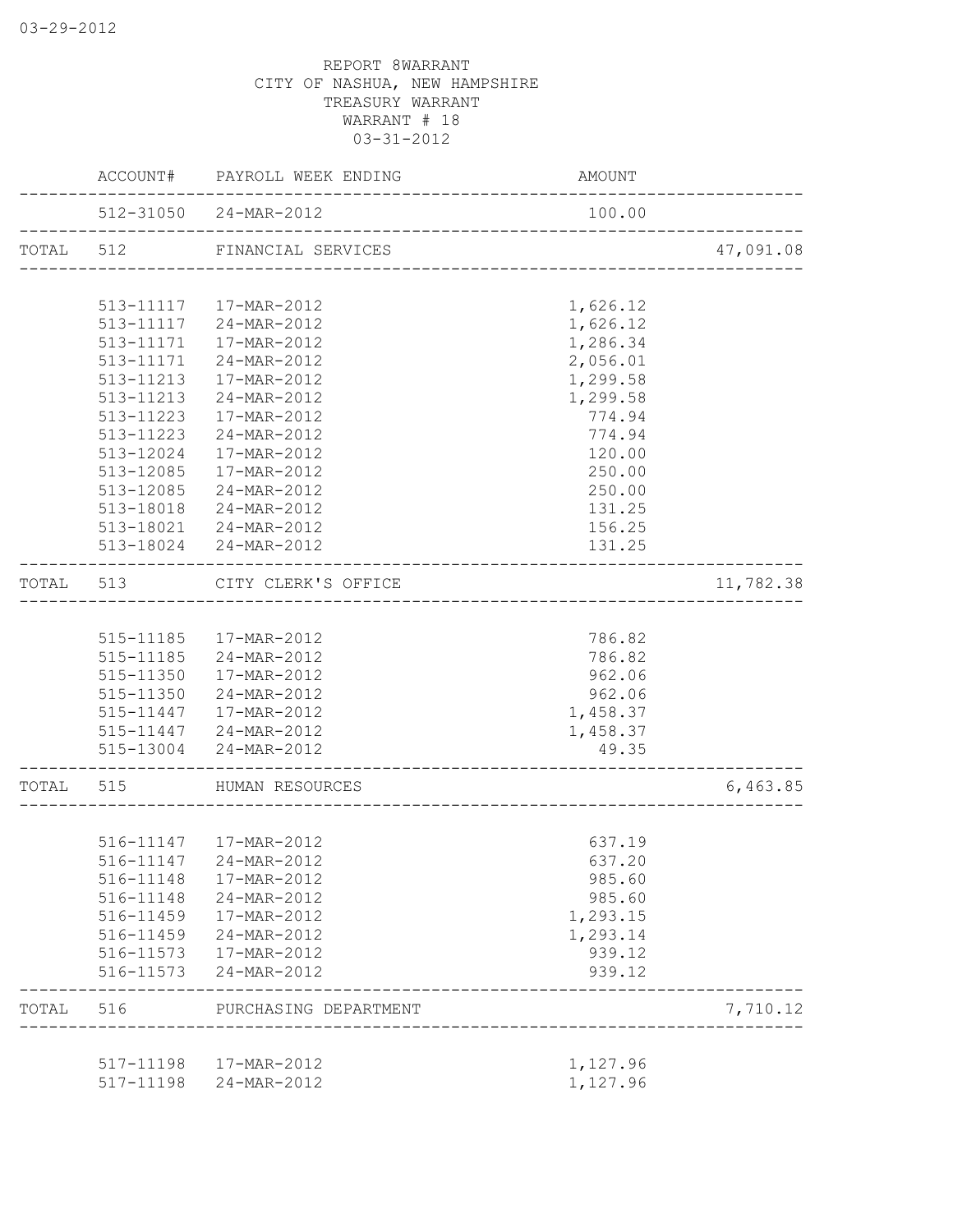|       | ACCOUNT#      | PAYROLL WEEK ENDING         | AMOUNT   |           |
|-------|---------------|-----------------------------|----------|-----------|
|       | 517-11266     | 17-MAR-2012                 | 641.15   |           |
|       | 517-11266     | 24-MAR-2012                 | 641.15   |           |
|       | 517-11420     | 17-MAR-2012                 | 747.87   |           |
|       | 517-11420     | 24-MAR-2012                 | 747.87   |           |
|       | 517-12063     | 24-MAR-2012                 | 178.12   |           |
|       | 517-13020     | 17-MAR-2012                 | 199.03   |           |
|       | 517-13020     | 24-MAR-2012                 | 165.41   |           |
| TOTAL | 517           | BUILDING MAINT - CITY ADMIN |          | 5,576.52  |
|       |               |                             |          |           |
|       |               | 519-11014  17-MAR-2012      | 1,122.77 |           |
|       | 519-11014     | 24-MAR-2012                 | 1,122.77 |           |
|       | 519-11016     | 17-MAR-2012                 | 985.60   |           |
|       | 519-11016     | 24-MAR-2012                 | 985.60   |           |
|       | 519-11017     | 17-MAR-2012                 | 824.00   |           |
|       | 519-11017     | 24-MAR-2012                 | 824.00   |           |
|       | 519-11115     | 17-MAR-2012                 | 1,996.63 |           |
|       | 519-11115     | 24-MAR-2012                 | 1,996.63 |           |
|       | 519-11146     | 17-MAR-2012                 | 858.44   |           |
|       | 519-11146     | 24-MAR-2012                 | 858.43   |           |
|       | 519-11153     | 17-MAR-2012                 | 620.56   |           |
|       | 519-11153     | 24-MAR-2012                 | 620.55   |           |
|       | 519-11154     | 17-MAR-2012                 | 652.12   |           |
|       | 519-11154     | 24-MAR-2012                 | 652.12   |           |
|       | 519-11205     | 17-MAR-2012                 | 815.21   |           |
|       | 519-11205     | 24-MAR-2012                 | 815.21   |           |
|       | 519-11241     | 17-MAR-2012                 | 1,367.59 |           |
|       | 519-11241     | 24-MAR-2012                 | 1,367.59 |           |
|       | 519-18006     | 24-MAR-2012                 | 375.00   |           |
| TOTAL | 519           | ASSESSORS                   |          | 18,860.82 |
|       |               |                             |          |           |
|       |               | 520-12077  17-MAR-2012      | 277.03   |           |
|       | 520-12077     | 24-MAR-2012                 | 277.03   |           |
|       |               | TOTAL 520 HUNT BUILDING     |          | 554.06    |
|       |               |                             |          |           |
|       | 522-11024     | 17-MAR-2012                 | 639.71   |           |
|       | 522-11024     | 24-MAR-2012                 | 639.71   |           |
|       | 522-11127     | 24-MAR-2012                 | 1,626.13 |           |
|       | 522-11128     | 17-MAR-2012                 | 1,152.83 |           |
|       | $522 - 11128$ | 24-MAR-2012                 | 1,152.83 |           |
|       | 522-11286     | 17-MAR-2012                 | 608.85   |           |
|       | 522-11286     | 24-MAR-2012                 | 608.85   |           |
|       | 522-11356     | 17-MAR-2012                 | 1,103.92 |           |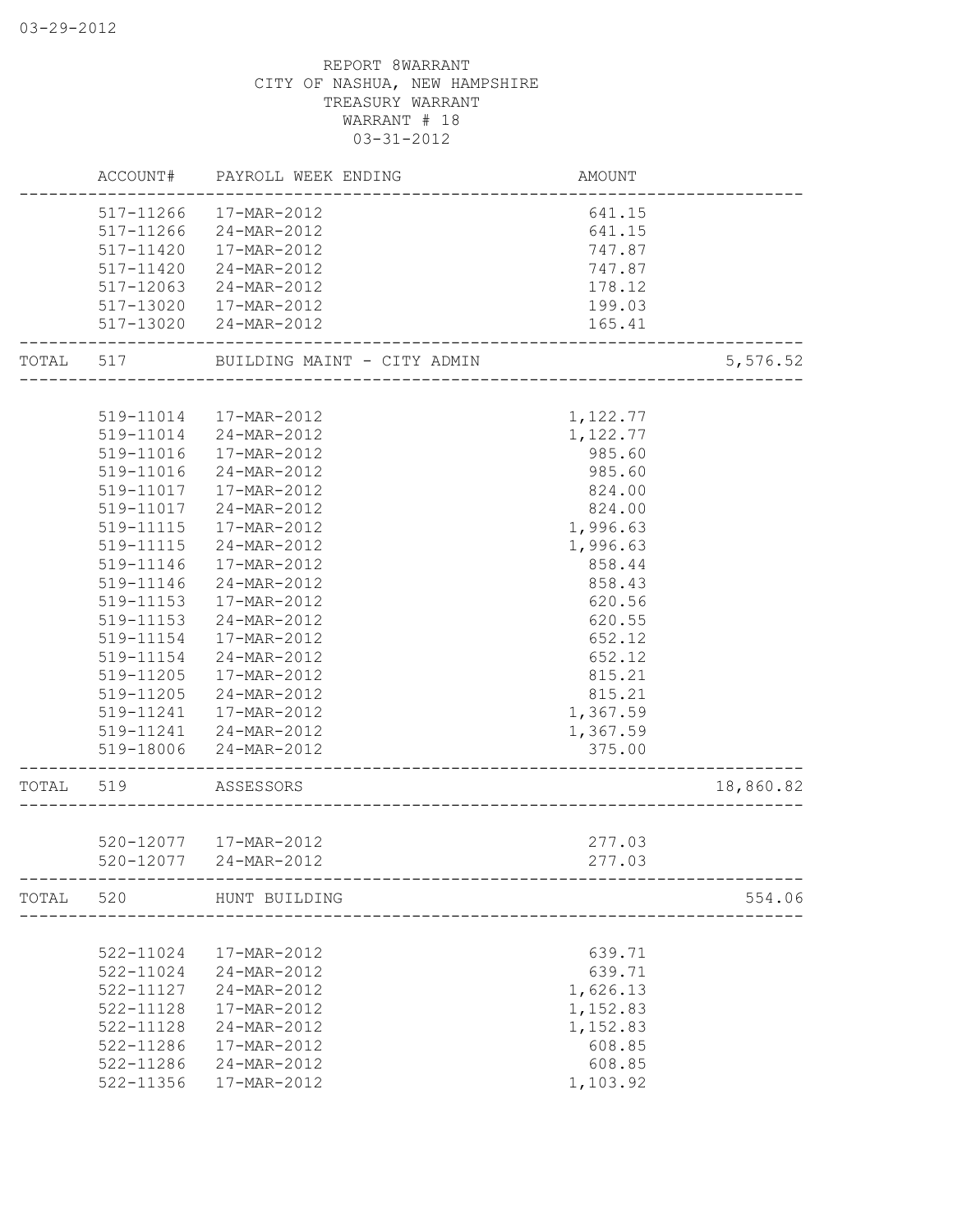|       | ACCOUNT#               | PAYROLL WEEK ENDING        | AMOUNT               |           |
|-------|------------------------|----------------------------|----------------------|-----------|
|       | 522-11356              | 24-MAR-2012                | 1,103.93             |           |
|       | 522-11429              | 17-MAR-2012                | 1,873.47             |           |
|       | $522 - 11429$          | 24-MAR-2012                | 1,873.48             |           |
|       | $522 - 11496$          | 17-MAR-2012                | 1,537.48             |           |
|       | 522-11496              | 24-MAR-2012                | 1,537.48             |           |
|       | 522-11641              | 17-MAR-2012                | 1,409.38             |           |
|       | 522-11641              | 24-MAR-2012                | 1,409.38             |           |
|       | 522-11652              | 17-MAR-2012                | 1,496.81             |           |
|       | $522 - 11652$          | 24-MAR-2012                | 1,496.81             |           |
|       | 522-11721              | 17-MAR-2012                | 1,556.12             |           |
|       | 522-11721              | 24-MAR-2012                | 1,556.12             |           |
|       | 522-11724              | 17-MAR-2012                | 1,377.84             |           |
|       | 522-11724              | 24-MAR-2012                | 1,377.84             |           |
|       | 522-11729              | 17-MAR-2012                | 2,231.12             |           |
|       |                        | 522-11729 24-MAR-2012      | 2,231.12             |           |
|       |                        | 522-31050 24-MAR-2012      | 200.00               |           |
| TOTAL | 522                    | INFORMATION TECHNOLOGY     |                      | 31,801.21 |
|       |                        |                            |                      |           |
|       |                        | 523-11332  17-MAR-2012     | 1,006.34             |           |
|       |                        | 523-11332 24-MAR-2012      | 1,006.33             |           |
| TOTAL | 523                    | GIS                        |                      | 2,012.67  |
|       |                        |                            |                      |           |
|       | 531-11065              | 17-MAR-2012                | 1,149.02             |           |
|       | 531-11065              | 24-MAR-2012                | 1,149.02             |           |
|       | 531-11085              | 17-MAR-2012                | 922.04               |           |
|       | 531-11085              | 24-MAR-2012                | 922.03               |           |
|       | 531-11114              | 17-MAR-2012                | 2,367.05             |           |
|       | 531-11114              | 24-MAR-2012                | 2,367.05             |           |
|       | 531-11129              | 17-MAR-2012                | 1,875.79             |           |
|       | 531-11129              | 24-MAR-2012                | 1,968.14             |           |
|       | 531-11164              | 17-MAR-2012                | 1,178.65             |           |
|       | 531-11164              | 24-MAR-2012                | 1,178.65             |           |
|       | 531-11166              | 17-MAR-2012                | 1,937.99             |           |
|       | 531-11166              | 24-MAR-2012                | 1,937.99             |           |
|       | 531-11170<br>531-11170 | 17-MAR-2012<br>24-MAR-2012 | 1,526.04<br>1,526.04 |           |
|       | 531-11201              | 17-MAR-2012                | 682.42               |           |
|       | 531-11201              | 24-MAR-2012                | 682.42               |           |
|       | 531-11203              | 17-MAR-2012                | 1,349.54             |           |
|       | 531-11203              | 24-MAR-2012                | 1,349.54             |           |
|       | 531-11226              | 17-MAR-2012                | 776.25               |           |
|       | 531-11226              | 24-MAR-2012                | 776.25               |           |
|       | 531-11242              | 17-MAR-2012                | 1,158.79             |           |
|       | 531-11242              | 24-MAR-2012                | 1,158.79             |           |
|       |                        |                            |                      |           |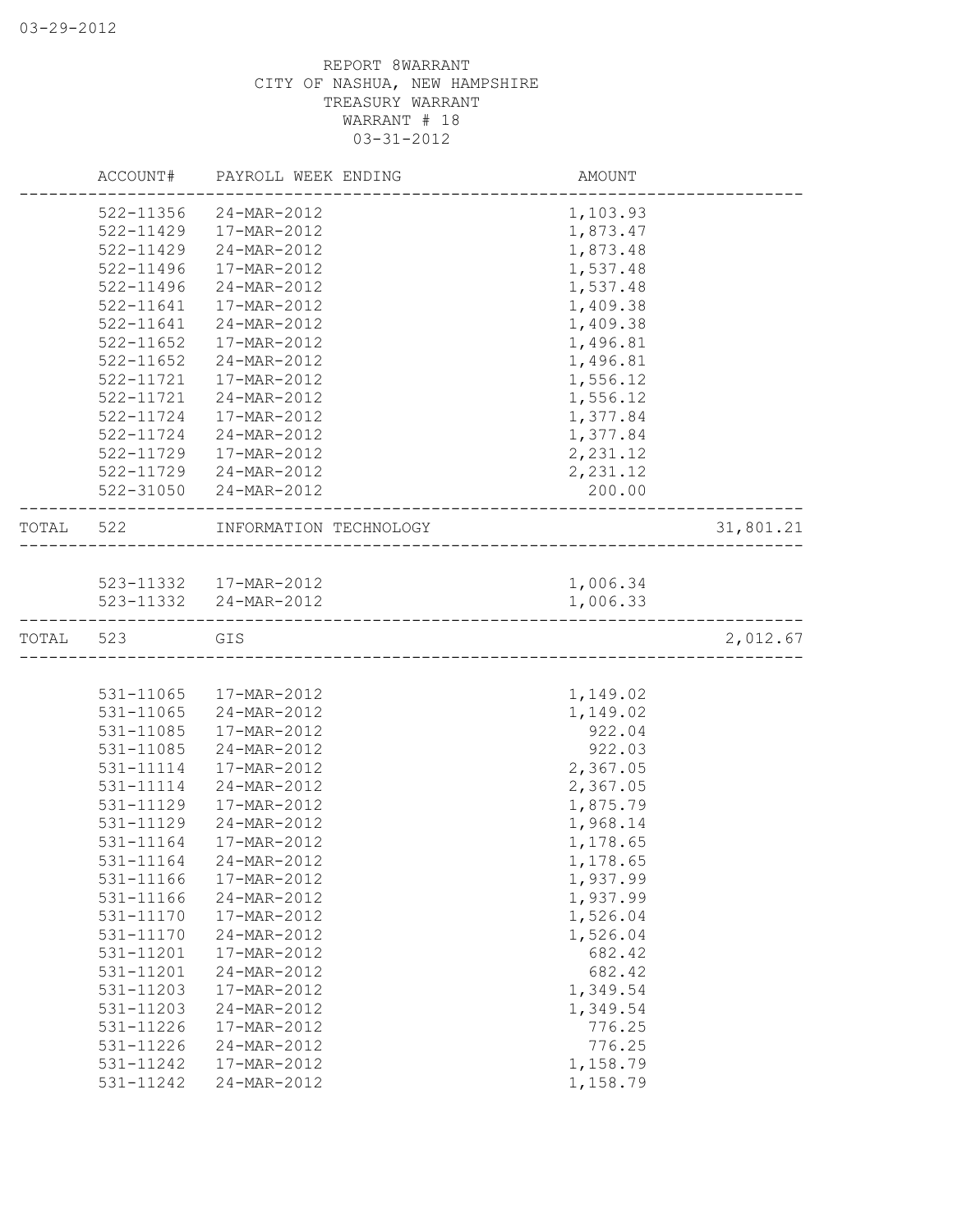| ACCOUNT#  | PAYROLL WEEK ENDING   | AMOUNT      |  |
|-----------|-----------------------|-------------|--|
|           | 531-11245 17-MAR-2012 | 643.00      |  |
| 531-11245 | 24-MAR-2012           | 643.00      |  |
| 531-11257 | 17-MAR-2012           | 5, 123.45   |  |
| 531-11257 | 24-MAR-2012           | 5, 123.45   |  |
| 531-11287 | 17-MAR-2012           | 846.15      |  |
| 531-11287 | 24-MAR-2012           | 846.15      |  |
| 531-11398 | 17-MAR-2012           | 646.25      |  |
| 531-11398 | 24-MAR-2012           | 646.25      |  |
| 531-11474 | 17-MAR-2012           | 740.39      |  |
| 531-11474 | 24-MAR-2012           | 740.39      |  |
| 531-11477 | 17-MAR-2012           | 735.60      |  |
| 531-11477 | 24-MAR-2012           | 735.61      |  |
| 531-11487 | 17-MAR-2012           | 1,400.35    |  |
| 531-11487 | 24-MAR-2012           | 1,400.35    |  |
| 531-11495 | 17-MAR-2012           | 1,037.27    |  |
| 531-11495 | 24-MAR-2012           | 1,037.27    |  |
| 531-11498 | 17-MAR-2012           | 882.57      |  |
| 531-11498 | 24-MAR-2012           | 882.57      |  |
| 531-11516 | 17-MAR-2012           | 884.57      |  |
| 531-11516 | 24-MAR-2012           | 884.57      |  |
| 531-11534 | 17-MAR-2012           | 1,496.61    |  |
| 531-11534 | 24-MAR-2012           | 1,496.62    |  |
| 531-11535 | 17-MAR-2012           | 13,447.83   |  |
| 531-11535 | 24-MAR-2012           | 13,447.81   |  |
| 531-11537 | 17-MAR-2012           | 14,485.33   |  |
| 531-11537 | 24-MAR-2012           | 14,485.34   |  |
| 531-11538 | 17-MAR-2012           | 922.03      |  |
| 531-11538 | 24-MAR-2012           | 922.03      |  |
| 531-11539 | 17-MAR-2012           | 1,587.08    |  |
| 531-11539 | 24-MAR-2012           | 1,587.08    |  |
| 531-11544 | 17-MAR-2012           | 4,289.96    |  |
| 531-11544 | 24-MAR-2012           | 4,289.96    |  |
| 531-11549 | 17-MAR-2012           | 7,364.80    |  |
| 531-11549 | 24-MAR-2012           | 7,364.80    |  |
| 531-11550 | 17-MAR-2012           | 1,924.26    |  |
| 531-11550 | 24-MAR-2012           | 1,924.26    |  |
| 531-11552 | 17-MAR-2012           | 11,398.20   |  |
| 531-11552 | 24-MAR-2012           | 11,398.20   |  |
| 531-11555 | 17-MAR-2012           | 45,435.00   |  |
| 531-11555 | 24-MAR-2012           | 43,105.00   |  |
| 531-11558 | 17-MAR-2012           | 67,455.16   |  |
| 531-11558 | 24-MAR-2012           | 67, 455.13  |  |
| 531-11561 | 17-MAR-2012           | 14,092.65   |  |
| 531-11561 | 24-MAR-2012           | 16,431.55   |  |
| 531-11567 | 17-MAR-2012           | 34,187.10   |  |
| 531-11567 | 24-MAR-2012           | 34, 187. 11 |  |
| 531-11569 | 17-MAR-2012           | 1,214.02    |  |
| 531-11569 | 24-MAR-2012           | 1,214.02    |  |
|           |                       |             |  |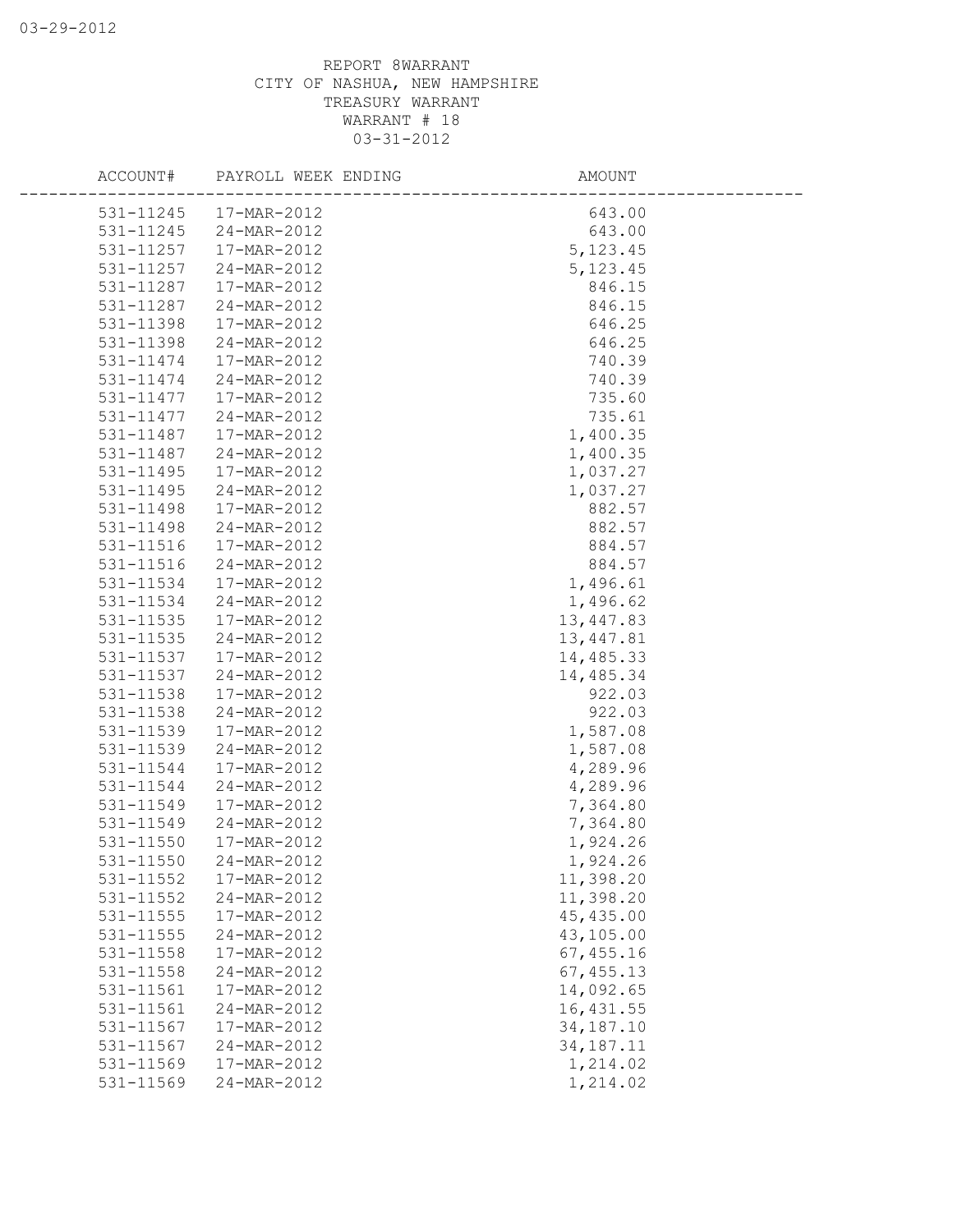|       | ACCOUNT#  | PAYROLL WEEK ENDING    | AMOUNT     |             |
|-------|-----------|------------------------|------------|-------------|
|       |           | 531-11618  17-MAR-2012 | 2,713.46   |             |
|       | 531-11618 | 24-MAR-2012            | 2,713.47   |             |
|       | 531-11622 | 17-MAR-2012            | 3,062.10   |             |
|       | 531-11622 | 24-MAR-2012            | 3,062.10   |             |
|       | 531-11664 | 17-MAR-2012            | 1,171.17   |             |
|       | 531-11664 | 24-MAR-2012            | 1, 171. 17 |             |
|       | 531-11665 | 17-MAR-2012            | 863.25     |             |
|       | 531-11665 | 24-MAR-2012            | 863.24     |             |
|       | 531-11719 | 17-MAR-2012            | 949.27     |             |
|       | 531-11719 | 24-MAR-2012            | 949.27     |             |
|       | 531-11732 | 17-MAR-2012            | 6,034.25   |             |
|       | 531-11732 | 24-MAR-2012            | 6,034.25   |             |
|       | 531-12020 | 17-MAR-2012            | 984.99     |             |
|       | 531-12020 | 24-MAR-2012            | 984.99     |             |
|       | 531-12042 | 17-MAR-2012            | 1,149.52   |             |
|       | 531-12042 | 24-MAR-2012            | 713.84     |             |
|       | 531-12066 | 17-MAR-2012            | 666.40     |             |
|       | 531-12066 | 24-MAR-2012            | 666.41     |             |
|       | 531-12068 | 17-MAR-2012            | 725.99     |             |
|       | 531-12068 | 24-MAR-2012            | 725.99     |             |
|       | 531-12071 | 17-MAR-2012            | 266.52     |             |
|       | 531-12071 | 24-MAR-2012            | 266.52     |             |
|       | 531-12119 | 17-MAR-2012            | 1,158.52   |             |
|       | 531-12119 | 24-MAR-2012            | 1,158.52   |             |
|       | 531-13004 | 17-MAR-2012            | 1,710.11   |             |
|       | 531-13004 | 24-MAR-2012            | 1,474.08   |             |
|       | 531-13038 | 17-MAR-2012            | 1,106.30   |             |
|       | 531-13040 | 17-MAR-2012            | 6,055.51   |             |
|       | 531-13040 | 24-MAR-2012            | 3,724.21   |             |
|       | 531-13044 | 17-MAR-2012            | 8,766.18   |             |
|       | 531-13044 | 24-MAR-2012            | 2,147.51   |             |
|       | 531-13047 | 17-MAR-2012            | 3,602.45   |             |
|       | 531-13047 | 24-MAR-2012            | 3,894.75   |             |
|       | 531-13048 | 17-MAR-2012            | 2,270.12   |             |
|       | 531-13048 | 24-MAR-2012            | 5,677.72   |             |
|       | 531-15002 | 17-MAR-2012            | 43,289.51  |             |
|       | 531-17003 | 24-MAR-2012            | 3,900.00   |             |
|       | 531-17006 | 17-MAR-2012            | 400.00     |             |
|       | 531-31050 | 24-MAR-2012            | 134.00     |             |
| TOTAL | 531       | POLICE DEPARTMENT      |            | 621, 635.31 |
|       |           |                        |            |             |
|       | 532-11024 | 17-MAR-2012            | 2,120.48   |             |
|       | 532-11024 | 24-MAR-2012            | 2,120.49   |             |
|       | 532-11036 | 17-MAR-2012            | 1,929.25   |             |
|       | 532-11036 | 24-MAR-2012            | 1,929.25   |             |
|       | 532-11063 | 17-MAR-2012            | 1,377.02   |             |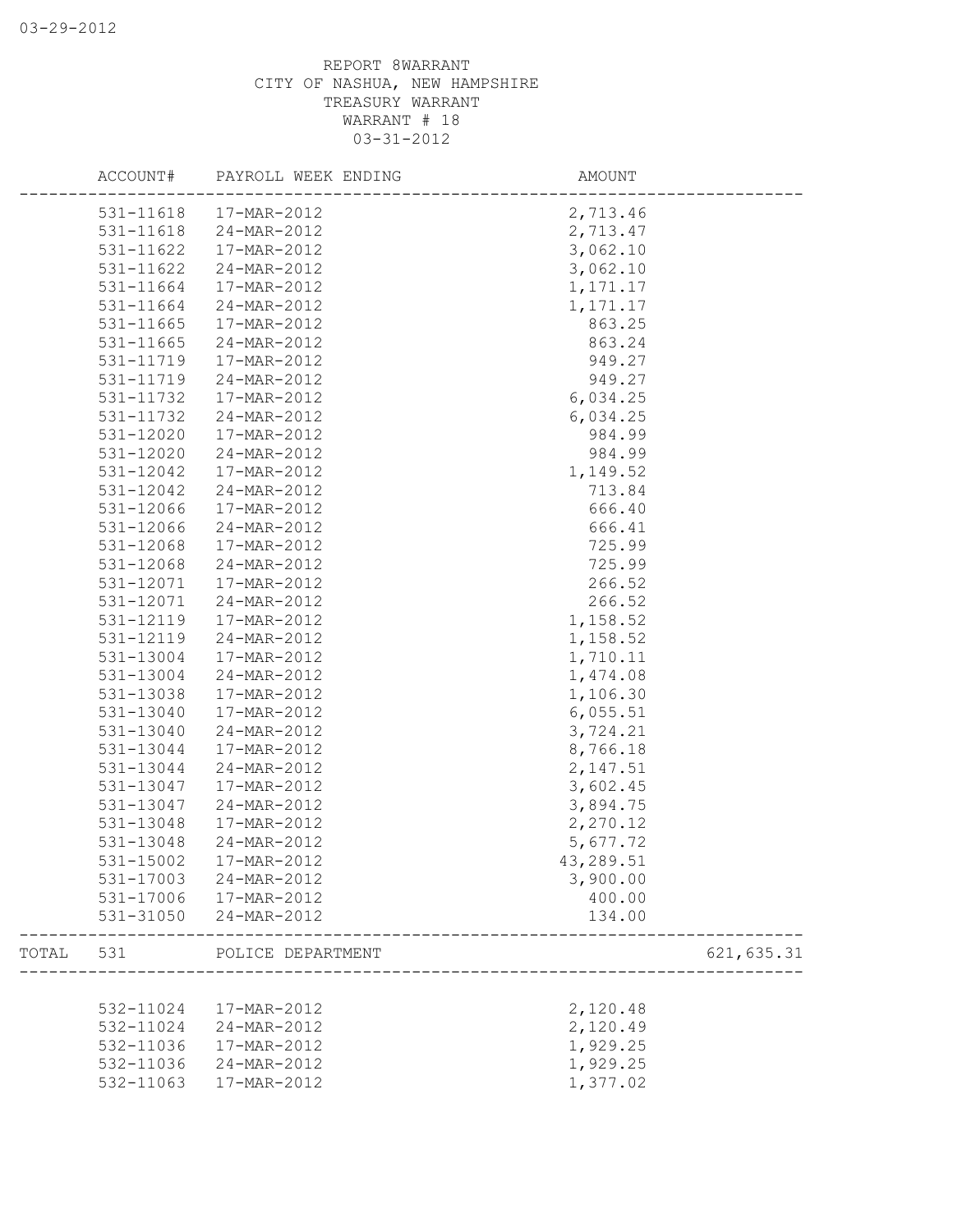| ACCOUNT#  | PAYROLL WEEK ENDING | AMOUNT      |  |
|-----------|---------------------|-------------|--|
| 532-11063 | 24-MAR-2012         | 1,377.02    |  |
| 532-11066 | 17-MAR-2012         | 1,405.64    |  |
| 532-11066 | 24-MAR-2012         | 1,405.64    |  |
| 532-11069 | 17-MAR-2012         | 2,726.88    |  |
| 532-11069 | 24-MAR-2012         | 2,740.40    |  |
| 532-11111 | 17-MAR-2012         | 2,240.77    |  |
| 532-11111 | 24-MAR-2012         | 2,240.77    |  |
| 532-11207 | 17-MAR-2012         | 6,793.71    |  |
| 532-11207 | 24-MAR-2012         | 6,793.71    |  |
| 532-11281 | 17-MAR-2012         | 1,005.79    |  |
| 532-11281 | 24-MAR-2012         | 1,005.79    |  |
| 532-11285 | 17-MAR-2012         | 8, 414.53   |  |
| 532-11285 | 24-MAR-2012         | 8, 414.53   |  |
| 532-11291 | 17-MAR-2012         | 8,000.63    |  |
| 532-11291 | 24-MAR-2012         | 7,930.44    |  |
| 532-11300 | 17-MAR-2012         | 37, 435.75  |  |
| 532-11300 | 24-MAR-2012         | 37, 435.75  |  |
| 532-11303 | 17-MAR-2012         | 1,252.31    |  |
| 532-11303 | 24-MAR-2012         | 1,252.31    |  |
| 532-11309 | 17-MAR-2012         | 100,939.89  |  |
| 532-11309 | 24-MAR-2012         | 134, 555.75 |  |
| 532-11660 | 17-MAR-2012         | 1,535.86    |  |
| 532-11660 | 24-MAR-2012         | 1,535.86    |  |
| 532-11663 | 17-MAR-2012         | 1,535.86    |  |
| 532-11663 | 24-MAR-2012         | 1,535.86    |  |
| 532-11666 | 17-MAR-2012         | 1,535.86    |  |
| 532-11666 | 24-MAR-2012         | 1,535.86    |  |
| 532-11668 | 17-MAR-2012         | 1,551.21    |  |
| 532-11668 | 24-MAR-2012         | 1,551.20    |  |
| 532-12070 | 17-MAR-2012         | 29,491.84   |  |
| 532-12070 | 24-MAR-2012         | 27, 293.43  |  |
| 532-13003 | 17-MAR-2012         | 14,607.23   |  |
| 532-13003 | 24-MAR-2012         | 15,013.52   |  |
| 532-13004 | 17-MAR-2012         | 227.35      |  |
| 532-13004 | 24-MAR-2012         | 63.78       |  |
| 532-13018 | 17-MAR-2012         | 816.18      |  |
| 532-13018 | 24-MAR-2012         | 964.14      |  |
| 532-13024 | 17-MAR-2012         | 223.72      |  |
| 532-13050 | 17-MAR-2012         | 10,494.72   |  |
| 532-13050 | 24-MAR-2012         | 10,080.69   |  |
| 532-18030 | 24-MAR-2012         | 100.00      |  |
| 532-18039 | 24-MAR-2012         | 1,875.00    |  |
| 532-19231 | 17-MAR-2012         | 1,177.14    |  |
| 532-19231 | 24-MAR-2012         | 1,177.14    |  |
| 532-19232 | 17-MAR-2012         | 1,897.07    |  |
| 532-19232 | 24-MAR-2012         | 1,909.78    |  |
| 532-19233 | 17-MAR-2012         | 2,811.26    |  |
| 532-19233 | 24-MAR-2012         | 2,823.97    |  |
|           |                     |             |  |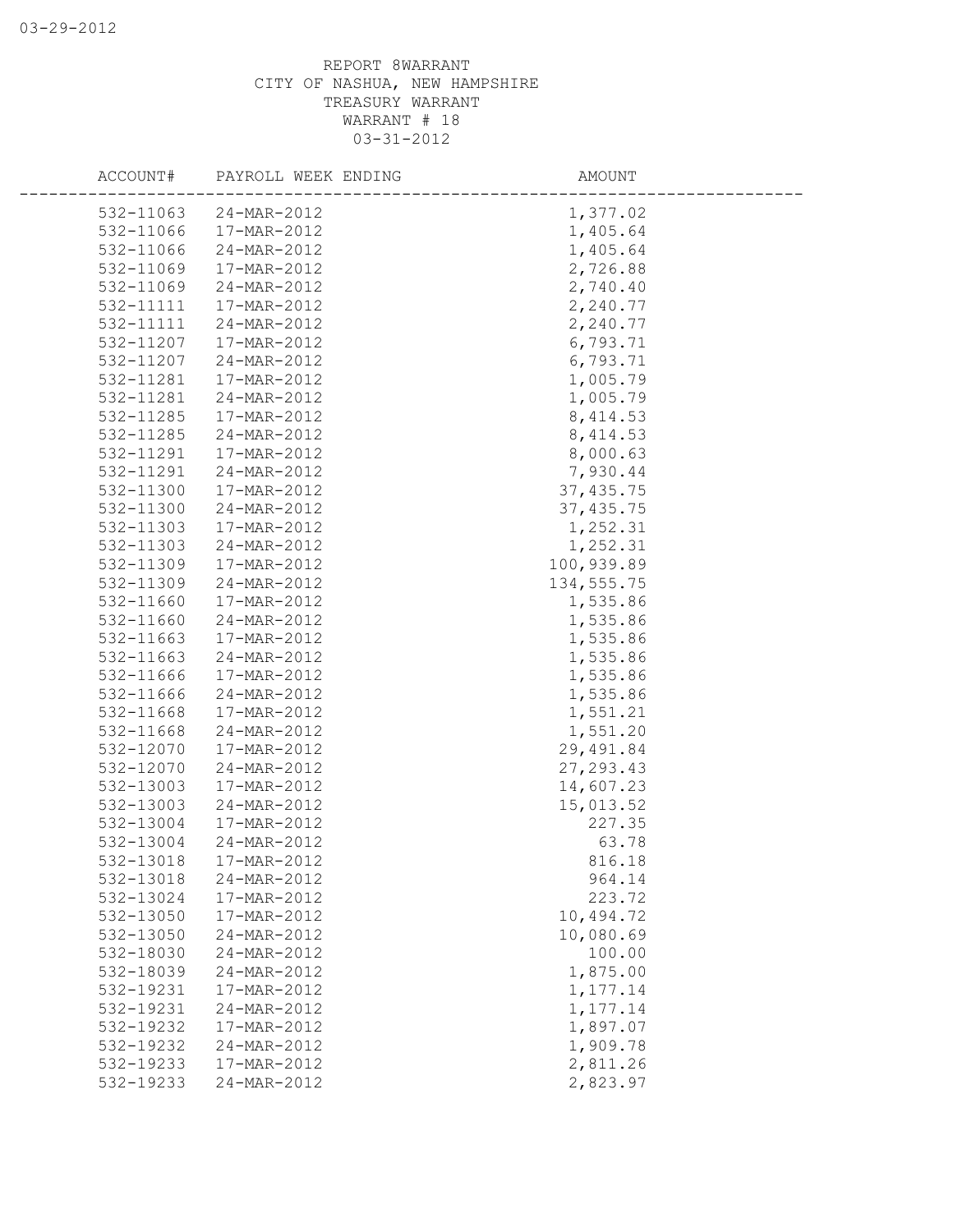|       | ACCOUNT#               | PAYROLL WEEK ENDING         | AMOUNT             |            |
|-------|------------------------|-----------------------------|--------------------|------------|
|       | 532-19234              | 17-MAR-2012                 | 1,848.95           |            |
|       | 532-19234              | 24-MAR-2012                 | 1,861.66           |            |
|       |                        | 532-31050 24-MAR-2012       | 101.00             |            |
| TOTAL | 532                    | FIRE DEPARTMENT             |                    | 524,021.64 |
|       |                        |                             |                    |            |
|       | 535-11436              | 17-MAR-2012                 | 1,384.62           |            |
|       | 535-11436              | 24-MAR-2012                 | 1,384.61           |            |
|       | 535-11980              | 17-MAR-2012                 | 96.15              |            |
|       | 535-11980<br>535-31050 | 24-MAR-2012<br>24-MAR-2012  | 96.15<br>100.00    |            |
|       |                        |                             |                    |            |
| TOTAL | 535                    | EMERGENCY MANAGEMENT        |                    | 3,061.53   |
|       |                        |                             |                    |            |
|       | 536-11200              | 17-MAR-2012                 | 1,449.60           |            |
|       | 536-11200              | 24-MAR-2012                 | 1,449.60           |            |
|       | 536-12137              | 17-MAR-2012                 | 1,230.12           |            |
|       |                        | 536-12137 24-MAR-2012       | 1,230.12           |            |
|       | 536-31050              | 24-MAR-2012                 | 50.00              |            |
| TOTAL | 536                    | CITYWIDE COMMUNICATIONS     |                    | 5,409.44   |
|       |                        |                             |                    |            |
|       | 541-11024              | 17-MAR-2012                 | 396.53             |            |
|       | 541-11024              | 24-MAR-2012                 | 396.53             |            |
|       | 541-11240              | 17-MAR-2012                 | 1,558.90           |            |
|       | 541-11240              | 24-MAR-2012                 | 1,558.90           |            |
|       | 541-11346              | 17-MAR-2012                 | 437.48             |            |
|       | 541-11346              | 24-MAR-2012                 | 437.48             |            |
|       | 541-31050              | 24-MAR-2012                 | 50.00              |            |
| TOTAL | 541                    | COMMUNITY SERVICES DIVISION |                    | 4,835.82   |
|       |                        |                             |                    |            |
|       | 542-11024              | 17-MAR-2012                 | 660.88             |            |
|       | 542-11024              | 24-MAR-2012                 | 660.88             |            |
|       | 542-11426              | 17-MAR-2012                 | 1,286.72           |            |
|       | 542-11426<br>542-11484 | 24-MAR-2012<br>17-MAR-2012  | 1,286.71<br>128.80 |            |
|       | 542-11484              | 24-MAR-2012                 | 156.80             |            |
|       | 542-11584              | 17-MAR-2012                 | 3,853.60           |            |
|       | 542-11584              | 24-MAR-2012                 | 3,853.60           |            |
|       | 542-12044              | 17-MAR-2012                 | 106.05             |            |
|       | 542-12044              | 24-MAR-2012                 | 181.80             |            |
|       | 542-31050              | 24-MAR-2012                 | 50.00              |            |
|       |                        |                             |                    |            |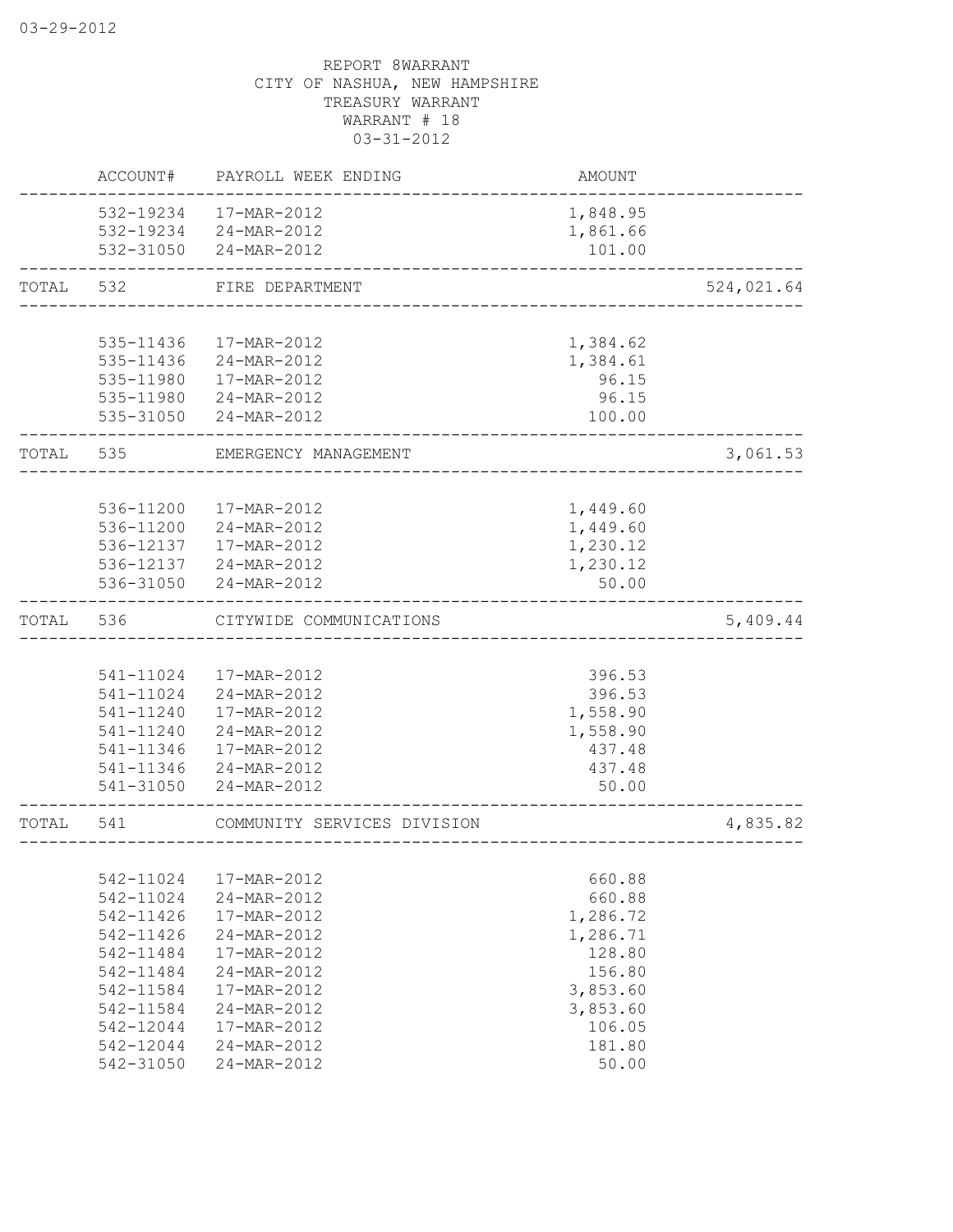|       | ACCOUNT#  | PAYROLL WEEK ENDING        | <b>AMOUNT</b> |           |
|-------|-----------|----------------------------|---------------|-----------|
|       |           | TOTAL 542 COMMUNITY HEALTH |               | 12,225.84 |
|       |           | _______________________    |               |           |
|       | 543-11380 | 17-MAR-2012                | 993.15        |           |
|       | 543-11380 | 24-MAR-2012                | 993.15        |           |
|       | 543-11438 | 17-MAR-2012                | 1,331.51      |           |
|       | 543-11438 | 24-MAR-2012                | 1,331.51      |           |
|       | 543-11602 | 17-MAR-2012                | 914.39        |           |
|       | 543-11602 | 24-MAR-2012                | 914.39        |           |
|       | 543-11604 | 17-MAR-2012                | 790.75        |           |
|       | 543-11604 | 24-MAR-2012                | 790.75        |           |
|       | 543-11605 | 17-MAR-2012                | 990.06        |           |
|       |           | 543-11605 24-MAR-2012      | 990.06        |           |
|       |           | 543-31050 24-MAR-2012      | 67.00         |           |
| TOTAL | 543       | ENVIRONMENTAL HEALTH DEPT. |               | 10,106.72 |
|       |           | -----------------------    |               |           |
|       |           | 544-11008  17-MAR-2012     | 770.29        |           |
|       |           | 544-11008 24-MAR-2012      | 770.29        |           |
|       | 544-11099 | 17-MAR-2012                | 2,171.97      |           |
|       | 544-11099 | 24-MAR-2012                | 2,171.97      |           |
|       | 544-11112 | 17-MAR-2012                | 881.65        |           |
|       | 544-11112 | 24-MAR-2012                | 881.65        |           |
|       | 544-11367 | 17-MAR-2012                | 862.73        |           |
|       | 544-11367 | 24-MAR-2012                | 862.73        |           |
|       | 544-11777 | 17-MAR-2012                | 1,334.82      |           |
|       | 544-11777 | 24-MAR-2012                | 1,334.82      |           |
|       | 544-31050 | 24-MAR-2012                | 50.00         |           |
| TOTAL | 544       | WELFARE ADMINISTRATION     |               | 12,092.92 |
|       |           |                            |               |           |
|       |           | 551-11024  17-MAR-2012     | 639.71        |           |
|       | 551-11024 | 24-MAR-2012                | 639.71        |           |
|       | 551-11057 | 17-MAR-2012                | 920.69        |           |
|       | 551-11057 | 24-MAR-2012                | 920.69        |           |
|       | 551-11094 | 17-MAR-2012                | 313.79        |           |
|       | 551-11094 | 24-MAR-2012                | 313.79        |           |
|       | 551-11097 | 17-MAR-2012                | 1,101.98      |           |
|       | 551-11097 | 24-MAR-2012                | 1,101.98      |           |
|       | 551-11211 | 17-MAR-2012                | 635.27        |           |
|       | 551-11211 | 24-MAR-2012                | 635.27        |           |
|       | 551-11249 | 17-MAR-2012                | 1,359.29      |           |
|       | 551-11249 | 24-MAR-2012                | 1,359.29      |           |
|       | 551-11268 | 17-MAR-2012                | 650.13        |           |
|       | 551-11268 | 24-MAR-2012                | 650.13        |           |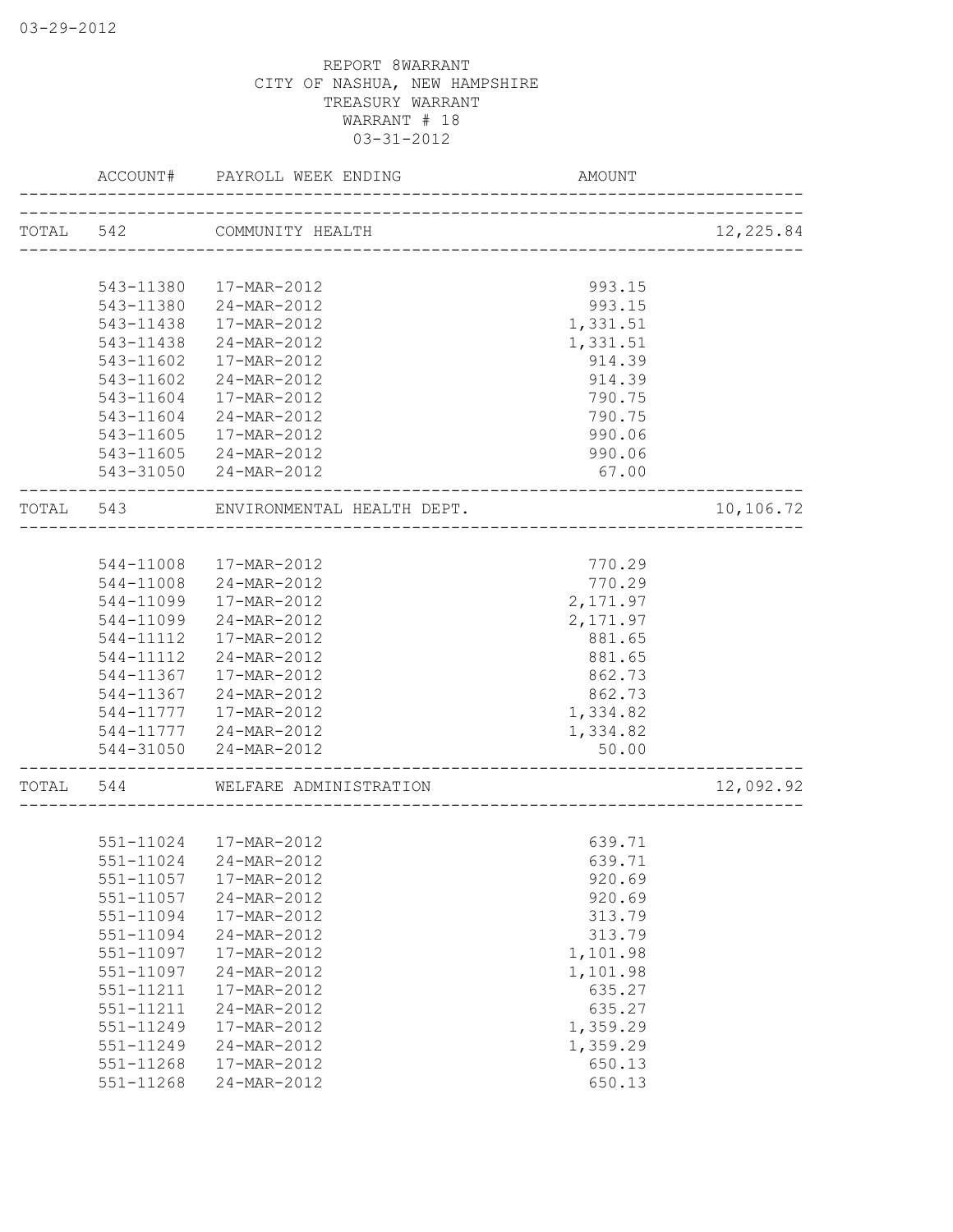|           | ACCOUNT# PAYROLL WEEK ENDING                                       | AMOUNT    |           |
|-----------|--------------------------------------------------------------------|-----------|-----------|
|           | 551-11273  17-MAR-2012                                             | 1,735.80  |           |
| 551-11273 | 24-MAR-2012                                                        | 1,735.81  |           |
| 551-11435 | 17-MAR-2012                                                        | 941.42    |           |
| 551-11435 | 24-MAR-2012                                                        | 941.42    |           |
| 551-11462 | 17-MAR-2012                                                        | 1,059.21  |           |
| 551-11462 | 24-MAR-2012                                                        | 1,059.21  |           |
| 551-11620 | 17-MAR-2012                                                        | 1,190.53  |           |
| 551-11620 | 24-MAR-2012                                                        | 1,190.53  |           |
| 551-11638 | 17-MAR-2012                                                        | 1,218.12  |           |
| 551-11638 | 24-MAR-2012                                                        | 1,218.12  |           |
| 551-18015 | 24-MAR-2012                                                        | 2,150.00  |           |
| 551-31050 | 24-MAR-2012                                                        | 134.00    |           |
| 551-91010 | 24-MAR-2012                                                        | 1,680.00  |           |
| TOTAL 551 | PUBLIC WORKS DIV & ENGINEERING<br>-------------------------------- |           | 27,495.89 |
|           |                                                                    |           |           |
|           | 552-11024 17-MAR-2012                                              | 706.27    |           |
|           | 552-11024 24-MAR-2012                                              | 706.27    |           |
| 552-11077 | 17-MAR-2012                                                        | 1,338.13  |           |
| 552-11077 | 24-MAR-2012                                                        | 1,338.13  |           |
| 552-11087 | 17-MAR-2012                                                        | 878.00    |           |
| 552-11087 | 24-MAR-2012                                                        | 1,016.57  |           |
| 552-11143 | 17-MAR-2012                                                        | 878.00    |           |
| 552-11143 | 24-MAR-2012                                                        | 878.00    |           |
| 552-11324 | 17-MAR-2012                                                        | 3, 177.63 |           |
| 552-11324 | 24-MAR-2012                                                        | 3, 177.63 |           |
| 552-11339 | 17-MAR-2012                                                        | 2,711.52  |           |
| 552-11339 | 24-MAR-2012                                                        | 2,675.90  |           |
| 552-11342 | 17-MAR-2012                                                        | 790.80    |           |
| 552-11342 | 24-MAR-2012                                                        | 790.80    |           |
| 552-11343 | 17-MAR-2012                                                        | 1,776.80  |           |
| 552-11343 | 24-MAR-2012                                                        | 2,665.20  |           |
| 552-11407 | 17-MAR-2012                                                        | 5,602.23  |           |
| 552-11407 | 24-MAR-2012                                                        | 5,469.61  |           |
| 552-11492 | 17-MAR-2012                                                        | 836.40    |           |
| 552-11492 | 24-MAR-2012                                                        | 836.40    |           |
| 552-11562 | 17-MAR-2012                                                        | 420.52    |           |
| 552-11562 | 24-MAR-2012                                                        | 420.53    |           |
| 552-11580 | 17-MAR-2012                                                        | 1,019.76  |           |
| 552-11580 | 24-MAR-2012                                                        | 1,019.77  |           |
| 552-11672 | 17-MAR-2012                                                        | 1,575.29  |           |
| 552-11672 | 24-MAR-2012                                                        | 1,575.29  |           |
| 552-11750 | 17-MAR-2012                                                        | 803.61    |           |
| 552-11750 | 24-MAR-2012                                                        | 813.80    |           |
| 552-12042 | 24-MAR-2012                                                        | 168.08    |           |
| 552-13004 | 17-MAR-2012                                                        | 397.20    |           |
| 552-13004 | 24-MAR-2012                                                        | 398.68    |           |
|           |                                                                    |           |           |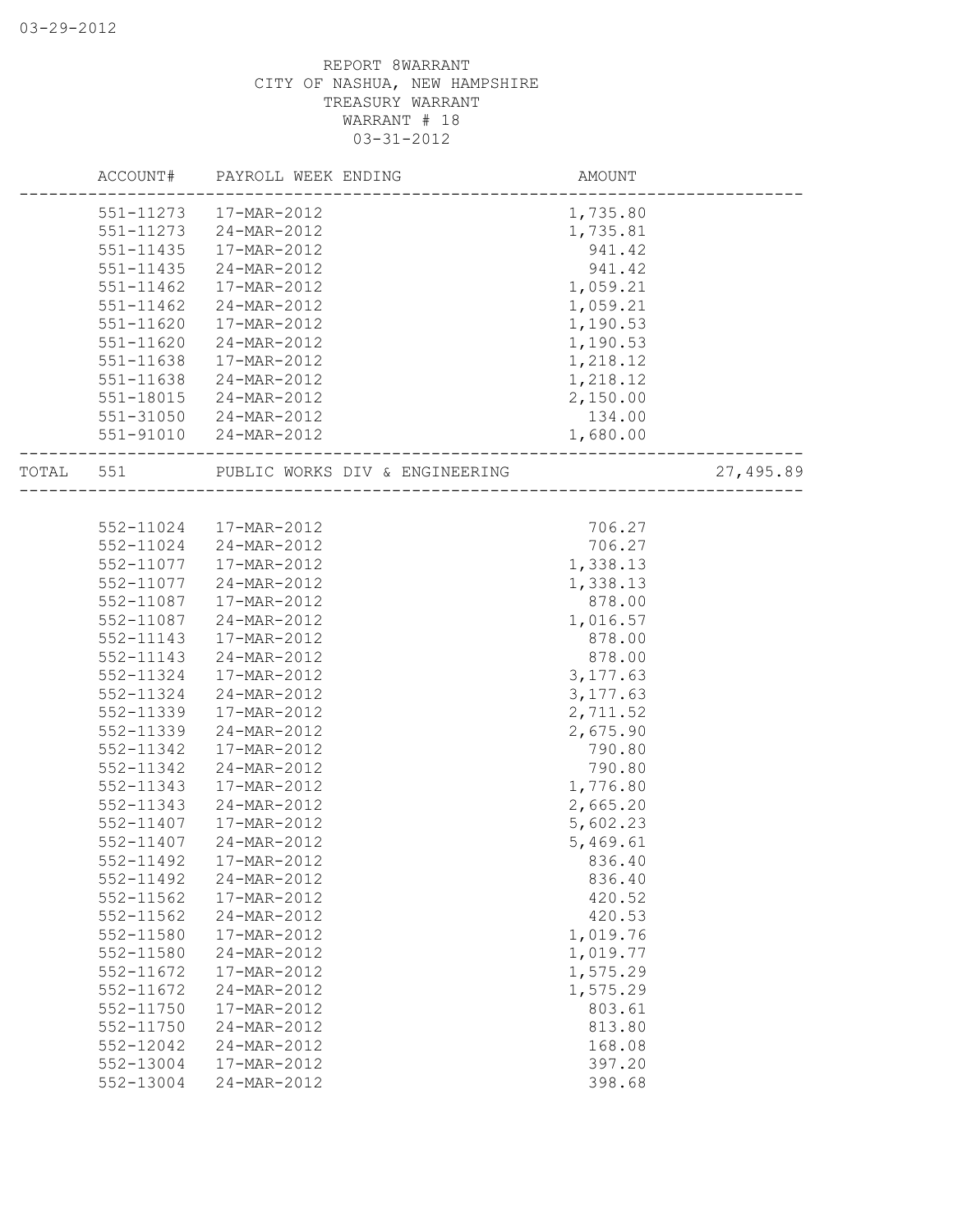|           | ACCOUNT#               | PAYROLL WEEK ENDING        | AMOUNT                          |           |
|-----------|------------------------|----------------------------|---------------------------------|-----------|
|           | 552-13067              | 17-MAR-2012                | 868.12                          |           |
|           | 552-13067              | 24-MAR-2012                | 1,070.29                        |           |
|           | 552-31050              | 24-MAR-2012                | 67.00                           |           |
|           |                        | 552-59050  17-MAR-2012     | 5,850.50<br>___________________ |           |
| TOTAL 552 |                        | PARKS AND RECREATION       | ____________________            | 54,718.73 |
|           |                        |                            |                                 |           |
|           | 553-11024              | 17-MAR-2012                | 355.27                          |           |
|           | 553-11024              | 24-MAR-2012                | 414.51                          |           |
|           | 553-11078              | 17-MAR-2012                | 1,374.43                        |           |
|           | 553-11078              | 24-MAR-2012                | 1,374.42                        |           |
|           | 553-11098              | 17-MAR-2012                | 1,038.42                        |           |
|           | 553-11098              | 24-MAR-2012                | 1,038.42                        |           |
|           | 553-11192              | 17-MAR-2012                | 977.06                          |           |
|           | 553-11192              | 24-MAR-2012                | 977.05                          |           |
|           | 553-11279              | 17-MAR-2012                | 7,093.29                        |           |
|           | 553-11279              | 24-MAR-2012                | 7,127.92                        |           |
|           | 553-11327              | 17-MAR-2012                | 4,236.83                        |           |
|           | 553-11327              | 24-MAR-2012                | 4,236.83                        |           |
|           | 553-11336              | 17-MAR-2012                | 1,059.20                        |           |
|           | 553-11336              | 24-MAR-2012                | 1,059.21                        |           |
|           | 553-11375              | 17-MAR-2012                | 753.20                          |           |
|           | 553-11375              | 24-MAR-2012                | 753.20                          |           |
|           | 553-11465              | 17-MAR-2012                | 2,509.20                        |           |
|           | 553-11465              | 24-MAR-2012                | 2,509.20                        |           |
|           | 553-11474              | 17-MAR-2012                | 2,891.60                        |           |
|           | 553-11474              | 24-MAR-2012                | 2,891.60                        |           |
|           | 553-11475              | 17-MAR-2012                | 2,931.60                        |           |
|           | 553-11475              | 24-MAR-2012                | 2,931.60                        |           |
|           | 553-11477              | 17-MAR-2012                | 1,756.01                        |           |
|           | 553-11477              | 24-MAR-2012                | 1,756.00                        |           |
|           | 553-11478              | 17-MAR-2012                | 890.00                          |           |
|           | 553-11478              | 24-MAR-2012                | 890.00                          |           |
|           | 553-11648              | 17-MAR-2012                | 860.56                          |           |
|           | 553-11648              | 24-MAR-2012                | 860.56                          |           |
|           |                        |                            |                                 |           |
|           | 553-11678<br>553-11678 | 17-MAR-2012<br>24-MAR-2012 | 1,622.12                        |           |
|           |                        |                            | 1,622.12                        |           |
|           | 553-11759              | 17-MAR-2012                | 14,581.93                       |           |
|           | 553-11759              | 24-MAR-2012                | 14,269.53                       |           |
|           | 553-11771              | 17-MAR-2012                | 1,901.61                        |           |
|           | 553-11771              | 24-MAR-2012                | 1,901.60                        |           |
|           | 553-13004              | 17-MAR-2012                | 436.00                          |           |
|           | 553-13004              | 24-MAR-2012                | 1,337.70                        |           |
|           | 553-13009              | 17-MAR-2012                | 39.45                           |           |
|           | 553-13901              | 17-MAR-2012                | 10,722.08                       |           |
|           | 553-13901              | 24-MAR-2012                | 10,970.79                       |           |
|           | 553-31050              | 24-MAR-2012                | 17.00                           |           |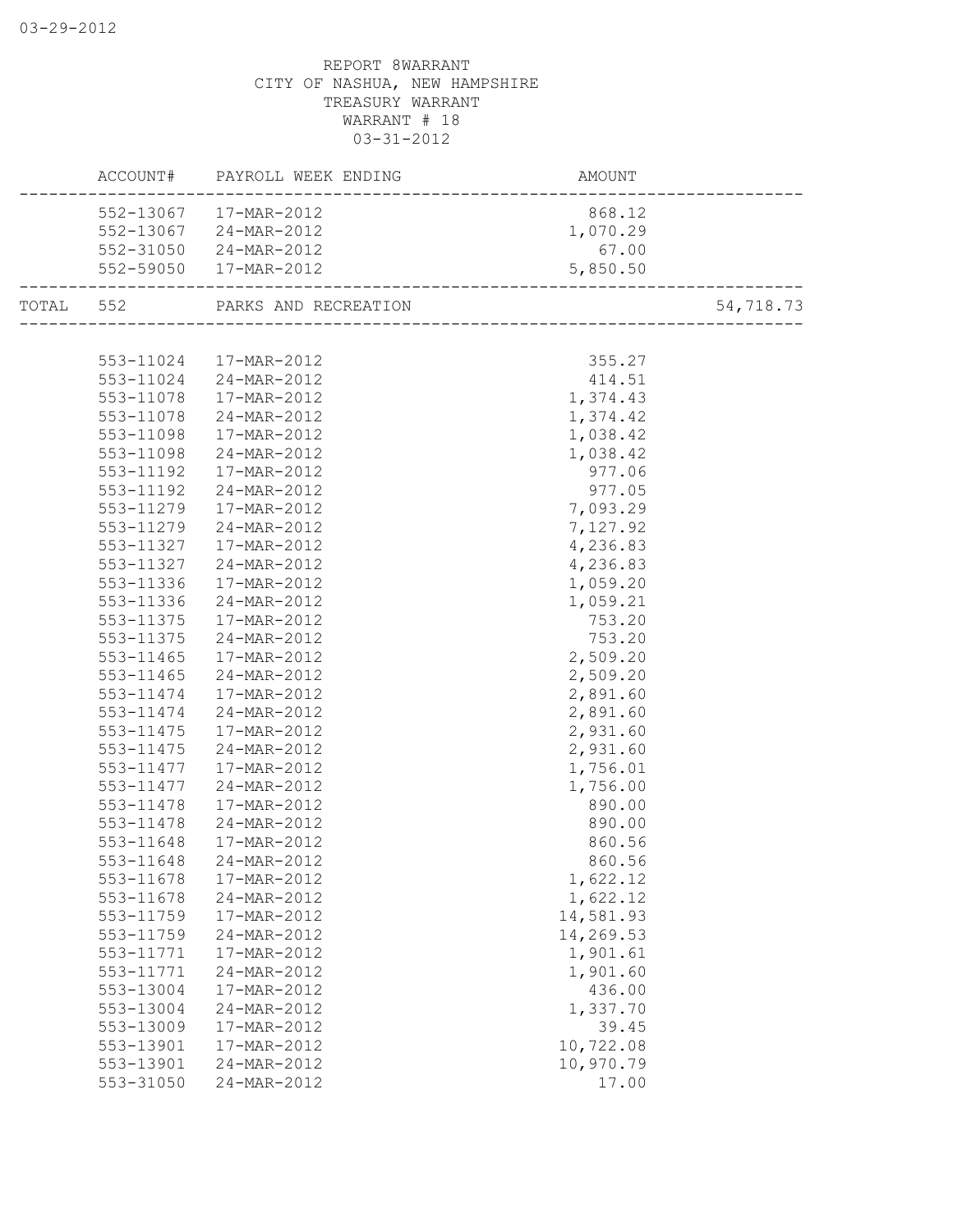|           | ACCOUNT#  | PAYROLL WEEK ENDING   | AMOUNT   |            |
|-----------|-----------|-----------------------|----------|------------|
| TOTAL 553 |           | STREET DEPARTMENT     |          | 116,969.12 |
|           |           |                       |          |            |
|           | 555-11024 | 17-MAR-2012           | 355.28   |            |
|           |           | 555-11024 24-MAR-2012 | 414.51   |            |
|           | 555-11461 | 17-MAR-2012           | 1,446.40 |            |
|           | 555-11461 | 24-MAR-2012           | 1,446.40 |            |
|           | 555-11505 | 17-MAR-2012           | 1,255.87 |            |
|           | 555-11505 | 24-MAR-2012           | 1,255.87 |            |
|           | 555-11639 | 17-MAR-2012           |          |            |
|           | 555-11639 | 24-MAR-2012           |          |            |
|           | 555-11738 | 17-MAR-2012           | 2,000.00 |            |
|           | 555-11738 | 24-MAR-2012           | 2,000.00 |            |
|           | 555-11745 | 17-MAR-2012           | 831.60   |            |
|           | 555-11745 | 24-MAR-2012           | 831.60   |            |
|           | 555-12154 | 17-MAR-2012           | 176.00   |            |
|           | 555-12154 | 24-MAR-2012           | 176.00   |            |
|           | 555-13004 | 24-MAR-2012           | 112.50   |            |
|           | 555-13068 | 17-MAR-2012           | 263.15   |            |
|           | 555-13068 | 24-MAR-2012           | 263.37   |            |
| TOTAL     | 555       | TRAFFIC DEPARTMENT    |          | 12,828.55  |
|           |           |                       |          |            |
|           | 557-11024 | 17-MAR-2012           | 639.71   |            |
|           | 557-11024 | 24-MAR-2012           | 639.71   |            |
|           | 557-11161 | 17-MAR-2012           | 1,268.16 |            |
|           | 557-11161 | 24-MAR-2012           | 1,268.16 |            |
|           | 557-11751 | 17-MAR-2012           | 72.86    |            |
|           | 557-11751 | 24-MAR-2012           | 72.86    |            |
|           | 557-31050 | 24-MAR-2012           | 51.00    |            |
| TOTAL     | 557       | PARKING LOTS          |          | 4,012.46   |
|           |           |                       |          |            |
|           | 561-11345 | 17-MAR-2012           | 1,247.10 |            |
|           | 561-11345 | 24-MAR-2012           | 1,247.10 |            |
|           | 561-11651 | 17-MAR-2012           | 890.19   |            |
|           | 561-11651 | 24-MAR-2012           | 890.19   |            |
|           | 561-11658 | 17-MAR-2012           | 1,080.99 |            |
|           | 561-11658 | 24-MAR-2012           | 1,080.99 |            |
|           | 561-91010 | 24-MAR-2012           | 100.00   |            |
| TOTAL     | 561       | EDGEWOOD CEMETERY     |          | 6,536.56   |

562-19236 24-MAR-2012 1,592.00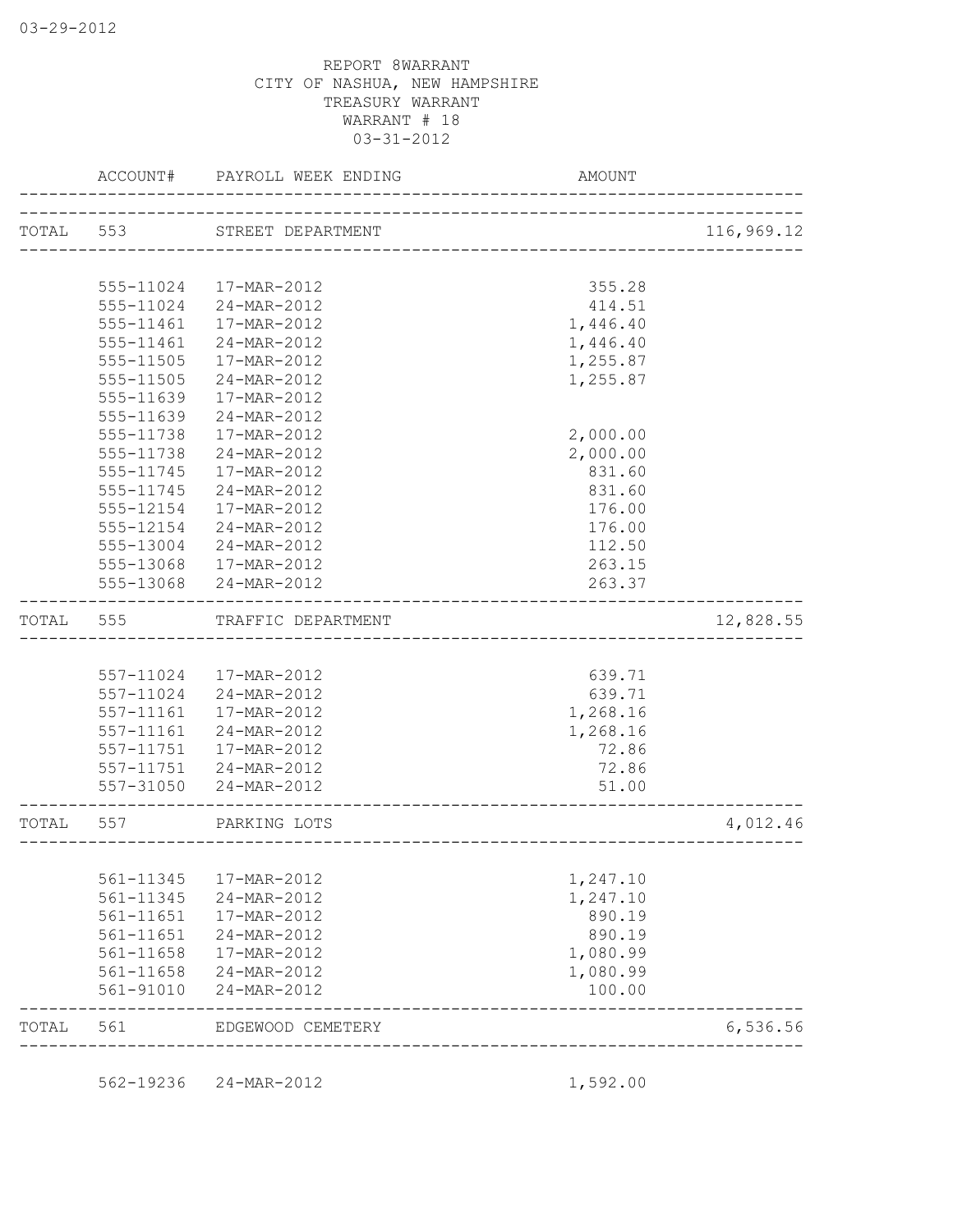|       | ACCOUNT#  | PAYROLL WEEK ENDING                              | <b>AMOUNT</b>              |           |
|-------|-----------|--------------------------------------------------|----------------------------|-----------|
|       |           | TOTAL 562 SUBURBAN CEMETERIES                    | ______________________     | 1,592.00  |
|       |           |                                                  |                            |           |
|       | 563-11345 | 17-MAR-2012                                      | 1,199.47                   |           |
|       | 563-11345 | 24-MAR-2012                                      | 1,199.47                   |           |
|       | 563-11651 | 17-MAR-2012                                      | 792.54                     |           |
|       | 563-11651 | 24-MAR-2012                                      | 792.54                     |           |
|       |           | 563-13004 17-MAR-2012                            | 33.74                      |           |
| TOTAL | 563       | WOODLAWN CEMETERY                                | -------------------------- | 4,017.76  |
|       |           |                                                  |                            |           |
|       |           | 571-11024  17-MAR-2012<br>571-11024 24-MAR-2012  | 639.71                     |           |
|       |           |                                                  | 639.71                     |           |
|       |           | 571-11237   17-MAR-2012<br>571-11237 24-MAR-2012 | 2,059.24                   |           |
|       |           |                                                  | 2,059.24                   |           |
| TOTAL | 571       | COMMUNITY DEVELOPMENT                            |                            | 5,397.90  |
|       |           |                                                  | ----------------------     |           |
|       |           | 572-11024  17-MAR-2012                           | 672.17                     |           |
|       | 572-11024 | 24-MAR-2012                                      | 672.17                     |           |
|       | 572-11215 | 17-MAR-2012                                      | 3,727.01                   |           |
|       | 572-11215 | 24-MAR-2012                                      | 3,727.00                   |           |
|       | 572-11238 | 17-MAR-2012                                      | 882.38                     |           |
|       | 572-11238 | 24-MAR-2012                                      | 882.38                     |           |
|       | 572-11450 | 17-MAR-2012                                      | 1,780.05                   |           |
|       | 572-11450 | 24-MAR-2012                                      | 1,780.04                   |           |
|       | 572-11522 | 17-MAR-2012                                      | 858.42                     |           |
|       | 572-11522 | 24-MAR-2012                                      | 858.42                     |           |
|       | 572-11525 | 17-MAR-2012                                      | 1,058.01                   |           |
|       | 572-11525 | 24-MAR-2012                                      | 1,058.00                   |           |
|       | 572-31050 | 24-MAR-2012                                      | 17.00                      |           |
|       | 572-58005 | 17-MAR-2012                                      | 200.00                     |           |
|       | 572-58005 | 24-MAR-2012                                      | 300.00                     |           |
| TOTAL | 572       | PLANNING DEPARTMENT                              |                            | 18,473.05 |
|       |           |                                                  |                            |           |
|       | 573-11444 | 17-MAR-2012                                      | 1,715.72                   |           |
|       | 573-11444 | 24-MAR-2012                                      | 1,715.72                   |           |
|       | 573-11646 | 17-MAR-2012                                      | 370.43                     |           |
|       | 573-11646 | 24-MAR-2012                                      | 370.43                     |           |
|       | 573-31050 | 24-MAR-2012                                      | 50.00                      |           |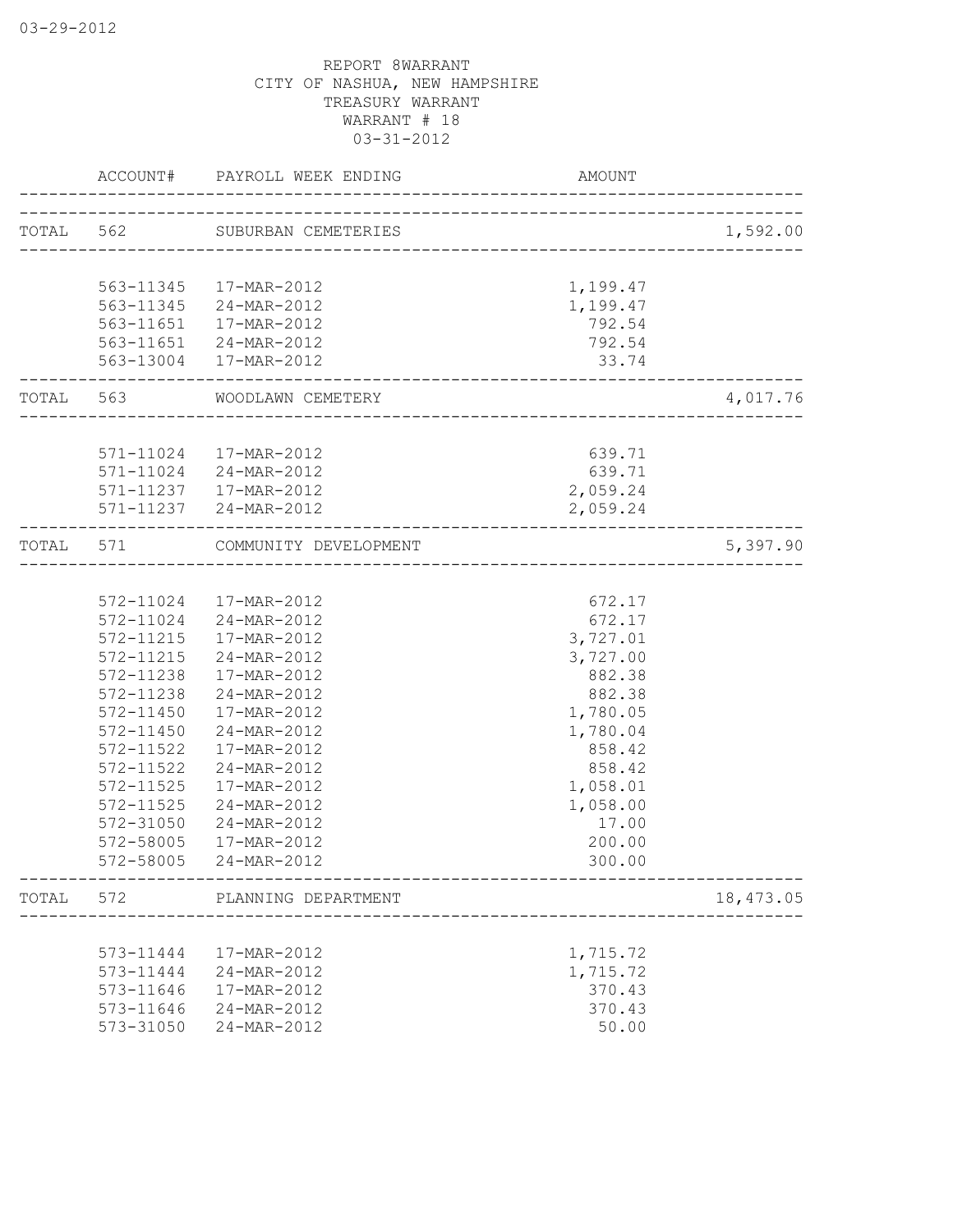|       | ACCOUNT#      | PAYROLL WEEK ENDING            | AMOUNT                  |            |
|-------|---------------|--------------------------------|-------------------------|------------|
|       |               | TOTAL 573 ECONOMIC DEVELOPMENT | _______________________ | 4,222.30   |
|       |               |                                |                         |            |
|       | 575-11032     | 17-MAR-2012                    | 742.01                  |            |
|       | 575-11032     | 24-MAR-2012                    | 742.01                  |            |
|       | 575-11042     | 17-MAR-2012                    | 1,478.66                |            |
|       | 575-11042     | 24-MAR-2012                    | 1,478.66                |            |
|       | 575-11189     | 17-MAR-2012                    | 1,135.75                |            |
|       | 575-11189     | 24-MAR-2012                    | 1,135.75                |            |
|       | 575-11246     | 17-MAR-2012                    | 1,735.56                |            |
|       | 575-11246     | 24-MAR-2012                    | 1,735.56                |            |
|       | 575-11365     | 17-MAR-2012                    | 462.30                  |            |
|       | 575-11365     | 24-MAR-2012                    | 462.30                  |            |
|       | 575-11387     | 17-MAR-2012                    | 7,061.53                |            |
|       | 575-11387     | 24-MAR-2012                    | 9,870.40                |            |
|       | 575-11393     | 17-MAR-2012                    | 3,696.26                |            |
|       | 575-11393     | 24-MAR-2012                    | 3,696.27                |            |
|       | 575-11400     | 17-MAR-2012                    | 8,465.62                |            |
|       | $575 - 11400$ | 24-MAR-2012                    | 8,465.62                |            |
|       | 575-11401     | 17-MAR-2012                    | 3,311.90                |            |
|       | 575-11401     | 24-MAR-2012                    | 3,311.90                |            |
|       | $575 - 11403$ | 17-MAR-2012                    | 790.75                  |            |
|       | 575-11403     | 24-MAR-2012                    | 790.75                  |            |
|       | 575-11404     | 17-MAR-2012                    | 803.50                  |            |
|       | 575-11404     | 24-MAR-2012                    | 803.50                  |            |
|       | 575-11627     | 17-MAR-2012                    | 646.72                  |            |
|       | 575-11627     | 24-MAR-2012                    | 646.72                  |            |
|       | 575-12090     | 17-MAR-2012                    | 1,174.57                |            |
|       | 575-12090     | 24-MAR-2012                    | 1,174.58                |            |
|       | 575-12114     | 17-MAR-2012                    | 1,333.41                |            |
|       | 575-12114     | 24-MAR-2012                    | 1,363.89                |            |
|       | 575-13004     | 17-MAR-2012                    | 372.98                  |            |
|       | 575-13035     | 17-MAR-2012                    | 1,119.73                |            |
|       | 575-13035     | $24 - MAR - 2012$              | 1,162.18                |            |
| TOTAL | 575           | PUBLIC LIBRARIES               |                         | 71, 171.34 |
|       |               |                                |                         |            |
|       | 576-11059     | 17-MAR-2012                    | 1,334.82                |            |
|       | 576-11059     | 24-MAR-2012                    | 1,334.82                |            |
|       | 576-11221     | 17-MAR-2012                    | 1,092.14                |            |
|       | 576-11221     | 24-MAR-2012                    | 1,092.13                |            |
|       | 576-11315     | 17-MAR-2012                    | 762.16                  |            |
|       | 576-11315     | 24-MAR-2012                    | 762.17                  |            |
|       | 576-11361     | 17-MAR-2012                    | 3, 113.65               |            |
|       | 576-11361     | 24-MAR-2012                    | 3, 113.65               |            |
|       | 576-11362     | 17-MAR-2012                    | 1, 114.73               |            |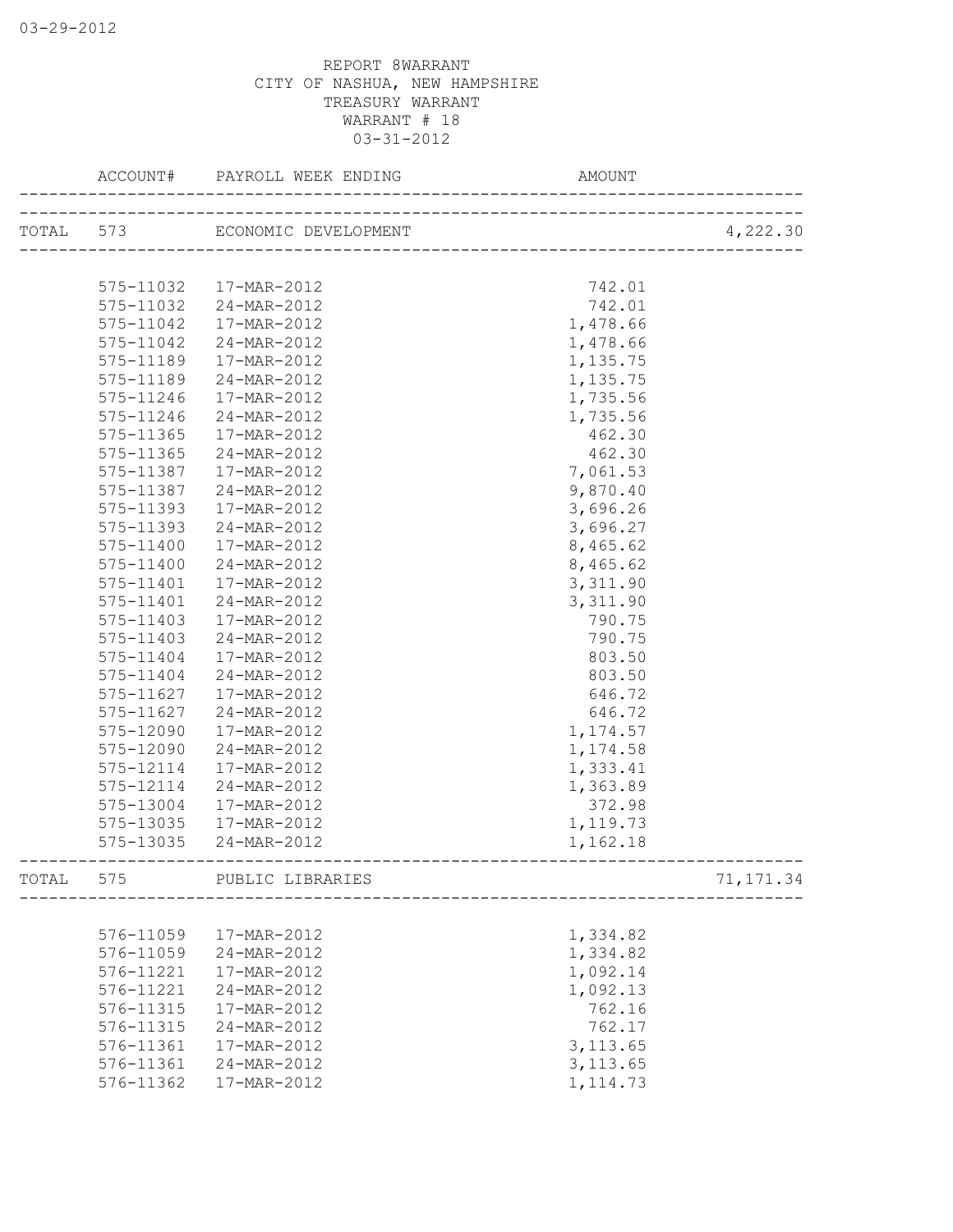|       | ACCOUNT#  | PAYROLL WEEK ENDING    | AMOUNT                   |           |
|-------|-----------|------------------------|--------------------------|-----------|
|       | 576-11362 | 24-MAR-2012            | 1, 114.74                |           |
|       | 576-12045 | 17-MAR-2012            | 304.26                   |           |
|       | 576-12045 | 24-MAR-2012            | 312.27                   |           |
|       | 576-12134 | 17-MAR-2012            | 494.60                   |           |
|       | 576-12134 | 24-MAR-2012            | 494.60                   |           |
|       | 576-12149 | 17-MAR-2012            | 391.94                   |           |
|       | 576-12149 | 24-MAR-2012            | 435.49                   |           |
|       | 576-31050 | 24-MAR-2012            | 17.00                    |           |
|       | 576-91010 | 24-MAR-2012            | 1,476.00                 |           |
| TOTAL | 576       | BUILDING DEPARTMENT    |                          | 18,761.17 |
|       |           |                        |                          |           |
|       |           | 577-11067  17-MAR-2012 | 1,222.78                 |           |
|       |           | 577-11067 24-MAR-2012  | 1,222.78                 |           |
|       | 577-11183 | 17-MAR-2012            | 1,894.22                 |           |
|       |           | 577-11183 24-MAR-2012  | 1,894.23                 |           |
|       |           | 577-91010 24-MAR-2012  | 570.00                   |           |
| TOTAL | 577       | CODE ENFORCEMENT       | ________________________ | 6,804.01  |
|       |           |                        |                          |           |
|       | 581-11012 | 24-MAR-2012            | 3,791.85                 |           |
|       | 581-11076 | 24-MAR-2012            | 3,907.92                 |           |
|       | 581-11162 | 17-MAR-2012            | 55,025.07                |           |
|       | 581-11162 | 24-MAR-2012            | 54,728.43                |           |
|       | 581-11204 | 17-MAR-2012            | 12,340.40                |           |
|       | 581-11204 | 24-MAR-2012            | 12,340.41                |           |
|       | 581-11347 | 24-MAR-2012            | 2,472.35                 |           |
|       | 581-11348 | 24-MAR-2012            | 86,526.19                |           |
|       | 581-11366 | 17-MAR-2012            | 54,304.18                |           |
|       | 581-11366 | 24-MAR-2012            | 55,290.50                |           |
|       | 581-11396 | 24-MAR-2012            | 40,563.58                |           |
|       | 581-11402 | 17-MAR-2012            | 3,453.47                 |           |
|       | 581-11402 | 24-MAR-2012            | 3,453.47                 |           |
|       | 581-11408 | 17-MAR-2012            | 17,265.03                |           |
|       | 581-11408 | 24-MAR-2012            | 17,883.35                |           |
|       | 581-11486 | 24-MAR-2012            | 42,994.92                |           |
|       | 581-11515 | 24-MAR-2012            | 598.77                   |           |
|       | 581-11570 | 24-MAR-2012            | 65,045.92                |           |
|       | 581-11572 | 24-MAR-2012            | 56,900.44                |           |
|       | 581-11579 | 24-MAR-2012            | 41, 112. 17              |           |
|       | 581-11628 | 17-MAR-2012            | 4,401.28                 |           |
|       | 581-11628 | 24-MAR-2012            | 4,562.00                 |           |
|       | 581-11675 |                        |                          |           |
|       |           | 24-MAR-2012            | 5,223.46                 |           |
|       | 581-11709 | 24-MAR-2012            | 5,838.12                 |           |
|       | 581-11711 | 24-MAR-2012            | 2,946.52                 |           |
|       | 581-11726 | 24-MAR-2012            | 1,670,776.28             |           |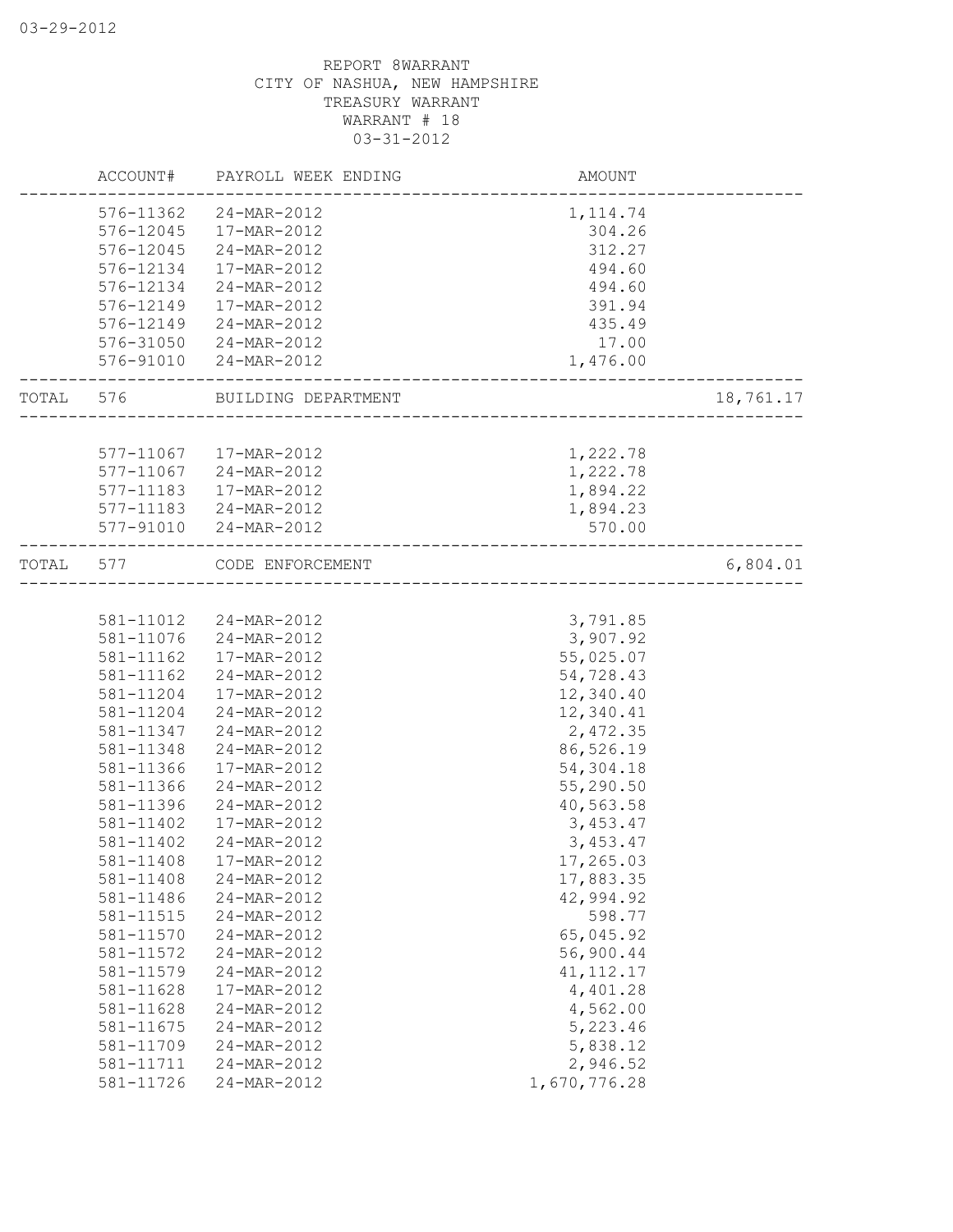| ACCOUNT#  | PAYROLL WEEK ENDING | AMOUNT      |  |
|-----------|---------------------|-------------|--|
| 581-11800 | 24-MAR-2012         | 36,188.00   |  |
| 581-11801 | 17-MAR-2012         | 457.50      |  |
| 581-11801 | 24-MAR-2012         | 21,346.20   |  |
| 581-11802 | 24-MAR-2012         | 12,663.51   |  |
| 581-11803 | 17-MAR-2012         | 731.55      |  |
| 581-11803 | 24-MAR-2012         | 14,566.33   |  |
| 581-11805 | 24-MAR-2012         | 37, 183.92  |  |
| 581-11812 | 24-MAR-2012         | 2,693.54    |  |
| 581-11830 | 24-MAR-2012         | 5,853.96    |  |
| 581-11845 | 17-MAR-2012         | 540.12      |  |
| 581-11845 | 24-MAR-2012         | 771.60      |  |
| 581-11850 | 17-MAR-2012         | 1,946.70    |  |
| 581-11850 | 24-MAR-2012         | 1,946.70    |  |
| 581-11860 | 24-MAR-2012         | 8,491.77    |  |
| 581-12006 | 24-MAR-2012         | 1,299.00    |  |
| 581-12021 | 24-MAR-2012         | 2,262.25    |  |
| 581-12060 | 17-MAR-2012         | 2,856.31    |  |
| 581-12060 | 24-MAR-2012         | 2,954.26    |  |
| 581-12078 | 17-MAR-2012         | 500.00      |  |
| 581-12078 | 24-MAR-2012         | 2,981.25    |  |
| 581-12081 | 24-MAR-2012         | 2,463.73    |  |
| 581-12084 | 17-MAR-2012         | 1,825.00    |  |
| 581-12084 | 24-MAR-2012         | 2,262.50    |  |
| 581-12111 | 17-MAR-2012         | 153,662.83  |  |
| 581-12111 | 24-MAR-2012         | 155, 261.47 |  |
| 581-12112 | 17-MAR-2012         | 7,097.01    |  |
| 581-12112 | 24-MAR-2012         | 6,850.43    |  |
| 581-12126 | 17-MAR-2012         | 4,586.96    |  |
| 581-12126 | 24-MAR-2012         | 4,745.83    |  |
| 581-12135 | 17-MAR-2012         | 4,666.54    |  |
| 581-12135 | 24-MAR-2012         | 4,490.27    |  |
| 581-12136 | 17-MAR-2012         | 675.73      |  |
| 581-12136 | 24-MAR-2012         | 873.74      |  |
| 581-12138 | 17-MAR-2012         | 760.73      |  |
| 581-12138 | 24-MAR-2012         | 739.17      |  |
| 581-12153 | 17-MAR-2012         | 30.00       |  |
| 581-12153 | 24-MAR-2012         | 30.00       |  |
| 581-12198 | 24-MAR-2012         | 35,804.68   |  |
| 581-12201 | 17-MAR-2012         | 22, 216.58  |  |
| 581-12201 | 24-MAR-2012         | 28,560.39   |  |
| 581-13021 | 17-MAR-2012         | 577.98      |  |
| 581-13021 | 24-MAR-2012         | 440.71      |  |
| 581-13032 | 17-MAR-2012         | 992.77      |  |
| 581-13032 | 24-MAR-2012         | 1,801.97    |  |
| 581-13120 | 17-MAR-2012         | 4,596.98    |  |
| 581-13120 | 24-MAR-2012         | 5,045.61    |  |
| 581-13133 | 17-MAR-2012         | 1,262.50    |  |
| 581-13133 | 24-MAR-2012         | 3,450.00    |  |
|           |                     |             |  |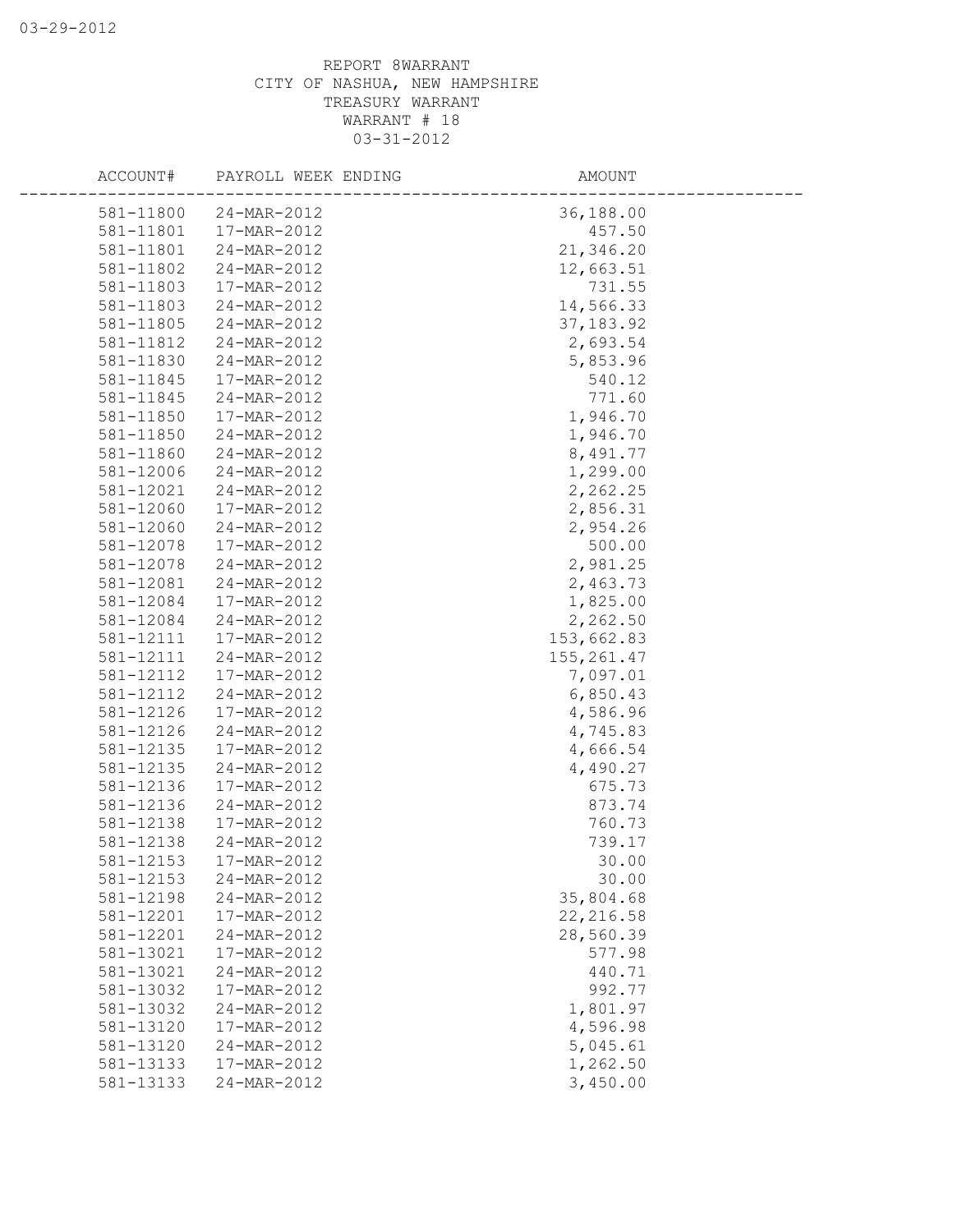|       | ACCOUNT#      | PAYROLL WEEK ENDING | AMOUNT   |              |
|-------|---------------|---------------------|----------|--------------|
|       | 581-13137     | 17-MAR-2012         | 100.00   |              |
|       | 581-13137     | 24-MAR-2012         | 50.00    |              |
|       | 581-18008     | 24-MAR-2012         | 9,000.00 |              |
|       | 581-19000     | 24-MAR-2012         | 8,200.90 |              |
|       | 581-19230     | 17-MAR-2012         | 250.00   |              |
|       | 581-19230     | 24-MAR-2012         | 6,335.00 |              |
|       | 581-19240     | 24-MAR-2012         | 488.88   |              |
|       | $581 - 31050$ | 24-MAR-2012         | 2,020.00 |              |
|       | 581-53103     | 24-MAR-2012         | 50.00    |              |
| TOTAL | 581           | SCHOOL DEPARTMENT   |          | 2,964,247.44 |
|       |               |                     |          |              |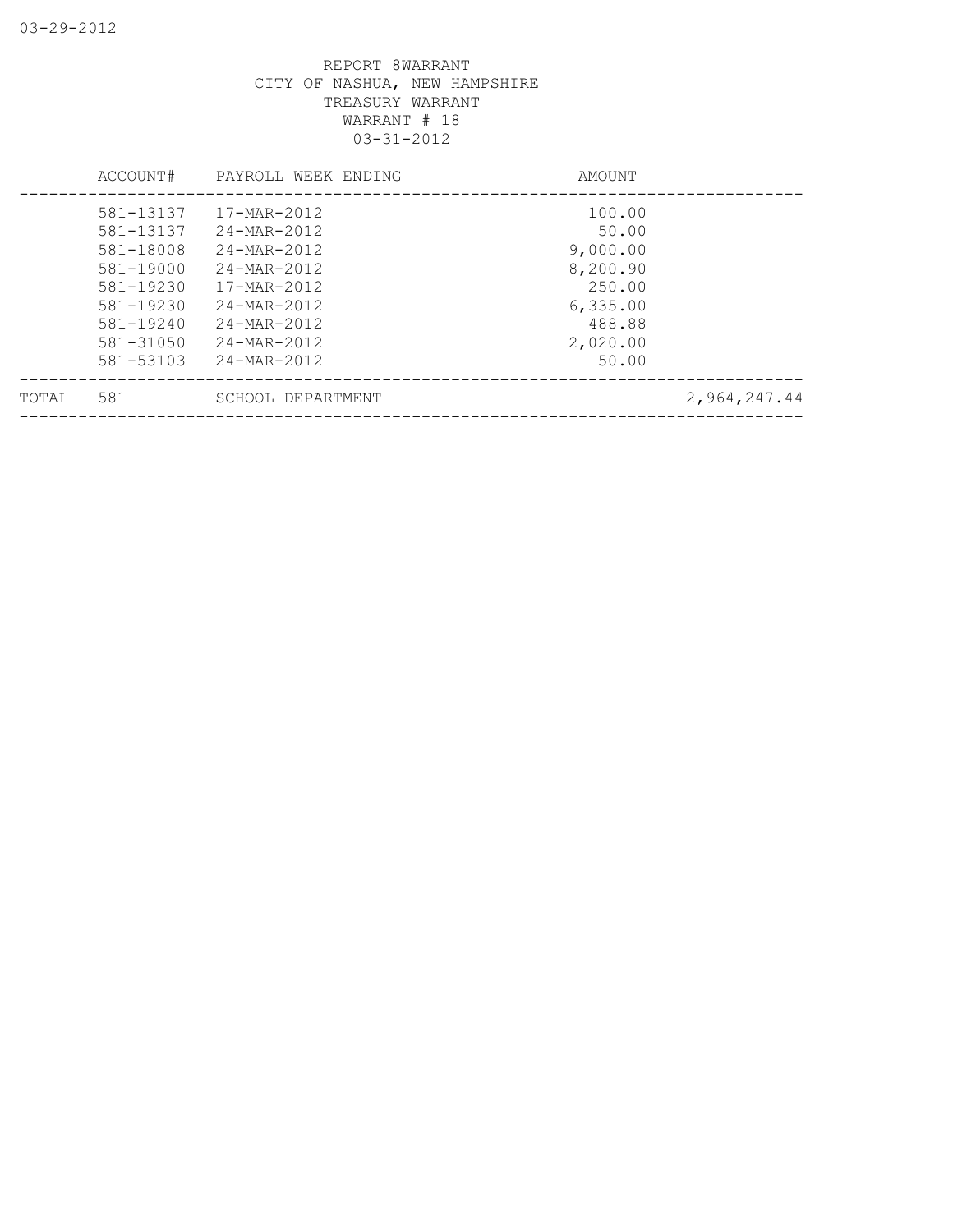|           |           | ACCOUNT# PAYROLL WEEK ENDING                          | AMOUNT               |          |
|-----------|-----------|-------------------------------------------------------|----------------------|----------|
|           | 722-12890 | 17-MAR-2012<br>$722 - 12890$ $24 - \text{MAR} - 2012$ | 1,316.36<br>1,487.29 |          |
| TOTAL 722 |           | CPF-INFORMATION TECHNOLOGY                            |                      | 2,803.65 |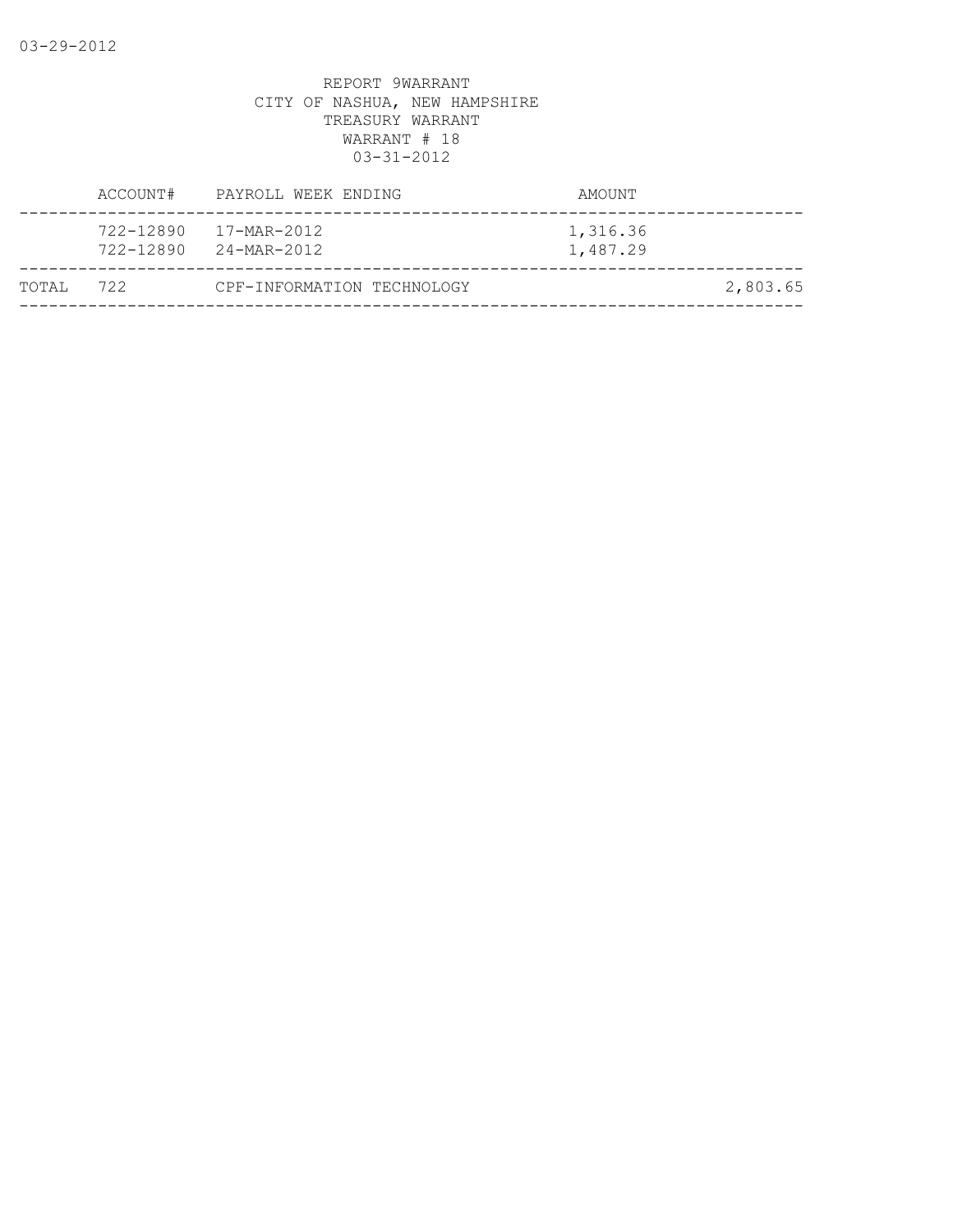| ACCOUNT#               | PAYROLL WEEK ENDING        | AMOUNT             |  |
|------------------------|----------------------------|--------------------|--|
| 801-11008              | 17-MAR-2012                | 608.43             |  |
| 801-11008              | 24-MAR-2012                | 608.42             |  |
| 801-11024              | 17-MAR-2012                | 639.71             |  |
| 801-11024              | 24-MAR-2012                | 639.71             |  |
| 801-11064              | 17-MAR-2012                | 145.36             |  |
| 801-11064              | 24-MAR-2012                | 145.36             |  |
| 801-11094              | 17-MAR-2012                | 104.60             |  |
| 801-11094              | 24-MAR-2012                | 104.60             |  |
| 801-11190              | 17-MAR-2012                | 421.44             |  |
| 801-11190              | 24-MAR-2012                | 421.44             |  |
| 801-11193              | 17-MAR-2012                | 1,025.45           |  |
| 801-11193              | 24-MAR-2012                | 1,025.44           |  |
| 801-11211              | 17-MAR-2012                | 70.59              |  |
| 801-11211              | 24-MAR-2012                | 70.59              |  |
| 801-11222              | 17-MAR-2012                | 218.59             |  |
| 801-11222              | 24-MAR-2012                | 218.59             |  |
| 801-11249              | 17-MAR-2012                | 194.19             |  |
| 801-11249              | 24-MAR-2012                | 194.19             |  |
| 801-11268              | 17-MAR-2012                | 139.31             |  |
| 801-11268              | 24-MAR-2012                | 139.32             |  |
| 801-11271              | 17-MAR-2012                | 1,190.53           |  |
| 801-11271              | 24-MAR-2012                | 1,190.53           |  |
| 801-11276              | 17-MAR-2012                | 5,414.40           |  |
| 801-11276              | 24-MAR-2012                | 5,384.40           |  |
| 801-11289              | 17-MAR-2012                | 350.06             |  |
| 801-11289              | 24-MAR-2012                | 350.06             |  |
| 801-11431              | 17-MAR-2012                | 351.17             |  |
| 801-11431              | 24-MAR-2012                | 351.17             |  |
| 801-11435              | 17-MAR-2012                | 282.43             |  |
| 801-11435              | 24-MAR-2012                | 282.43             |  |
| 801-11595              | 17-MAR-2012                | 5,150.96           |  |
| 801-11595              | 17-MAR-2012                | 4,984.78           |  |
| 801-11595              | 24-MAR-2012                | 4,828.08           |  |
| 801-11595              | 24-MAR-2012                | 3,323.20           |  |
| 801-11596<br>801-11596 | 17-MAR-2012                | 3,512.01           |  |
| 801-11598              | 24-MAR-2012<br>17-MAR-2012 | 3,512.00<br>870.00 |  |
| 801-11598              | 24-MAR-2012                | 870.00             |  |
| 801-11599              | 17-MAR-2012                | 1,371.95           |  |
| 801-11599              | 17-MAR-2012                | 1,371.95           |  |
| 801-11599              | 24-MAR-2012                | 1,371.95           |  |
| 801-11599              | 24-MAR-2012                | 1,371.95           |  |
| 801-11606              | 17-MAR-2012                | 877.85             |  |
| 801-11606              | 24-MAR-2012                | 801.57             |  |
| 801-13004              | 17-MAR-2012                | 1,282.23           |  |
| 801-13004              | 17-MAR-2012                | 407.51             |  |
| 801-13004              | 17-MAR-2012                | 127.79             |  |
| 801-13004              | 24-MAR-2012                | 1,035.06           |  |
|                        |                            |                    |  |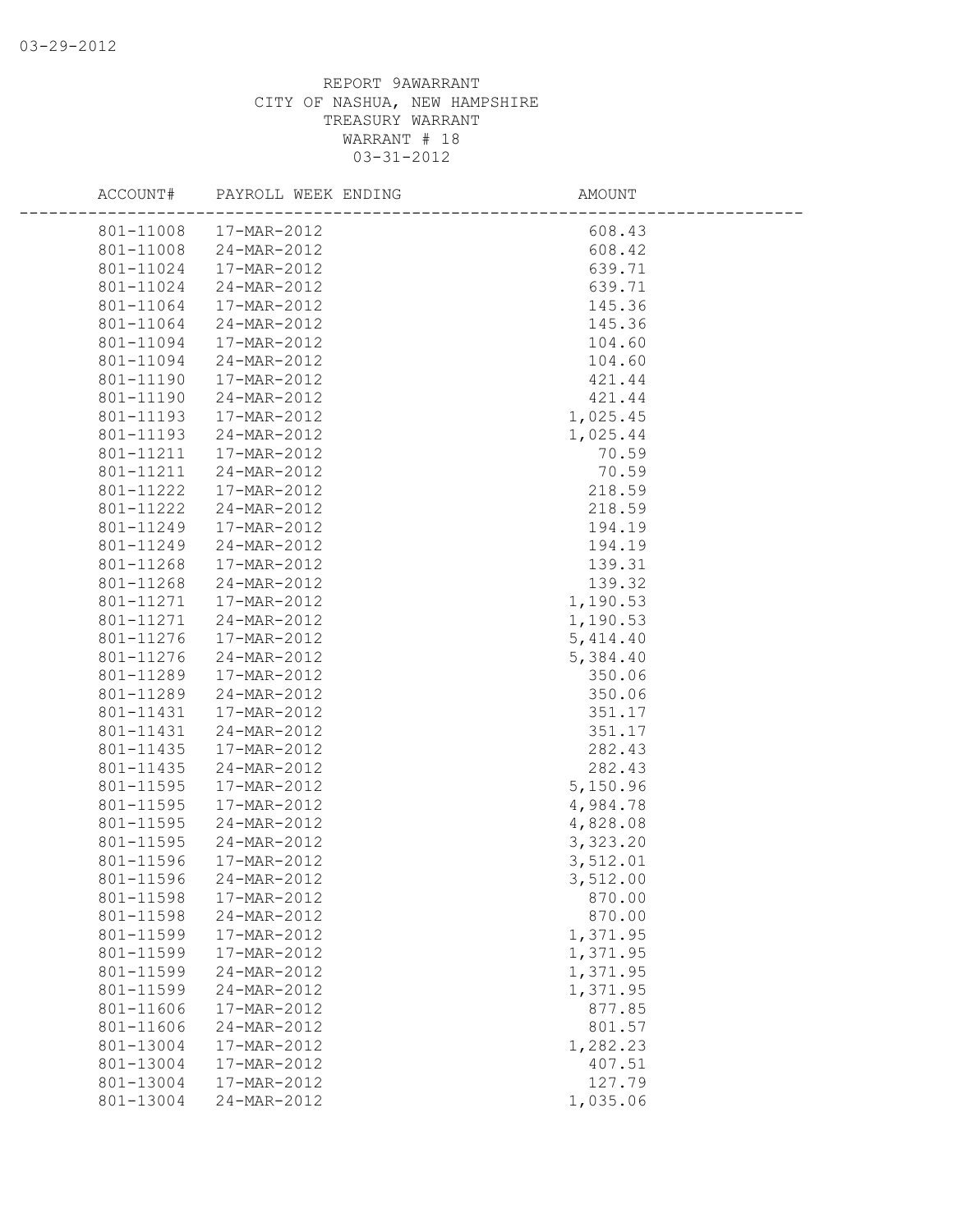|           |                        | ACCOUNT# PAYROLL WEEK ENDING                         | AMOUNT                |           |
|-----------|------------------------|------------------------------------------------------|-----------------------|-----------|
|           |                        | 801-13004 24-MAR-2012                                | 533.20                |           |
|           |                        | 801-13004 24-MAR-2012                                | 126.06                |           |
|           |                        | 801-31050 24-MAR-2012<br>___________________________ | 17.00                 |           |
| TOTAL 801 |                        | SOLID WASTE DISPOSAL                                 |                       | 60,029.61 |
|           |                        |                                                      | --------------------- |           |
|           |                        | 802-11024  17-MAR-2012                               | 155.94                |           |
|           | 802-11024              | 17-MAR-2012                                          | 623.77                |           |
|           | 802-11024              | 24-MAR-2012                                          | 155.94                |           |
|           | 802-11024              | 24-MAR-2012                                          | 623.77                |           |
|           | 802-11064              | 17-MAR-2012                                          | 145.36                |           |
|           | 802-11064              | 17-MAR-2012                                          | 145.36                |           |
|           | 802-11064              | 24-MAR-2012                                          | 145.36                |           |
|           | 802-11064              | 24-MAR-2012                                          | 145.36                |           |
|           | 802-11091              | 17-MAR-2012                                          | 1,145.45              |           |
|           | 802-11091              | 24-MAR-2012                                          | 1,145.45              |           |
|           | 802-11092              | 17-MAR-2012                                          | 401.80                |           |
|           | 802-11092              | 24-MAR-2012                                          | 401.80                |           |
|           | 802-11094              | 17-MAR-2012                                          | 313.77                |           |
|           | 802-11094              | 17-MAR-2012                                          | 313.79                |           |
|           | 802-11094              | 24-MAR-2012                                          | 313.77                |           |
|           | 802-11094              | 24-MAR-2012                                          | 313.79                |           |
|           | 802-11096              | 17-MAR-2012                                          | 959.79                |           |
|           | 802-11096              | 24-MAR-2012                                          | 959.79                |           |
|           | 802-11102              | 17-MAR-2012                                          | 824.00                |           |
|           | 802-11102              | 24-MAR-2012                                          | 824.00                |           |
|           | 802-11105              | 17-MAR-2012                                          | 3, 111.81             |           |
|           | 802-11105              | 24-MAR-2012                                          | 1,037.27              |           |
|           | 802-11124              | 17-MAR-2012                                          | 760.65                |           |
|           | 802-11124              | 24-MAR-2012                                          | 760.65                |           |
|           | 802-11155              | 17-MAR-2012                                          | 1,050.42              |           |
|           | 802-11155              | 24-MAR-2012                                          | 1,072.93              |           |
|           | 802-11157              | 17-MAR-2012                                          | 2,626.00              |           |
|           | 802-11157              | 24-MAR-2012                                          | 2,626.00              |           |
|           | 802-11158              | 17-MAR-2012                                          | 1,884.80              |           |
|           | 802-11158              | 24-MAR-2012                                          |                       |           |
|           |                        | 17-MAR-2012                                          | 1,884.80              |           |
|           | 802-11190<br>802-11190 |                                                      | 421.44                |           |
|           |                        | 24-MAR-2012                                          | 421.44                |           |
|           | 802-11211              | 17-MAR-2012                                          | 282.34                |           |
|           | 802-11211              | 17-MAR-2012                                          | 423.52                |           |
|           | 802-11211              | 24-MAR-2012                                          | 282.34                |           |
|           | 802-11211              | 24-MAR-2012                                          | 423.52                |           |
|           | 802-11222              | 17-MAR-2012                                          | 218.59                |           |
|           | 802-11222              | 24-MAR-2012                                          | 218.59                |           |
|           | 802-11249              | 17-MAR-2012                                          | 194.19                |           |
|           | 802-11249              | 17-MAR-2012                                          | 194.19                |           |
|           | 802-11249              | 24-MAR-2012                                          | 194.19                |           |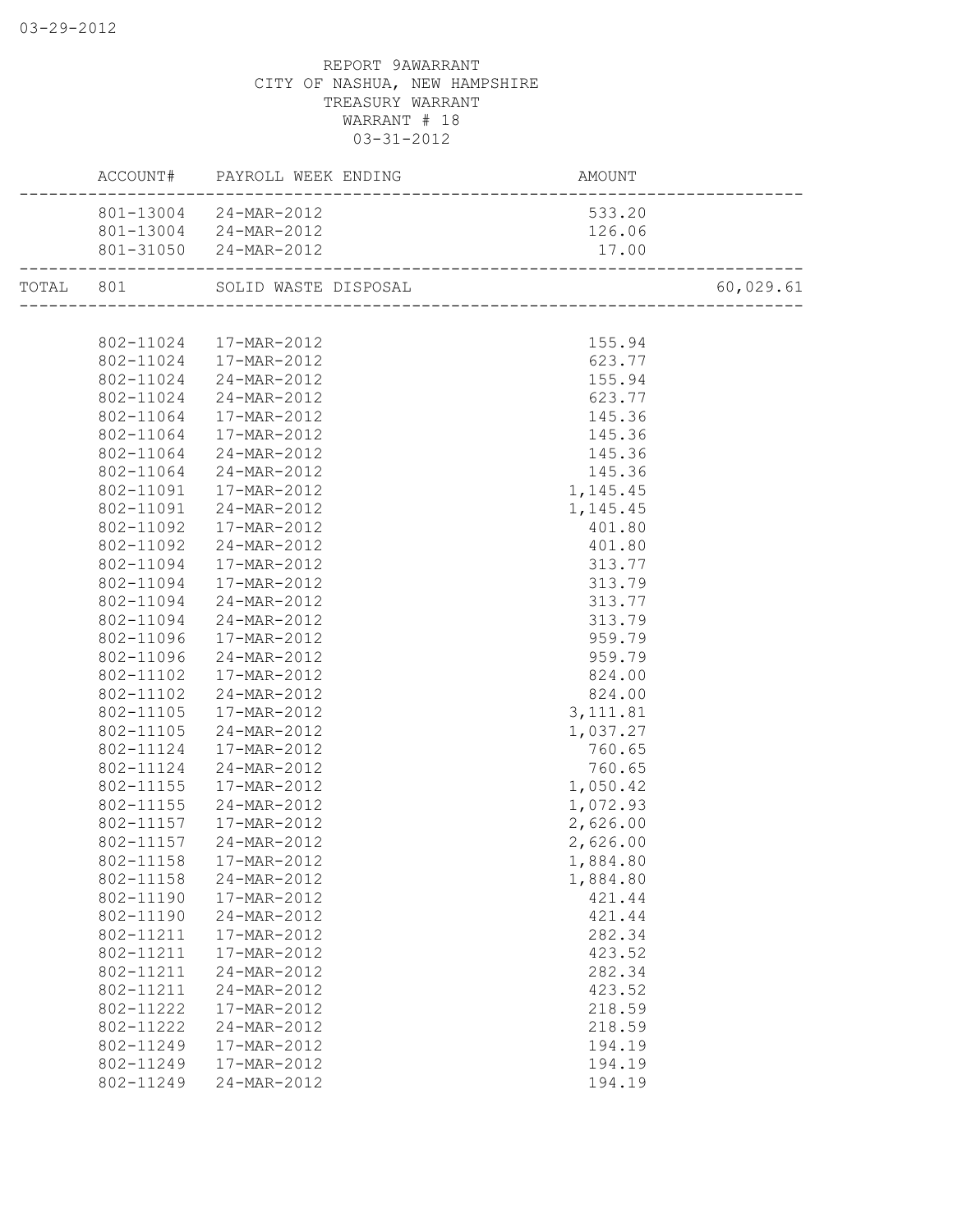|       | ACCOUNT#  | PAYROLL WEEK ENDING      | AMOUNT     |            |
|-------|-----------|--------------------------|------------|------------|
|       | 802-11249 | 24-MAR-2012              | 194.19     |            |
|       | 802-11260 | 17-MAR-2012              | 2,008.00   |            |
|       | 802-11260 | 24-MAR-2012              | 2,008.00   |            |
|       | 802-11268 | 17-MAR-2012              | 46.44      |            |
|       | 802-11268 | 17-MAR-2012              | 92.88      |            |
|       | 802-11268 | 24-MAR-2012              | 46.44      |            |
|       | 802-11268 | 24-MAR-2012              | 92.88      |            |
|       | 802-11270 | 17-MAR-2012              | 1, 114.73  |            |
|       | 802-11270 | 24-MAR-2012              | 1, 114.73  |            |
|       | 802-11289 | 17-MAR-2012              | 350.06     |            |
|       | 802-11289 | 24-MAR-2012              | 350.06     |            |
|       | 802-11330 | 17-MAR-2012              | 1, 114.71  |            |
|       | 802-11330 | 24-MAR-2012              | 1, 114.71  |            |
|       | 802-11333 | 17-MAR-2012              | 1,092.86   |            |
|       | 802-11333 | 24-MAR-2012              | 1,092.86   |            |
|       | 802-11431 | 17-MAR-2012              | 351.17     |            |
|       | 802-11431 | 24-MAR-2012              | 351.17     |            |
|       | 802-11435 | 17-MAR-2012              | 470.71     |            |
|       | 802-11435 | 17-MAR-2012              | 188.28     |            |
|       | 802-11435 | 24-MAR-2012              | 470.71     |            |
|       | 802-11435 | 24-MAR-2012              | 188.28     |            |
|       | 802-11480 | 17-MAR-2012              | 2,901.60   |            |
|       | 802-11480 | 24-MAR-2012              | 2,901.60   |            |
|       | 802-11513 | 17-MAR-2012              | 5,807.20   |            |
|       | 802-11513 | 24-MAR-2012              | 5,795.20   |            |
|       | 802-11514 | 17-MAR-2012              | 3,036.40   |            |
|       | 802-11514 | 24-MAR-2012              | 3,036.40   |            |
|       | 802-11681 | 17-MAR-2012              | 326.04     |            |
|       | 802-11681 | 17-MAR-2012              | 1,304.18   |            |
|       | 802-11681 | 24-MAR-2012              | 326.04     |            |
|       | 802-11681 | 24-MAR-2012              | 1,304.18   |            |
|       | 802-11693 | 17-MAR-2012              | 1, 114.73  |            |
|       | 802-11693 | 24-MAR-2012              | 1, 114.73  |            |
|       | 802-11764 | 17-MAR-2012              | 1,225.81   |            |
|       | 802-11764 | 24-MAR-2012              | 1,225.81   |            |
|       | 802-13004 | 17-MAR-2012              | 382.41     |            |
|       | 802-13004 | 17-MAR-2012              | 1,951.44   |            |
|       | 802-13004 | 24-MAR-2012              | 218.03     |            |
|       | 802-13004 | 24-MAR-2012              | 2,016.13   |            |
|       |           | 802-17001  17-MAR-2012   | 300.00     |            |
|       |           | 802-31050 24-MAR-2012    | 34.00      |            |
| TOTAL | 802       | SEWERAGE DISPOSAL SYSTEM |            | 80, 323.54 |
|       |           |                          |            |            |
|       |           | 951-05056  17-MAR-2012   | 37, 492.72 |            |
|       |           | 951-05056 24-MAR-2012    | 37, 492.72 |            |